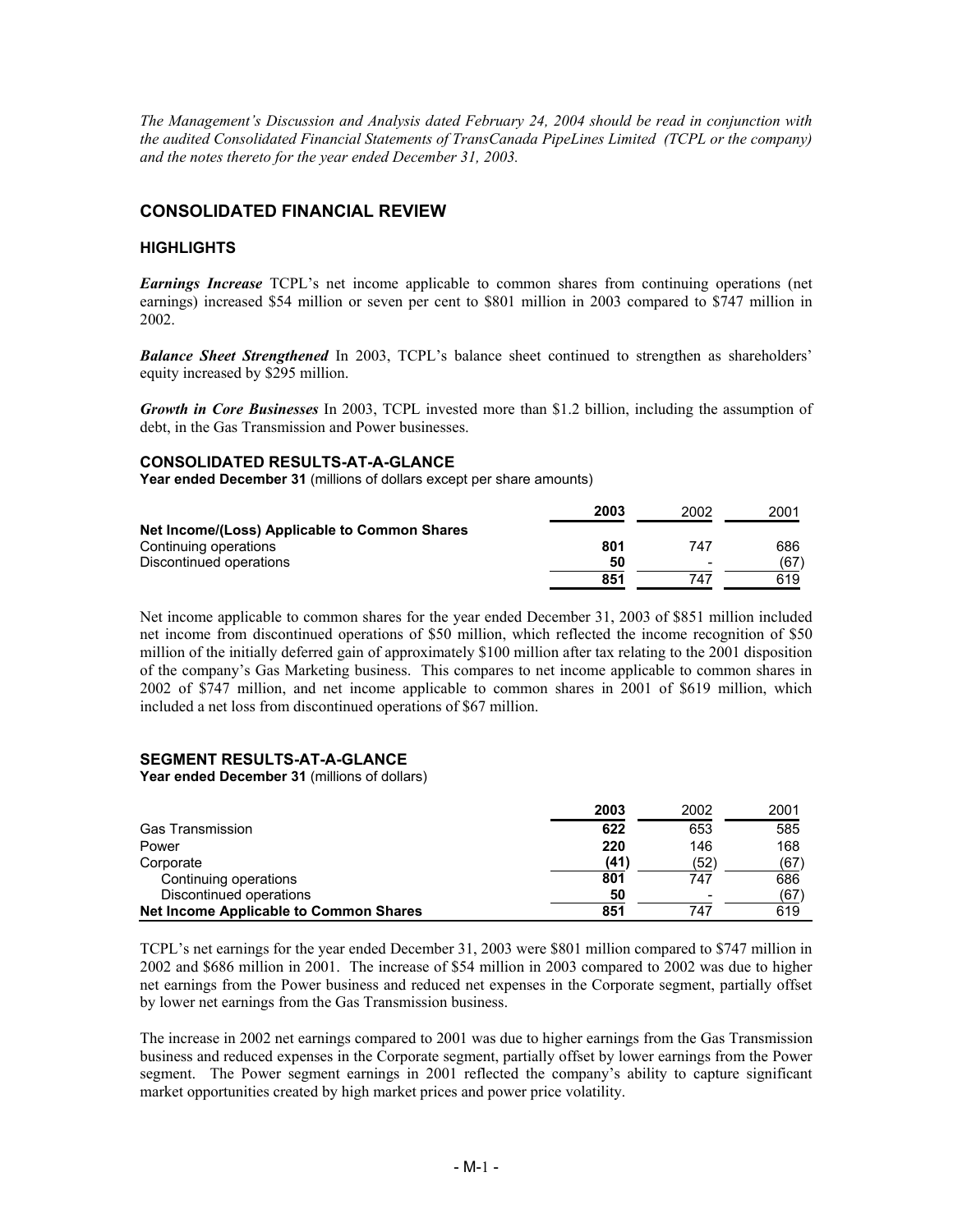Net earnings from the Power business for the year ended December 31, 2003 included \$73 million after tax from TCPL's investment in Bruce Power L.P. (Bruce Power) which was acquired in February 2003 and a \$19 million positive after-tax earnings impact of a June 2003 settlement with a former counterparty which defaulted in 2001 under power forward contracts. These increases were partially offset by reduced operating and other income from the Power segment's Eastern Operations, combined with higher general, administrative and support costs.

The decrease in net expenses of \$11 million in the Corporate segment in 2003 was primarily due to the positive impacts of a weaker U.S. dollar in 2003 compared to 2002.

The reduction in net earnings of \$31 million in the Gas Transmission business for the year ended December 31, 2003 compared to 2002 was primarily due to the decline in the Alberta System's 2003 net earnings, reflecting the one-year fixed revenue requirement settlement reached between TCPL and its customers in February 2003. Also, in June 2002, TCPL received the National Energy Board (NEB) decision on its Fair Return application (Fair Return decision) to determine the cost of capital to be included in the calculation of 2001 and 2002 tolls on the Canadian Mainline. The results for the year ended December 31, 2002 included after-tax income of \$16 million, which represents the impact of the Fair Return decision for 2001. The 2003 results for the Gas Transmission segment included TCPL's \$11 million share of a future income tax benefit adjustment recognized by TransGas de Occidente S.A. (TransGas), while the 2002 results included TCPL's \$7 million share of a favourable ruling for Great Lakes Gas Transmission Limited Partnership (Great Lakes) related to Minnesota use tax paid in prior years.

Pursuant to a plan of arrangement, effective May 15, 2003, common shares of TCPL were exchanged on a one-to-one basis for common shares of TransCanada Corporation (TransCanada). As a result, TCPL became a wholly-owned subsidiary of TransCanada. The Consolidated Financial Statements for the year ended December 31, 2003 include the accounts of TCPL, the consolidated accounts of all subsidiaries, and TCPL's proportionate share of the accounts of the company's joint venture investments.

# **TCPL OVERVIEW**

TCPL is a leading North American energy company focused on natural gas transmission and power generation. At December 31, 2003, the Gas Transmission business accounted for approximately 86 per cent and Power approximately 14 per cent of total operating assets of \$19.7 billion. In 2003, the Gas Transmission and Power businesses delivered net earnings of \$622 million and \$220 million, respectively.

The Gas Transmission and Power businesses have similar characteristics and business drivers. Infrastructure such as natural gas pipelines and power generation are both driven by similar supply and demand fundamentals and these markets are highly interdependent. Both businesses are capital intensive, employ many similar technologies and operating practices, and require financial strength and stability to support the capital required.

*Gas Transmission* The Gas Transmission segment includes the operation of four wholly-owned regulated natural gas pipelines: the Canadian Mainline, the Alberta System, the Foothills System and the BC System. TCPL's investments in Other Gas Transmission principally include the partial ownership of one Canadian pipeline, five United States pipelines and a 33.4 per cent interest in TC PipeLines, LP, a publicly held U.S. limited partnership of which TCPL is the general partner. In 2003, the Gas Transmission business transported 66 per cent of the natural gas produced in the Western Canada Sedimentary Basin (WCSB), 65 per cent of which was exported to the U.S.

**Power** TCPL's Power segment is primarily focused on power generation and includes the construction, ownership, operation and management of electrical power generation plants, with a total of 4,667 megawatts (MW) of generating capacity. To generate electricity, the company uses various fuel sources such as natural gas, waste heat, wood waste, coal, nuclear and hydro. TCPL also markets electricity in order to optimize the asset value of the company's power generation portfolio. Power's portfolio includes eight wholly-owned plants in operation, a 31.6 per cent equity interest in the Bruce Power nuclear facility and the power production from two power facilities in Alberta through power purchase arrangements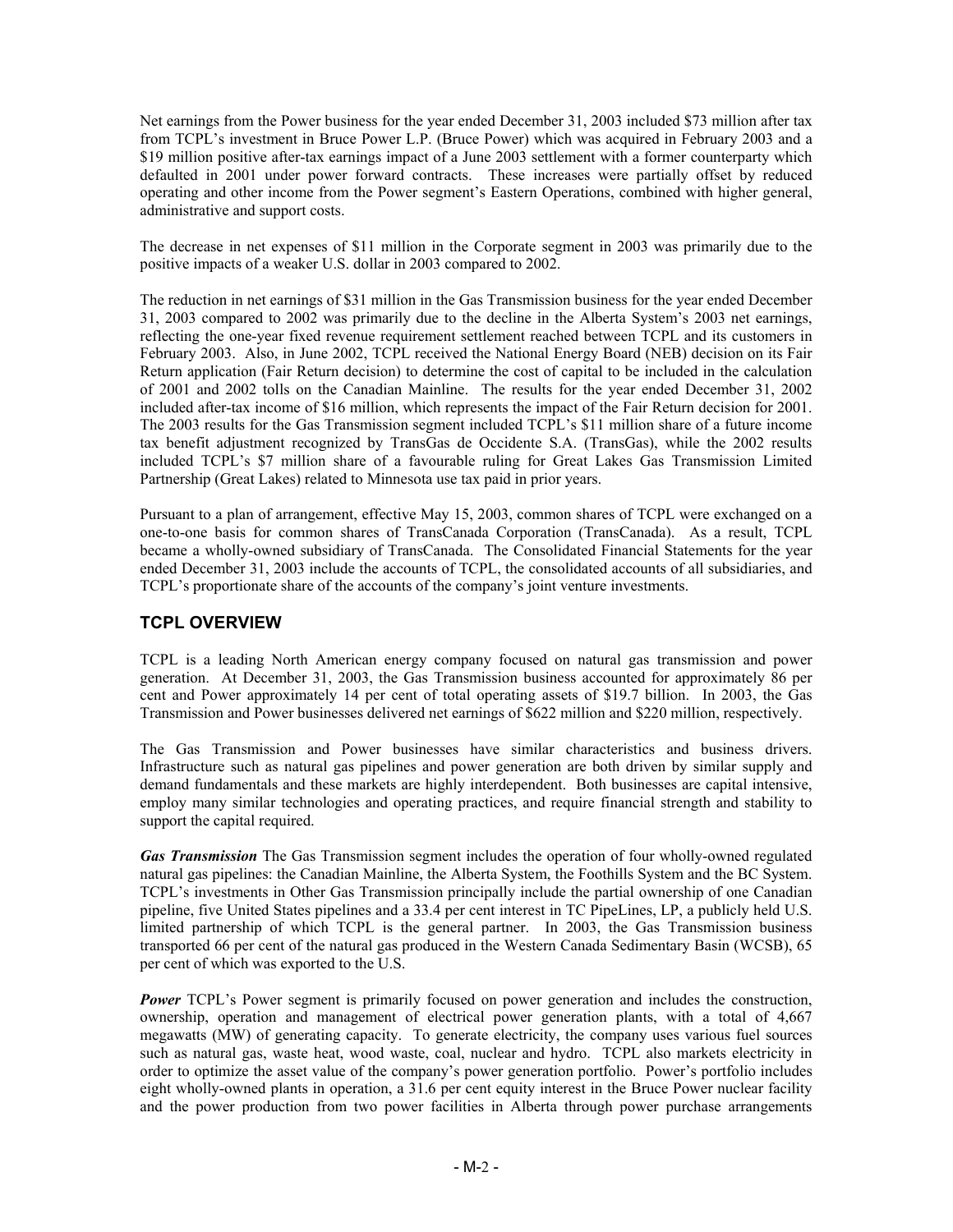(PPAs). In addition, there is one plant in the permitting phase and another under construction. TCPL also holds a 35.6 per cent interest in, and is the general partner of, TransCanada Power, L.P. (Power LP), a publicly traded limited partnership that owns seven power plants.

# **TCPL'S STRATEGY**

TCPL's goal is to be the most profitable, competitive and reliable provider of natural gas transportation and power services in North America.

TCPL has five key strategies for achieving its goal:

- Sustain, grow and optimize the natural gas transmission business by connecting new WCSB supply, Northern gas and liquefied natural gas (LNG) to growing markets.
- Continue to work with regulators and customers to evolve the regulated business model to allow TCPL to earn competitive returns and compete in a North American market.
- Grow and optimize the power business.
- Continue to pursue an operationally excellent business model to ensure better, faster and cost effective delivery of natural gas and generation of power to customers.
- Maintain and effectively utilize the company's strong financial position to capitalize on growth opportunities when they arise.

# **GAS TRANSMISSION**

*Opportunities* North American natural gas demand is expected to grow to 85 billion cubic feet per day (Bcf/d) by 2015 from 70 Bcf/d in 2002, an increase of 21 per cent over this time period. While higher natural gas prices may result in some demand destruction or fuel switching, TCPL expects that in the long term, demand for natural gas will increase substantially. Flat to slightly increasing production is expected in existing natural gas production basins as a result of higher natural gas prices leading to increased drilling, offset by higher decline rates and lower initial well production rates. Overall, supply from traditional North American basins is expected to grow by 1 Bcf/d by 2015. These expectations indicate that North America will require substantial incremental volumes of natural gas from non-traditional sources to meet the increased demand. This incremental natural gas supply is expected to come from frontier regions such as Alaska and Canada's Mackenzie Delta, as well as from new LNG opportunities. TCPL will continue to pursue growth of the current infrastructure and develop new infrastructure linking new supply to growing markets.

Today, TCPL owns the largest pipeline network that links the WCSB with significant growing markets in North America. In 2003, the Alberta System gathered approximately 11 Bcf/d, representing 66 per cent of the natural gas produced in the WCSB and 16 per cent of North American natural gas production. Within Alberta, the company delivered approximately 1.6 Bcf/d. The Alberta System connects to the Canadian Mainline, the BC System, the Foothills System and other pipelines which collectively deliver natural gas to eastern Canada and export natural gas to the U.S. Pacific Northwest, Midwest and Northeast.

*Strategy* One of TCPL's strategies is to sustain, grow and optimize its natural gas transmission business by connecting new WCSB supply, Northern gas and LNG to growing markets. The natural gas demand growth expected over the next several years suggests that there will be ample opportunity to pursue this strategy. In the short to medium term, growth is expected to come from debottlenecking existing systems, increased ownership of partially-owned pipelines, acquisitions of other pipeline systems and connecting new WCSB supply to market. In the long term, TCPL is laying the groundwork for developing, building and operating new infrastructure to bring Northern gas and LNG to growing markets.

TCPL's pursuit of a role in bringing Northern gas to market is also driven by the fact that there is excess capacity on the company's main pipelines, the Alberta System and the Canadian Mainline. If pipelines are built to deliver natural gas from Prudhoe Bay and the Mackenzie Delta, and they connect to existing pipeline systems, the economic viability of TCPL's pipelines will be enhanced thereby benefiting TCPL's customers and shareholders.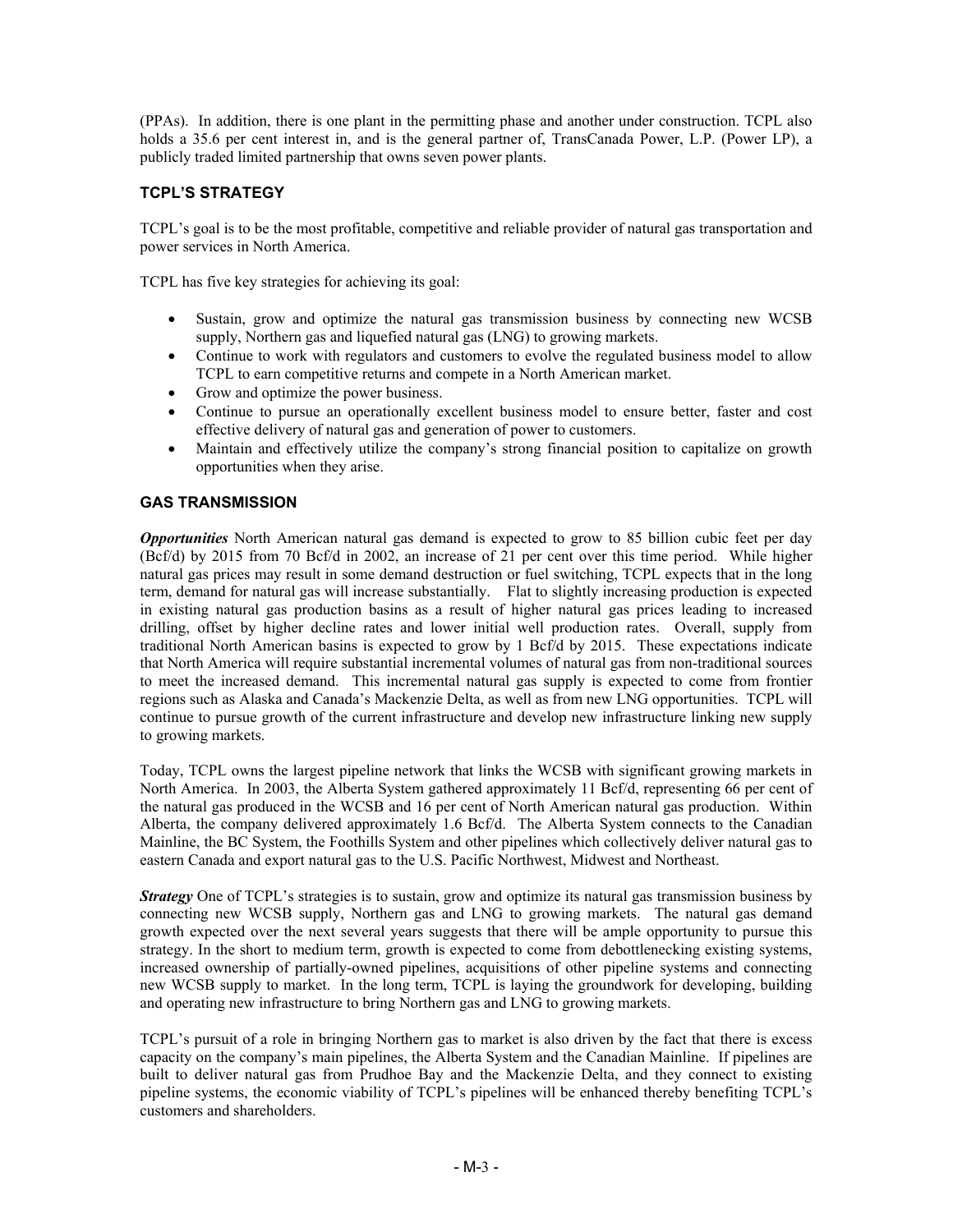*2003 Business Developments* In 2003, TCPL continued to deliver on its strategy of sustaining, growing and optimizing its Gas Transmission business and took several steps forward in working towards the goal of bringing Northern gas and LNG to market.

In August 2003, the company acquired the remaining interests in Foothills Pipe Lines Ltd. and its subsidiaries (Foothills) previously not held by TCPL. The Foothills System, which extends more than 1,000 kilometres and carries over 30 per cent of Canadian natural gas exports to the U.S., complements TCPL's current western Canadian facilities. The company also increased its ownership interest in Portland Natural Gas Transmission System Partnership (Portland) in the Northeast U.S. to 61.7 per cent from 33.3 per cent.

The Foothills acquisition has strengthened TCPL's position in the potential Alaska Highway Pipeline Project. TCPL, through Foothills, holds certificates for both the Alaskan and Canadian segments of the Alaska Highway Pipeline Project and also holds significant right-of-way assets for the project in both Canada and Alaska.

In June 2003, TCPL, the Mackenzie Delta gas producers and the Aboriginal Pipeline Group (APG) reached a funding and participation agreement with respect to the Mackenzie Gas Pipeline Project. TCPL has agreed to finance the APG for its one-third share of project definition costs in exchange for several options, including an ownership interest in the project, certain rights of first refusal and the right to have the Mackenzie Delta gas flow into the Alberta System.

In September 2003, on the LNG front, TCPL and ConocoPhillips Company (ConocoPhillips) announced the Fairwinds partnership to jointly evaluate a liquefied natural gas regasification facility in Harpswell, Maine. If all approvals are received, construction of this facility could begin in 2006 and be in operation in 2009. TCPL also continues to pursue other LNG projects.

*Challenges* While several positive developments occurred in 2003, there are challenges to the company's ability to sustain, grow and optimize the Gas Transmission business. The nature of the Gas Transmission segment's business risks has changed over the past several years. Two major developments in the pipeline sector in Canada have driven these risks: an increase in competition and essentially flat supply of natural gas from the WCSB. TCPL faces competition at both the supply end and the market end of the company's pipeline systems. On the supply end, other pipelines are accessing an increasingly mature basin. On the market end, there are other pipelines able to deliver natural gas to markets that were historically served by TCPL.

TCPL's ability to grow through the acquisition of other pipeline systems is dependent on the availability of quality pipeline assets for sale, the strength of competitor bids and the company's ability to successfully execute its acquisition strategy.

In the long term, TCPL's ability to play a significant role in delivering Northern gas to market is dependent on gas producers' willingness and ability to commit their resources to these projects. There are several factors impacting the decision to proceed with these projects, including natural gas prices, capital cost of the pipeline, regulatory approvals, and construction, operational and financial risk.

With increased competition and essentially flat WCSB supply, TCPL expects there will be little organic growth in its Canadian regulated pipelines, prior to connecting Northern gas supplies. Since a key determinant of earnings is the average investment base, the company also expects that in the absence of increases in return on equity and deemed equity thickness, earnings from these assets will decline. However, despite the potential for declining earnings, cash flow generated from these mature assets is expected to remain strong.

*Canadian Regulatory Developments* While natural gas supply and demand fundamentals support TCPL's strategy for growing and optimizing the Gas Transmission business, its Canadian regulated pipelines continue to face the challenges of competition, a maturing WCSB and overall low returns. These challenges drive TCPL's perseverance to earn higher returns and compete in the North American market.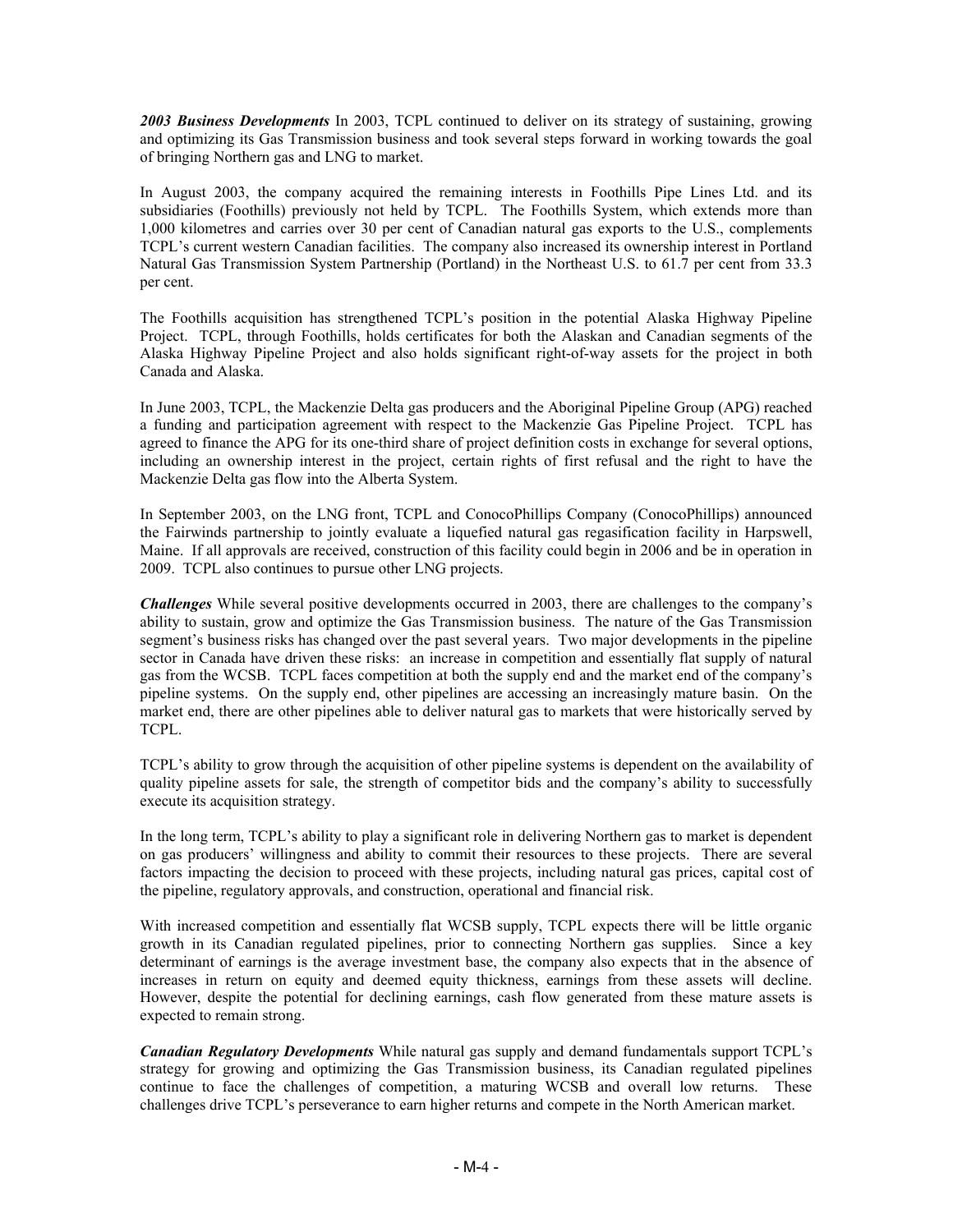TCPL's Canadian regulated assets are approximately \$14 billion representing 68 per cent of the company's total asset base at December 31, 2003. In the short to medium term, the company's earnings from its wholly-owned regulated pipelines is dependent not on the amount of natural gas that flows through the pipelines but rather on the amount of capital that is invested in the pipelines, the allowed rate of return and the deemed equity thickness. In the long term however, as WCSB production declines and transportation tolls are impacted, shippers are likely to be less willing to contract for natural gas transmission services.

The NEB regulates the Canadian Mainline, the Foothills System, the BC System as well as the Trans Québec & Maritimes System (TQM), in which the company holds a 50 per cent ownership interest. Earnings from these pipelines are based on the average investment base and a rate of return on a deemed common equity ratio that is determined by the regulator. In 2003, the Canadian Mainline average investment base was \$8.6 billion and earned the NEB formula of 9.79 per cent on a deemed common equity ratio of 33 per cent. The NEB formula that determines the rate of return is directly linked to the long-term Canada Bond yield. This leads to a direct correlation between earnings on the Canadian Mainline and the level of long-term interest rates in Canada and has resulted in the rate of return declining substantially over the past decade.

The Alberta System is regulated by the Alberta Energy and Utilities Board (EUB). In 2003, revenue for the Alberta System was based on a negotiated settlement with customers on the pipeline. Negotiations with shippers on the Alberta System were significantly influenced by the 2002 NEB decision on the Canadian Mainline's return in 2001 and 2002. As a consequence, the earnings in the Alberta System's revenue requirement were originally anticipated to be \$40 million lower than in 2002. However, incentive earnings of approximately \$16 million partially offset this decrease, resulting in a \$24 million decline in earnings in 2003 from 2002 for the Alberta System. In 2003, the EUB also approved the Alberta System 2003 Tariff Application which introduced two new services and certain modifications to rate design.

Over the past three years, TCPL has pursued in various regulatory proceedings both the evolution of its regulated business model and fair returns. In 2001, the company filed the Canadian Mainline 2001 and 2002 Fair Return Application with the NEB. In the application, TCPL requested the NEB to adopt an aftertax weighted average cost of capital approach to determining returns (instead of the NEB formula tied to interest rates) and requested a higher return. In its June 2002 decision on this application, the NEB retained its formula for the return calculation and increased the Canadian Mainline's deemed common equity ratio to 33 per cent from 30 per cent. The NEB denied TCPL's subsequent application to review and vary the NEB's decision. TCPL then petitioned the Federal Court of Appeal which granted leave to appeal. The appeal was heard in February 2004 and TCPL awaits the judgment.

In July 2003, the NEB issued its decision on TCPL's 2003 Canadian Mainline Tolls and Tariff Application. The NEB approved key components of the application including an increase in the composite depreciation rate, introduction of a new tolling zone, continuation of fuel incentives and an increase in the bid floor price for interruptible service (IT). This decision addressed key issues such as competition in the end markets of the Canadian Mainline, disincentives for shippers to contract for firm service and the long-term supply risks faced by the WCSB. Tolls for 2003 remain interim pending the outcome of the appeal to the Federal Court of Appeal.

In 2003 and early 2004, the EUB held a Generic Cost of Capital (GCOC) proceeding in Alberta. At the conclusion of this proceeding, the EUB will determine the rate of return on equity for 2004 and the capital structure for each utility under its jurisdiction, including the Alberta System. It also expects to adopt a standardized approach to determining rate of return commencing in 2005.

TCPL filed Phase I of its Alberta System 2004 General Rate Application (GRA) with the EUB in September 2003 and Phase II in November 2003. This is the first GRA filed with the regulator since 1995. Between 1996 and 2003, the tolls and services on the Alberta System were based on negotiated settlements with the pipeline customers, which were approved by the EUB.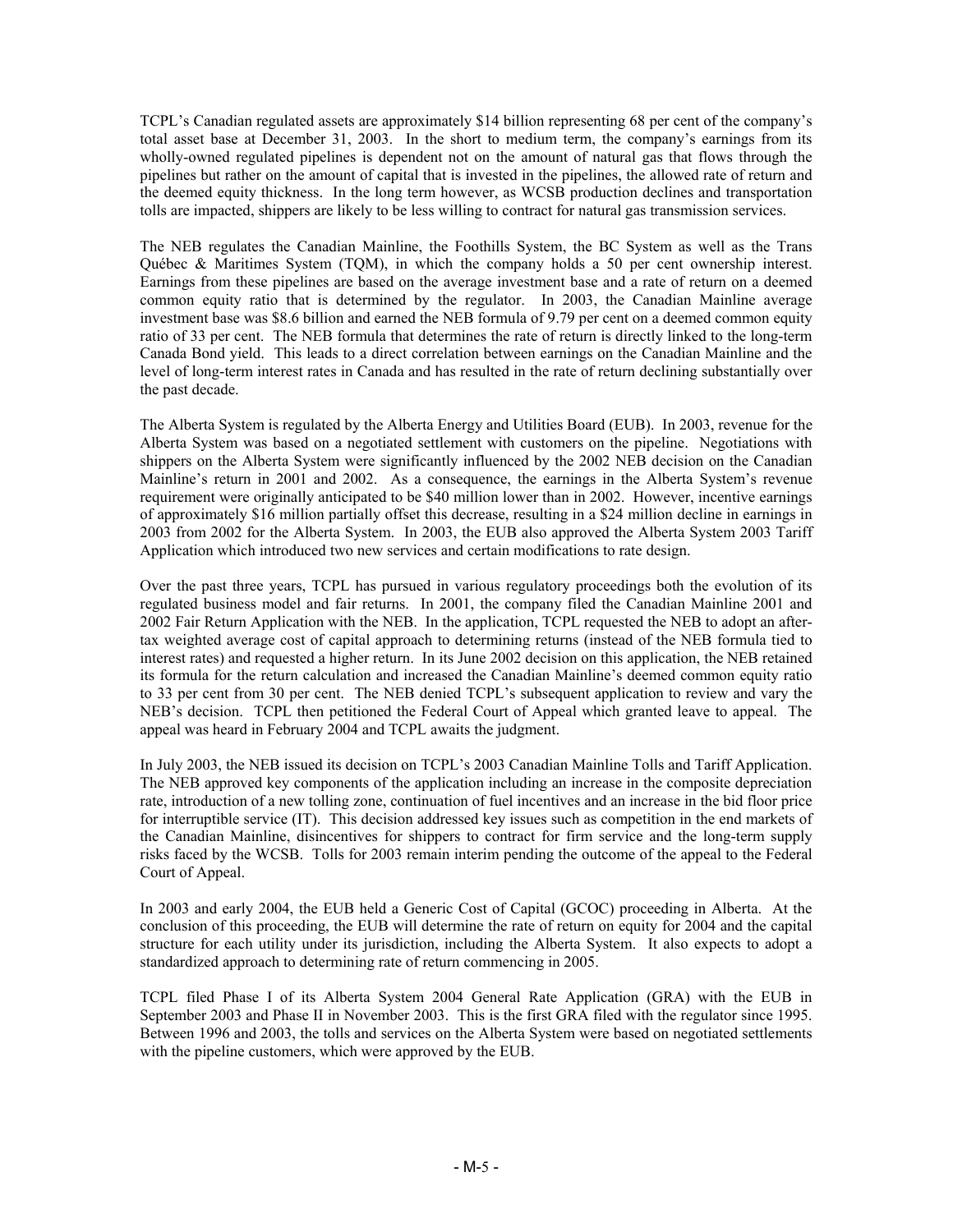# **POWER**

*Opportunities* Power demand is expected to grow at the rate of two per cent per year in North America. TCPL's Power segment has significant opportunities for growth which will take place through quality acquisitions, niche development opportunities and through the optimization of the company's power portfolio by focusing on low-risk opportunities in known markets. Given current restrictions on North American power transmission grids, there is also a need to build efficient power plants that are in close proximity to demand areas.

*Strategy* Power will continue to focus on developing and acquiring low-cost, base load generation or plants with strong contractual underpinnings in markets where the company has or can acquire significant knowledge and experience. TCPL will also grow the Power business by building plants that take advantage of efficient cogeneration technology and serve niche markets.

TCPL's power plants are located in several different regulatory jurisdictions and each one has unique rules and regulations. Power markets are regionalized and in-depth knowledge of each market is important to the success of the operation of these assets. TCPL has grown the Power business significantly in Alberta, eastern Canada and the U.S. Northeast and has developed extensive experience in these markets. TCPL will continue to capitalize on its market knowledge and deregulation experience to optimize the asset value of its power portfolio through marketing activities in these geographic areas. TCPL will pursue operational excellence to be the most profitable and reliable provider of power services in the markets the company serves.

*2003 Developments* In 2003, TCPL acquired a 31.6 per cent interest in Bruce Power and announced two new cogeneration plants in Canada. The Bruce Power investment provides TCPL with low-cost, base load power generation in Ontario, one of the largest markets in North America. Output from the new Québec and New Brunswick cogeneration facilities will be sold under long-term contracts to creditworthy counterparties. These plants are examples of TCPL's ability to develop power generation in new markets and capitalize on the company's expertise in cogeneration technology.

*Challenges* TCPL's main challenges in growing its Power business include the availability of quality acquisition opportunities, and the company's ability to capture those opportunities and find niche markets to develop new power plants.

Power generation is primarily a manufacturing business. TCPL uses various fuel sources such as natural gas, waste heat, wood waste, coal, nuclear and hydro to generate electricity. A key success factor in any manufacturing business is the ability to operate at the lowest cost possible. There are several drivers of costs in the power generation business such as construction, start-up, fuel and operating costs which TCPL manages through its operational excellence model. TCPL's ability to optimize its power assets is driven by factors such as contractual profile, plant availability, reliability, fuel mix management and portfolio/dispatch optimization.

The power markets in North America began deregulating in the mid-1990s and the deregulation process continues to evolve in some markets. Evolving markets can lead to short- to medium-term uncertainty around market structure, including how power and fuel contracts are structured. This ultimately impacts earnings volatility. TCPL has been successful in operating in both deregulated and regulated markets.

#### **TCPL - OUTLOOK**

In 2004, TCPL will continue to execute its strategy to grow and optimize its Gas Transmission and Power businesses by redeploying its strong discretionary cash flow.

In the Gas Transmission business, the company will pursue growth through the expansion of current systems to bring new supplies to market, acquisitions of existing pipelines, increased ownership in partially-owned pipelines and continued efforts to bring new sources of natural gas (including Northern gas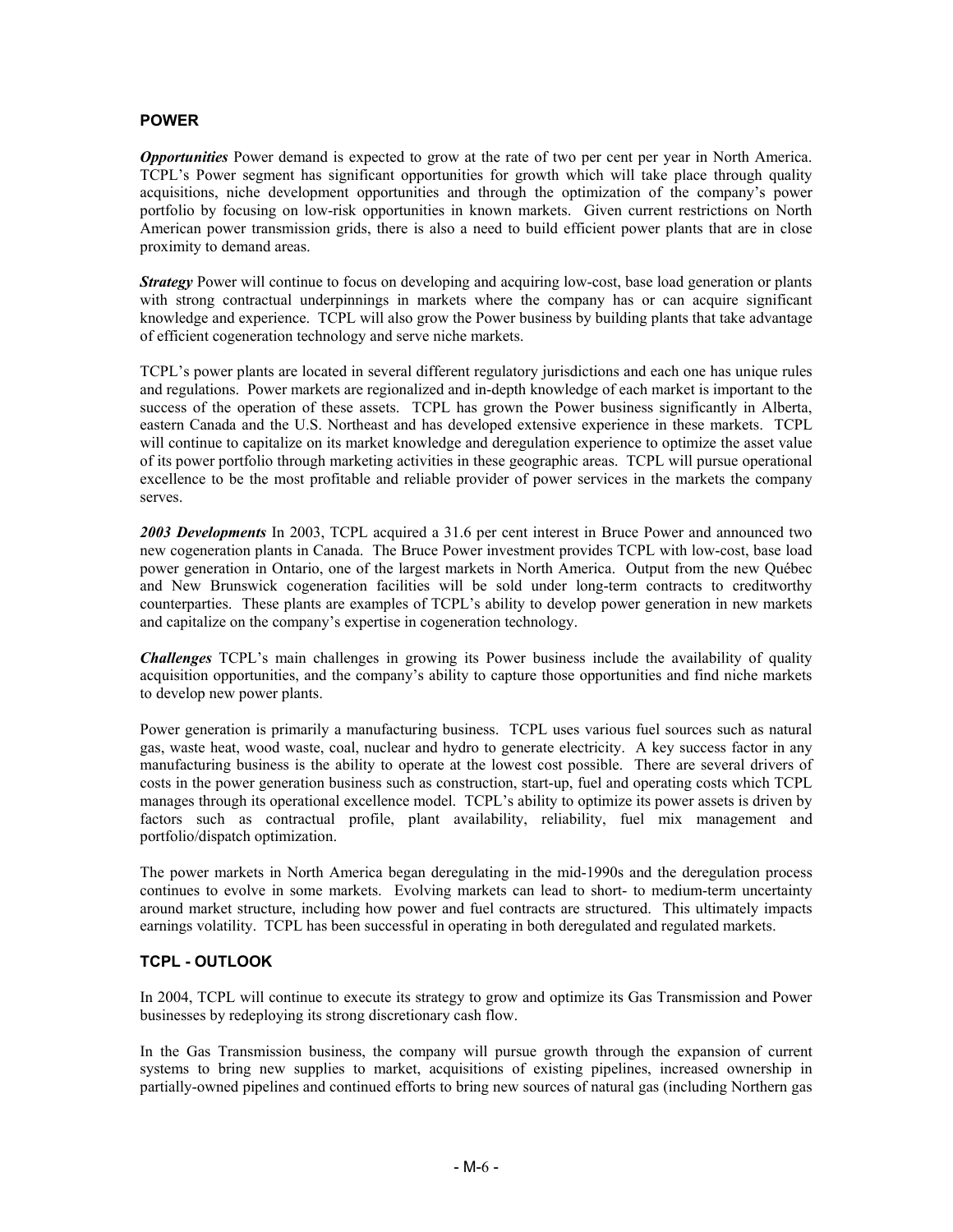and LNG) to growing markets. In 2004, the outcome of regulatory proceedings could have a significant impact on the earnings of the Alberta System and Canadian Mainline.

In the Power business, TCPL will focus on markets in which the company currently operates and has extensive market knowledge and deregulation experience. The company will pursue growth of a balanced portfolio of gas-fired and non gas-fired power plants by building, acquiring and investing in competitive facilities. TCPL will focus on low-cost, base-load generation or assets with strong contractual underpinnings and strive to be one of the lowest-cost providers of power services in North America. Power projects undertaken will benefit from and support TCPL's strong balance sheet. In 2004, plant availability and fluctuating power prices, especially for Bruce Power, could have a significant impact on the earnings of the Power segment.

Financial flexibility is one of the most important requirements for growing the company. Net earnings and cash flow, combined with a strong balance sheet, continue to provide the financial flexibility for TCPL to make disciplined investments in its core businesses of Gas Transmission and Power.

# **ACQUISITION OF GAS TRANSMISSION NORTHWEST**

On February 24, 2004, TransCanada announced an agreement to acquire Gas Transmission Northwest Corporation (GTN) from National Energy & Gas Transmission, Inc. (NEGT) for approximately US\$1.7 billion, including US\$500 million of assumed debt and subject to typical closing adjustments.

GTN is a natural gas pipeline company that owns and operates two pipeline systems – the Gas Transmission Northwest pipeline system, formerly known as Pacific Gas Transmission, and the North Baja Pipeline system.

The Gas Transmission Northwest pipeline system consists of more than 2,174 kilometres of pipeline extending from a point near Kingsgate, British Columbia, on the British Columbia–Idaho border, to a point near Malin, Oregon on the Oregon-California border. The natural gas transported on this pipeline originates primarily from supplies in Canada for customers located in the Pacific Northwest, Nevada and California.

The North Baja pipeline is a 128 kilometre system. It extends from a point near Ehrenberg, Arizona to a point near Ogilby, California on the California–Baja California, Mexico border. The natural gas transported on this system comes primarily from supplies in the southwestern United States for markets in Northern Baja California, Mexico. The sale of the North Baja pipeline is subject to a right of first refusal by another company.

NEGT voluntarily filed for protection under Chapter 11 of the U.S. Bankruptcy Code in July 2003. As a result, the sale of GTN to TransCanada will be subject to bankruptcy court approval, and will include a court-sanctioned auction process in accordance with customary bidding procedures approved by the bankruptcy court. Under a court-sanctioned auction, NEGT will seek offers that are higher or otherwise better than that which has been negotiated with TransCanada. As part of its agreement, TransCanada is granted certain protections, subject to court approval, most notably a break fee and expense reimbursement if another bid is accepted. TransCanada also retains the right to amend its offer should NEGT receive an offer which is superior to its existing agreement with TransCanada. The agreement contemplates that final bankruptcy court approval of the sale will be obtained within 75 days after signing of the agreement. The agreement also contemplates bankruptcy court approval of the NEGT Plan of Reorganization. Approval of NEGT's Plan could occur at a date later than the receipt of court approval of the sale. The sale is also subject to anti-trust review.

TransCanada will finance the acquisition in a manner consistent with maintaining its solid financial position and credit ratings. This could include use of internally generated cash flow, draws on committed credit lines, issuance of debt and/or equity under the Canadian and U.S. shelf prospectuses and/or the sale of certain assets within the company's existing portfolio.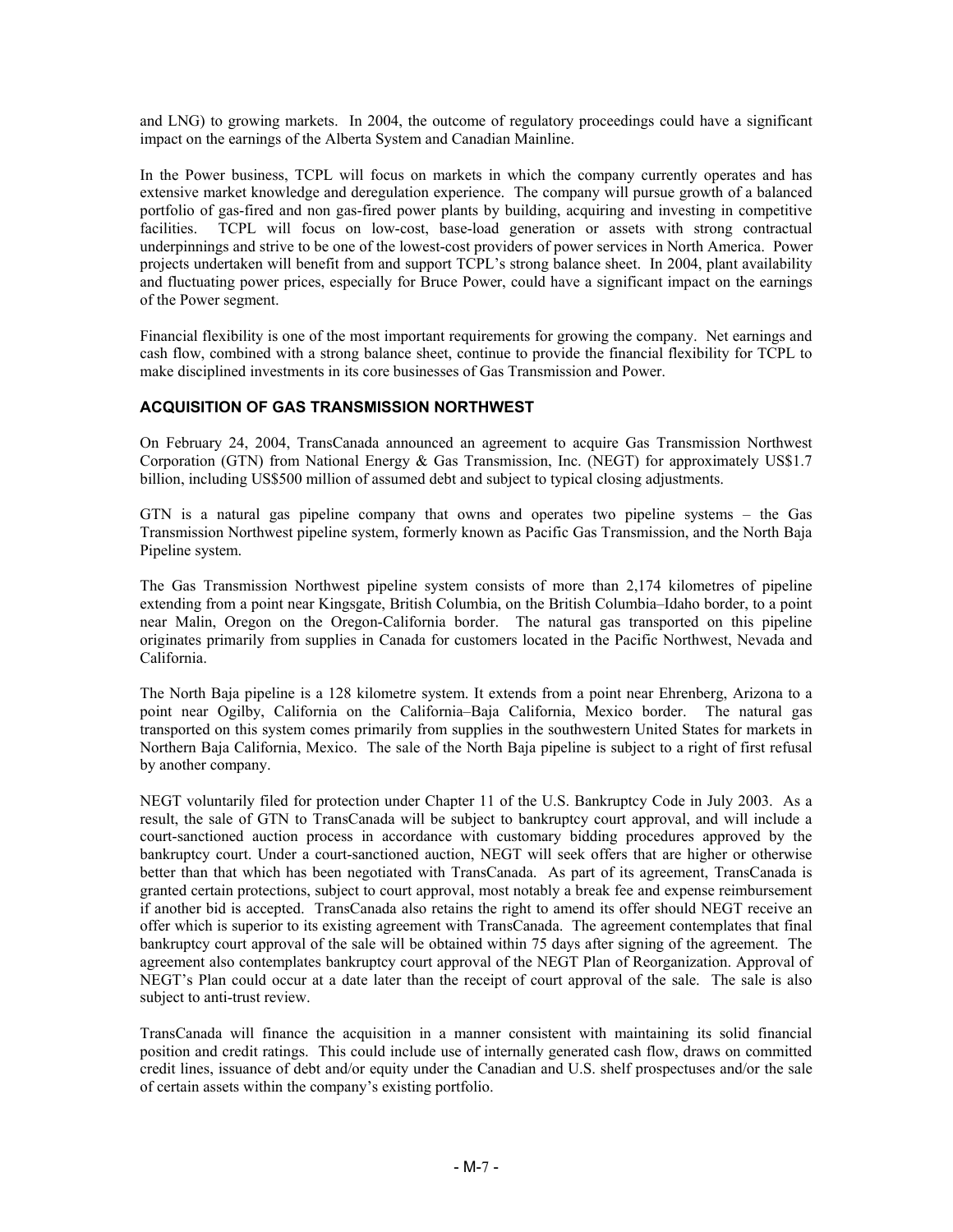# **GAS TRANSMISSION**

## **HIGHLIGHTS**

*Earnings* Net earnings from Gas Transmission decreased \$31 million to \$622 million in 2003 compared to \$653 million in 2002. This decrease is a result of reduced earnings of \$38 million from Wholly-Owned Pipelines partially offset by increased earnings of \$7 million from Other Gas Transmission.

*Alberta System* In February 2003, a one-year Alberta System Revenue Requirement Settlement (the 2003 Settlement) was reached for 2003 with Alberta System customers. Earnings in 2003 were initially expected to decrease by approximately \$40 million relative to 2002 earnings of \$214 million. However, incentive earnings realized primarily from lower financing and operating costs partially offset the expected reduction in earnings.

*Canadian Mainline* In July 2003, the NEB issued its decision on TCPL's 2003 Canadian Mainline Tolls and Tariff Application. In its decision, the NEB approved all of the key components of the application including an increase in the composite depreciation rate to 3.42 per cent from 2.89 per cent, introduction of a new tolling zone in southwestern Ontario, an increase to the IT bid floor price and the continuation of the Fuel Gas Incentive Program. Earnings in 2003 reflect, along with incentive earnings from approved programs, return on equity based on the NEB formula and 33 per cent deemed common equity.

*Foothills System* In August 2003, TCPL acquired the remaining interests in Foothills previously not held by the company. This acquisition has strengthened TCPL's position in the potential Alaska Highway Pipeline Project and increased the likelihood that such a project would connect with TCPL's existing infrastructure.

*Other Gas Transmission* In 2003, TCPL increased its ownership interest in Portland to 61.7 per cent from 33.3 per cent through two separate transactions. This increase in ownership, in conjunction with the impact of Portland's 2003 rate settlement, resulted in increased net earnings to TCPL. TCPL's investment in TransGas also generated higher net earnings in 2003. Net earnings from Other Gas Transmission in 2003 were negatively impacted by U.S. dollar currency movements, as the majority of earnings in this business are denominated in U.S. dollars. Iroquois Gas Transmission System (Iroquois) placed its Eastchester expansion facilities into service in February 2004.

#### **TRANSMISSION RESULTS-AT-A-GLANCE**

**Year ended December 31** (millions of dollars)

|                                            | 2003 | 2002 | 2001 |
|--------------------------------------------|------|------|------|
| <b>Wholly-Owned Pipelines</b>              |      |      |      |
| Alberta System                             | 190  | 214  | 204  |
| Canadian Mainline                          | 290  | 307  | 274  |
| Foothills System <sup>1</sup>              | 20   | 17   | 20   |
| <b>BC System</b>                           | 6    | 6    | 5    |
|                                            | 506  | 544  | 503  |
| <b>Other Gas Transmission</b>              |      |      |      |
| <b>Great Lakes</b>                         | 52   | 66   | 56   |
| <i><b>Iroquois</b></i>                     | 18   | 18   | 16   |
| TC PipeLines, LP                           | 15   | 17   | 15   |
| Portland <sup>2</sup>                      | 11   | 2    | (1)  |
| <b>Ventures LP</b>                         | 10   |      | 3    |
| TQM                                        | 8    | 8    | 8    |
| CrossAlta                                  | 6    | 13   | 8    |
| TransGas                                   | 22   | 6    |      |
| Northern Development                       | (4)  | (6)  | (9)  |
| General, administrative, support and other | (22) | (22) | (14) |
|                                            | 116  | 109  | 82   |
| Net earnings                               | 622  | 653  | 585  |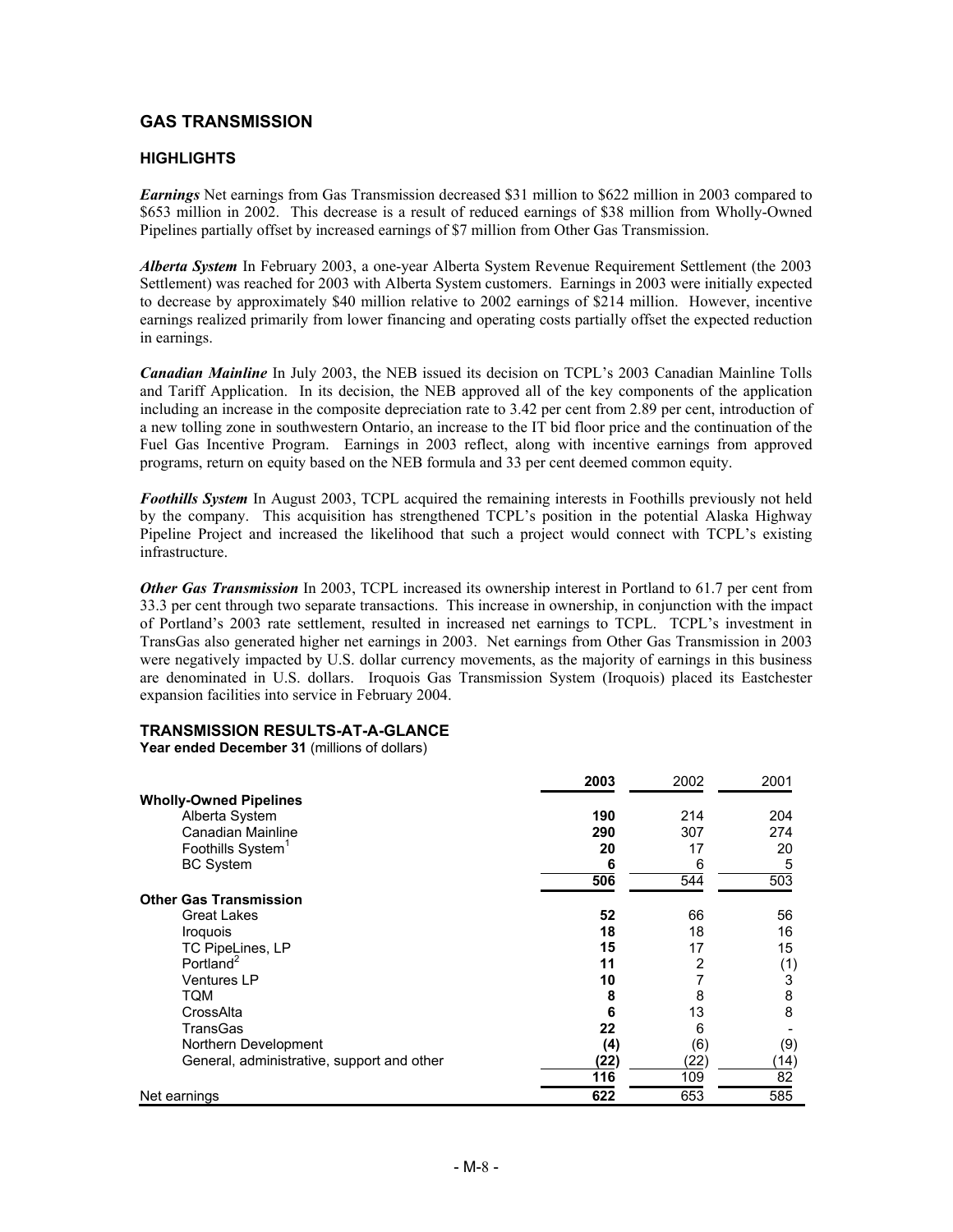- <sup>1</sup> The remaining ownership interests in Foothills previously not held by TCPL were acquired on August 15, 2003. Amounts in this table reflect TCPL's proportionate interest in Foothills' earnings prior to acquisition and 100 per cent interest thereafter.
- 2<br>TCPL increased its ownership interest in Portland to 43.4 per cent from 33.3 per cent in September 2003 and to 61.7 per cent from 43.4 per cent in December 2003. Amounts in this table reflect TCPL's proportionate earnings from Portland including a 33.3 per cent ownership interest from June 2001 to September 2003, and a 21.4 per cent ownership interest prior to June 2001.

In 2003, net earnings from the Gas Transmission business were \$622 million, compared to \$653 million and \$585 million in 2002 and 2001, respectively. The decrease in 2003 compared to 2002 was mainly due to lower net earnings from Wholly-Owned Pipelines, partially offset by higher net earnings from Other Gas Transmission. The 2003 decrease in Wholly-Owned Pipelines' net earnings was primarily due to a reduction in the Alberta System's net earnings reflecting the 2003 Settlement. Further, earnings on the Canadian Mainline were lower in 2003 compared to 2002 due to recognition in June 2002 of the 2001 earnings impact resulting from the Fair Return decision. Higher 2003 net earnings from Other Gas Transmission were primarily due to increased earnings from TransGas and Portland. The increase in 2002 earnings over 2001 was mainly due to the Fair Return decision, higher incentive earnings from Wholly-Owned Pipelines and higher earnings from TCPL's investment in Great Lakes.

## **WHOLLY-OWNED PIPELINES - FINANCIAL REVIEW**

*Alberta System* Net earnings of \$190 million in 2003 were \$24 million lower than 2002 and \$14 million lower than 2001. The decrease compared to 2002 and 2001 was primarily due to lower earnings resulting from the 2003 Settlement reached between TCPL and its customers in February 2003. The 2003 Settlement included a fixed revenue requirement component, before non-routine adjustments, of \$1.277 billion compared to \$1.347 billion in 2002 and \$1.390 billion in 2001. The company initially expected the lower negotiated 2003 revenue requirement would reduce 2003 earnings by approximately \$40 million relative to 2002. However, higher incentive earnings were realized in 2003, primarily from lower financing and operating costs which partially offset the expected reduction.

The Alberta System is one of the largest volume carriers of natural gas in North America and delivered 3,883 Bcf of natural gas in 2003, compared to deliveries of 4,146 Bcf in 2002 and 4,059 Bcf in 2001. The volumes transported by the Alberta System in 2003 represented approximately 16 per cent of total North American natural gas production and 66 per cent of the natural gas produced in the WCSB.

The Alberta System is regulated by the EUB primarily under the provisions of the Gas Utilities Act (Alberta) (GUA) and the Pipeline Act (Alberta). Under the GUA, the rates, tolls and other charges, and terms and conditions of service are subject to approval by the EUB.

*Canadian Mainline* The Canadian Mainline generated net earnings of \$290 million in 2003, a decrease of \$17 million compared to 2002 and an increase of \$16 million over 2001 earnings. The decrease in net earnings in 2003 from 2002 and the increase in net earnings from 2001 to 2002 was primarily due to recognition of incremental earnings for 2001 and 2002 as a result of the NEB's Fair Return decision in June 2002. This decision included an increase in the deemed common equity ratio to 33 per cent from 30 per cent, effective January 1, 2001, and resulted in additional net earnings of \$16 million for the year ended December 31, 2001, that the company recognized in June 2002. Net earnings in 2003 also reflect the continued decrease in average investment base. These factors were partially offset by an increase in the NEB-approved rate of return on common equity to 9.79 per cent in 2003 from 9.53 per cent in 2002. The increase in 2003 earnings relative to 2001 is primarily due to the NEB's Fair Return decision which provided for an increase in deemed common equity to 33 per cent.

Annual deliveries of natural gas on the Canadian Mainline totalled 2,628 Bcf in 2003, compared to 2,630 Bcf in 2002 and 2,450 Bcf in 2001. In 2003, deliveries to export border points comprised 51 per cent of total deliveries compared to 53 per cent in 2002 and 50 per cent in 2001.

The Canadian Mainline is regulated by the NEB. The NEB sets tolls, which provide TCPL the opportunity to recover projected costs of transporting natural gas and also provide a return on the Canadian Mainline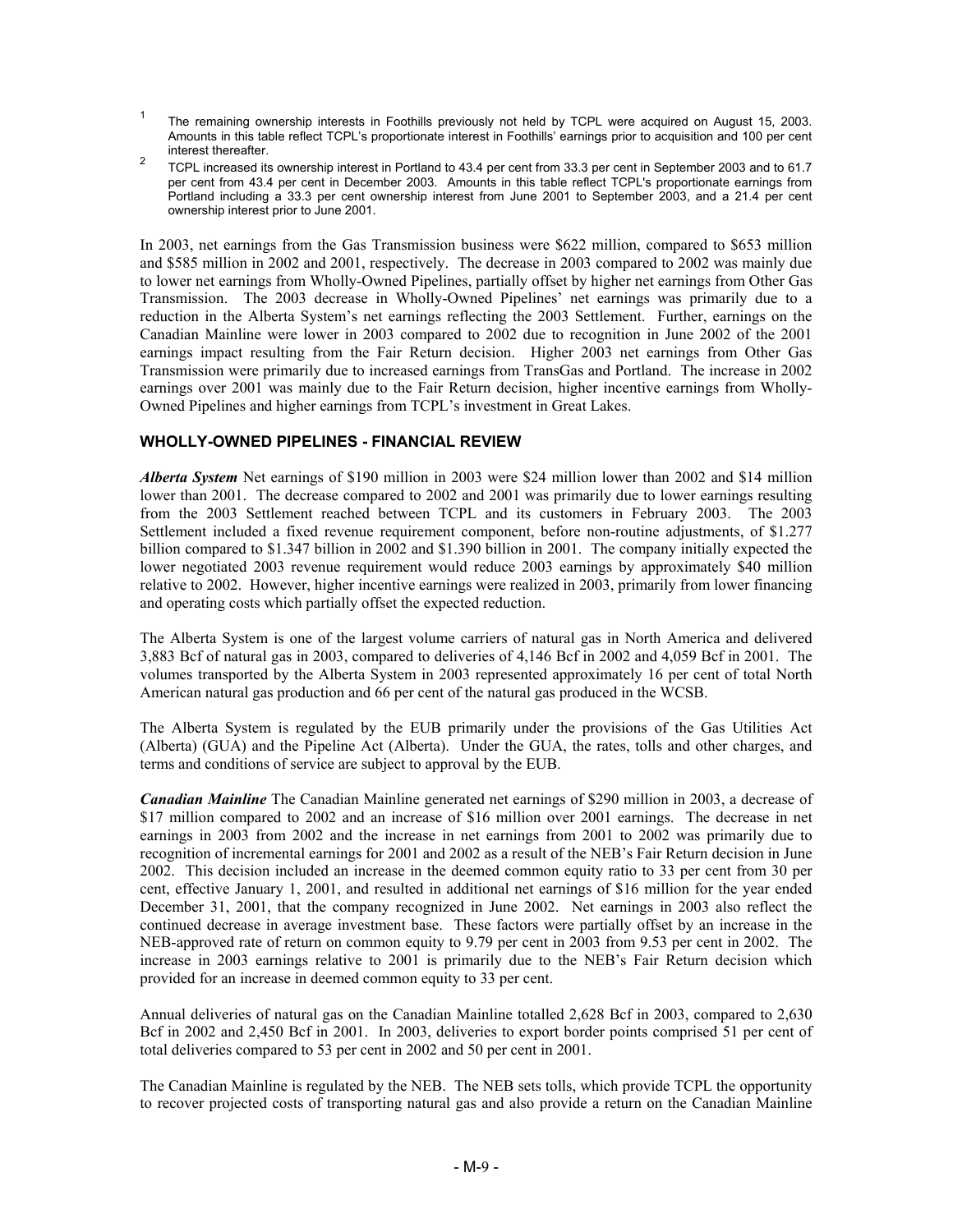average investment base. New facilities are approved by the NEB before construction begins. Changes in investment base, the rate of return on common equity, the level of deemed common equity and the potential for incentive earnings affect the net earnings of the Canadian Mainline.

# **WHOLLY-OWNED PIPELINES - DEVELOPMENTS**

*Regulatory* In 2003, TCPL focused much of its efforts on the evolution of its regulated business model. This evolution includes proposed changes to TCPL's Canadian regulated pipeline business that would provide the company an opportunity to earn a competitive return and enhance its ability to compete for future market demand and natural gas supply while bringing benefits to customers. This regulated business model is intended to advance TCPL's rate and service offerings on all four of the company's wholly-owned pipelines.

In 2003, TCPL's activities included its appeal of the NEB's Fair Return Review and Variance decision, the EUB's GCOC Proceeding, preparation of the 2004 Mainline Tolls and Tariff Application, the Alberta System's 2004 GRA, the Alberta System 2003 Tariff Application which was approved by the EUB and continued discussion with industry stakeholders.

In February 2003, the NEB denied the request TCPL made in September 2002 for a Review and Variance of the Fair Return decision. TCPL maintains that the Fair Return decision issued in June 2002 does not recognize the long-term business risks of the Canadian Mainline. The company ultimately initiated an appeal of the NEB's decision not to review and vary the Fair Return decision, with the Federal Court of Appeal. In May 2003, the Federal Court of Appeal granted TCPL leave to appeal the NEB's February 2003 decision. The appeal was heard in February 2004 and TCPL awaits the judgment.

The NEB hearing for TCPL's 2003 Canadian Mainline Tolls and Tariff Application began in February 2003. In its July 2003 decision on the application, the NEB approved all key components of the application including an increase in the composite depreciation rate to 3.42 per cent from 2.89 per cent, the introduction of a new tolling zone in southwestern Ontario, an increase to the IT bid floor price and the continuation of the Fuel Gas Incentive Program. The 2003 tolls resulting from this decision are interim pending the disposition of TCPL's appeal to the Federal Court of Appeal regarding the NEB's Review and Variance decision.

In July 2003, TCPL, along with other utilities, filed evidence in the EUB's GCOC Proceeding. In this application, TCPL requested a return of 11 per cent on a deemed common equity of 40 per cent for the Alberta System in 2004. The EUB expects to adopt a standardized approach to determining the rate of return and capital structure for all utilities under its jurisdiction at the conclusion of this proceeding. Oral testimony in the hearing concluded January 16, 2004. Written argument and reply argument are to follow with an EUB decision expected in third quarter 2004.

In September 2003, TCPL filed with the EUB Phase I of the Alberta System's 2004 GRA, consisting of evidence in support of the applied-for rate base and revenue requirement. The company applied for a composite depreciation rate of 4.13 per cent compared to the current depreciation rate of 4.00 per cent. In November 2003, the company filed Phase II of the application, which primarily deals with rate design and services. EUB hearings to consider the 2004 GRA Phase I and Phase II applications are scheduled to commence, in Calgary, on April 1, 2004 and June 1, 2004, respectively.

The Canadian Mainline 2004 Tolls and Tariff Application was filed with the NEB on January 26, 2004. In this application, TCPL requested a Fuel Gas Incentive Program, establishment of a new non-renewable firm transportation (FT) service, modifications to the existing short-term FT service and recovery of costs of service including an 11 per cent return on deemed common equity of 40 per cent.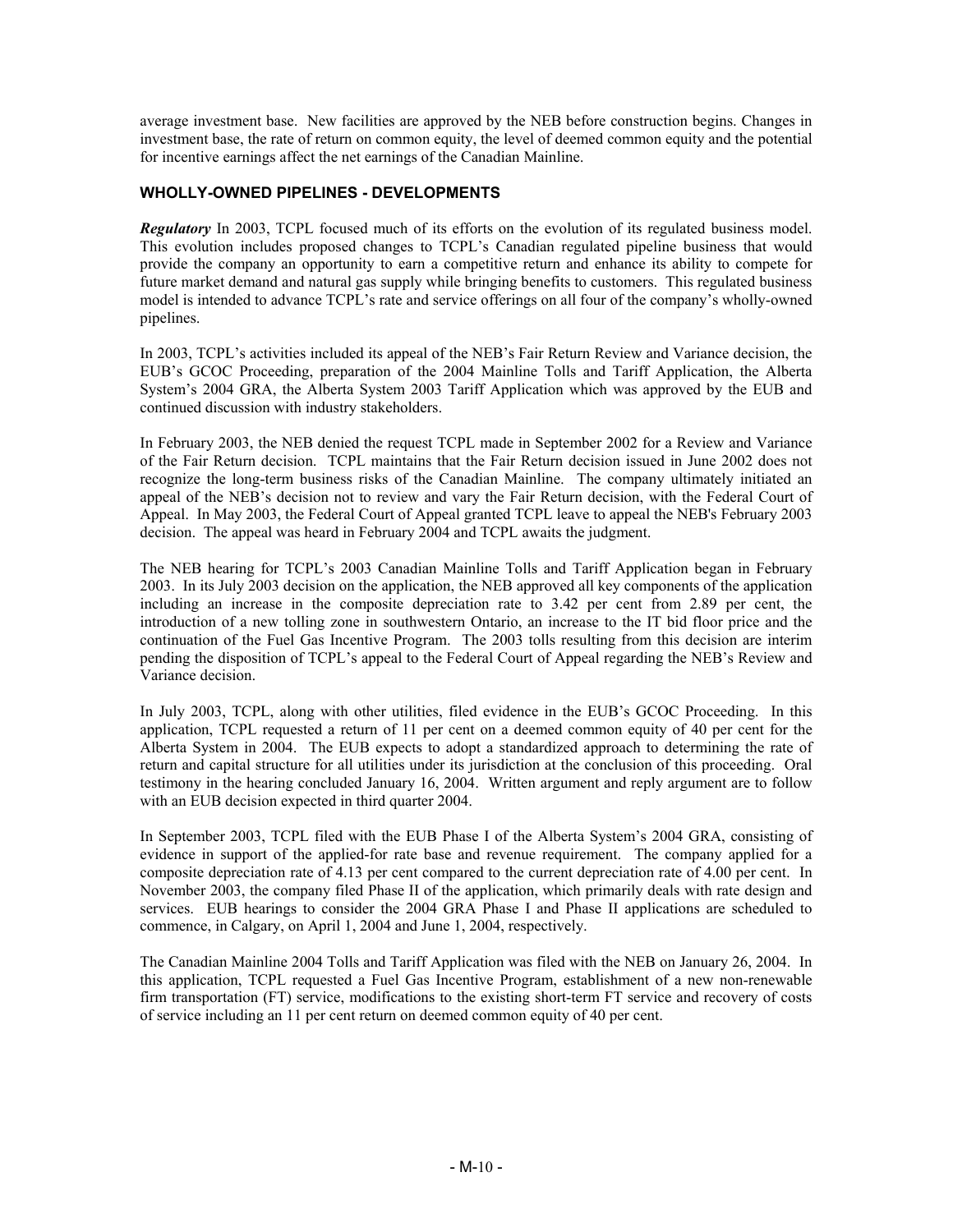*Operational Excellence* TCPL continued its commitment to operational excellence in 2003 by advancing initiatives that will improve the company's ability to provide low-cost, reliable and responsive service to customers. TCPL continues to pursue this strategy in order to become the preferred company that customers choose to connect new gas supplies and markets.

In 2003, TCPL exceeded its performance targets of reducing operating and maintenance costs by rationalizing maintenance and streamlining the delivery of services. The company met ongoing goals in the management of greenhouse gases. TCPL also achieved exceptional plant operating performance, as measured by the number of operational perfect days on both the Alberta System and the Canadian Mainline. Also in 2003, TCPL improved customer satisfaction with implementation of new systems to consolidate and enhance management of customer transactions. Customer feedback indicates this system improvement was very well received.

In 2004, TCPL will continue to focus efforts on cost reduction, operational reliability, and environmental and safety performance. The company has established 2004 operating and maintenance budgets with an expectation of further productivity gains, while operating reliability targets have increased and greenhouse gas emissions management programs continue to receive focused attention. Additional effort will be undertaken in 2004 with respect to improving contractor safety performance.

*Supply* In 2003, TCPL continued to connect incremental natural gas supply in the WCSB, in Alberta and from B.C. Additional production from the Sierra area of B.C. is expected to commence delivery to Alberta in early 2004.

The timely connection of these volumes has allowed TCPL's customers to take advantage of premium gas price environments. TCPL will continue to grow by seeking new opportunities to connect additional gas supplies.

*Markets* TCPL continues to pursue growth opportunities within existing and new natural gas markets. In 2003, TCPL took steps to expand its pipeline system in western Canada through the pending acquisition of the Simmons Pipeline System, via the execution of a long-term transportation service arrangement with TransCanada Pipeline Ventures Limited Partnership (Ventures LP) and through expansion of the Alberta System. These arrangements, upon regulatory approval expected in 2004, will allow TCPL to increase the company's delivery capacity into the rapidly expanding area of Fort McMurray, Alberta to approximately 700 million cubic feet per day (MMcf/d).

TCPL also continues to pursue increased deliveries in response to market growth in both Canada and the U.S. While customers have been repositioning their pipeline contracts away from long haul arrangements originating in Alberta to short haul contracts originating at local market hubs, the underlying markets continue to grow.

*Foothills Acquisition* In August 2003, TCPL acquired the remaining interests in Foothills previously not held by the company for \$259 million, including assumption of \$154 million of Foothills' debt. As a result, TCPL now owns 100 per cent of Foothills. Foothills and its subsidiaries hold the certificates to build the Canadian portion of the Alaska Highway Pipeline Project which would bring Prudhoe Bay natural gas from Alaska to markets in Canada and the U.S. The "prebuild" portion of this project has been operating for more than 20 years, moving Alberta natural gas to U.S. markets in advance of flows from Alaska. Subsidiaries of Foothills and TCPL also hold certificates to build the Alaskan section of this project.

# **WHOLLY-OWNED PIPELINES - OUTLOOK**

TCPL's Gas Transmission business has a long history of providing pipeline capacity to markets and connecting natural gas supply for the company's customers. As the marketplace has evolved and competition has grown, the Wholly-Owned Pipelines have focused on providing market-responsive products and services, competitive cost-effective structures, and the highest levels of reliability to customers.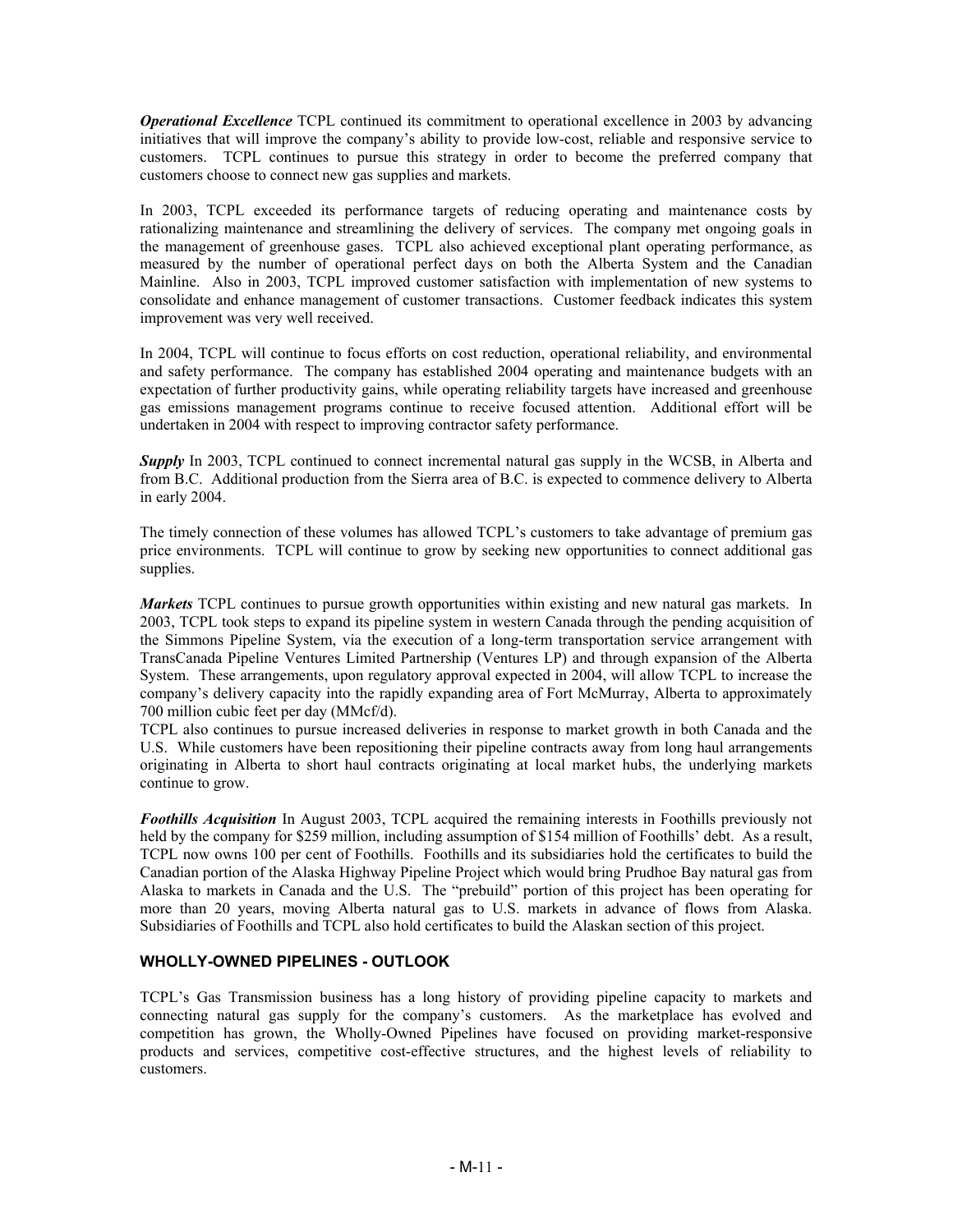In 2004, the Wholly-Owned Pipelines will continue to focus on achieving additional efficiency improvements in all aspects of the business by maintaining focus on operational excellence and leveraging technological advancements. TCPL will also continue to work collaboratively with all stakeholders in resolving jurisdictional issues, advancing changes to the regulated business model and addressing fair return challenges.

Looking forward, as the supply/demand balance tightens, producers will continue to explore and develop new fields, as well as unconventional supply such as gas production from coal bed methane reserves. In addition, stakeholder support is expected to grow for proposals to access Northern gas from the Mackenzie Delta and Alaska North Slope. TCPL will seek to connect these additional natural gas supplies to the Alberta System.

TCPL's earnings from its Wholly-Owned Pipelines are primarily determined by the average investment base, return on common equity, deemed common equity and opportunity for incentive earnings. In the short to medium term, the company expects modest growth from these mature assets and therefore anticipates continued decline in the average investment base. Accordingly, without an increase to return on equity, deemed common equity, or incentive opportunities, future earnings are anticipated to decrease. However, these mature assets will continue to generate strong cash flows that can be redeployed to other projects offering higher returns. Under the current regulatory model, earnings from the Wholly-Owned Pipelines are not affected by short-term fluctuations in the commodity price of natural gas, changes in throughput volumes or changes in FT contract levels.

*Earnings* In 2004, net earnings from Wholly-Owned Pipelines will depend in large part on the outcome of the appeal of the NEB's Fair Return Review and Variance decision, the EUB's GCOC hearing, the 2004 Mainline Tolls and Tariff Application and the Alberta System's 2004 GRA. In the absence of favorable rulings in these applications, the company expects 2004 earnings to be lower compared to 2003 earnings, primarily due to the combined effect of a decrease in rate of return on common equity in 2004 (Canadian Mainline  $2003 - 9.79$  per cent versus  $2004 - 9.56$  per cent based on the NEB formula) and lower average investment bases. Although 2004 earnings may be lower than 2003 earnings, Wholly-Owned Pipelines will continue to generate strong cash flow.

*Capital Expenditures* Total capital spending for the Alberta System, Canadian Mainline and BC System during 2003 was approximately \$100 million. Capital spending in 2004, including the Foothills System, is expected to approximately double the expenditures in 2003, primarily due to higher capacity capital spending.

# **WHOLLY-OWNED PIPELINES - BUSINESS RISKS**

*Competition* TCPL faces competition at both the supply end and the market end of its systems. The competition is a result of other pipelines accessing an increasingly mature WCSB. The construction of the Alliance Pipeline, a natural gas pipeline from northeast B.C. to the Chicago area, and the continued expiration of transportation contracts have resulted in significant reductions in firm contracted capacity on both the Alberta System and the Canadian Mainline. The Canadian Mainline absorbs the bulk of any volume swings in the WCSB.

As of December 2002, the WCSB had estimated remaining discovered natural gas reserves of 57 trillion cubic feet and a reserves-to-production ratio of approximately nine years at current levels of production. Additional reserves are continually being discovered to maintain the reserves-to-production ratio at close to nine years. Natural gas prices in the future are expected to be higher than long-term historical averages due to a tighter supply/demand balance which should stimulate exploration and production in the WCSB. However, the WCSB supply is expected to remain essentially flat.

TCPL's Alberta System provides the major natural gas gathering and export transportation capacity for the WCSB. It does so by connecting to most of the gas processing plants in Alberta and then transporting natural gas for domestic and export deliveries. The Alberta System faces competition primarily from the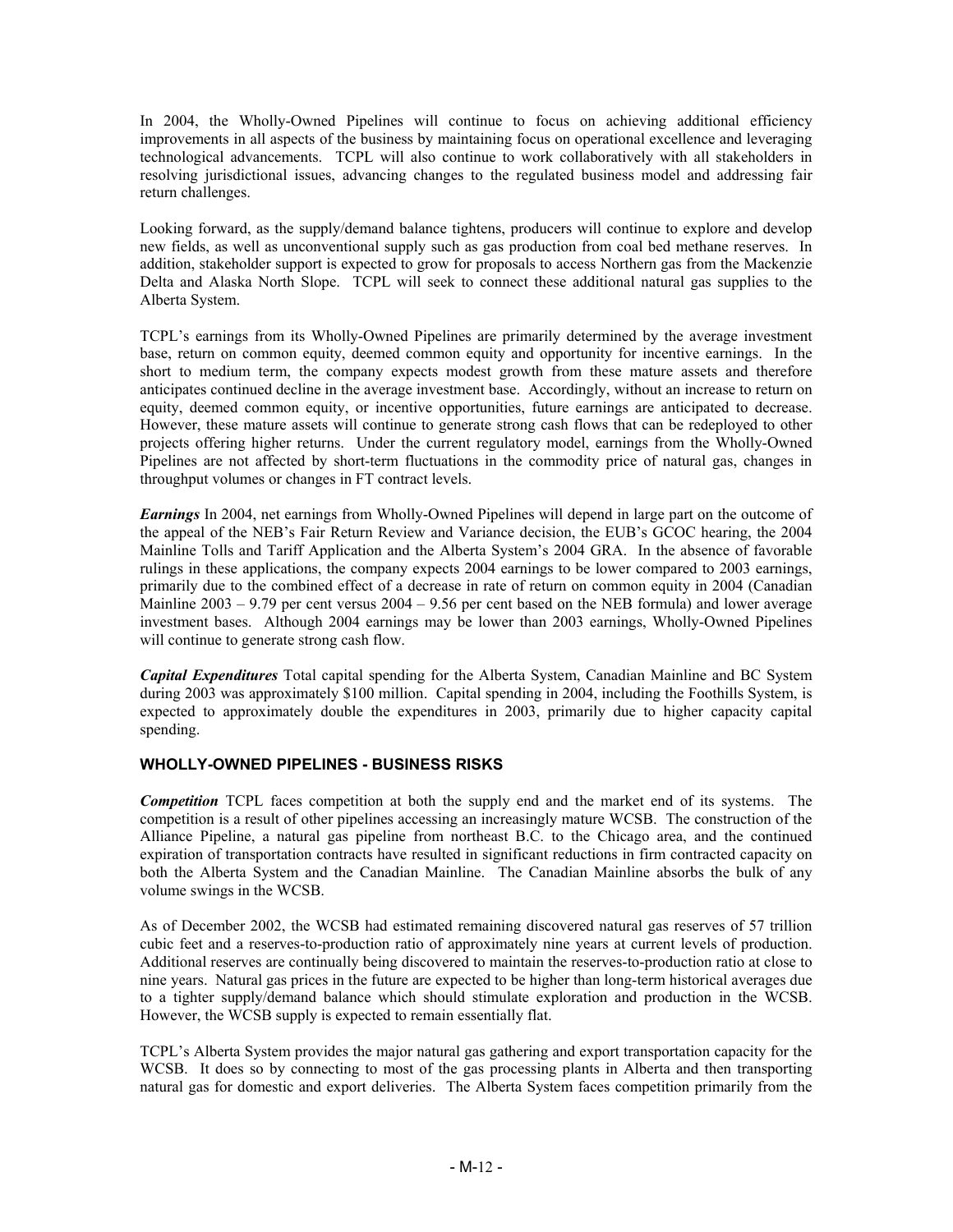Alliance Pipeline. In addition, the Alberta System has faced, and will continue to face, increasing competition from other pipelines.

The Canadian Mainline is TCPL's cross-continent natural gas pipeline serving mid-western and eastern markets in Canada and the U.S. TCPL continues to face competition for transportation services to eastern Canadian markets and U.S. export points. The demand for natural gas in TCPL's key eastern markets is expected to continue to increase, particularly to meet the expected growth in gas-fired power generation. Although there are opportunities to increase market share in Canadian and U.S. export markets, TCPL faces significant competition in these regions. Consumers in the U.S. Northeast have access to an array of pipeline and supply options. Eastern Canadian markets that have historically received Canadian supplies only from TCPL are capable of receiving supplies from new pipelines into the region that can source both western Canadian and U.S. supplies.

The Canadian Mainline has experienced reductions in long haul FT contracts for deliveries originating at the Alberta border and in Saskatchewan of approximately 2.5 Bcf/d, or approximately 36 per cent of its capacity since the 1998/1999 contract year. Looking forward, in the short to medium term, there is limited opportunity to reduce tolls by increasing long haul volumes on the Canadian Mainline. The utilization of the Canadian Mainline is not expected to increase in the short to medium term as any additional supply from the WCSB is expected to be absorbed by demand growth within western Canada and by higher flows on other pipeline systems.

TCPL will continue to work with stakeholders in 2004 to advance various aspects of the company's regulated business model for the Alberta System, Canadian Mainline, Foothills System and the BC System.

*Financial Risk* The company remains concerned about the long-term implications of a financial return that discourages additional investment in existing Canadian natural gas transmission systems. TCPL has applied for a return of 11 per cent on 40 per cent deemed common equity, both to the NEB in the 2004 Mainline Tolls and Tariff Application and to the EUB in the Alberta System's application in the GCOC Proceeding. The outcome of the Federal Court of Appeal hearing regarding the NEB's Review and Variance decision as well as the GCOC proceeding, could have a significant impact on the financial returns for, and future investment in, TCPL's Canadian pipelines.

The company is cognizant of the views and shares the concerns of credit rating agencies regarding the Canadian regulatory environment. Credit ratings and liquidity have risen to the forefront of investor attention. In light of the developments in the Canadian regulatory environment, there exists a view that current Canadian regulatory policy is eroding the credit worthiness of utilities which, over the long term, could make it increasingly difficult for utilities to access capital on reasonable terms.

*Safety* TCPL worked closely with regulators, customers and communities during 2003 to ensure the continued safety of employees and the public. In 2003, two line breaks occurred in a remote area of Alberta resulting in a short-term reduction in natural gas shipments. Neither incident resulted in injuries or damage to public property. Under the current regulatory models, expenditures on pipeline integrity have no negative impact on earnings. The company expects to spend approximately \$76 million in 2004 on pipeline integrity compared to \$73 million in 2003. TCPL continues to use a rigorous risk management system that focuses spending on issues and areas that have the largest impact on maintaining or improving the reliability and safety of the pipeline system.

*Environment* In 2003, TCPL continued to conduct activities to increase environmental protection through proactive sampling, remediation and monitoring programs. Compressor stations on the Canadian Mainline have been assessed through the company's Site Assessment, Remediation & Monitoring (SARM) program. In 2003, approximately \$5 million was invested in improved environmental protection measures at identified TCPL locations. This program of actively assessing and addressing environmental issues will continue into the future. In addition, the decommissioning of six Canadian Mainline compressor plants and four Alberta sites was undertaken in 2003, effectively remediating each site.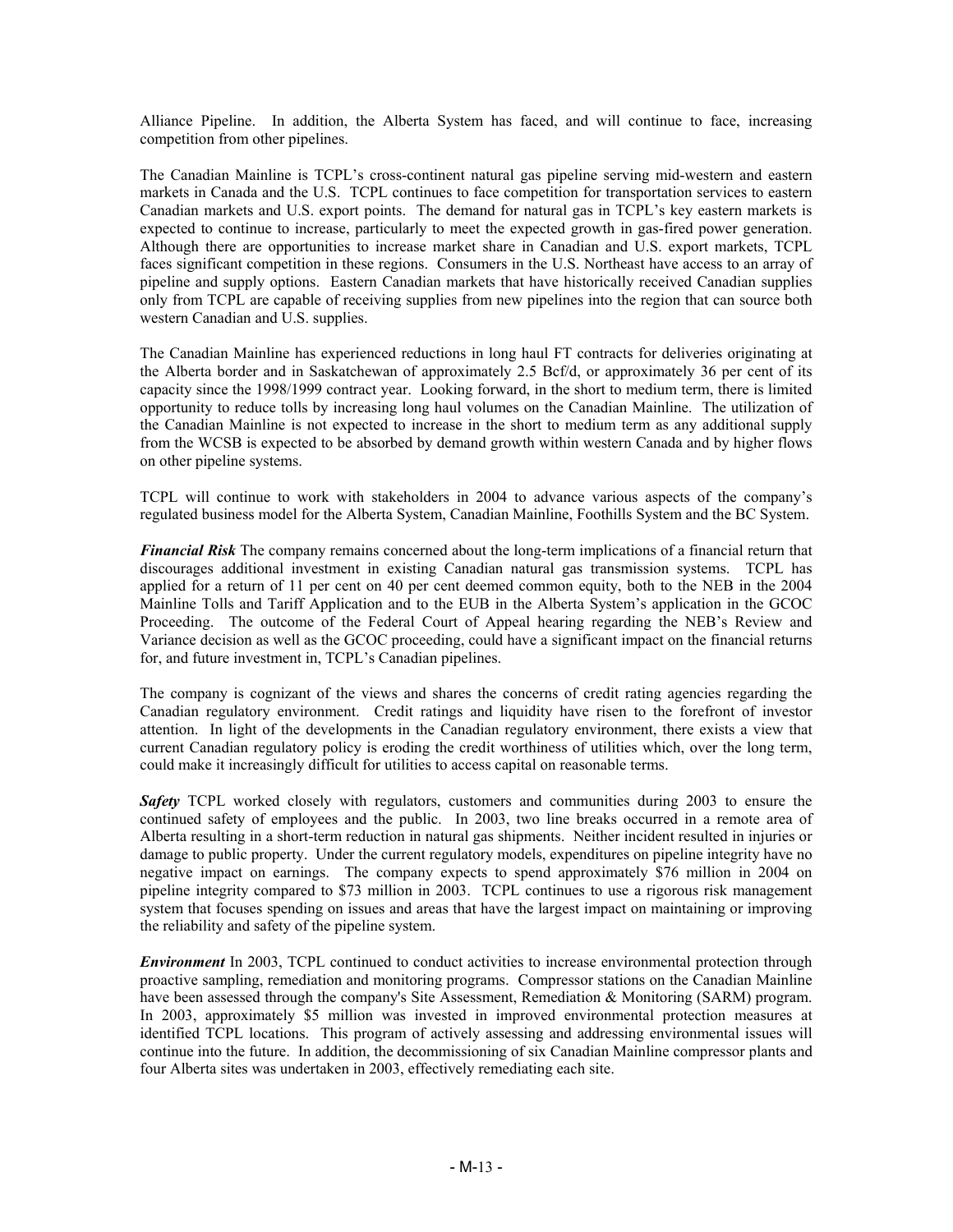For information on management of risks with respect to the Gas Transmission business, please see the Risk Management section beginning on page 35.

## **OTHER GAS TRANSMISSION - FINANCIAL REVIEW**

Other Gas Transmission is comprised of TCPL's direct and indirect investment in various natural gas pipelines and gas transmission related businesses. It also includes project development activities related to TCPL's pursuit of new natural gas pipeline and gas transmission related opportunities throughout North America, including the North and LNG.

TCPL's net earnings from Other Gas Transmission in 2003 were \$116 million compared to \$109 million and \$82 million in 2002 and 2001, respectively. The increased net earnings of \$7 million in 2003 compared to 2002 were due to higher earnings from TransGas as a result of recognition of an adjustment for future income tax benefits of \$11 million and higher contractual tolls in 2003. In addition, earnings from Portland were higher compared to 2002 due to the impacts of a rate settlement in early 2003 and TCPL increasing its ownership interest in 2003. Earnings from Ventures LP was also higher due to higher contracted transportation volumes. These increases were partially offset by the impact of a substantially weaker U.S. dollar, higher project development costs and lower earnings from CrossAlta Gas Storage & Services Ltd. (CrossAlta) due to lower storage margins as a result of unfavourable market conditions. In addition, 2002 earnings included TCPL's \$7 million share of a favourable ruling for Great Lakes related to Minnesota use tax paid in prior years.

Other Gas Transmission net earnings of \$109 million in 2002 increased by \$27 million compared to 2001. This increase resulted from higher earnings from U.S. investments which included TCPL's \$7 million share of the favourable ruling for Great Lakes related to Minnesota use tax paid in prior years, increased ownership interests in Iroquois and Portland acquired in mid-2001, higher transportation margins and favourable movements in exchange rates. Earnings from CrossAlta were also higher due to higher storage margins, increased storage capacity and reduced operating expenses. In addition, there was reduced spending on Northern Development in 2002 and increased earnings from Ventures LP.

# **OTHER GAS TRANSMISSION - DEVELOPMENTS**

In 2003, TCPL increased its ownership interest in Portland, secured a position in the Mackenzie Gas Pipeline Project and pursued LNG projects by conducting preliminary assessments of LNG facilities in the Northeast U.S. and eastern Canada.

*TC PipeLines, LP* TCPL holds a 33.4 per cent interest in TC PipeLines, LP that in turn holds a 30 per cent interest in Northern Border Pipeline Company (Northern Border) and a 49 per cent interest in Tuscarora Gas Transmission Company (Tuscarora). In July 2003, TC PipeLines, LP increased its quarterly distribution to US\$0.55 per unit from US\$0.525 per unit. This represents the fourth increase in the partnership's quarterly cash distribution since the commencement of operations in May 1999.

In December 2003, Tuscarora received management approval for an expansion project which will provide for approximately 57 MMcf/d incremental capacity on its system. Total capital cost is estimated to be approximately US\$16.6 million, and the expansion is scheduled to commence service in November 2005.

*Iroquois* The Eastchester expansion project experienced several delays throughout 2003 primarily due to construction complications. However, by the end of 2003, Iroquois had successfully resolved the majority of these construction issues and placed the expansion facilities into service in February 2004. The expansion is the first major natural gas transmission pipeline to be built into New York City in approximately 40 years.

In October 2003, the Federal Energy Regulatory Commission (FERC) approved Iroquois' mainline rate settlement, which was filed in August 2003. The settlement is effective from January 1, 2004 through December 2007, during which period Iroquois will reduce rates by approximately 13 per cent. The settlement does not establish rates, terms or conditions for the Eastchester expansion, which was covered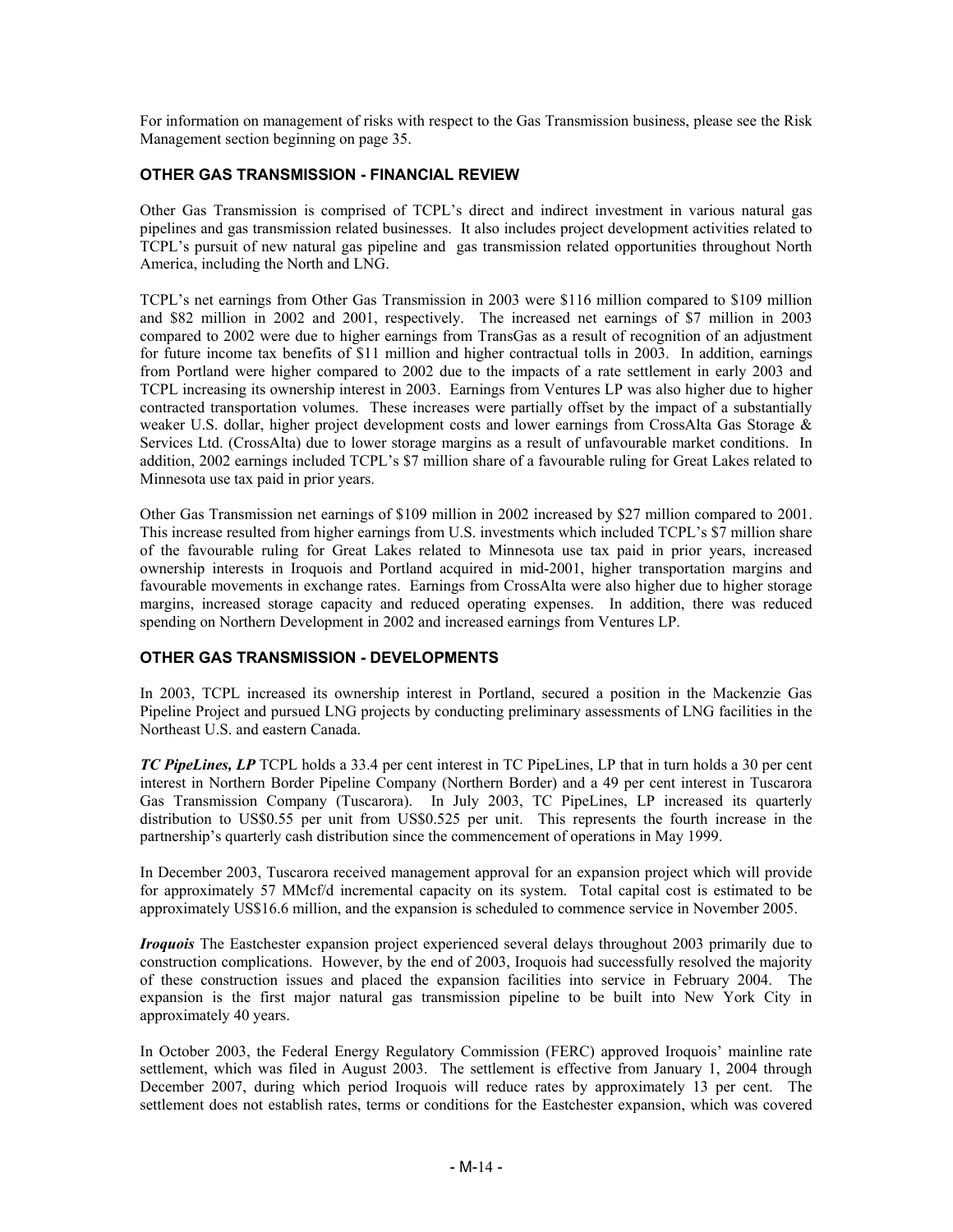by a separate rate application filed with the FERC in January 2004. The FERC has issued an order that accepts Iroquois' application effective July 1, 2004 subject to refund and conditions, and establishing hearing procedures.

*Portland* In September 2003, the company purchased an additional 10.1 per cent ownership interest in Portland for approximately US\$47 million, including assumed debt of approximately US\$28 million. In December 2003, the company purchased a further 18.3 per cent interest for approximately US\$82 million, including assumed debt of approximately US\$50 million, thus increasing its total ownership interest in Portland to 61.7 per cent. Subsequent to this acquisition, Portland was fully consolidated in the company's financial statements, with 38.3 per cent reflected in non-controlling interests.

Portland and customer representatives reached an agreement on new tolls and FERC approved it in its entirety in January 2003. The agreement is effective from April 1, 2002 through April 1, 2008. Lower depreciation rates and revised tolls provided for in the agreement have had a positive impact on Portland's earnings in 2003.

*TQM* In January 2003, TCPL began performing the majority of operational and administrative activities for TQM to allow TQM to benefit from best practices employed in the industry at the lowest possible cost. As a result of this reorganization, TQM has realized cost savings, which, in accordance with its incentive agreement, will be shared among its customers and owners.

*Northern Development* In 2003, TCPL continued to pursue pipeline opportunities to move both Mackenzie Delta and Alaska North Slope natural gas to markets throughout North America. TCPL worked with key stakeholders with the objective of participating in any potential pipeline project.

TCPL, the Mackenzie Delta gas producers and the APG reached funding and participation agreements in June 2003 that enable the APG to become a full participant in the proposed Mackenzie Gas Pipeline Project. This project would result in a natural gas pipeline being constructed from Inuvik, Northwest Territories to the northern border of Alberta, where it would then connect with the Alberta System. TCPL has agreed to finance the APG for its one-third share of project definition costs. This share is currently expected to be approximately \$90 million over three years. This loan will be repaid from the APG's share of future pipeline revenues. In the year ended December 31, 2003, TCPL funded \$34 million of this loan. Under the terms of the agreement, TCPL gains an immediate opportunity to acquire up to five per cent equity ownership of the pipeline at the time of construction. In addition, TCPL also gains certain rights of first refusal to acquire 50 per cent of any divestitures of existing partners and an entitlement to obtain a one-third interest in all expansion opportunities once the APG reaches a one-third share, with the producers and the APG sharing the balance.

TCPL continued to work with the Alaska Highway Pipeline stakeholders in 2003 to advance that project. Resolution of Foothills' Special Charge was reached with Foothills shippers and the Canadian Association of Petroleum Producers, and subsequently approved by the NEB, in March 2003. The resolution waives Foothills' obligation to repay all past and future Special Charge collections when Alaskan gas starts flowing on the Foothills System. In October 2003, the Government of Canada, once again, reaffirmed its preference to utilize the framework provided in the Northern Pipeline Act which granted Foothills the certificates to transport Alaskan gas across Canada. In January 2004, Foothills and the Kaska First Nation signed an Agreement-in-Principle that provides the framework for a future participation agreement. The Agreement-in-Principle marks the completion of the second stage of negotiations that is expected to lead to a participation agreement for the Alaska Highway Pipeline Project.

*Liquefied Natural Gas* In September 2003, TCPL and ConocoPhillips announced the Fairwinds partnership to jointly evaluate a site in Harpswell, Maine for the development of an LNG regasification facility. The residents of the Town of Harpswell are expected to vote on leasing a town-owned site for the facility. If leasing of the site is approved and necessary regulatory approvals are subsequently received, construction of the LNG facility could begin in 2006 with the facility becoming operational in 2009. Natural gas from the LNG facility would be delivered by pipeline to markets in the northeast U.S.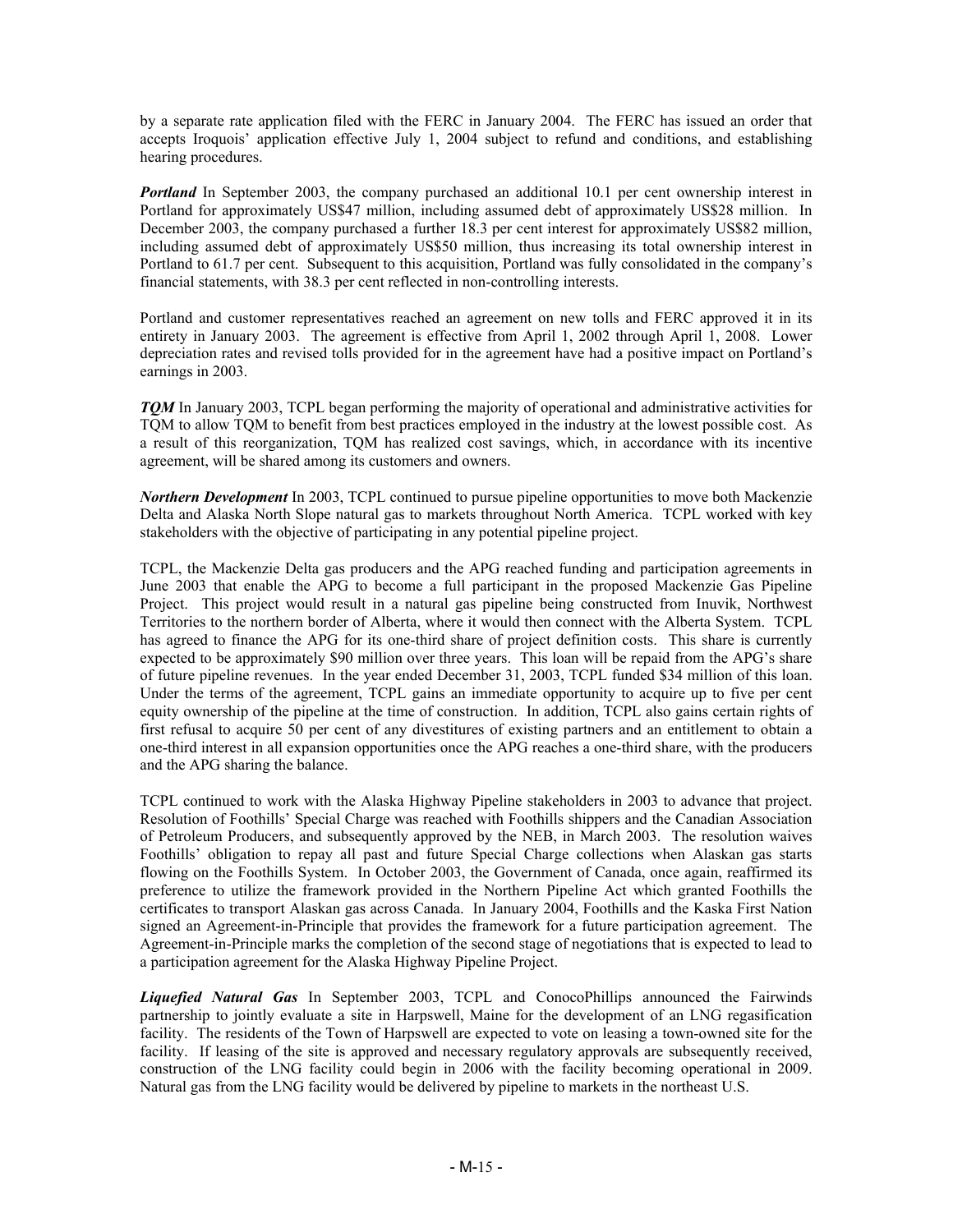# **OTHER GAS TRANSMISSION - STRATEGY AND OUTLOOK**

TCPL continues to actively pursue natural gas pipeline and gas transmission related development and acquisition opportunities in North America, where these opportunities are driven by strong customer demand and sound economics. With TCPL's strong financial position, the company is poised to capitalize on future acquisition and development opportunities. The company will continue to evaluate options in a disciplined fashion to maintain a strong financial position.

World geo-political events will have an impact on the level of development of future and existing natural gas supplies worldwide. This could directly impact TCPL, with the company expanding existing facilities across North America and being involved in the development of alternative natural gas transportation solutions as producers access natural gas reserves in the North and Atlantic Canada.

TCPL is committed to play a key role in Northern gas development. While there are many issues to be resolved before this moves forward, TCPL has competitive advantages including expertise in the design, construction and operation of large diameter pipelines in cold weather conditions. TCPL is also the leading operator of large natural gas turbine compressor stations, owns and operates one of the largest, most sophisticated, remote-controlled pipeline networks in the world, and has a solid reputation for safety and reliability. This positions the company well to play a key role in bringing Northern gas to market.

Excluding the impact of the recognition of the \$11 million TransGas future tax benefits in 2003, the net earnings outlook for Other Gas Transmission in 2004 is expected to be similar to 2003. Net earnings will be affected by factors such as the performance of the Canadian dollar relative to the U.S. dollar and the level of project development costs.

## **OTHER GAS TRANSMISSION - BUSINESS RISKS**

*Foreign Exchange* A significant amount of the earnings in Other Gas Transmission is generated from U.S. pipeline affiliates. The performance of the Canadian dollar relative to the U.S. dollar would either positively or negatively impact this business segment's results.

*Throughput Risk* Iroquois, Portland and Tuscarora all have long-term demand charge contracts in place with customers and as such, are virtually unaffected by changes in throughput. As transportation contracts expire on Great Lakes and Northern Border, these entities will be more exposed to throughput risk and their revenues will more likely experience increased variability. Throughput risk is created by supply availability, economic activity, weather variability, pipeline competition and pricing of alternative fuels.

*Insurance, Employee Benefits and Interest Rates* Insurance costs continue to rise with the increasing risk of terrorism and sabotage in recent years. The costs of employee benefits, particularly in the U.S., also continue to increase. At the same time, interest rates remain near historical lows. If these insurance and employee benefits costs continue to rise and the economic recovery results in increased interest rates, earnings of Other Gas Transmission could be negatively impacted.

*Regulation* The U.S. partially-owned pipelines are regulated by the FERC while the Canadian partiallyowned pipeline is regulated by the NEB. These regulators play a significant role in approving the pipelines' respective returns on equity, capital structures, tolls and system expansions.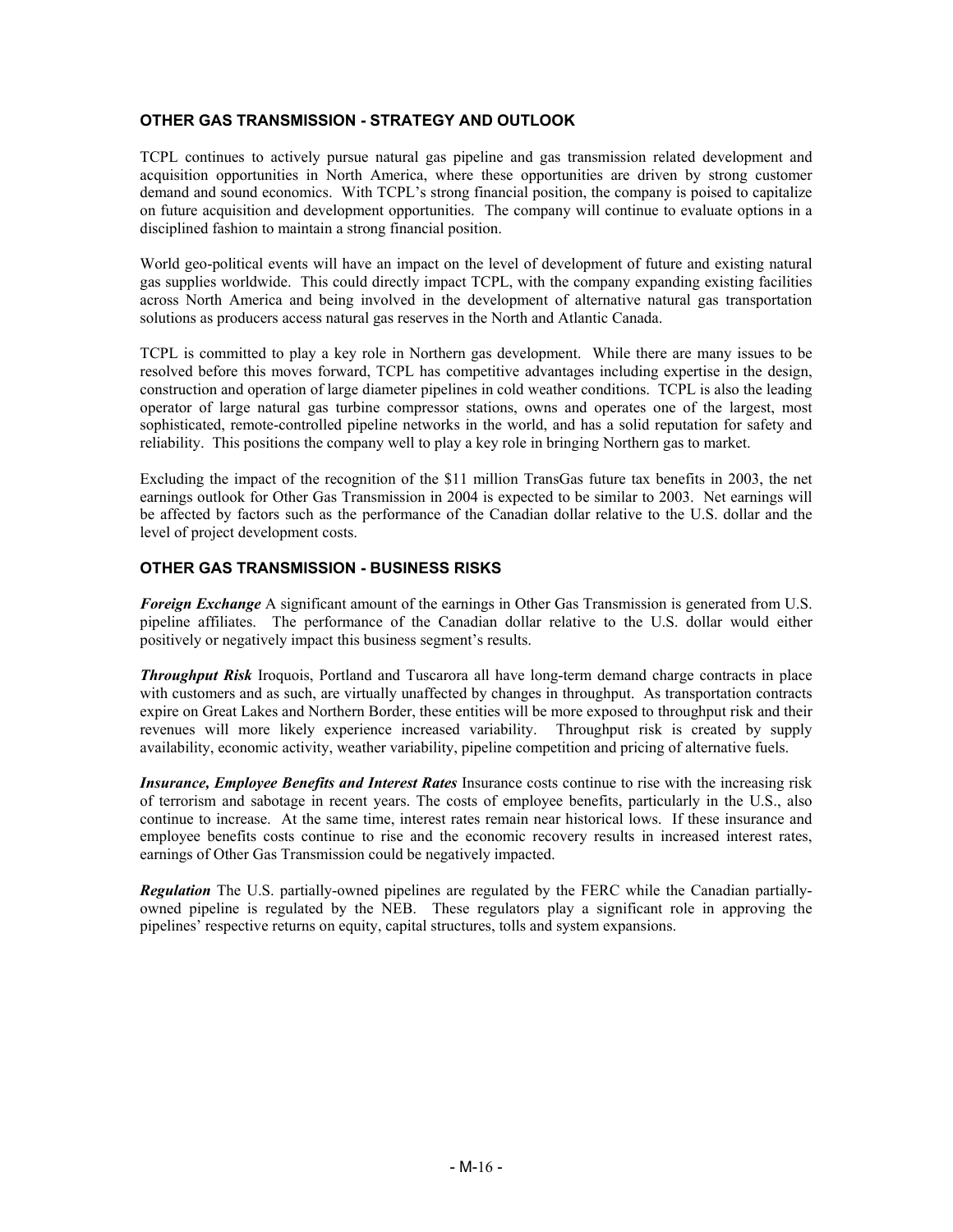# **NATURAL GAS THROUGHPUT VOLUMES**

(Bcf)

|                                | 2003  | 2002  | 2001  |
|--------------------------------|-------|-------|-------|
| Alberta System <sup>1</sup>    | 3,883 | 4,146 | 4,059 |
| Canadian Mainline <sup>2</sup> | 2,628 | 2,630 | 2,450 |
| <b>Foothills System</b>        | 1,110 | 1,098 | 1,117 |
| <b>BC</b> System               | 325   | 371   | 395   |
| <b>Great Lakes</b>             | 856   | 863   | 804   |
| Northern Border                | 850   | 839   | 821   |
| <i><b>Iroquois</b></i>         | 341   | 340   | 314   |
| Portland                       | 53    | 52    | 44    |
| Tuscarora                      | 22    | 20    | 23    |
| <b>TQM</b>                     | 164   | 175   | 161   |
| <b>Ventures LP</b>             | 111   | 85    | 60    |
| <b>TransGas</b>                | 16    | 16    | 14    |

Field receipt volumes for the Alberta System for the year ended December 31, 2003 were 3,892 Bcf (2002 – 4,101<br>Bcf: 2001 – 4.170 Bcf).

2 Canadian Mainline deliveries originating at the Alberta border and in Saskatchewan for the year ended December 31, 2003 were 2,055 Bcf (2002 – 2,221 Bcf; 2001 – 2,098 Bcf).

## **DESCRIPTION OF TCPL'S SIGNIFICANT GAS TRANSMISSION OPERATIONS**

#### **ALBERTA SYSTEM**

TCPL's 100 per cent owned natural gas transmission system in Alberta gathers natural gas for use within the province and delivers it to provincial boundary points for connection with the Canadian Mainline, BC System, Foothills System and other pipelines. The 22,700 kilometre system is one of the largest carriers of natural gas in North America.

## **CANADIAN MAINLINE**

TCPL's 100 per cent owned natural gas transmission system in Canada extends 14,900 kilometres from the Alberta/Saskatchewan border east to Québec/Vermont and connects with other natural gas pipelines in Canada and the U.S.

## **FOOTHILLS SYSTEM**

TCPL's 100 per cent owned 1,040 kilometre natural gas transmission system in western Canada carries natural gas for export from central Alberta to the U.S. border to serve markets in the U.S. Midwest, Pacific Northwest, California and Nevada.

#### **BC SYSTEM**

TCPL's 100 per cent owned natural gas transmission system extends 200 kilometres from Alberta's western border through B.C. to the U.S. border, serving markets in B.C. as well as the Pacific Northwest, California and Nevada.

#### **GREAT LAKES**

Great Lakes connects with the Canadian Mainline at Emerson, Manitoba and serves markets in central Canada and the eastern and midwestern U.S. TCPL has a 50 per cent ownership interest in this 3,387 kilometre pipeline system.

#### **NORTHERN BORDER**

Northern Border is a 2,010 kilometre natural gas pipeline system which serves the U.S. Midwest from a connection with the Foothills System. TCPL indirectly owns approximately 10 per cent of Northern Border through its 33.4 per cent ownership interest in TC PipeLines, LP.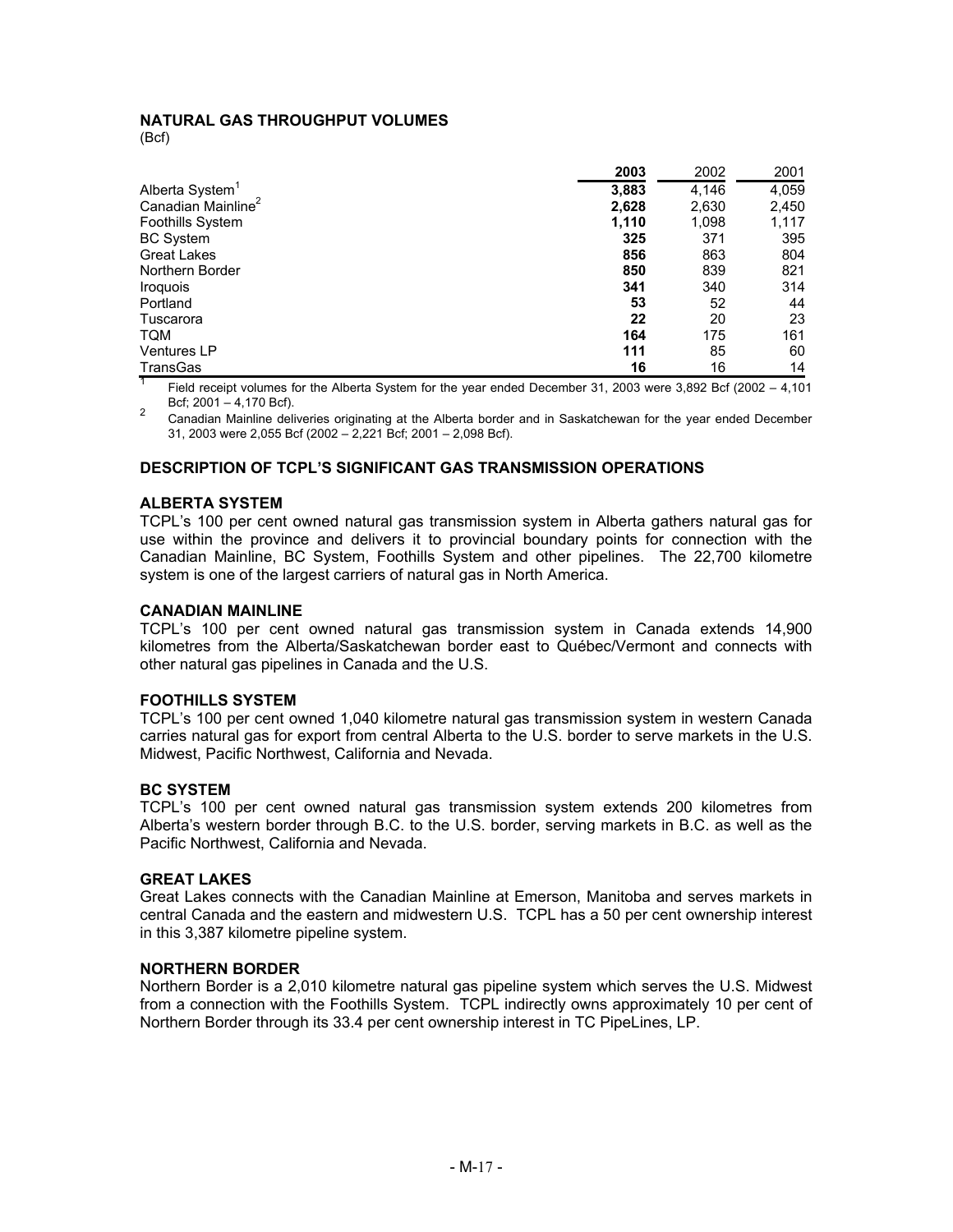## **IROQUOIS**

Iroquois connects with the Canadian Mainline near Waddington, New York and delivers natural gas to customers in the northeastern U.S. TCPL has a 41 per cent ownership interest in this 663 kilometre pipeline system.

## **PORTLAND**

Portland operates a 471 kilometre pipeline that connects with TQM near East Hereford, Québec and delivers natural gas to customers in the northeastern U.S. As at December 31, 2003, TCPL had a 61.7 per cent ownership interest in Portland.

## **TQM**

TQM is a 572 kilometre natural gas pipeline system which connects with the Canadian Mainline and transports natural gas from Montréal to Québec City and to the Portland system. TCPL holds a 50 per cent ownership interest in TQM.

#### **CROSSALTA**

CrossAlta is an underground natural gas storage facility connected to the Alberta System and is located near Crossfield, Alberta. CrossAlta has a working natural gas capacity of 40 Bcf with a maximum deliverability capability of 410 MMcf/d. TCPL holds a 60 per cent ownership interest in CrossAlta.

## **TUSCARORA**

Tuscarora operates a 386 kilometre pipeline system transporting natural gas from Malin, Oregon to Wadsworth, Nevada with delivery points in northeastern California. TCPL owns an aggregate 17.4 per cent interest in Tuscarora, of which 16.4 per cent is held through TCPL's interest in TC PipeLines, LP.

#### **VENTURES LP**

Ventures LP, 100 per cent owned by TCPL, owns a 121 kilometre pipeline and related facilities which supply natural gas to the oil sands region of northern Alberta, and a 27 kilometre pipeline which supplies natural gas to a petrochemical complex at Joffre, Alberta.

#### **TRANSGAS**

TransGas is a 344 kilometre natural gas pipeline system which runs from Mariquita in the central region of Colombia to Cali in the southwest of Colombia. TCPL holds a 46.5 per cent interest in this pipeline.

# **POWER**

#### **HIGHLIGHTS**

*Earnings* The Power segment made a significant contribution to TCPL's earnings in 2003. Net earnings increased 51 per cent from 2002 due in part to the acquisition of Bruce Power and increased earnings from Western Operations.

*Bruce Power* TCPL completed the acquisition of a 31.6 per cent equity interest in Bruce Power, the operator and lessee of the Bruce nuclear power facility in Ontario. This acquisition indirectly increased TCPL's nominal generating capacity by 1,000 MW in February 2003. The return to service of Bruce Power A Unit 4 in fourth quarter 2003 and Bruce Power A Unit 3 in first quarter 2004 increased TCPL's 31.6 per cent share of the nominal generating capacity of Bruce Power to 1,474 MW.

*Expanding Asset Base* In June 2003, TCPL announced its plans to develop the 550 MW Bécancour natural gas-fired cogeneration power plant in Québec. The project which is estimated to cost approximately \$550 million, including capitalized interest, is expected to be placed in-service in late 2006. In October 2003, TCPL and Grandview Cogeneration Corporation, an affiliate of Irving Oil Limited (Irving), announced an agreement to construct a 90 MW natural gas-fired cogeneration power plant on the site of the Irving Oil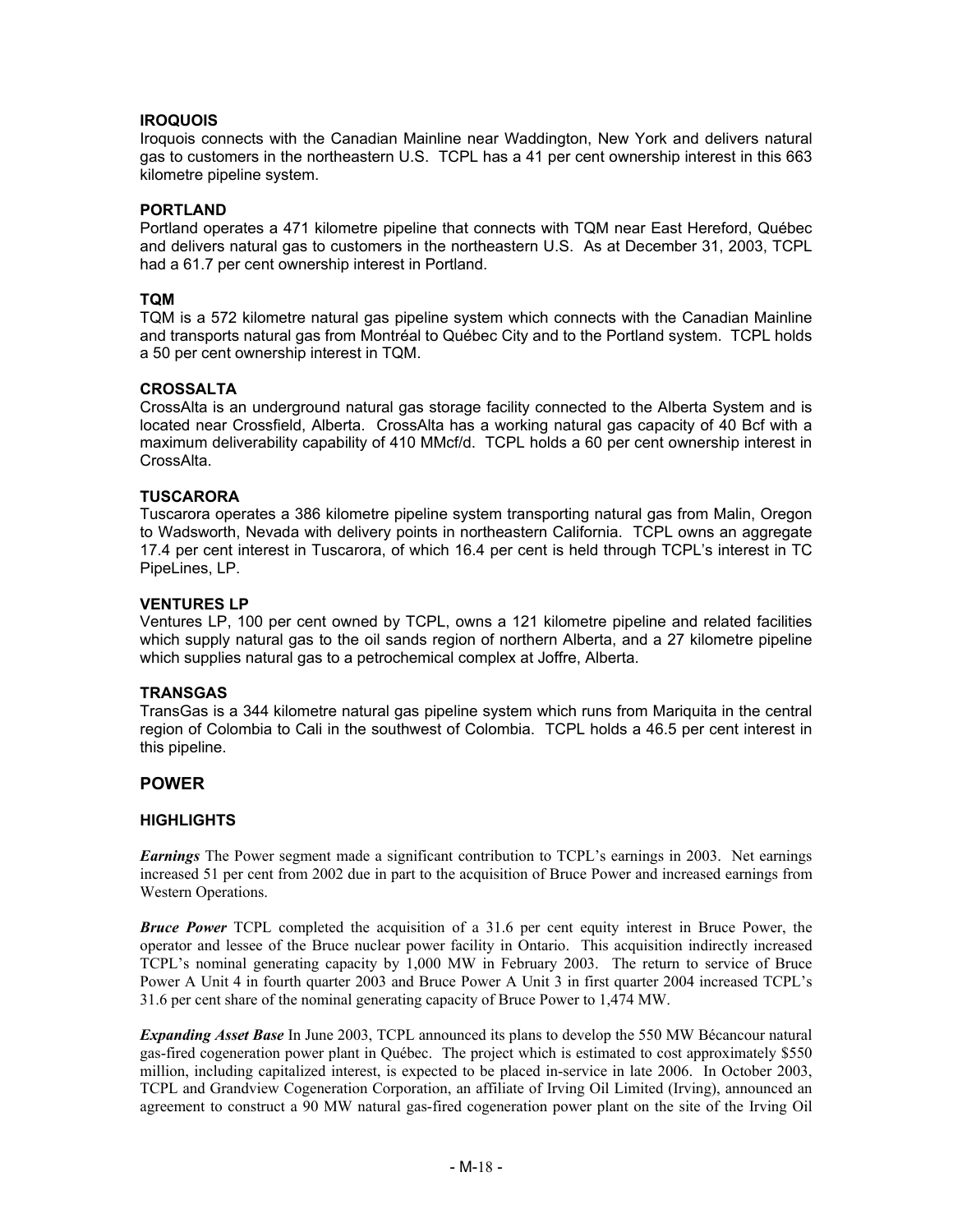Refinery in Saint John, New Brunswick. The plant is expected to be placed in-service by the end of 2004 at a total estimated cost of approximately \$90 million. The company placed the Bear Creek plant in Alberta in-service in first quarter 2003 and expects the MacKay River plant to be commercially in-service in first quarter 2004.

*Operational Excellence* Average plant availability, excluding Bruce Power, was 94 per cent in 2003 compared to 96 per cent in 2002. This slight decrease resulted primarily from scheduled maintenance at some of the plants in Western Operations. Including Bruce Power, average plant availability decreased to 90 per cent for 2003 as a result of scheduled maintenance on two Bruce Power B units.

## **POWER RESULTS-AT-A-GLANCE**

**Year ended December 31** (millions of dollars)

|                                           | 2003  | 2002 | 2001  |
|-------------------------------------------|-------|------|-------|
| Western operations                        | 160   | 131  | 149   |
| Eastern operations                        | 127   | 149  | 159   |
| <b>Bruce Power investment</b>             | 99    |      |       |
| Power LP investment                       | 35    | 36   | 39    |
| General, administrative and support costs | (86)  | (73) | (49)  |
| Operating and other income                | 335   | 243  | 298   |
| Financial charges                         | (12)  | (13) | (24)  |
| Income taxes                              | (103) | (84) | (106) |
| Net earnings                              | 220   | 146  | 168   |

TCPL's Power business contributed \$220 million of net earnings in 2003, an increase of \$74 million or 51 per cent compared to earnings of \$146 million in 2002. This increase is primarily attributable to TCPL's acquisition in February 2003 of a 31.6 per cent interest in Bruce Power and higher contributions from Western Operations. Partially offsetting the increase were lower earnings from Eastern Operations and higher general, administrative and support costs.

The increase in general, administrative and support costs in 2003 compared to the two prior years reflects higher support costs associated with the company's focus on growth in Power.

Power's net earnings of \$146 million in 2002 decreased \$22 million compared to 2001. This decrease primarily reflected TCPL's ability to capitalize on market opportunities in both Western and Eastern Operations in 2001 which did not exist in 2002.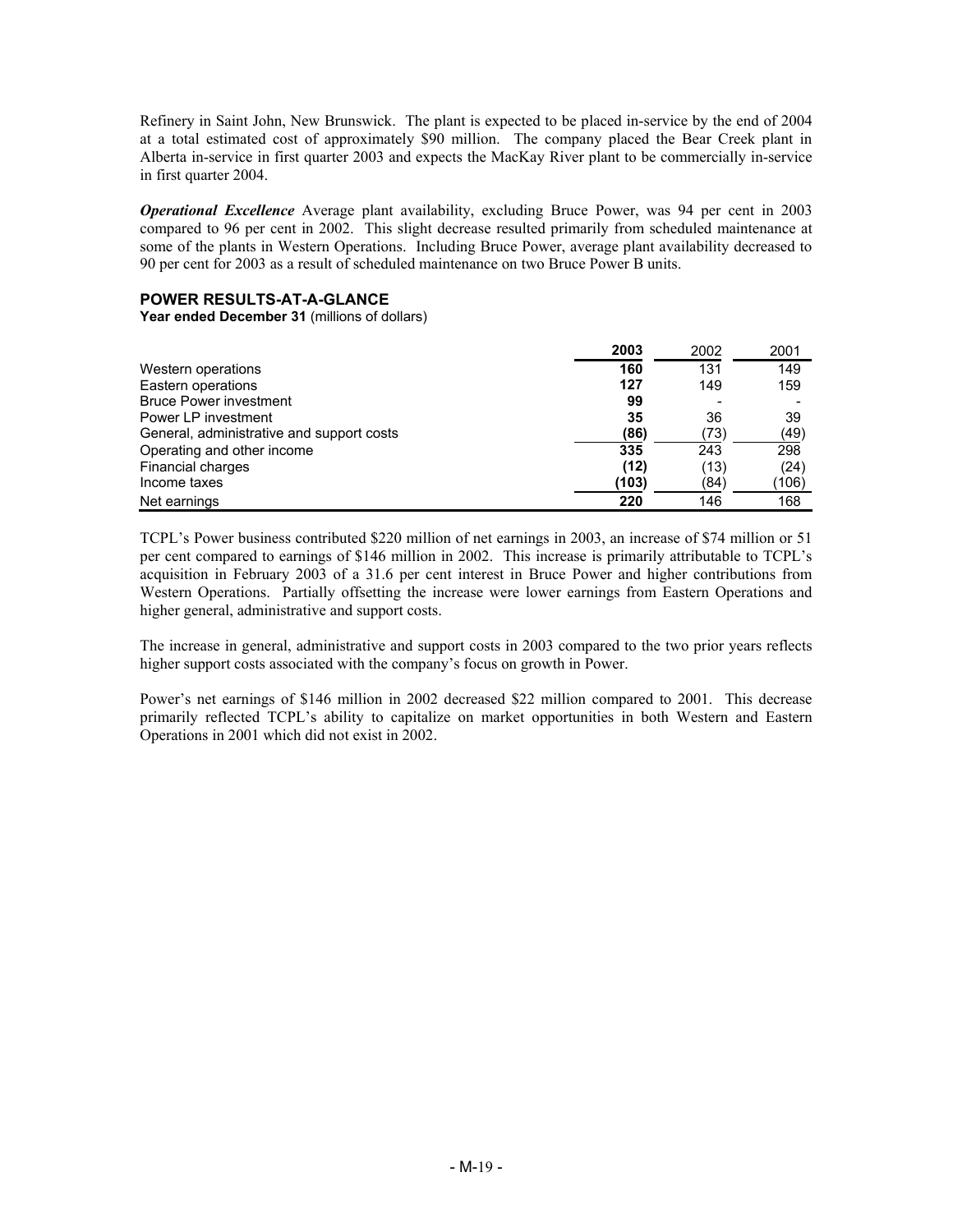|                                          | <b>MW</b> | <b>Fuel Type</b>       |
|------------------------------------------|-----------|------------------------|
| <b>Western operations</b>                |           |                        |
| Sundance $A^1$                           | 560       | Coal                   |
| Sundance B <sup>1</sup>                  | 353       | Coal                   |
| ManChief                                 | 300       | Natural gas            |
| MacKay River                             | 165       | Natural gas            |
| Carseland                                | 80        | Natural gas            |
| <b>Bear Creek</b>                        | 80        | Natural gas            |
| Redwater                                 | 40        | Natural gas            |
| Cancarb                                  | 27        | Natural gas            |
|                                          | 1,605     |                        |
| <b>Eastern operations</b>                |           |                        |
| Ocean State                              | 560       | Natural gas            |
| <b>Curtis Palmer</b>                     | 60        | Hydro                  |
| Bécancour <sup>2</sup>                   | 550       | Natural gas            |
| Grandview <sup>3</sup>                   | 90        | Natural gas            |
|                                          | 1,260     |                        |
| Bruce Power L.P. investment <sup>4</sup> |           |                        |
| Bruce B <sup>5</sup>                     | 1,000     | Nuclear                |
| Bruce A <sup>6</sup>                     | 474       | Nuclear                |
|                                          | 1,474     |                        |
| Power LP investment <sup>7</sup>         |           |                        |
| Williams Lake                            | 66        | Wood waste             |
| Castleton                                | 64        | Natural gas            |
| Tunis                                    | 43        | Natural gas/waste heat |
| Nipigon                                  | 40        | Natural gas/waste heat |
| Kapuskasing                              | 40        | Natural gas/waste heat |
| North Bay                                | 40        | Natural gas/waste heat |
| Calstock                                 | 35        | Wood waste/waste heat  |
|                                          | 328       |                        |
|                                          | 4.667     |                        |

## **NOMINAL GENERATING CAPACITY AND FUEL TYPE OF POWER PLANTS**

<sup>1</sup> TCPL directly or indirectly acquires 560 MW from Sundance A and 353 MW from Sundance B through long-term PPAs, which represents 100 per cent of the Sundance A and 50 per cent of the Sundance B power plant output, respectively.

2<br>
Currently in the permitting phase.<br>
Currently under construction.<br>
Represents TCPL's 31.6 per cent equity interest in Bruce Power.<br>
Funce B consists of four reactors, which are currently in operation, with a capacity of generating capacity of approximately 1,000 MW includes two MW from TCPL's 17 per cent indirect share in Huron Wind L.P. which owns a nine MW wind farm.

6 Bruce A consists of four 750 MW reactors. Bruce A Unit 4 was returned to service in the fourth quarter of 2003. Bruce A Unit 3 was returned to service in first quarter 2004. Bruce A Units 1 and 2 remain out of service.

<sup>7</sup> At December 31, 2003, TCPL operated and managed Power LP and held a 35.6 per cent ownership interest in Power LP. The volumes in the table represent 100 per cent of plant capacity.

#### **POWER - DEVELOPMENTS**

TCPL's Power segment had another strong year in 2003. The Power segment continued to grow, completing the acquisition of a 31.6 per cent interest in Bruce Power in February 2003, placing the Bear Creek plant in-service in 2003, and completing construction of the MacKay River facility at the end of 2003. TCPL also increased its presence in eastern Canada, announcing plans to construct two power plants, Bécancour in Québec and Grandview in New Brunswick.

TCPL continues to utilize its competitive strengths to seek quality acquisitions, greenfield development opportunities and expansion of the company's existing businesses to complement the current portfolio of power generation assets. TCPL is generally able to expand the company's portfolio of power plants while mitigating excessive price risk through the long-term sale of electricity and steam/heat to the adjacent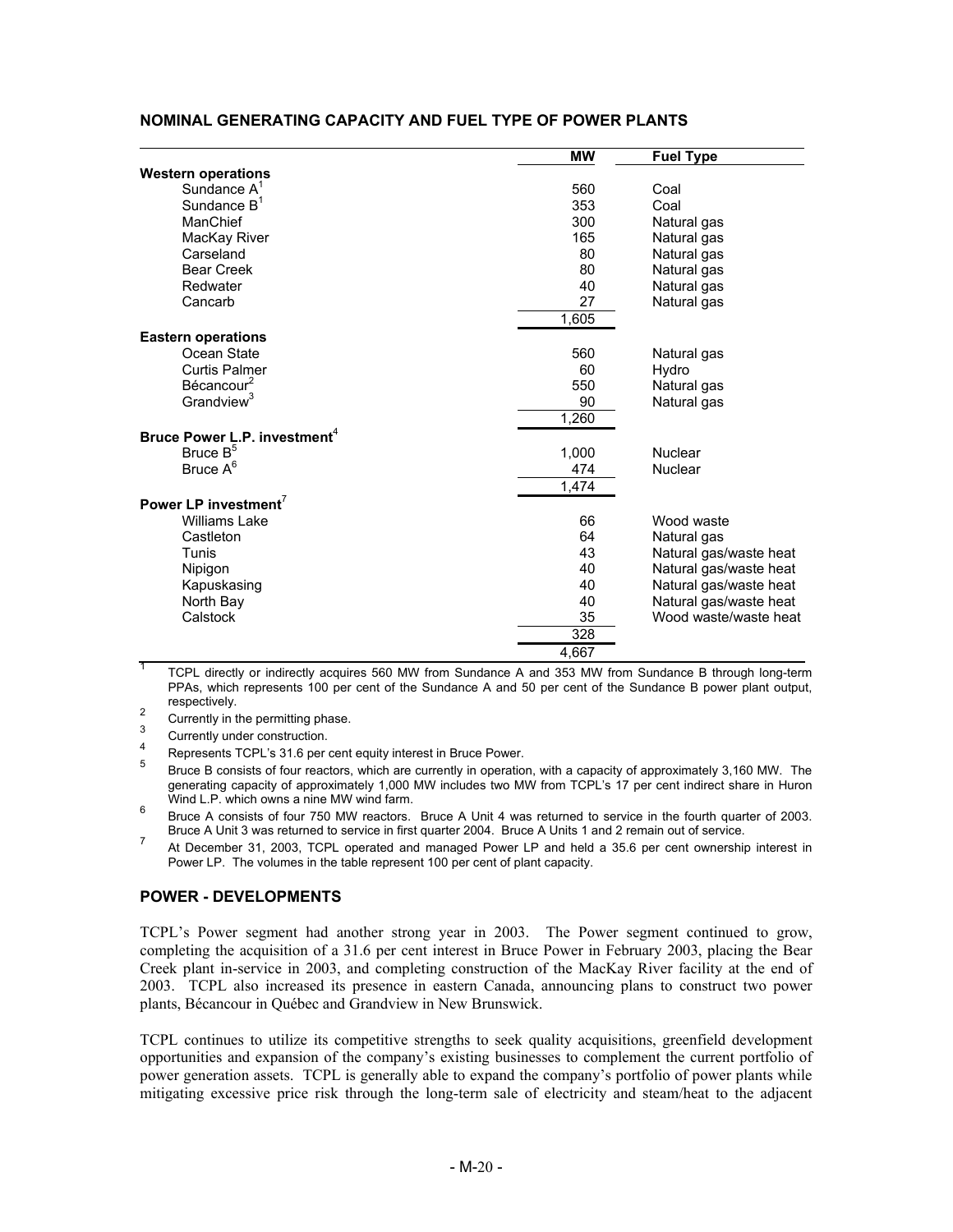industrial customers for a portion of the plant output while, at the same time, retaining a certain amount of merchant power capacity to be sold to other customers.

## **WESTERN OPERATIONS**

The focus of Western Operations is to optimize and expand the existing asset base and maximize asset value through a combination of long- and short-term sales contracts and low-cost generation and supply.

Western Operations has two main components – Western Marketing and Plant Operations. Western Marketing consists of the power marketing operations originating out of the Calgary office, including marketing of uncommitted generation from the Alberta plants and the purchase and resale of electricity related to the Sundance PPAs. Western Marketing also participates in marketing electricity in western Canada and throughout the U.S. from Washington state to Wisconsin. Plant Operations consists of contributions from the Alberta power plants, the ManChief plant in Colorado, and fees earned to manage and operate Power LP's seven plants.

*Western Marketing* While a significant portion of Western Plant Operations' generation is sold under longterm contracts to mitigate price risk, some power is intentionally not sold under long-term contracts. The Western Marketing group's primary function is to manage these open positions to maximize the value of Power's assets through marketing and trading activities as well as through operational optimization. In order to mitigate market price risk, Western Operations has sold approximately 84 per cent of the total generation for 2004 and 70 per cent of the expected, average combined total power supply for the next three years. Western Operations' largest power supply is its Sundance PPAs. TCPL has sold essentially all of the Sundance PPA power supply in 2004 and 69 per cent and 49 per cent of the expected combined power supply for 2005 and 2006, respectively. Western Marketing continues to secure additional longterm sales contracts for the remaining power supply.

*Plant Operations* Plant Operations is another area of success and growth for TCPL. The expansion of this area is consistent with TCPL's focus on capitalizing on the company's expertise in developing new projects and maintaining its position as a prominent player in the Alberta market. The Bear Creek plant began commercial operations in March 2003. This 80 MW cogeneration facility near Grande Prairie, Alberta sells the majority of its power to Weyerhaeuser's Grande Prairie Pulp Mill, as well as Weyerhaeuser's other Alberta facilities.

Construction of the MacKay River plant was completed in fourth quarter 2003 and the plant is expected to be in-service in first quarter 2004. The 165 MW cogeneration facility near Fort McMurray, Alberta, will provide electricity and steam to Petro-Canada's adjacent in-situ oil sands operations. The MacKay River plant increases TCPL's directly controlled supply in Alberta to more than 1,300 MW.

Plant Operations is committed to an operational excellence model that provides low-cost, reliable operating performance at each of its plants. The Redwater and Carseland plants, both completing their second year of operation, operated very well in 2003. Bear Creek is still in its first year of operations and is in the process of ongoing operational optimization. ManChief, which was acquired in November 2002, is another solid performing asset in TCPL's power generation portfolio. The entire capacity is sold under long-term tolling contracts that expire in 2012.

Operating and other income from Western Operations increased by 22 per cent to \$160 million in 2003 from \$131 million in 2002 due primarily to a positive \$31 million pre-tax (\$19 million after tax) settlement in June 2003 with a former counterparty that defaulted in 2001 under power forward contracts. A full year of earnings from the ManChief plant, which was acquired in late 2002, higher contributions from the Sundance PPAs reflecting lower transmission costs, and higher earnings from the Alberta plants also contributed to higher operating income. Offsetting these increases were the effects in 2003 of lower prices achieved on the overall sale of power and the higher cost of natural gas fuel at the carbon black facility.

While the average Alberta Pool Price for 2003 was \$63/megawatt hour (MWh) compared to \$44/MWh in 2002, margins were lower in 2003 due to lower realized prices and reduced market liquidity.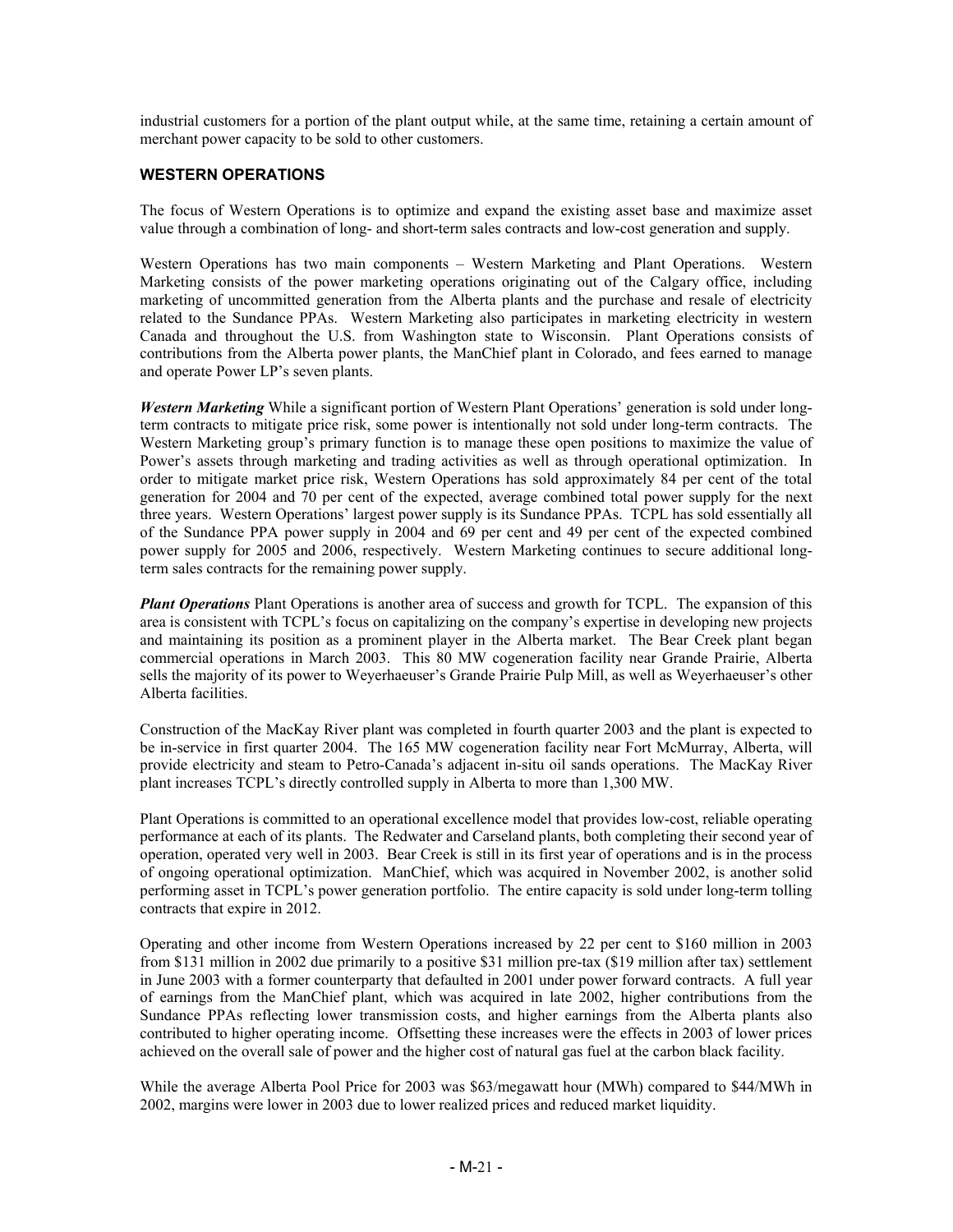Operating income from Western Operations decreased \$18 million to \$131 million in 2002 when compared to 2001. Market opportunities that existed in 2001 resulting from high power prices (average Alberta Pool Price of \$71/ MWh in 2001) and price volatility in western Canada and the Pacific Northwest regions did not carry over into 2002. However, this was partially offset by income from the acquisition of the Sundance B PPA, ManChief, and the placing in-service of the Redwater and Carseland plants.

# **EASTERN OPERATIONS**

Power's Eastern Operations is focused on the New England and New York deregulated power markets and consists of Power Marketing and Power Generation operations, both of which operate as one integrated business. Eastern Operations also include the company's development opportunities in Ontario and other provinces in eastern Canada.

Over the past five years, TransCanada Power Marketing Limited (TCPM), an affiliate located in Westborough, Massachusetts, has successfully navigated through New England's deregulation process and firmly established itself as a leading power generator and energy provider in the New England power market. TCPL continues to seek out opportunities to add generation capacity to the existing asset base and leverage off this experience in expanding its presence in the Ontario market.

**Power Marketing** TCPL's continued success and growth in the northeast U.S. is the direct result of an efficient marketing operation which is conducted through TCPM. TCPM is focused on selling power under contract to wholesale, commercial and industrial customers while managing a portfolio of power supplies sourced from both its own generation assets and wholesale power purchases. TCPM is a full service provider offering different products and services to assist customers in managing their power supply and power prices in deregulated power markets. Through active portfolio management, TCPM has positioned itself to capture market opportunities as they arise, while reducing downside exposure. Included in the additional power supply is TCPM's purchase of 100 per cent of the output of the 64 MW natural gas-fired combined-cycle plant located in Castleton-on-Hudson, New York (Castleton), which is owned by Power LP.

*Power Generation* Eastern U.S. power generation assets include Ocean State Power (OSP), a 560 MW natural gas-fired plant located in Rhode Island, and the 60 MW Curtis and Palmer hydroelectric facilities (Curtis Palmer) near Corinth, New York. Of the total OSP output, 76.5 per cent is sold under long-term purchase arrangements to TCPM with the remainder sold to Boston Edison Company. Output from Curtis Palmer is sold into the New York market under a fixed-price, long-term power purchase agreement with Niagara Mohawk Power Corporation for an expected term of more than 25 years. Curtis Palmer has a high capacity factor due to its strategic location just downstream of certain water storage facilities on the Hudson River, but earnings are subject to seasonal and annual variations in water levels.

Operating income for 2003 from Eastern Operations was \$127 million compared to \$149 million in 2002. The \$22 million decrease was primarily due to the impact of higher natural gas fuel costs at OSP resulting from an arbitration process and the unfavourable impact of a weaker U.S. dollar. Partially offsetting these decreases were incremental earnings from the growth in volumes and margins in the eastern U.S. retail business which is focused on sales to large commercial and industrial customers. In addition, 2003 had higher earnings from Curtis Palmer as a result of above average water flows and revenue earned from a temporary generation facility built and operated in Cobourg, Ontario during the summer of 2003.

Operating income of \$149 million in 2002 was slightly lower than the unprecedented \$159 million of earnings in 2001. The decrease year over year was primarily due to the ability throughout 2001 to capitalize on price volatility that was less prevalent in 2002, partially offset by a full year of earnings from the Curtis Palmer hydroelectric facilities purchased in July 2001.

The long-term natural gas supply for OSP is subject to a yearly price renegotiation. If OSP and the suppliers are unable to reach an agreement on price in a given year, the matter is settled by arbitration.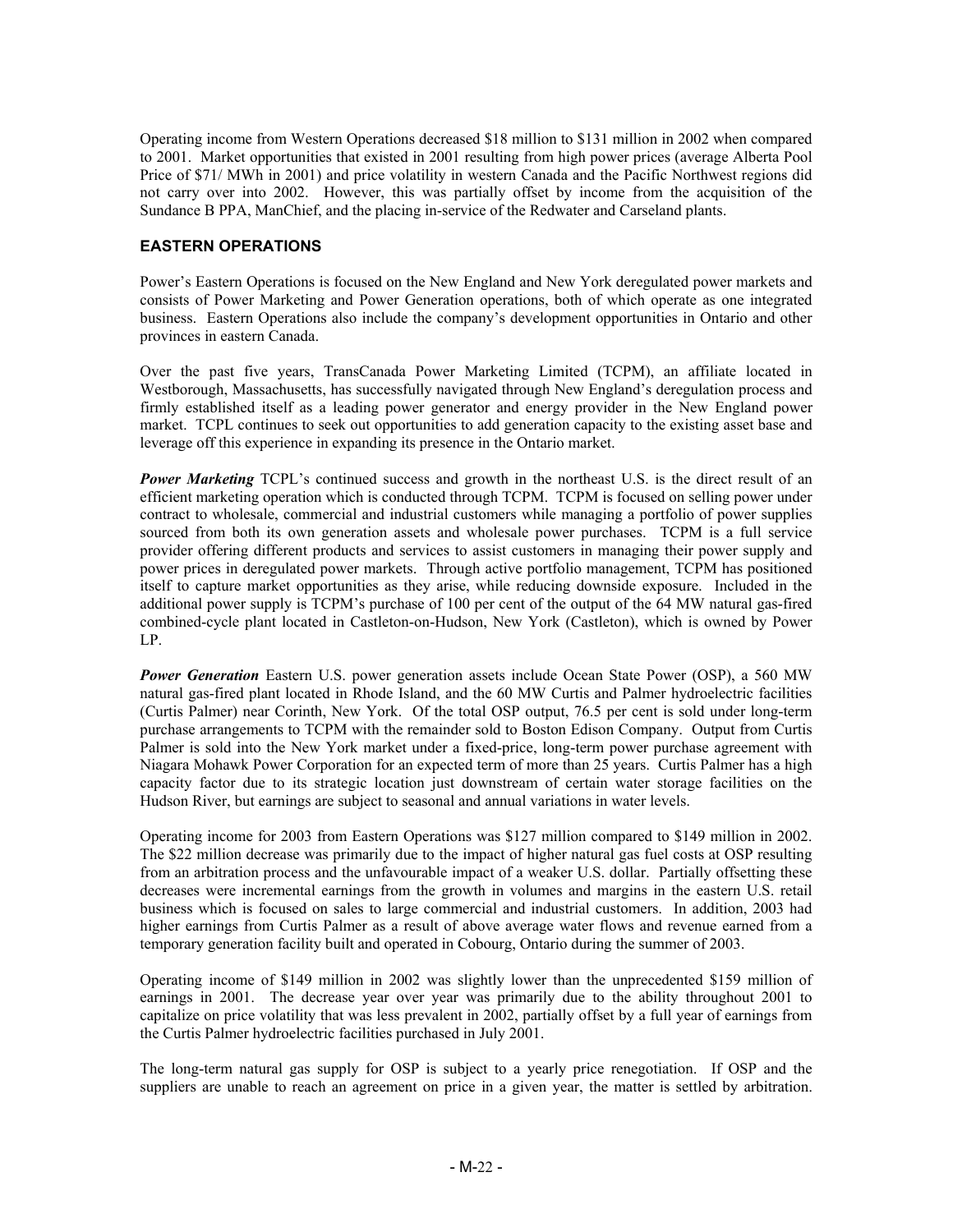OSP is currently in its third such arbitration with its natural gas fuel suppliers. The first two arbitration decisions substantially increased OSP's natural gas fuel costs.

*Development Opportunities in Eastern Canada* In October 2003, TCPL and an affiliate of Irving announced an agreement to build a 90 MW natural gas-fired cogeneration power plant in Saint John, New Brunswick to be developed and owned by TCPL. Under a 20 year tolling arrangement, Irving will provide fuel for the plant and contract for 100 per cent of the plant's heat and electricity output. Construction of the facility began in December 2003 and is expected to be in-service by the end of 2004.

In June 2003, TCPL announced its plans to develop a 550 MW natural gas-fired cogeneration power plant in Québec. The power plant will be located in the Bécancour Industrial Park, near Trois-Rivières and will supply its entire power output to Hydro-Québec Distribution under a 20 year power purchase contract. The plant will also supply steam to certain major businesses located within the industrial park. Construction of the facility is likely to begin in 2004, pending receipt of regulatory approvals, and is expected to be inservice in late 2006.

Power continues to assess the viability of developing a natural gas-fuelled energy centre to meet electricity needs in downtown Toronto through its partnership with Ontario Power Generation (OPG) in the Portlands Energy Centre L.P. Situating generation in downtown Toronto, close to the end user, would help alleviate current and future transmission issues in the downtown core.

## **BRUCE POWER INVESTMENT**

On February 14, 2003, the company completed the acquisitions of a 31.6 per cent interest in Bruce Power and a 33.3 per cent interest in Bruce Power Inc., the general partner of Bruce Power, for \$409 million. TCPL also funded a one-third share (\$75 million) of a \$225 million accelerated deferred rent payment made by Bruce Power to OPG.

TCPL acquired the interests as part of a consortium (the Consortium) that includes Cameco Corporation (Cameco) and BPC Generation Infrastructure Trust, a trust established by the Ontario Municipal Employees Retirement System. Under the agreement, the Consortium acquired British Energy (Canada) Ltd., which owned a 79.8 per cent interest in Bruce Power as well as a 50 per cent interest in the nine MW Huron Wind L.P. power facility.

Located in Ontario, the Bruce Power facility is made up of two nuclear plants - Bruce B and Bruce A. Bruce B consists of four reactors, which are currently in operation, with a capacity of approximately 3,160 MW. Bruce A consists of four reactors, which up until 2003, were not operating. In 2003, Bruce Power completed efforts to restart Bruce A Unit 4, followed on January 8, 2004 with the restart of Bruce A Unit 3. Both units were laid-up in 1998. These two Bruce A units add 1,500 MW of capacity, bringing Bruce Power's total capacity to 4,660 MW.

Bruce Power is the tenant under a lease with OPG on the Bruce nuclear power facility. The initial term of the lease expires in 2018 with an option to extend the lease by up to 25 years. The Bruce nuclear power facility continues to be managed and operated by the management and staff of Bruce Power. Spent fuel and decommissioning liabilities remain the responsibility of OPG and, as determined at the inception of the lease, are covered by the existing lease payments. The lease agreement with OPG provides for limited adjustments to the base rent every five years during the initial term of the lease.

TCPL's share of power output during the period of ownership in 2003 was 6,655 gigawatt hours (GWh). This includes power output from Bruce A Unit 4 for November and December 2003. Bruce A Unit 4 began producing electricity to the Ontario electricity grid on October 7, 2003 and was considered commercially in-service on November 1, 2003. Bruce A Unit 3 reconnected to the Ontario electricity grid on January 8, 2004. Similar to the Bruce A Unit 4 startup process, after performing and evaluating tests of the shutdown system, Bruce A Unit 3 was reconnected to the grid and is expected to ramp up to full power in first quarter 2004. As of December 31, 2003, Bruce Power's cumulative restart costs for the two Bruce A units were approximately \$720 million. Bruce Power incurred approximately \$300 million on the two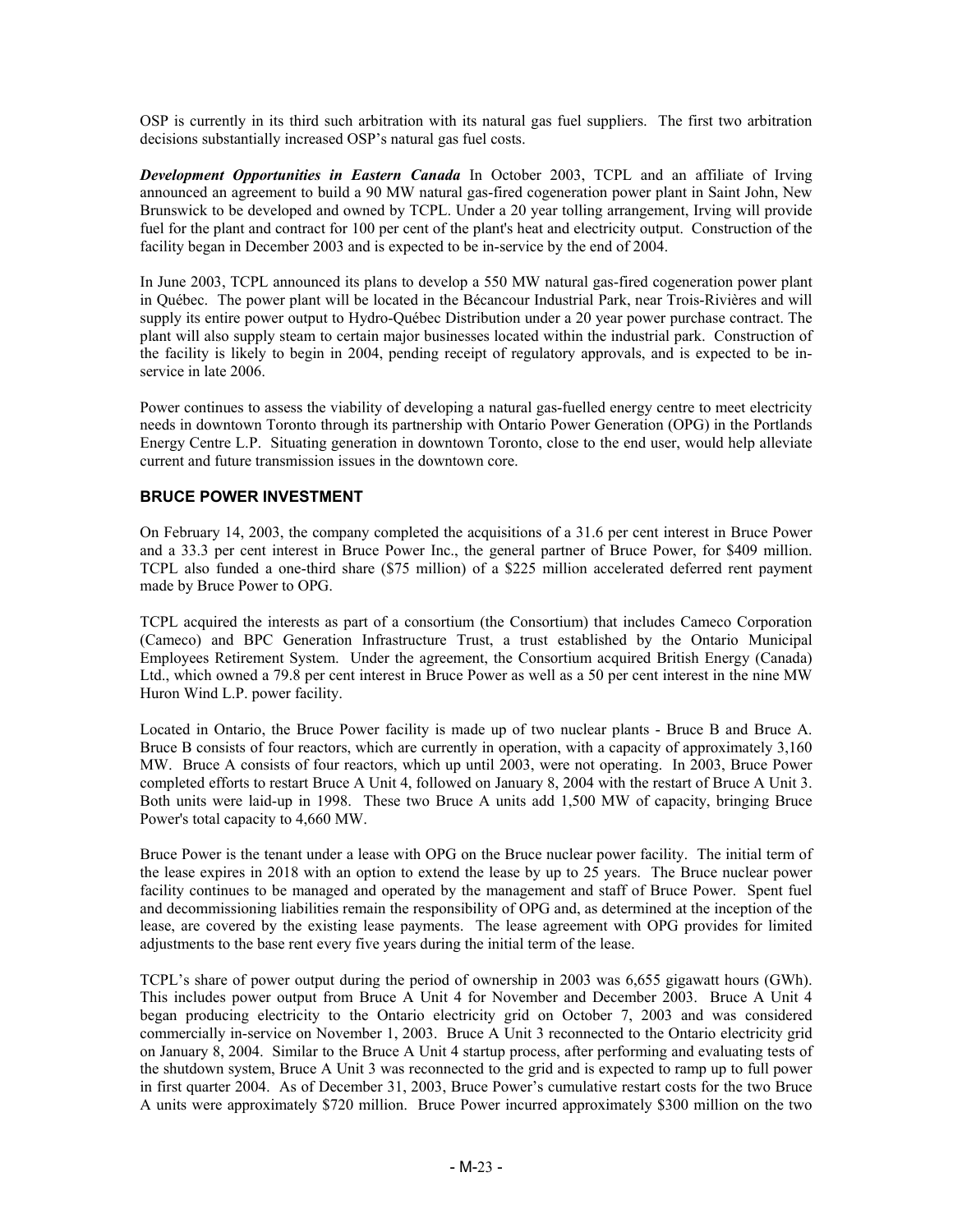unit restart program for the period February 14, 2003 to December 31, 2003. TCPL did not provide any funding to Bruce Power subsequent to the acquisition of the company's ownership interest in February 2003.

Bruce Power spent approximately \$147 million on capital expenditures at Bruce B for the period February 14, 2003 to December 31, 2003, the majority of which was for safety systems and power uprate programs.

Equity income from Bruce Power is directly impacted by fluctuations in wholesale spot market prices for electricity as well as overall plant availability, which in turn, is impacted by scheduled and unscheduled maintenance. To reduce its exposure to spot market prices, Bruce Power has entered into fixed price sales contracts for approximately 1,560 MW of output for 2004. The average availability in 2004 for the six Bruce units is expected to be approximately 80 per cent compared to 85 per cent for the year ended December 31, 2003. This decrease reflects planned maintenance outages and a test of the Bruce B vacuum building expected in the fall, which will require all four Bruce B units to be taken offline for approximately one month. Capital expenditures by Bruce Power in 2004 are expected to total about \$400 million, including approximately \$120 million for sustaining capital. TCPL does not expect to provide any funding to Bruce Power in 2004.

Bruce Power contributed \$99 million of pre-tax equity income in 2003. TCPL's interest in Bruce Power's pre-tax income for 2003 was \$65 million. The additional \$34 million of income consisted primarily of the amortization of purchase price allocations as explained in Note 6 to the December 31, 2003 Consolidated Financial Statements as well as \$12 million of capitalized interest. Bruce Power's average realized price in 2003 from a combination of contract and spot sales was approximately \$48/MWh. Approximately 65 per cent of Bruce Power's output was sold under longer term contracts in 2003 with the remainder being sold into Ontario's wholesale spot market.

## **Bruce Power Results-at-a-Glance**

**Year ended December 31** (millions of dollars)

| <b>Bruce Power</b> (100 per cent basis) | 2003  |
|-----------------------------------------|-------|
| Revenues                                | 1.208 |
| Operating expenses                      | (853) |
| Operating income                        | 355   |
| Financial charges                       | (69)  |
| Income before income taxes              | 286   |
| TCPL's interest in Bruce Power income   |       |
| before income taxes <sup>1</sup>        | 65    |
| Adjustments <sup>2</sup>                | 34    |
| TCPL's income from Bruce Power          |       |
| before income taxes                     | 99    |

TCPL acquired its interest in Bruce Power on February 14, 2003. Bruce Power's 100 per cent income before income taxes from February 14 to December 31, 2003 was \$205 million.

taxes from February 14 to Becember 31, 2003 Consolidated Financial Statements for an explanation of the purchase price<br>See Note 6 to the December 31, 2003 Consolidated Financial Statements for an explanation of the purchas amortizations.

## **POWER LP INVESTMENT**

Power LP investment includes the earnings generated from TCPL's 35.6 per cent investment in TCPL Power, L.P., Canada's largest publicly-held, power-based income fund. Power LP owns six power plants in Canada and one in the U.S. that are fuelled by natural gas, waste heat, waste wood or a combination of these.

TCPL acts as manager for Power LP. In this capacity, TCPL manages the operations and maintenance requirements of Power LP, the fuel supply and associated price exposure and, when market conditions warrant, TCPL enhances the overall operating profits of Power LP (i.e. by curtailing certain plants during off-peak hours and selling the displaced natural gas at attractive market prices), resulting in increased overall net earnings for Power LP and TCPL.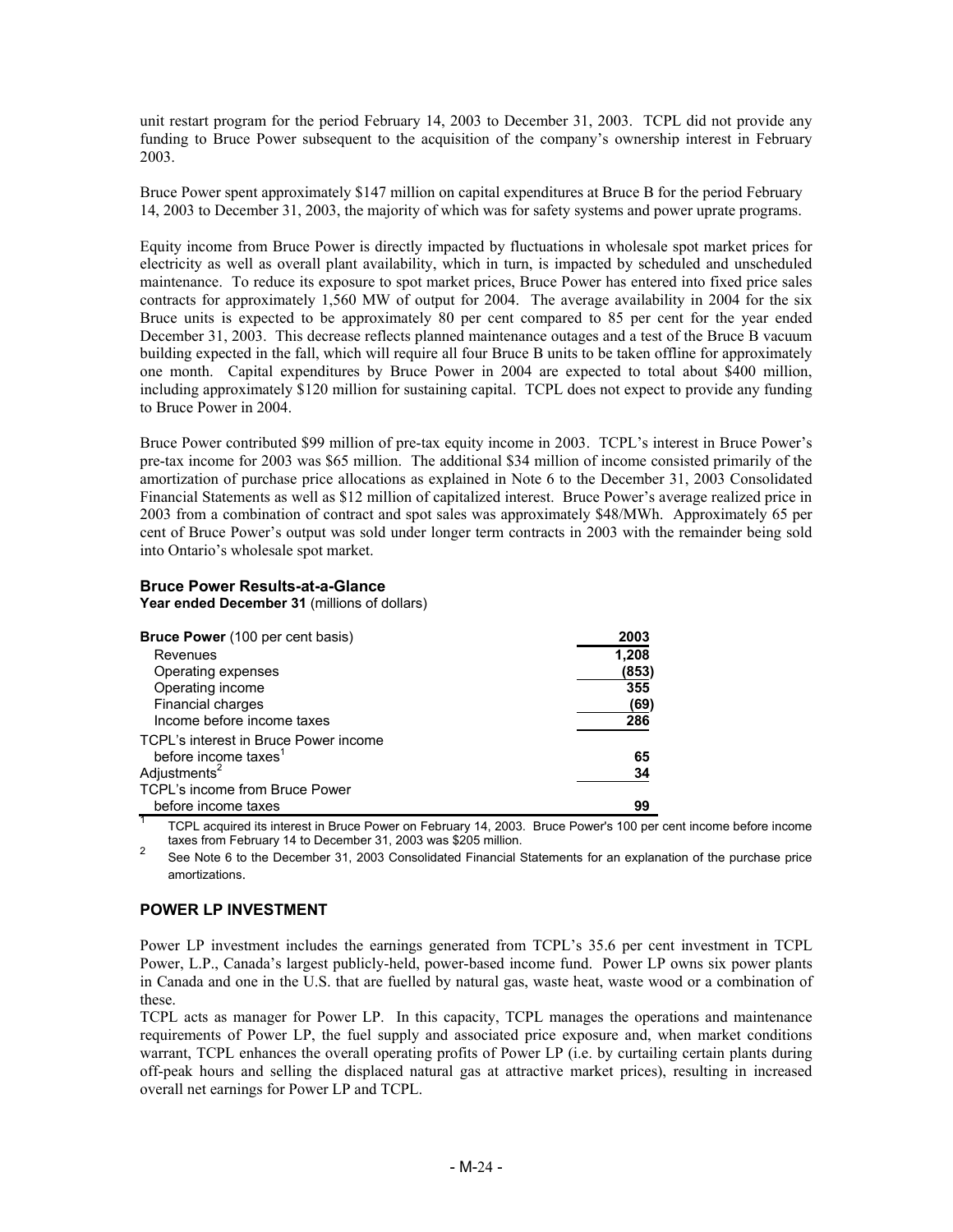Operating and other income in 2003 from TCPL's investment in Power LP remained consistent with 2002. At December 31, 2003, Power LP units closed at \$36.30 on the Toronto Stock Exchange and TCPL owned approximately 14.0 million units.

## **POWER VOLUMES AND AVAILABILITY**

Volumes have increased 39 per cent to 28,010 GWh in 2003 compared to 20,111 GWh in 2002 primarily due to the acquisitions of the interest in Bruce Power and ManChief. Volumes for Eastern Operations increased as a result of growth in the retail business which is focused on sales to large commercial and industrial customers. Volumes for Power LP decreased due to curtailments of off-peak production as a result of higher market prices for natural gas. This curtailment activity has resulted in lower power output from the Ontario plants compared to last year; however, overall financial contribution from these plants was higher.

Average plant availability, excluding Bruce Power, was 94 per cent in 2003 compared to 96 per cent in 2002. This slight decrease resulted primarily from scheduled maintenance at some of the plants in Western Operations. Including Bruce Power, average plant availability decreased to 90 per cent for 2003 as a result of scheduled maintenance on two Bruce Power B units.

#### **Power Sales Volumes** (GWh)

|                                     | 2003   | 2002   | 2001   |
|-------------------------------------|--------|--------|--------|
| Western operations'                 | 12,296 | 12.065 | 8,415  |
| Eastern operations                  | 6.906  | 5.630  | 4,216  |
| Bruce Power investment <sup>2</sup> | 6,655  | n/a    | n/a    |
| Power LP investment                 | 2.153  | 2.416  | 2,358  |
| Total                               | 28,010 | 20.111 | 14.989 |

<sup>1</sup> Sales volumes include TCPL's share of the Sundance B PPA (50 per cent).<br><sup>2</sup> Sales volumes reflect TCPL's 31.6 per cent share of Bruce Power output for the period February 14, 2003 to December 31, 2003.

#### **Weighted Average Plant Availability**<sup>1</sup>

|                                     | 2003 | 2002 | 2001 |
|-------------------------------------|------|------|------|
| Western operations                  | 93%  | 99%  | 96%  |
| Eastern operations                  | 94%  | 95%  | 96%  |
| Bruce Power investment <sup>2</sup> | 83%  | n/a  | n/a  |
| Power LP investment                 | 96%  | 94%  | 97%  |
| All plants                          | 90%  | 96%  | 96%  |

Plant availability represents the percentage of time in the year that the plant is available to generate power, whether actually running or not and is reduced by planned and unplanned outages.

actually running or not and is reduced by planned and unplanned outages. 2 TCPL's availability reflects the period February 14, 2003 to December 31, 2003.

# **POWER - STRATEGY AND OUTLOOK**

*Strategy* TCPL is committed to growing the Power segment through the pursuit of quality acquisitions, greenfield development projects and expansion of existing businesses. Power's growth strategy is to:

- focus on low-cost base load generation and/or assets underpinned by strong contractual arrangements;
- focus on markets where it has a competitive advantage;
- use marketing and trading activities to create stable and predictable cash flows and optimize asset value; and
- apply business models that benefit from and support TCPL's strong balance sheet.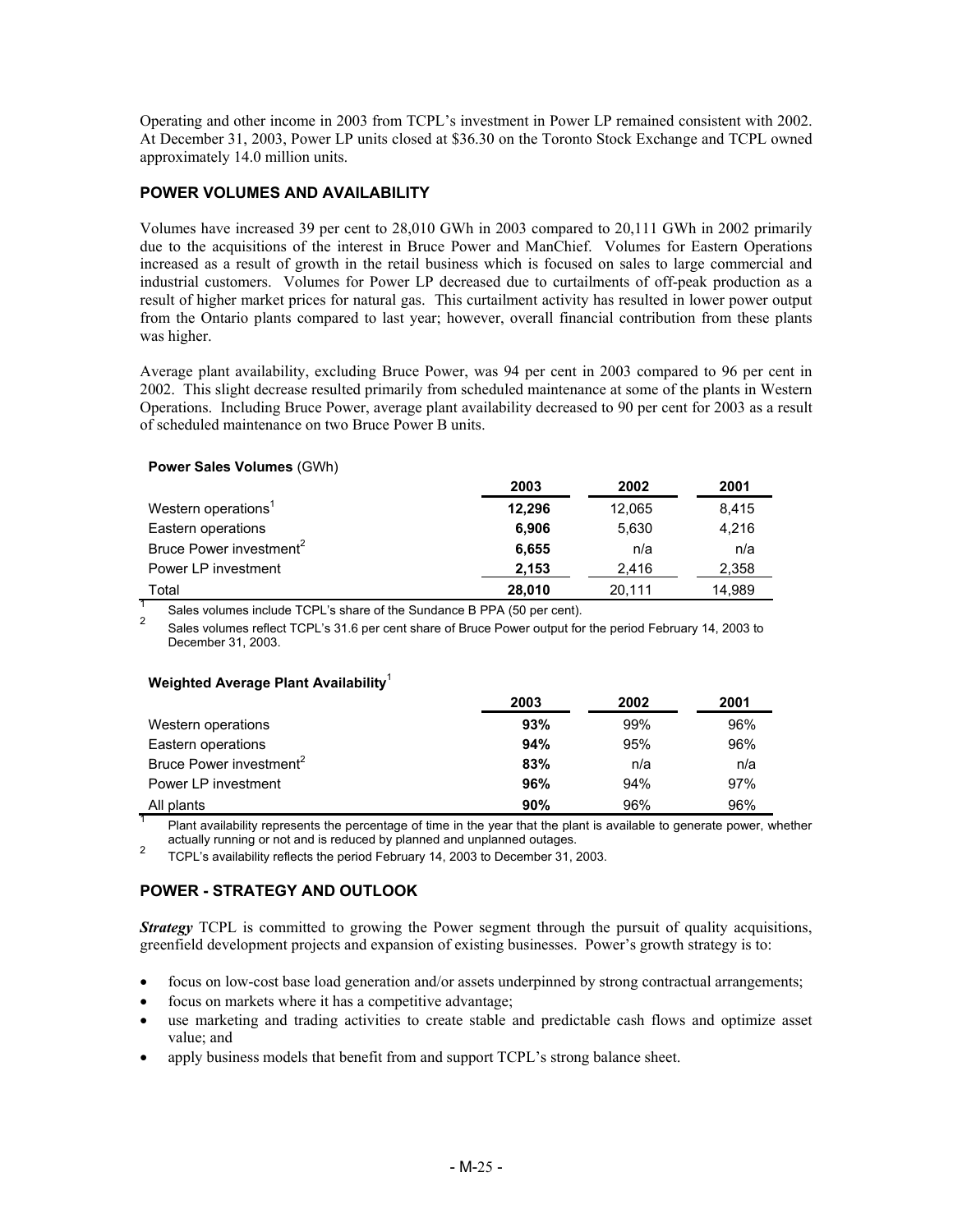*Outlook* TCPL's Power segment has significant opportunities for growth. Growth will take place through quality acquisitions, niche development opportunities and optimization of the company's power portfolio by focusing on low-risk opportunities in known markets.

Excluding the impact of the settlement with a former counterparty in 2003 and potential variability in Bruce Power's earnings caused by changes in prices realized and plant availability, the net earnings outlook for the Power business in 2004 is expected to be similar to 2003. Earnings opportunities elsewhere in the business may be affected by factors such as fluctuating market prices for power and gas, regulatory changes, currency movements, weather, plant availability and overall stability of the power industry. Please see the following section "Power - Business Risks" for a complete discussion of these factors.

TCPL's Power segment is in a strong position to capitalize on opportunities resulting from industry changes because of its technical expertise and business models that have proven successful to date. TCPL's growth will continue to focus on diversifying the asset portfolio by adding plants of varying fuel sources which are on the low end of the regional dispatch cost curve and/or are underpinned with strong contractual arrangements.

# **POWER - BUSINESS RISKS**

*Plant Availability* Maintaining plant availability is critical to the continued success of the Power business and this risk is mitigated through a commitment to an operational excellence model that provides low-cost, reliable operating performance at each of the company's operated power plants. This same commitment to operational excellence will be applied in 2004 and future years. However, unexpected plant outages or the duration of outages may require purchases at market prices to enable TCPL to meet the company's contractual power supply obligations and/or increase maintenance costs.

*Fluctuating Market Prices* TCPL generally operates in highly competitive, deregulated markets. Volatility in electricity prices is caused by market factors such as power plant fuel costs, fluctuating supply and market demand which are greatly affected by weather, power consumption and plant availability. TCPL manages these inherent market risks through:

- long-term purchase and sales contracts for both electricity and plant fuels;
- control of generation output;
- matching physical plant contracts or PPA supply with customer demand;
- fee-for-service managed accounts rather than direct commodity exposure; and
- the company's overall risk management program with respect to general market and counterparty risks.

The company's risk management practices are described further in the section on Risk Management (page 35). TCPL's largest exposure to sales price fluctuations is on Bruce Power's uncontracted volumes. See the section "Power - Business Risks - Uncontracted Volumes".

*Regulatory* As electricity markets evolve across North America, there is the potential for regulatory bodies to implement new rules that could negatively impact TCPL as a generator, marketer and builder of power plants. These may be in the form of price caps, unfair cost allocations to generators or attempts to control the wholesale market by encouraging new plant construction. TCPL continues to monitor regulatory issues and reform as well as participate in and lead discussions around these topics. TCPL operates in both regulated and non-regulated power markets.

*Weather* Temperature and weather events may impact power and gas demand and create price volatility, and may also impact the ability to transmit power to markets. Seasonal changes in temperature also affect the efficiency and output capability of natural gas-fired power plants. In addition, the total amount and seasonality of water flows impacts the output and related earnings from hydroelectric facilities.

*Uncontracted Volumes* Although TCPL seeks to secure sales under medium- to long-term contracts, TCPL retains an amount of unsold generation in the short term in order to provide flexibility in managing the company's portfolio of owned assets. Bruce Power has a significant amount of its uncontracted volumes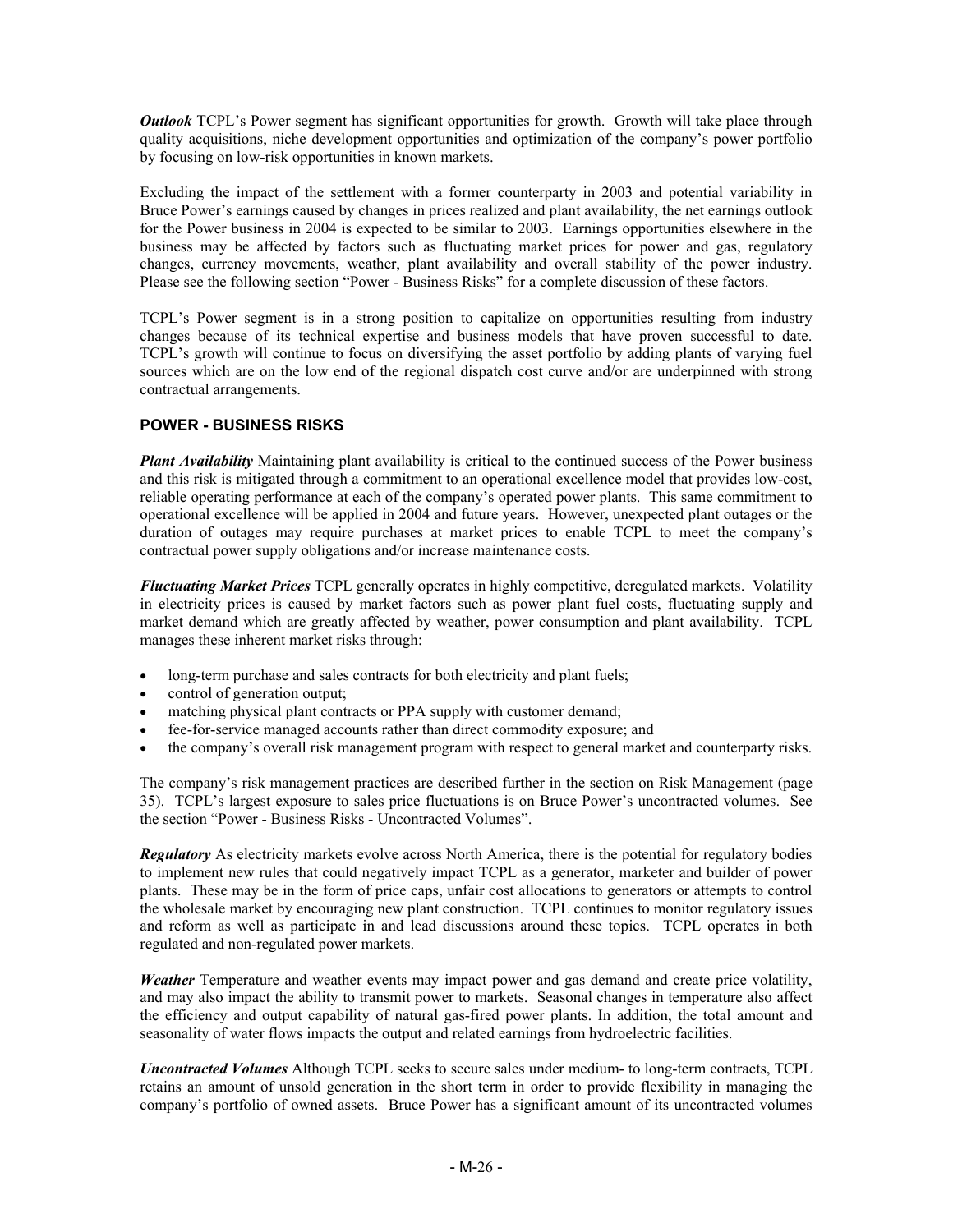sold into the Ontario wholesale spot market. The sale of this power in the open market is subject to market price volatility which directly impacts income. Bruce Power has sold approximately 1,560 MW of the expected power output for 2004. Of the remaining Power segment's portfolio, through the use of PPAs and other marketing arrangements, TCPL has sold approximately 90 per cent of the expected power output in 2004 and 70 to 80 per cent for the years 2005 to 2007.

# **DESCRIPTION OF TCPL'S SIGNIFICANT POWER OPERATIONS**

#### **SUNDANCE A&B**

The Sundance power plant in Alberta is the largest coal-fired electrical generating facility in western Canada. Through the Alberta PPA auction in August 2000, TCPL acquired the Sundance A PPA, which increased the company's power supply by 560 MW for a 17 year period commencing January 2001. In December 2001, TCPL acquired 50 per cent of the 706 MW Sundance B PPA through a partnership arrangement, which increased the company's power supply by 353 MW for approximately 19 years commencing January 2002.

#### **MANCHIEF**

In November 2002, TCPL acquired the 300 MW simple-cycle ManChief facility near Brush, Colorado. The entire capacity of the natural gas-fired ManChief plant is sold under long-term tolling contracts that expire in 2012.

#### **MACKAY RIVER**

This 165 MW facility near Fort McMurray, Alberta was completed in fourth quarter 2003.

#### **CARSELAND**

Commercial operation of this 80 MW natural gas-fired cogeneration plant near Carseland, Alberta commenced in January 2002.

#### **BEAR CREEK**

Commercial operation of this 80 MW natural gas-fired cogeneration plant near Grande Prairie, Alberta commenced in March 2003.

#### **REDWATER**

Commercial operation of this 40 MW natural gas-fired cogeneration plant near Redwater, Alberta commenced in January 2002.

#### **CANCARB**

The 27 MW Cancarb facility at Medicine Hat, Alberta is fuelled by waste heat from TCPL's adjacent thermal carbon black facility.

#### **OCEAN STATE**

The OSP plant is a 560 MW natural gas-fired, combined-cycle facility in Rhode Island.

#### **CURTIS PALMER**

The 60 MW Curtis Palmer facility near Corinth, New York is the company's only hydroelectric facility. All output from this facility is sold through a fixed-priced, long-term agreement.

#### **BÉCANCOUR**

The 550 MW Bécancour natural gas-fired cogeneration power plant located near Trois-Rivières, Québec is in the permitting phase and is expected to be in-service in late 2006. The entire output will be supplied to Hydro-Québec Distribution under a 20-year power purchase contract. Steam will also be supplied to businesses located nearby.

#### **GRANDVIEW**

The 90 MW Grandview natural gas-fired cogeneration power plant located in Saint John, New Brunswick is under construction and is expected to be in-service in late 2004. Under a 20-year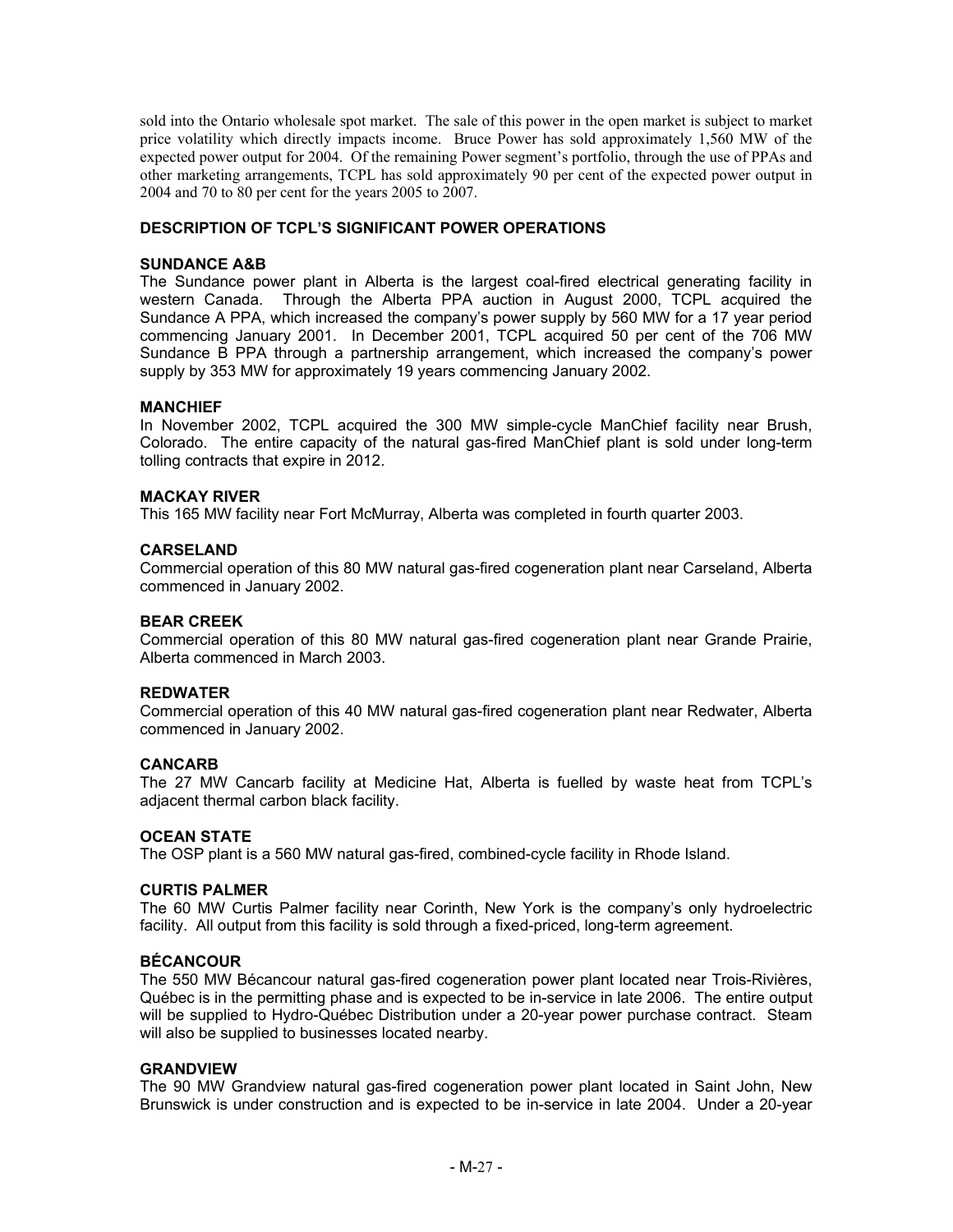tolling arrangement, 100 per cent of the plant's heat and electricity output will be sold to Irving.

#### **BRUCE POWER**

In February 2003, TCPL acquired a 31.6 per cent equity interest in Bruce Power, the operator and lessee of the Bruce nuclear power facility located near Lake Huron, Ontario. This investment indirectly increased TCPL's nominal generating capacity by 1,000 MW, with an additional 474 MW restarted in late 2003 and early 2004.

#### **WILLIAMS LAKE**

Power LP owns a 66 MW wood waste-fired power plant at Williams Lake, B.C.

#### **CASTLETON**

Castleton is a 64 MW combined-cycle plant located at Castleton-on-Hudson, New York and is owned by Power LP.

#### **NIPIGON, KAPUSKASING, TUNIS AND NORTH BAY**

These efficient, enhanced combined-cycle facilities are fuelled by a combination of natural gas and waste heat exhaust from adjacent compressor stations on the Canadian Mainline and are owned by Power LP.

#### **CALSTOCK**

Calstock, a 35 MW plant, is fuelled by a combination of wood waste and waste heat exhaust from the adjacent Canadian Mainline compressor station and is owned by Power LP.

# **CORPORATE**

#### **HIGHLIGHTS**

*Lower Net Expenses* Net expenses in 2003 decreased \$11 million or 21 per cent from 2002.

## **CORPORATE RESULTS-AT-A-GLANCE**

**Year ended December 31** (millions of dollars)

|                                                 | 2003 | 2002 | 2001 |
|-------------------------------------------------|------|------|------|
| Indirect financial and preferred equity charges | 64   | 64   | 62   |
| Interest income and other                       | (23) | ้12. |      |
| Net expenses, after tax                         |      |      | -67  |

The Corporate segment reflects net expenses not allocated to specific business segments, including:

- *Indirect Financial and Preferred Equity Charges Direct financial charges are reported in their* respective business segments; these charges are primarily associated with the debt and preferred securities related to the company's Wholly-Owned Pipelines. Indirect financial charges primarily reside in the Corporate segment. These costs are directly impacted by the amount of debt TCPL maintains and the degree to which TCPL is impacted by fluctuations in interest rates.
- *Interest Income and Other* Interest income is earned on invested cash balances. Gains and losses on foreign exchange are included in interest income and other.

Net expenses, after tax, in the Corporate segment were \$41 million in 2003 compared to \$52 million in 2002 and \$67 million in 2001. The decrease in 2003 from 2002 is primarily due to the positive impacts of a weaker U.S. dollar compared to the prior year. These positive impacts substantially offset the negative impacts of a weaker U.S. dollar reflected in other segments. The decrease in net expenses in 2002 from 2001 is primarily due to an increase in interest income and other and the positive impact of lower interest rates offset by increased Corporate financial charges resulting from the Fair Return decision.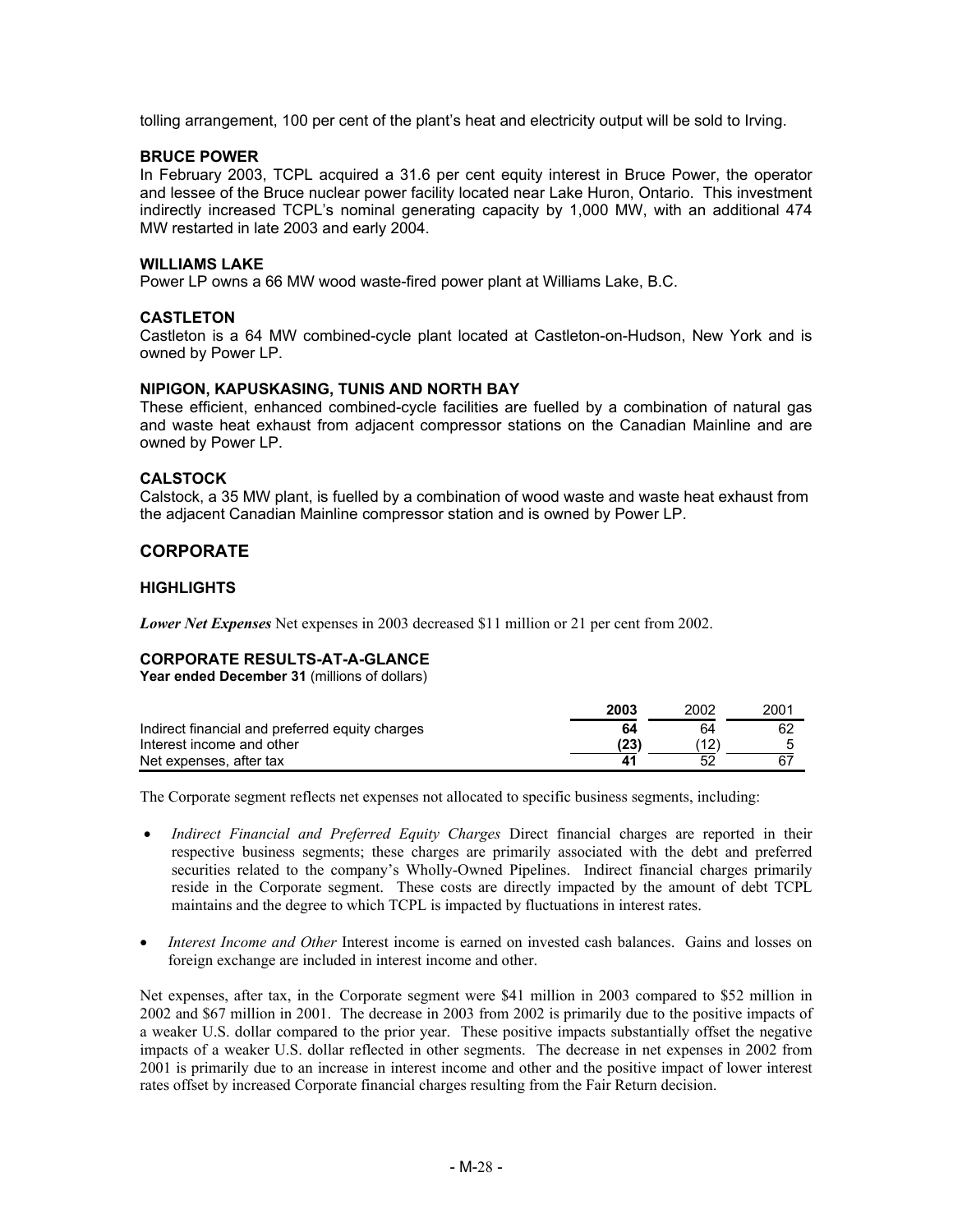The performance of the Canadian dollar relative to the U.S. dollar would either positively or negatively impact the Corporate segment's results. In 2004, the performance of the Canadian dollar is not expected to have a significant impact on TCPL's consolidated financial results since the impact in the Corporate segment is anticipated to largely offset impacts in the other business segments.

# **LIQUIDITY AND CAPITAL RESOURCES**

## **HIGHLIGHTS**

**Sustained Growth** Total capital expenditures, including acquisitions and assumed debt, have exceeded \$3 billion over the past three years.

*Debt Reduction* TCPL's repayment of long-term debt, net of new debt issued, and redemption of debentures and preferred securities has exceeded \$1.6 billion over the past three years.

*Funds Generated from Operations* Funds generated from continuing operations were \$1.8 billion for the year ended December 31, 2003 compared to \$1.8 billion and \$1.6 billion for 2002 and 2001, respectively. The Gas Transmission business was the primary source of funds generated from operations for each of the three years. As a result of rapid growth in the Power business in the last few years, the Power segment's funds generated from operations increased in 2003 compared to the two prior years.

The company also reduced long-term debt, junior subordinated debentures and preferred securities in each of the past three years. TCPL's ability to generate adequate amounts of cash in the short term and the long term when needed, and to maintain financial capacity and flexibility to provide for planned growth, remained as strong at December 31, 2003 as compared to the past few years.

*Investing Activities* Capital expenditures, excluding acquisitions and assumed debt, totalled \$391 million in 2003 compared to \$599 million and \$492 million in 2002 and 2001, respectively. Expenditures in all three years related primarily to maintenance and capacity capital in TCPL's Gas Transmission business and construction of new power plants in Canada.

During 2003, TCPL acquired a 31.6 per cent interest in Bruce Power for \$409 million, the remaining interests in Foothills previously not held by the company for \$105 million, excluding assumed debt of \$154 million, and increased its interest in Portland, by way of two separate acquisitions, to 61.7 per cent from 33.3 per cent for US\$51 million, excluding assumed debt of US\$78 million.

During 2002, TCPL acquired the ManChief power plant for \$209 million and a general partnership interest in Northern Border Partners, L.P. \$19 million. During 2001, TCPL acquired the Curtis Palmer Hydroelectric Company L.P. for \$438 million and, through a partnership, acquired 50 per cent of the rights and obligations of the 706 MW Sundance B PPA for \$110 million.

TCPL's 2001 investing activities also include proceeds of \$1.2 billion from the sale of non-core assets under the company's divestiture plan.

*Financing Activities* In 2003, TCPL used a portion of its cash resources to repay long-term debt of \$744 million, reduce notes payable by \$62 million and redeem all of its outstanding US\$160 million, 8.75 per cent Junior Subordinated Debentures.

In 2003, the company issued \$450 million of ten year notes bearing interest at 5.65 per cent and US\$350 million of ten year notes bearing interest at 4.00 per cent. The company repaid debt maturities of \$486 million and reduced notes payable by \$46 million in 2002 and repaid debt maturities of \$793 million and redeemed preferred securities of \$318 million in 2001. In 2001, TCPL increased notes payable by \$186 million.

Dividends and preferred securities charges amounting to \$588 million were paid in 2003 compared to \$546 million and \$517 million in 2002 and 2001, respectively.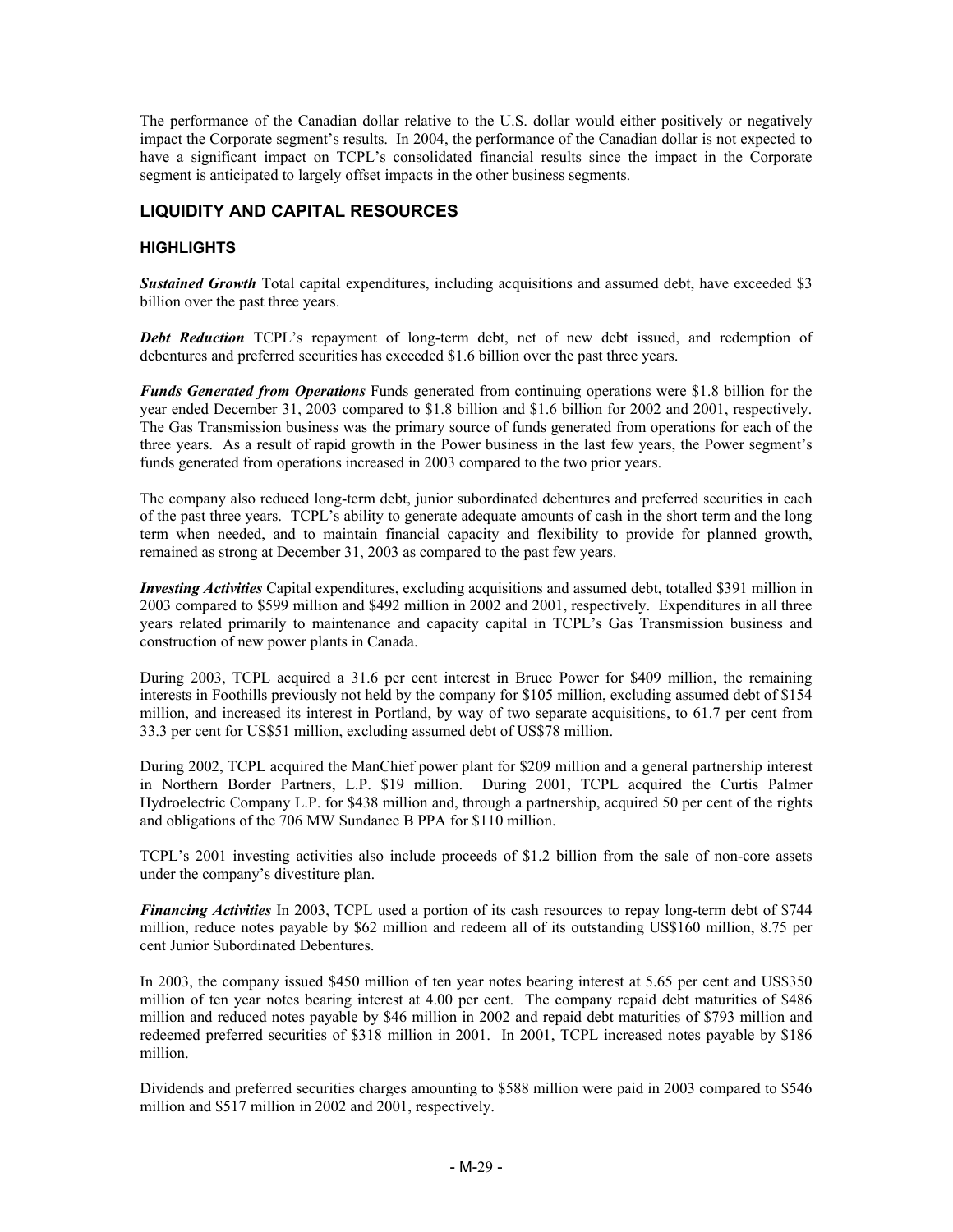In January 2004, TCPL's Board of Directors declared a dividend for the quarter ending March 31, 2004 in an aggregate amount equal to the aggregate quarterly dividend to be paid on April 30, 2004 by TransCanada Corporation on the issued and outstanding common shares as at the close of business on March 31, 2004.

Net cash used in financing activities includes TCPL's proportionate share of the net reduction in nonrecourse debt of joint ventures amounting to \$11 million in 2003 compared to \$36 million and \$109 million in 2002 and 2001, respectively.

*Credit Activities* In 2002, TCPL filed shelf prospectuses, subsequently amended, that qualify for issuance \$2 billion of common shares, preferred shares and/or debt securities including medium-term notes in Canada and US\$1 billion of debt securities in the U.S., respectively. During 2003, \$450 million of medium-term notes and US\$350 million of senior unsecured notes were issued under these programs.

At December 31, 2003, total credit facilities of \$2.2 billion were available to support the company's commercial paper program and for general corporate purposes. Of this total, \$1.9 billion represents committed credit facilities of which \$1.5 billion represents a syndicated facility established in December 2002. This facility is comprised of a \$1.0 billion tranche with a three year term and a \$500 million tranche with a 364 day term with a two year term out option. Both tranches are extendible on an annual basis and are revolving unless during a term out period. Both tranches were extended in December 2003, the \$1.0 billion tranche to December 2006 and the \$500 million tranche to December 2004. The remaining committed facilities are non-extendible, of which \$60 million expires in June 2004 and \$320 million expires in June 2005.

At December 31, 2003, TCPL had used approximately \$217 million of its total lines of credit for letters of credit and to support ongoing commercial arrangements. If drawn, interest on the lines of credit would be charged at prime rates of Canadian chartered and U.S. banks or at other negotiated financial bases.

Credit ratings on TCPL'S senior unsecured debt assigned by Dominion Bond Rating Service Limited (DBRS), Moody's Investors Service (Moody's) and Standard & Poor's are currently A, A2 and A-, respectively. DBRS and Moody's both maintain a 'stable' outlook on their ratings and Standard & Poor's maintains a 'negative' outlook on its rating.

# **CONTRACTUAL OBLIGATIONS**

*Obligations and Commitments* Total long-term debt at December 31, 2003 was \$10.0 billion compared to \$9.3 billion at December 31, 2002. TCPL's share of total non-recourse debt of joint ventures at December 31, 2003 was \$0.8 billion compared to \$1.3 billion at the prior year-end. Total notes payable, including those of joint ventures, at December 31, 2003 were \$367 million compared to \$297 million at December 31, 2002. The debt and notes payable of joint ventures are non-recourse to TCPL. The security provided by each joint venture is limited to the rights and assets of that joint venture and does not extend to the rights and assets of TCPL, except to the extent of TCPL's investment.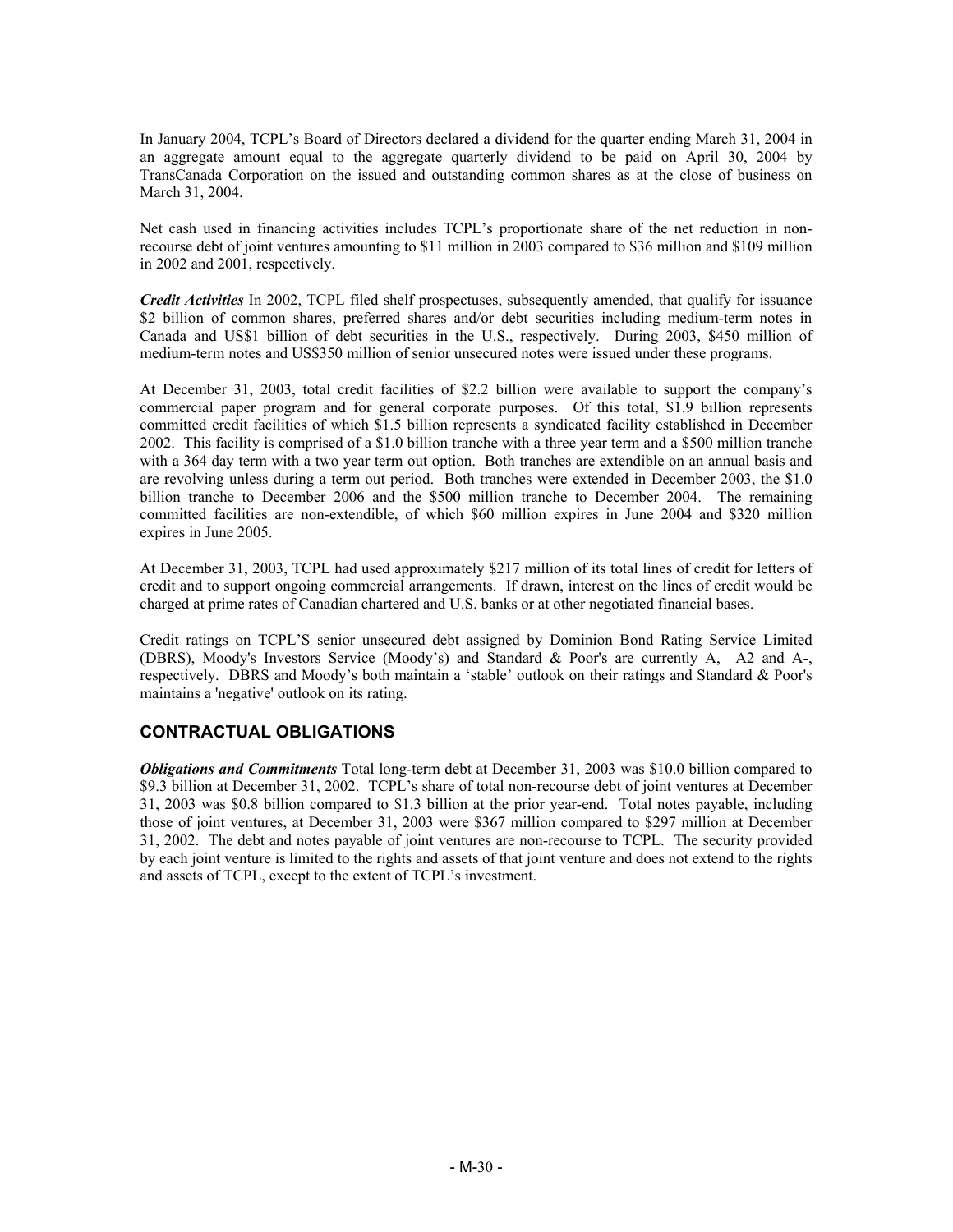At December 31, 2003, principal repayments related to long-term debt and the company's proportionate share of the non-recourse debt of joint ventures are as follows.

#### **PRINCIPAL REPAYMENTS**

Year ended December 31 (millions of dollars)

|                                     | 2004 | 2005 | 2006 | 2007 | 2008 | $2009+$ |
|-------------------------------------|------|------|------|------|------|---------|
| Long-term debt                      | 550  | 702  | 399  | 611  | 542  | 7.211   |
| Non-recourse debt of joint ventures |      | 69   | 55   | 19   | 19   | 599     |
| Total principal repayments          | 569  |      | 454  | 630  | 561  | 7.810   |

At December 31, 2003, future annual payments, net of sub-lease receipts, under operating leases for various premises are approximately as follows.

#### **OPERATING LEASE PAYMENTS**

**Year ended December 31** (millions of dollars)

|                                      | 2004 | 2005 | 2006 | 2007 | 2008 | $2009+$ |
|--------------------------------------|------|------|------|------|------|---------|
| Minimum lease payments               |      |      |      |      |      | 48      |
| Amounts recoverable under sub-leases |      |      |      |      |      | 18)     |
| Net payments                         | 18   |      |      |      |      | 30      |

At December 31, 2003, the company's future purchase obligations are approximately as follows.

### **PURCHASE OBLIGATIONS**<sup>1</sup>

**Year ended December 31** (millions of dollars)

|                                       | 2004  | 2005 | 2006 | 2007 | 2008 | $2009+$ |
|---------------------------------------|-------|------|------|------|------|---------|
| <b>Gas Transmission</b>               |       |      |      |      |      |         |
| Transportation by others <sup>2</sup> | 167   | 153  | 84   | 82   | 74   | 46      |
| Other                                 | 19    | 15   | 15   | 12   | 9    | 2       |
| <b>Power</b>                          |       |      |      |      |      |         |
| Commodity purchases <sup>3</sup>      | 465   | 280  | 255  | 260  | 267  | 2,937   |
| Capital expenditures <sup>4</sup>     | 274   | 241  | 96   |      |      |         |
| Other <sup>5</sup>                    | 99    | 103  | 107  | 95   | 90   | 327     |
| Corporate                             |       |      |      |      |      |         |
| Information technology and other      | 12    |      |      |      |      |         |
| Total purchase obligations            | 1,036 | 792  | 557  | 449  | 440  | 3.312   |

The amounts in this table exclude funding contributions to the company's pension plans and TCPL's one-third share of project definition phase costs in the Mackenzie Gas Pipeline Project.<br><sup>2</sup> Rates are based on known 2004 levels. Beyond 2004, demand rates are subject to change. The contractual

obligations in the table are based on demand volumes only and exclude commodity charges incurred when volumes flow.

3 Commodity purchases include fixed and variable components. The variable components are estimates and are

subject to variability in plant production, market prices and regulatory tariffs.<br>A mounts are estimates and are subject to variability based on timing of construction and project enhancements.<br>Includes estimates of certai

price index, actual plant maintenance costs, plant salaries as well as changes in regulated rates for transportation.

TCPL expects to make funding contributions to the company's pension plans in the amount of approximately \$80 million during 2004. The expected decrease in funding in 2004 from the \$110 million in 2003 is due to one-time plan design changes and investment performance above long-term expectations in 2003 partially offset by continued reductions in discount rates used to calculate plan liabilities.

At December 31, 2003, TCPL held a 35.6 per cent interest in Power LP which is a publicly-held limited partnership. On June 30, 2017, the partnership will redeem all units outstanding, not held directly or indirectly by TCPL, at their then fair market value, being the average of the fair market values assigned thereto by independent valuators, plus all declared and unpaid distributions of distributable cash thereon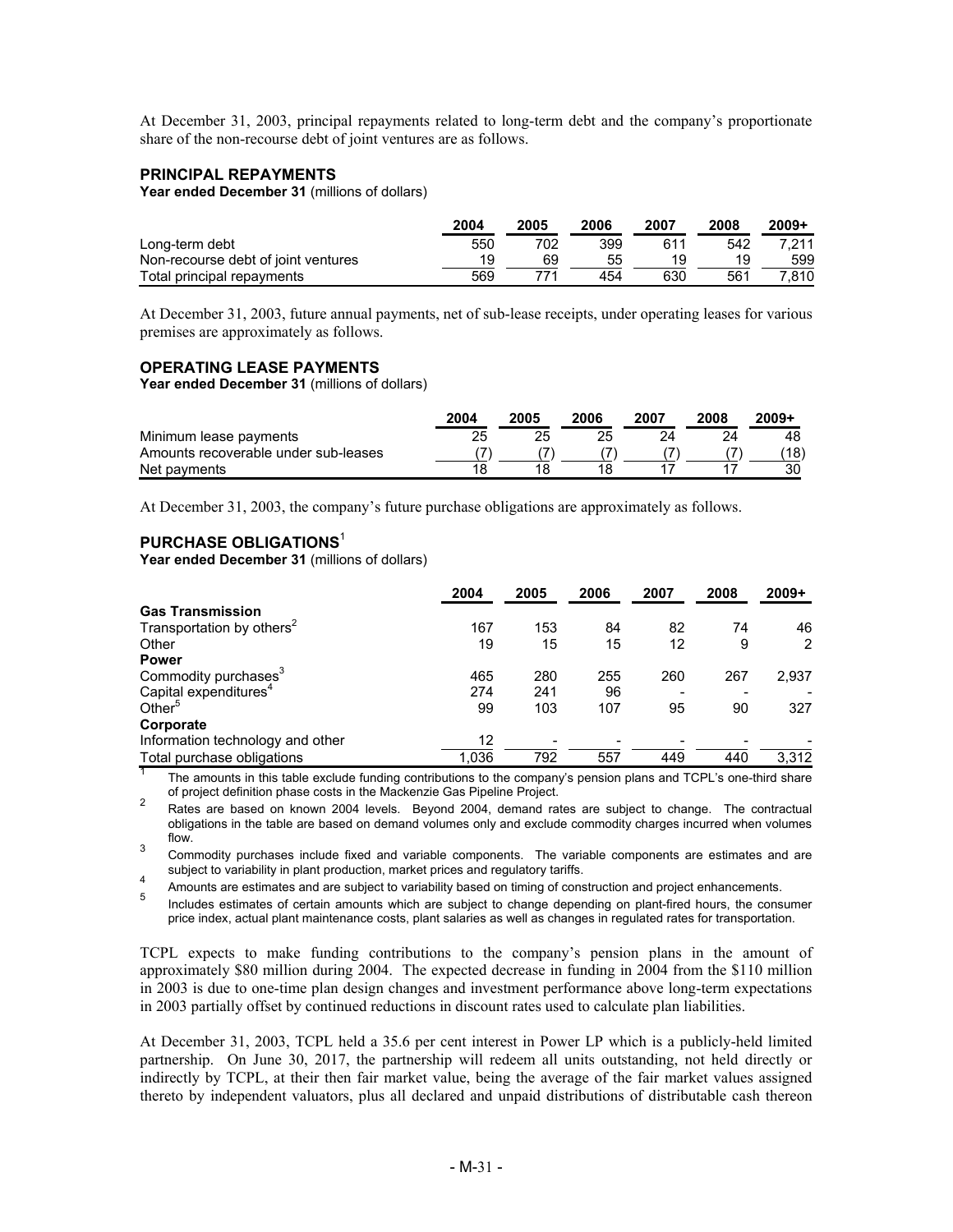(the Redemption Price). TCPL is required to fund the Redemption Price in accordance with the terms of the Power LP Partnership Agreement.

TCPL has established a \$50 million operating line of credit to Power LP, available on a revolving basis. As at December 31, 2003, the amount borrowed against this line of credit was \$26 million compared to \$37 million at December 31, 2002.

At December 31, 2003, TCPL held a 33.4 per cent interest in TC PipeLines, LP which is a publicly-held limited partnership. On May 28, 2003, TC PipeLines, LP renewed its US\$40 million unsecured two-year revolving credit facility (TCPL Credit Facility) with a subsidiary of TCPL. At December 31, 2003 and 2002, the partnership had no amount outstanding under the TCPL Credit Facility.

On June 18, 2003, the Mackenzie Delta gas producers, the APG and TCPL reached an agreement which governs TCPL's role in the Mackenzie Gas Pipeline Project. The Project would result in a natural gas pipeline being constructed from Inuvik, Northwest Territories to the northern border of Alberta, where it would then connect with the Alberta System. Under the agreement, TCPL has agreed to finance the APG for its one-third share of project definition phase costs. This share is estimated to be approximately \$90 million over three years. In the year ended December 31, 2003, TCPL funded \$34 million of this loan. The ability to recover this investment is contingent upon the outcome of the project.

TCPL and its affiliates have long-term natural gas transportation and natural gas purchase arrangements as well as other purchase obligations, all of which are or were transacted at market prices and in the normal course of business.

*Guarantees* TCPL had no outstanding guarantees related to the long-term debt of unrelated third parties at December 31, 2003.

Upon acquisition of Bruce Power, the company, together with Cameco and BPC Generation Infrastructure Trust, guaranteed on a several pro-rata basis certain contingent financial obligations of Bruce Power related to operator licenses, the lease agreement, power sales agreements and contractor services. TCPL's share of the net exposure under these guarantees at December 31, 2003 was estimated to be approximately \$215 million. The terms of the guarantees range from 2004 to 2018. The current carrying amount of the liability related to these guarantees is nil and the fair value is approximately \$4 million.

TCPL has guaranteed the equity undertaking of a subsidiary which supports the payment, under certain conditions, of principal and interest on the US\$195 million public debt obligations of TransGas. The company has a 46.5 per cent interest in TransGas. Under the terms of the agreement, the company severally with another major multinational company may be required to fund more than their proportionate share of debt obligations of TransGas in the event that the minority shareholders fail to contribute. Any payments made by TCPL under this agreement convert into share capital of TransGas. The potential exposure is contingent on the impact of any change of law on TransGas' ability to service the debt. From the issuance of the debt in 1995 to date, there has been no change in applicable law and thus no exposure to TCPL. The debt matures in 2010. The company has made no provision related to this guarantee.

*Contingencies* The Canadian Alliance of Pipeline Landowners' Associations and two individual landowners commenced an action under Ontario's Class Proceedings Act, 1992, against TCPL and Enbridge Inc. for damages alleged in 2002 to arise from the creation of a control zone within 30 metres of the pipeline pursuant to Section 112 of the NEB Act. The company believes the claim is without merit and will vigorously defend the action. The company has made no provision for any potential liability. A liability, if any, would be dealt with through the regulatory process.

The company and its subsidiaries are subject to various other legal proceedings and actions arising in the normal course of business. While the final outcome of such legal proceedings and actions cannot be predicted with certainty, it is the opinion of management that the resolution of such proceedings and actions will not have a material impact on the company's consolidated financial position or results of operations.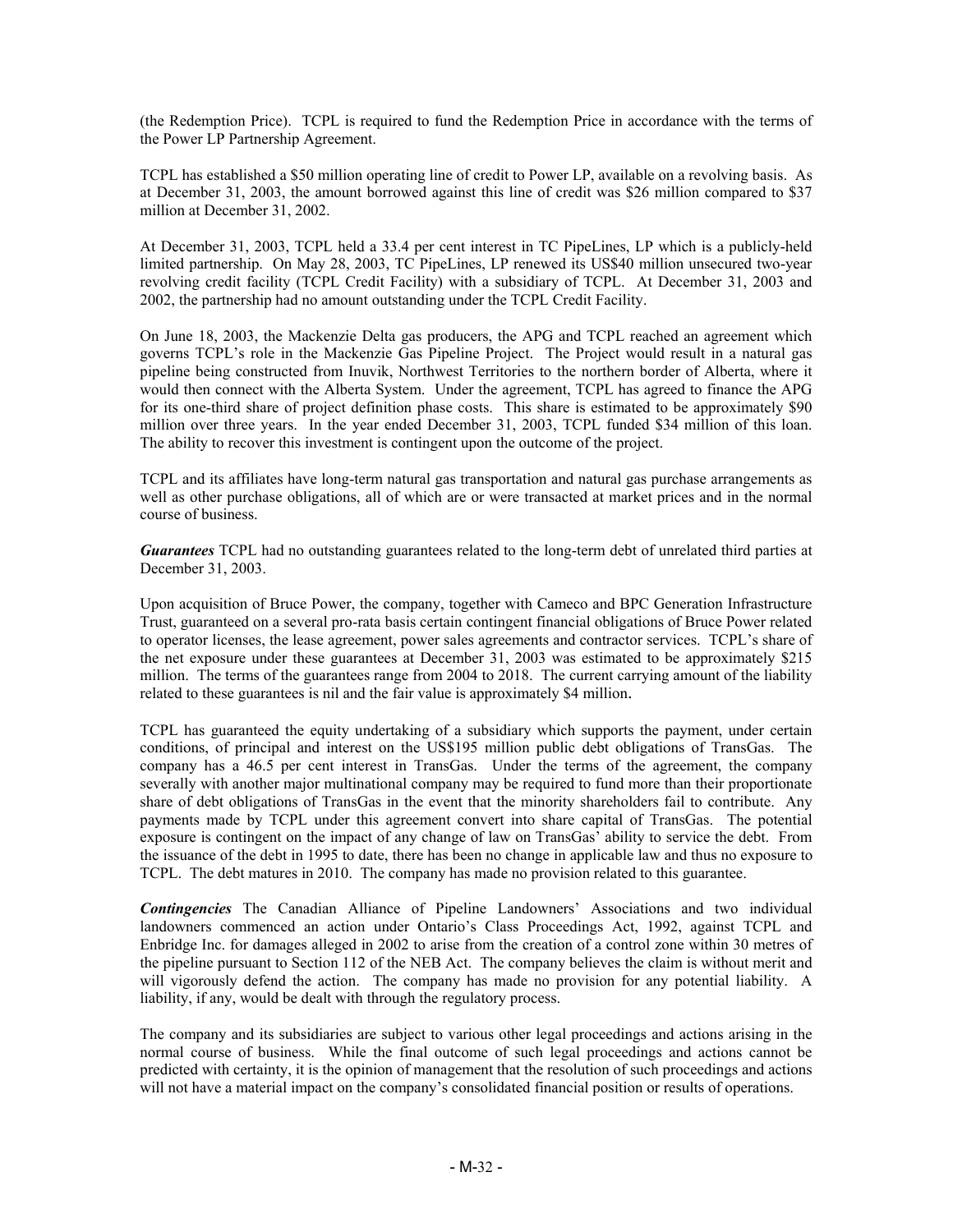# **FINANCIAL AND OTHER INSTRUMENTS**

The company issues short-term and long-term debt including amounts in foreign currencies, purchases and sells energy commodities and invests in foreign operations. These activities result in exposures to interest rates, energy commodity prices and foreign currency exchange rates. The company utilizes derivative and other financial instruments to manage its exposure to the risks that result from these activities. A derivative must be designated and effective to be accounted for as a hedge. Gains or losses relating to derivatives that are hedges are deferred and recognized in the same period and in the same financial statement category as the gains or losses on the corresponding hedged transactions. The recognition of gains and losses on derivatives used as hedges for the Alberta System, Canadian Mainline and the Foothills System exposures is determined through the regulatory process.

The carrying amounts of derivatives, which hedge the price risk of foreign currency denominated assets and liabilities of self-sustaining foreign operations are recorded on the balance sheet at their fair value. Gains and losses on the derivatives, realized and unrealized, are included in the foreign exchange adjustment account in Shareholders' Equity as a reduction of the corresponding gains and losses on the translation of the assets and liabilities of the foreign subsidiaries. Carrying amounts for interest rate swaps represent the net accrued interest from the last payment date to the reporting date. Foreign currency transactions hedged by foreign exchange contracts are recorded at the contract rate. Power, natural gas and heat rate derivatives are recorded on the balance sheet at their fair value.

The fair values of foreign exchange and interest rate derivatives have been estimated using year-end market rates. These fair values approximate the amount that the company would receive or pay if the instruments were closed out at these dates. The fair values of power, natural gas and heat rate derivatives have been calculated at year-end using estimated forward prices for the relevant period.

Notional principal amounts are not recorded in the financial statements because these amounts are not exchanged by the company and its counterparties and are not a measure of the company's exposure. Notional amounts are used only as the basis for calculating payments for certain derivatives.

#### **Foreign Investments**

At December 31, 2003 and 2002, the company had foreign currency denominated assets and liabilities which created an exposure to changes in exchange rates. The company uses foreign currency derivatives to hedge this net exposure on an after-tax basis. The foreign currency derivatives have a floating interest rate exposure which the company partially hedges by entering into interest rate swaps and forward rate agreements. The fair values shown in the table below for foreign exchange risk are offset by translation gains or losses on the net assets and are recorded in the foreign exchange adjustment account in Shareholders' Equity.

| Asset/(Liability) at December 31 (millions of dollars) | 2003               |                      | 2002               |               |
|--------------------------------------------------------|--------------------|----------------------|--------------------|---------------|
|                                                        | Carrying<br>Amount | Fair<br><b>Value</b> | Carrying<br>Amount | Fair<br>Value |
| <b>Foreign Exchange</b>                                |                    |                      |                    |               |
| Cross-currency swaps                                   |                    |                      |                    |               |
| U.S. dollars                                           | 65                 | 65                   | (8)                | (8)           |
| Forward foreign exchange contracts                     |                    |                      |                    |               |
| U.S. dollars                                           |                    |                      | (4)                | (4)           |

At December 31, 2003, the notional principal amounts of cross-currency swaps were US\$250 million (2002 - US\$350 million), principal amounts of forward foreign exchange contracts were US\$125 million (2002 – US\$225 million). In addition, the company has associated interest rate swaps with notional principal amounts of  $$311$  million  $(2002 - $309$  million) and US\$200 million  $(2002 - US$350$  million). The fair value of these interest rate swaps was \$1 million (2002 - \$(4) million).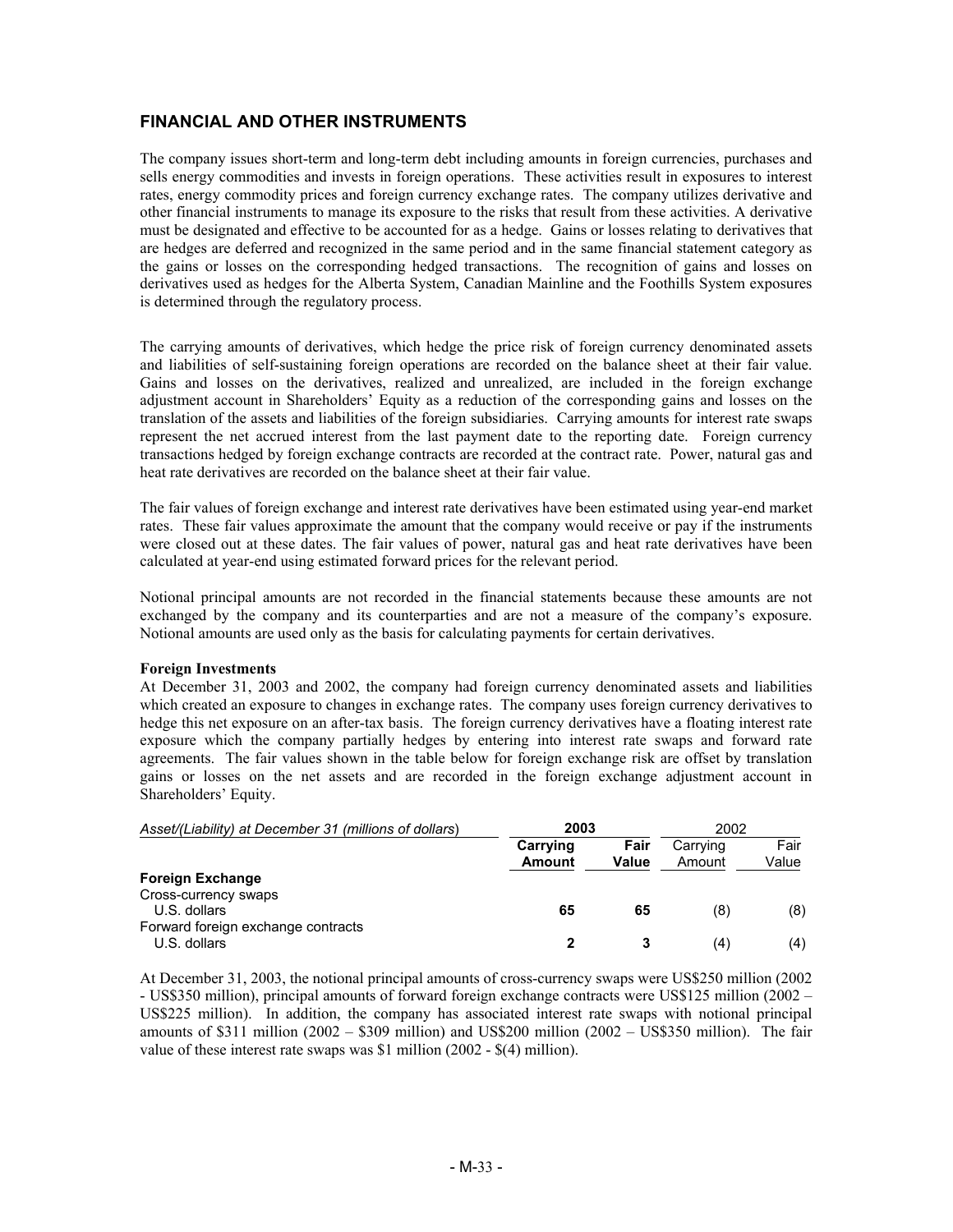#### **Reconciliation of Foreign Exchange Adjustment**

| December 31 (millions of dollars)                                     | 2003  | 2002 |
|-----------------------------------------------------------------------|-------|------|
| Balance at beginning of year                                          | 14    | 13   |
| Translation (losses)/gains on foreign currency denominated net assets | (136) |      |
| Foreign exchange gains/(losses) on derivatives, and other             | 82    | (2)  |
|                                                                       | (40)  | 14   |

#### **Foreign Exchange and Interest Rate Management Activity**

The company manages the foreign exchange risk of U.S. dollar debt, U.S. dollar expenses and the interest rate exposures of the Alberta System, the Canadian Mainline and the Foothills System through the use of foreign currency and interest rate derivatives. Certain of the realized gains and losses on these derivatives are shared with shippers on predetermined terms.

| Asset/(Liability) at December 31 (millions of dollars)                  | 2003               |               | 2002               |               |
|-------------------------------------------------------------------------|--------------------|---------------|--------------------|---------------|
|                                                                         | Carrying<br>Amount | Fair<br>Value | Carrying<br>Amount | Fair<br>Value |
| <b>Foreign Exchange</b><br>Cross-currency swaps<br><b>Interest Rate</b> | (26)               | (26)          | 56                 | 56            |
| Interest rate swaps<br>Canadian dollars<br>U.S. dollars                 | 2<br>-             | 15<br>8       | 4<br>(1)           | 56<br>4       |

At December 31, 2003, the notional principal amounts of cross-currency swaps were US\$282 million (2002 – US\$282 million) and the notional principal amounts for interest rate swaps were \$964 million (2002 - \$874 million) and US\$100 million (2002 – US\$175 million).

The company manages the foreign exchange risk and interest rate exposure of its other U.S. dollar debt through the use of foreign currency and interest rate derivatives. The fair values of the interest rate derivatives are shown in the table below.

| Asset/(Liability) at December 31 (millions of dollars) | 2003          |       | 2002     |       |
|--------------------------------------------------------|---------------|-------|----------|-------|
|                                                        | Carrying      | Fair  | Carrying | Fair  |
|                                                        | <b>Amount</b> | Value | Amount   | Value |
| <b>Interest Rate</b>                                   |               |       |          |       |
| Interest rate swaps                                    |               |       |          |       |
| U.S. dollars                                           |               | 37    |          | 55    |

At December 31, 2003, the notional principal amount for interest rate swaps was US\$500 million (2002 – US\$400 million).

#### **Energy Price Risk Management**

The company executes power, natural gas and heat rate derivatives for overall management of its asset portfolio. The company's portfolio of power, natural gas and heat rate derivatives is primarily comprised of swap, option and forward contracts, with fixed and floating price commitments. Heat rate contracts are contracts for the sale or purchase of power that are priced based on a natural gas index. The fair values and notional volumes of the swap, option, forward and heat rate contracts are shown in the tables below.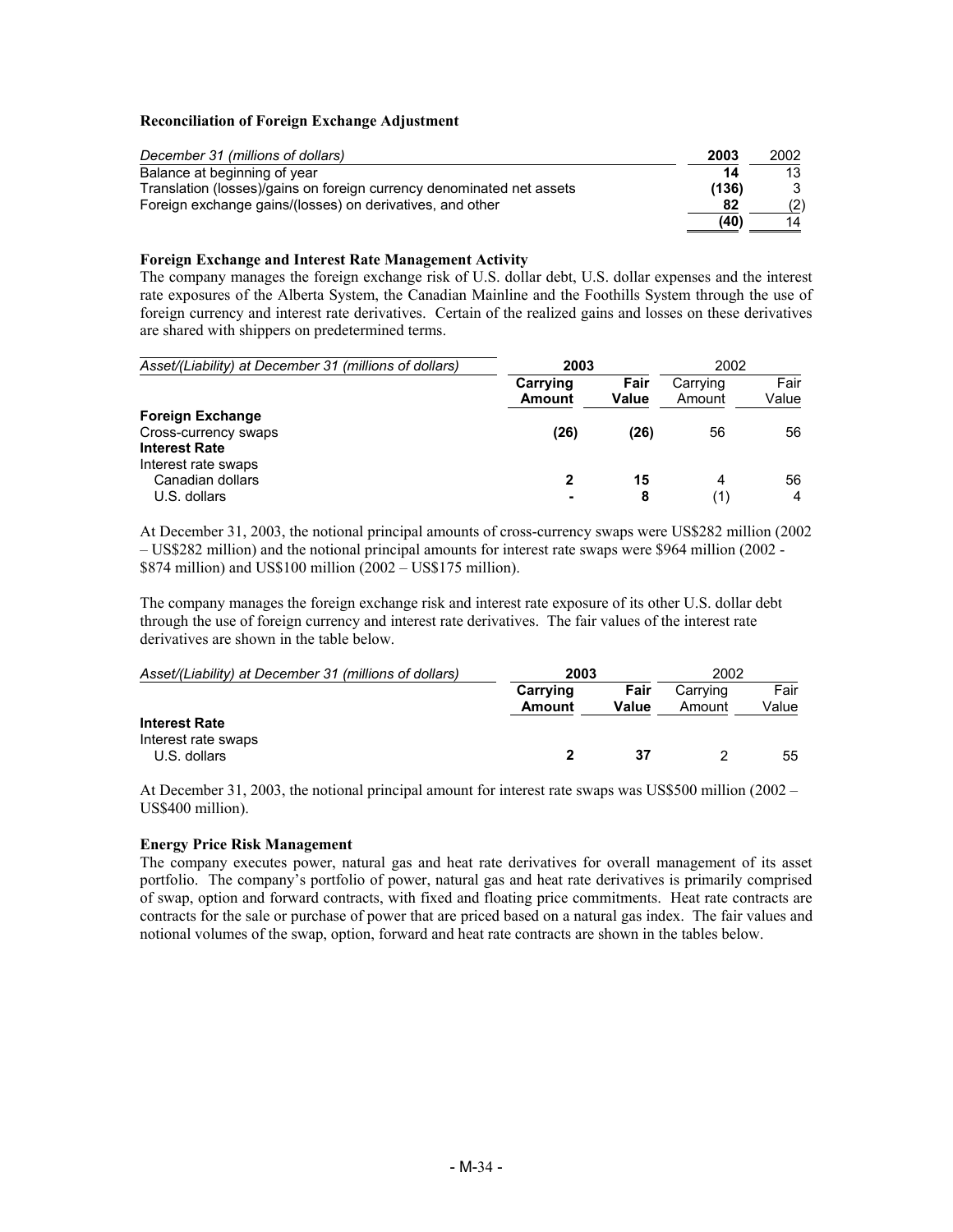| Asset/(Liability) at December 31 (millions of dollars) |                  | 2003         |                  | 2002         |  |
|--------------------------------------------------------|------------------|--------------|------------------|--------------|--|
|                                                        | Carrying         | Fair         | Carrying         | Fair         |  |
|                                                        | Amount           | <b>Value</b> | Amount           | Value        |  |
| Power - swaps                                          |                  | (5)          | (36)<br>(5)      | (36)         |  |
| Gas – swaps, forwards and options                      |                  | (35)         | (35)<br>(28)     | (28)         |  |
| Heat rate contracts                                    |                  | 61           | 61<br>74         | 74           |  |
| Notional Volumes at December 31, 2003                  | Power (GWh)      |              | Gas (Bcf)        |              |  |
|                                                        | <b>Purchases</b> | <b>Sales</b> | <b>Purchases</b> | <b>Sales</b> |  |
| Power - swaps                                          | 1,390            | 4,864        |                  |              |  |
| Gas – swaps, forwards and options                      |                  |              | 86.1             | 88.2         |  |
| Heat rate contracts                                    | 2,331            | 735          | 1.0              | 20.3         |  |
| Notional Volumes at December 31, 2002                  |                  | Power (GWh)  |                  | Gas (Bcf)    |  |
|                                                        | Purchases        | Sales        | Purchases        | Sales        |  |
| Power - swaps                                          | 467              | 5.138        |                  |              |  |
| Gas - swaps, forwards and options                      |                  |              | 86.3             | 88.6         |  |
| Heat rate contracts                                    | 2.848            |              |                  | 24.8         |  |

<sup>1</sup> Gigawatt hours (GWh); billion cubic feet (Bcf).

# **RISK MANAGEMENT**

*Risk Management Overview* TCPL and its subsidiaries are exposed to market, financial and counterparty risks in the normal course of their business activities. The risk management function assists in managing these various business activities and the risks associated with these activities. A strong commitment to a risk management culture by management supports this function. TCPL's primary risk management objective is to protect earnings and cash flow and ultimately, shareholder value.

The risk management function is guided by the following principles that are applied to all businesses and risk types:

- *Board Oversight* Risk strategies, policies and limits are subject to review and approval by TCPL's Board of Directors.
- *Independent Review* Risk-taking activities are subject to independent review, separate from the business lines that initiate the activity.
- *Assessment* Processes are in place to ensure that risks are properly assessed at the transaction and counterparty levels.
- *Review and Reporting* Market positions and exposures, and the creditworthiness of counterparties are subject to ongoing review and reporting to executive management.
- *Accountability* Business lines are accountable for all risks and the related returns for their particular businesses.
- *Audit Review* Individual risks are subject to internal audit review, with independent reporting to the Audit Committee of TCPL's Board of Directors.

The processes within TCPL's risk management function are designed to ensure that risks are properly identified, quantified, reported and managed. Risk management strategies, policies and limits are designed to ensure TCPL's risk taking is consistent with the company's business objectives and risk tolerance. Risks are managed within limits ultimately established by the company's Board of Directors and implemented by senior management, monitored by risk management personnel and audited by internal audit personnel.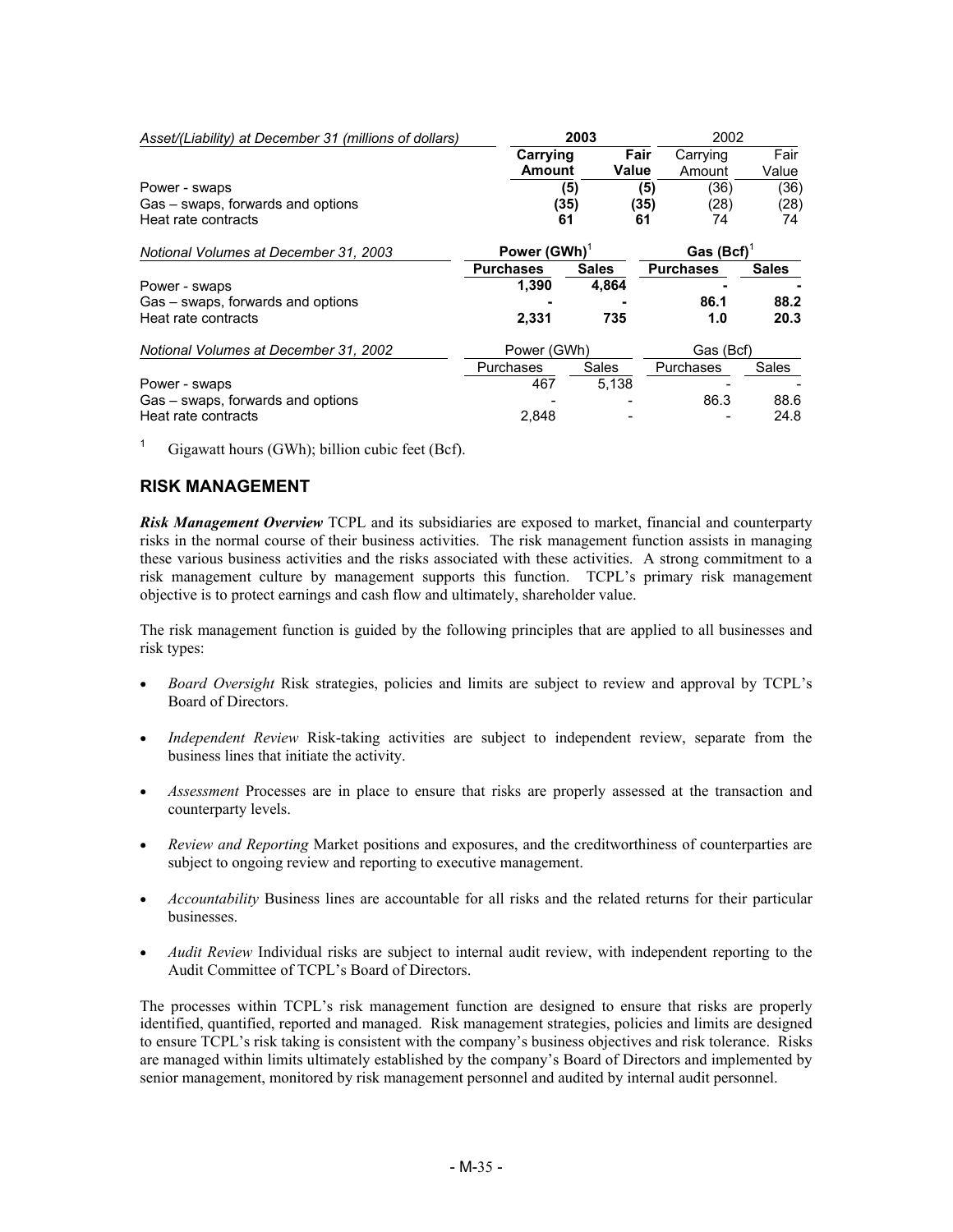TCPL manages market risk exposures in accordance with the company's corporate market risk policy and position limits. The company's primary market risks result from volatility in commodity prices, interest rates and foreign currency exchange rates.

Senior management reviews these exposures and reports to the Audit Committee of TCPL's Board of Directors regularly.

*Market Risk Management* In order to manage market risk exposures created by fixed and variable pricing arrangements at different pricing indices and delivery points, the company enters into offsetting physical positions and derivative financial instruments. Market risks are quantified using value-at-risk methodology and are reviewed weekly by senior management.

*Financial Risk Management* TCPL monitors the financial market risk exposures relating to the company's investments in foreign currency denominated net assets, regulated and non-regulated long-term debt portfolios and foreign currency exposure on transactions. The market risk exposures created by these business activities are managed by establishing offsetting positions or through the use of derivative financial instruments.

*Counterparty Risk Management* Counterparty risk is the financial loss that the company would experience if the counterparty failed to meet its obligations in accordance with the terms and conditions of its contracts with the company. Counterparty risk is mitigated by conducting financial and other assessments to establish a counterparty's creditworthiness, setting exposure limits and monitoring exposures against these limits, and, where warranted, obtaining financial assurances.

The company's counterparty risk management practices and positions are further described under Credit Risk in Note 12 to the Consolidated Financial Statements.

**Risks and Risk Management Related to the Kyoto Protocol** The Canadian government continues to develop climate change policy that will help it meet its commitment under the Kyoto Protocol. While broad policy mechanisms such as the Domestic Emissions Trading Program for Large Final Emitters have been identified, program details are still undefined. Once these details are finalized, TCPL will be better able to assess the implications on the company.

Over the past several years, TCPL's focus has been, and continues to be, on developing practical options for reducing greenhouse gas (GHG) emissions from the company's facilities. This is being achieved through technical and operational improvements, driven in large part by increased fuel and system efficiencies and the elimination of methane emissions. TCPL's current position is that operating initiatives that reduce GHG at the source are more appropriate than other mechanisms.

**Disclosure Controls and Procedures and Internal Controls** Pursuant to the Sarbanes-Oxley Act as adopted by the U.S. Securities and Exchange Commission, TCPL's management evaluates the effectiveness of the design and operation of the company's disclosure controls and procedures (disclosure controls). This evaluation is done under the supervision of, and with the participation of, the President and Chief Executive Officer and the Chief Financial Officer.

As of the end of the period covered by the annual report on TCPL's Form 40-F, TCPL's management evaluated the effectiveness of its disclosure controls. Based on that evaluation, the President and Chief Executive Officer and the Chief Financial Officer have concluded that TCPL's disclosure controls are effective in ensuring that material information relating to TCPL is made known to management on a timely basis, and is included in the annual report on TCPL's Form 40-F.

To the best of these officers' knowledge and belief, there have been no significant changes in internal controls or in other factors that could significantly affect internal controls subsequent to the date on which such evaluation was completed in connection with the annual report on TCPL's Form 40-F.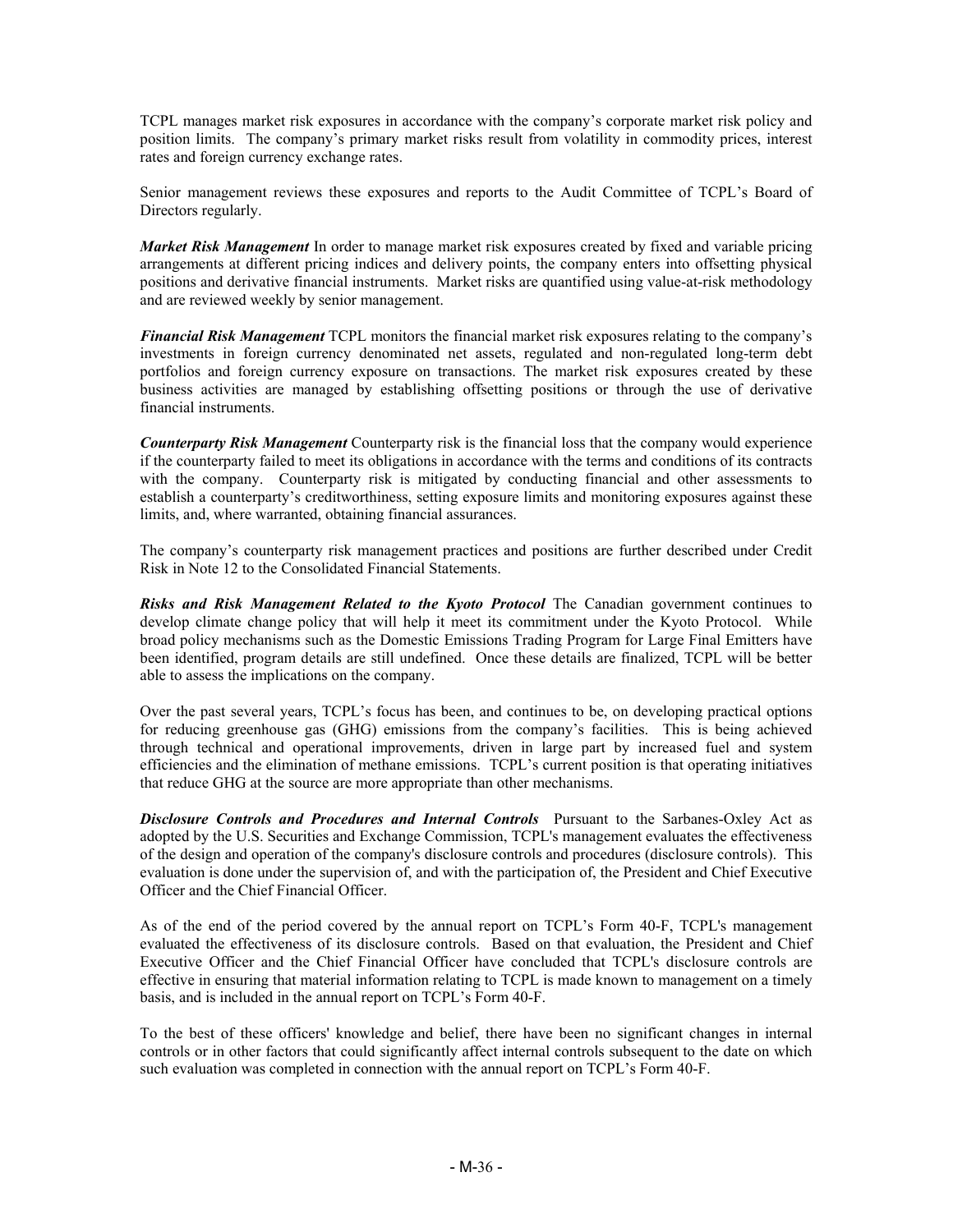# **CRITICAL ACCOUNTING POLICY**

The company accounts for the impacts of rate regulation in accordance with generally accepted accounting principles (GAAP) as outlined in Note 1 to the Consolidated Financial Statements. Three criteria must be met to use these accounting principles: the rates for regulated services or activities must be subject to approval by a regulator; the regulated rates must be designed to recover the cost of providing the services or products; and it must be reasonable to assume that rates set at levels to recover the cost can be charged to and will be collected from customers in view of the demand for services or products and the level of direct and indirect competition. The company's management believes that all three of these criteria have been met. The most significant impact from the use of these accounting principles is that in order to achieve a proper matching of revenues and expenses, the timing of recognition of certain expenses and revenues may differ from that otherwise expected under GAAP. The two most significant examples of this relate to the recording of income taxes on the taxes payable basis and the deferral of foreign exchange losses as outlined in the Consolidated Financial Statements' Note 13 and Note 7, respectively.

## **CRITICAL ACCOUNTING ESTIMATES**

Since a determination of many assets, liabilities, revenues and expenses is dependent upon future events, the preparation of the company's Consolidated Financial Statements requires the use of estimates and assumptions which have been made using careful judgment. TCPL's critical accounting estimates are:

*Deferred After-Tax Gains and Remaining Obligations Related to the Gas Marketing Business* TCPL mitigated certain of its remaining exposures associated with the contingent liabilities related to the divested Gas Marketing operations by acquiring from a subsidiary of Mirant Corporation (Mirant) certain contracts under which it still had exposure in 2003, and simultaneously hedging the market price exposures of these contracts. To determine the exposure to these contracts, the company uses estimates, including future market prices, transportation volumes, transportation charges and income taxes. The company remains contingently liable for certain residual obligations. This obligation is further described in Discontinued Operations on page 38.

*Depreciation Expense* TCPL's plant, property and equipment are depreciated on a straight-line basis over their estimated useful lives. Depreciation expense for the year ended December 31, 2003 was \$914 million. Depreciation expense impacts the Gas Transmission and Power segments of the company. In the Gas Transmission business, depreciation rates are approved by the regulators and recoverable based on the cost of providing the services or products. A change in the estimation of the useful lives of the plant, property and equipment in the Gas Transmission segment would therefore have no material impact on TCPL's net income but would directly impact funds generated from operations.

#### **ACCOUNTING CHANGES**

*Hedging Relationships* In November 2001, the Accounting Standards Board (AcSB) of the Canadian Institute of Chartered Accountants (CICA) issued an Accounting Guideline "Hedging Relationships" that specifies the circumstances in which hedge accounting is appropriate, including the identification, documentation, designation and effectiveness of hedges, and the discontinuance of hedge accounting. The AcSB amended this guideline in June 2003 to clarify some aspects and to add an appendix of implementation guidance. The rules under this guideline are substantially similar to the corresponding requirements under Statement of Financial Accounting Standards (SFAS) No. 133 which was adopted by the company for U.S. GAAP purposes, effective January 1, 2001. This accounting guideline will be effective for the company as of January 1, 2004 on a prospective basis. TCPL does not expect the new Canadian requirement to have a significant impact on the company's Consolidated Financial Statements.

*Disposal of Long-Lived Assets and Discontinued Operations* In November 2002, the CICA issued a new Handbook Section "Disposal of Long-Lived Assets and Discontinued Operations". This section establishes new standards for the recognition, measurement, presentation and disclosure of the disposal of long-lived assets. It also establishes standards for the presentation and disclosure of discontinued operations, whether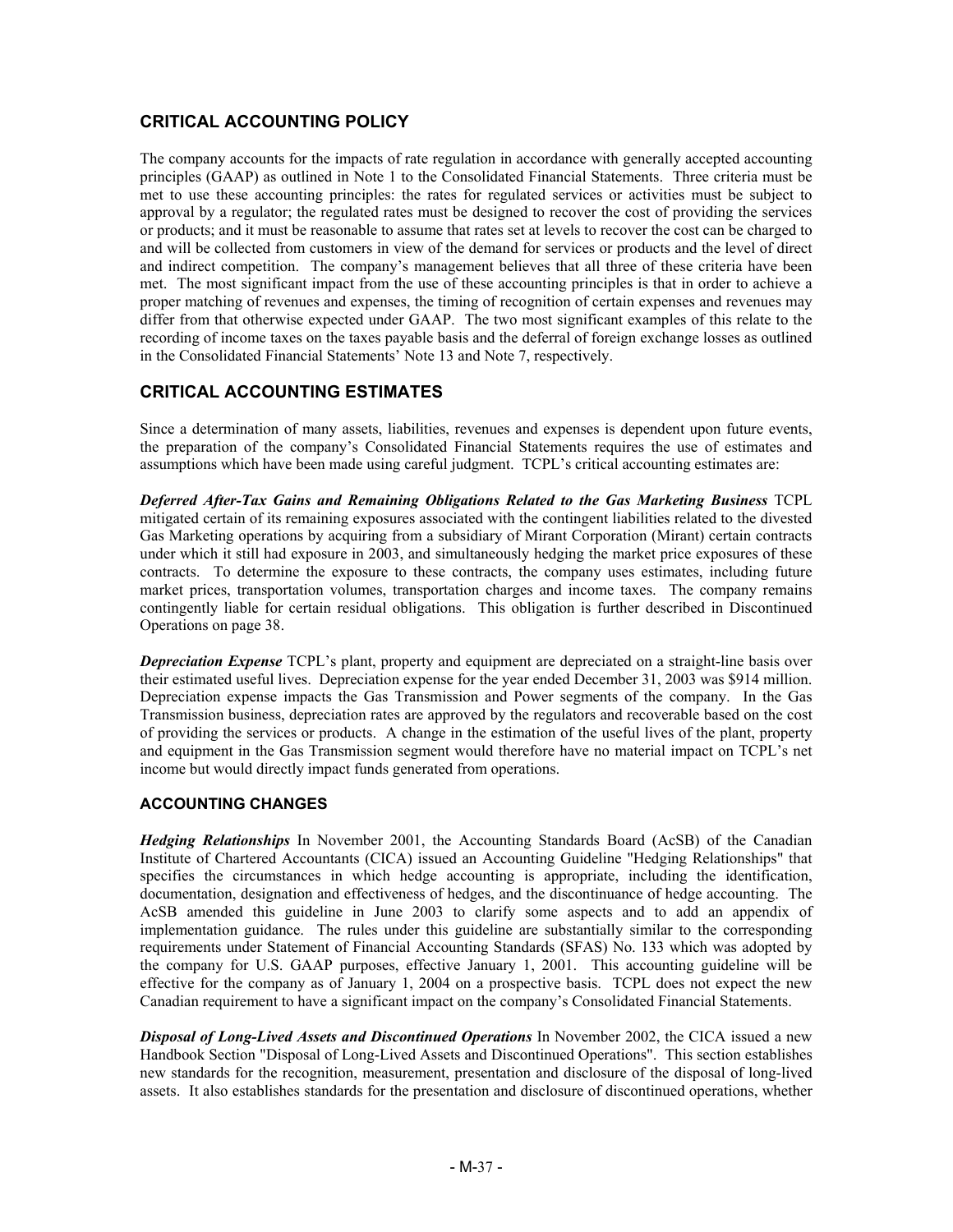or not they include long-lived assets. This section was effective for the company on a prospective basis after May 1, 2003 and did not result in restatement of income for prior periods.

*Impairment of Long-Lived Assets* In November 2002, the CICA issued a new Handbook Section "Impairment of Long-Lived Assets". This section establishes new standards for the recognition, measurement and disclosure of the impairment of long-lived assets and establishes new write-down provisions. This section will be effective for the company as of January 1, 2004 and is not expected to have a significant impact on the company's Consolidated Financial Statements*.*

*Asset Retirement Obligations* In January 2003, the CICA issued a new Handbook Section "Asset Retirement Obligations". The new section focuses on the recognition and measurement of liabilities for obligations associated with the retirement of property, plant and equipment when those obligations result from the acquisition, construction, development or normal operation of the assets. The section requires that the fair value of a liability for an asset retirement obligation be recognized in the period in which it is incurred if a reasonable estimate of fair value can be made. The fair value is added to the carrying amount of the associated asset. The liability is accreted at the end of each period through charges to operating expenses. This standard is substantially similar to the corresponding requirements under SFAS No. 143 which was adopted by the company for U.S. GAAP purposes, effective January 1, 2003. This section will be effective for TCPL as of January 1, 2004. The impact of this standard has been outlined in Note 19 of the Consolidated Financial Statements.

*Consolidation of Variable Interest Entities* In June 2003, the AcSB of the CICA issued a new Accounting Guideline "Consolidation of Variable Interest Entities" which requires enterprises to identify variable interest entities in which they have an interest, determine whether they are the primary beneficiary of such entities and, if so, to consolidate them. For TCPL, the guideline's disclosure requirements are effective as of January 1, 2004 and the consolidation requirements are effective as of January 1, 2005. Adopting the provisions of this guideline is not expected to impact the company's Consolidated Financial Statements.

*Generally Accepted Accounting Principles* In July 2003, the CICA issued a new Handbook Section "Generally Accepted Accounting Principles" which establishes standards for financial reporting in accordance with GAAP. It defines primary sources of GAAP and requires that an entity apply every relevant primary source. This section will be effective for the company as of January 1, 2004 and will require the recognition of additional regulated assets and liabilities but is not expected to have a significant impact on the company's net income.

*General Standards of Financial Statement Presentation* In July 2003, the CICA issued a new Handbook Section "General Standards of Financial Statement Presentation" which clarifies what constitutes "fair presentation in accordance with GAAP". This section will be effective for the company as of January 1, 2004 and is not expected to have an impact on the company's Consolidated Financial Statements.

# **OTHER INFORMATION**

Additional information relating to TCPL, including the company's Annual Information Form, is posted on SEDAR at www.sedar.com under TransCanada PipeLines Limited.

## **DISCONTINUED OPERATIONS**

#### **FINANCIAL REVIEW**

TCPL's Board of Directors approved a plan to dispose of the company's International, Canadian Midstream, and certain other businesses (December Plan) and the disposal of the Gas Marketing business in December 1999 and July 2001, respectively. The company's disposals under both plans were substantially completed at December 31, 2001.

The company's investments in Gasoducto del Pacifico, INNERGY Holdings S.A. and P.T. Paiton Energy Company approved for disposal under the December Plan will be accounted for as part of continuing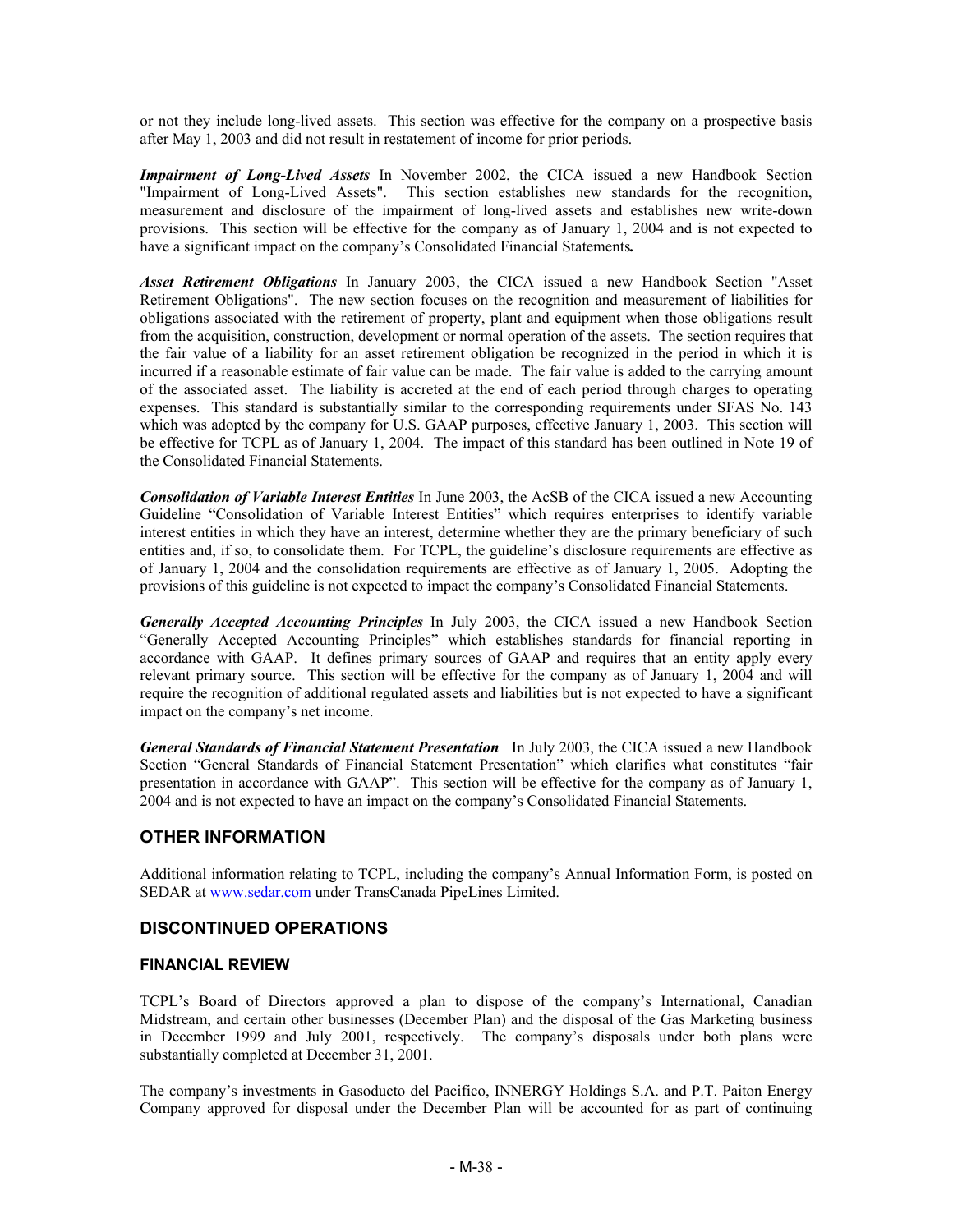operations as of December 31, 2003 due to the length of time it has taken the company to dispose of these assets. It is the intention of the company to continue with its plan to dispose of these investments.

In 2003, the company reviewed the provision for loss on discontinued operations and the deferred gain, taking into consideration the impacts of Mirant filing for bankruptcy protection and the mitigation of certain contingent liabilities referred to below. As a result of this review, TCPL recognized in income in 2003 \$50 million of the original approximately \$100 million after-tax deferred gain. Any further adjustments to the estimate of the net loss on disposal and the deferred gain will be recognized as a gain or loss from discontinued operations in the period that such changes are determined.

The company's net income/(loss) from discontinued operations in 2002 was nil as the existing provision for loss on discontinued operations was reviewed by the company's management and determined to be appropriate. The company recorded a net loss from discontinued operations in 2001 of \$67 million. This amount includes a net loss of \$90 million based on management's estimates of proceeds and disposal costs and net earnings of \$3 million prior to plan approval, related to the Gas Marketing business. Also included in 2001 is a positive \$20 million after-tax adjustment to the December Plan.

TCPL remains contingently liable pursuant to guarantees and obligations under certain contracts that relate to the divested Gas Marketing business. In accordance with the terms of these contracts and in the normal course of business, the company expects the underlying volumes related to the contracts to decrease over time. The contingent liability under these obligations is contingent on certain future events, the occurrence and the amount of which is not determinable. The purchasers of the Gas Marketing business have agreed to indemnify TCPL in the event the company is called upon to perform under the obligations.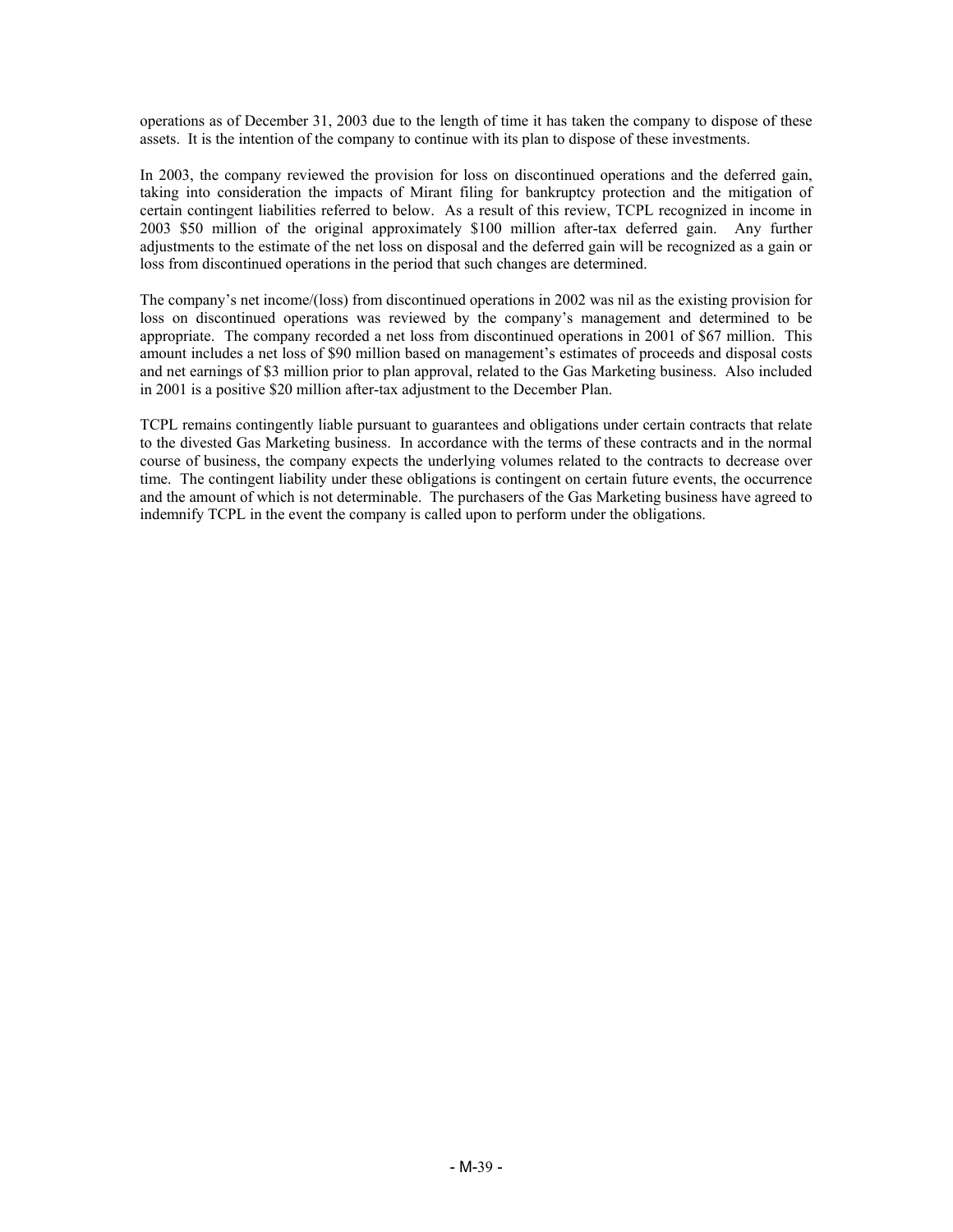# **SELECTED THREE YEAR CONSOLIDATED FINANCIAL DATA**<sup>1</sup>

| (millions of dollars except per share amounts)             | 2003   | 2002   | 2001     |
|------------------------------------------------------------|--------|--------|----------|
| <b>Income Statement</b>                                    |        |        |          |
| Revenues                                                   | 5,357  | 5,214  | 5,275    |
| Net income from continuing operations                      | 859    | 805    | 753      |
| Net income                                                 | 909    | 805    | 686      |
| Results by segment                                         |        |        |          |
| <b>Gas Transmission</b>                                    | 622    | 653    | 585      |
| Power                                                      | 220    | 146    | 168      |
| Corporate                                                  | (41)   | (52)   | (67)     |
| Continuing operations                                      | 801    | 747    | 686      |
| Discontinued operations                                    | 50     |        | (67)     |
| Net income applicable to common shares                     | 851    | 747    | 619      |
| <b>Cash Flow Statement</b>                                 |        |        |          |
| Funds generated from continuing operations                 | 1,810  | 1,827  | 1,624    |
| Capital expenditures and acquisitions                      |        |        |          |
| Continuing operations                                      | 961    | 814    | 1,025    |
| Discontinued operations                                    |        | 13     | 52       |
| Total                                                      | 961    | 827    | 1,077    |
| Dividends and preferred securities charges                 | 588    | 546    | 517      |
| <b>Balance Sheet</b>                                       |        |        |          |
| Assets                                                     |        |        |          |
| Plant, property and equipment                              |        |        |          |
| <b>Gas Transmission</b>                                    | 16,098 | 16,098 | 16,509   |
| Power                                                      | 1,303  | 1,334  | 1,110    |
| Corporate                                                  | 50     | 64     | 66       |
| Total assets                                               |        |        |          |
| Continuing operations                                      | 20,530 | 19,827 | 19,629   |
| Discontinued operations                                    | 11     | 139    | 276      |
| <b>Capitalization</b>                                      |        |        |          |
| Long-term debt                                             | 9,465  | 8,815  | 9,347    |
| Non-recourse debt of joint ventures                        | 761    | 1,222  | 1,295    |
| Preferred securities (liability component)                 | 22     | 238    | 237      |
| Preferred securities (equity component)                    | 672    | 674    | 675      |
| <b>Preferred shares</b>                                    | 389    | 389    | 389      |
| Common shareholders' equity                                | 6,044  | 5,747  | 5,426    |
| <b>U.S. GAAP information</b>                               |        |        |          |
| Net income/(loss)                                          |        |        |          |
| Continuing operations                                      | 810    | 774    | 715      |
| Discontinued operations                                    | 50     |        | (67)     |
| Net income                                                 | 860    | 774    | 648      |
| Net income/(loss) per share                                |        |        |          |
| Continuing operations                                      | \$1.68 | \$1.57 | \$1.46   |
| Discontinued operations                                    | \$0.11 |        | \$(0.14) |
| Net income applicable to common shares per share - Basic   | \$1.79 | \$1.57 | \$1.32   |
| Net income applicable to common shares per share - Diluted | \$1.79 | \$1.56 | \$1.32   |
| Common shareholders' equity                                | 5,932  | 5,642  | 5,360    |

<sup>1</sup> The selected annual financial data has been prepared in accordance with Canadian GAAP. Certain comparative figures have been reclassified to conform with the current year's presentation. For a discussion on the factors affecting the comparability of the financial data, including discontinued operations, refer to Note 1 and Note 18 of TCPL's 2003 Audited Consolidated Financial Statements.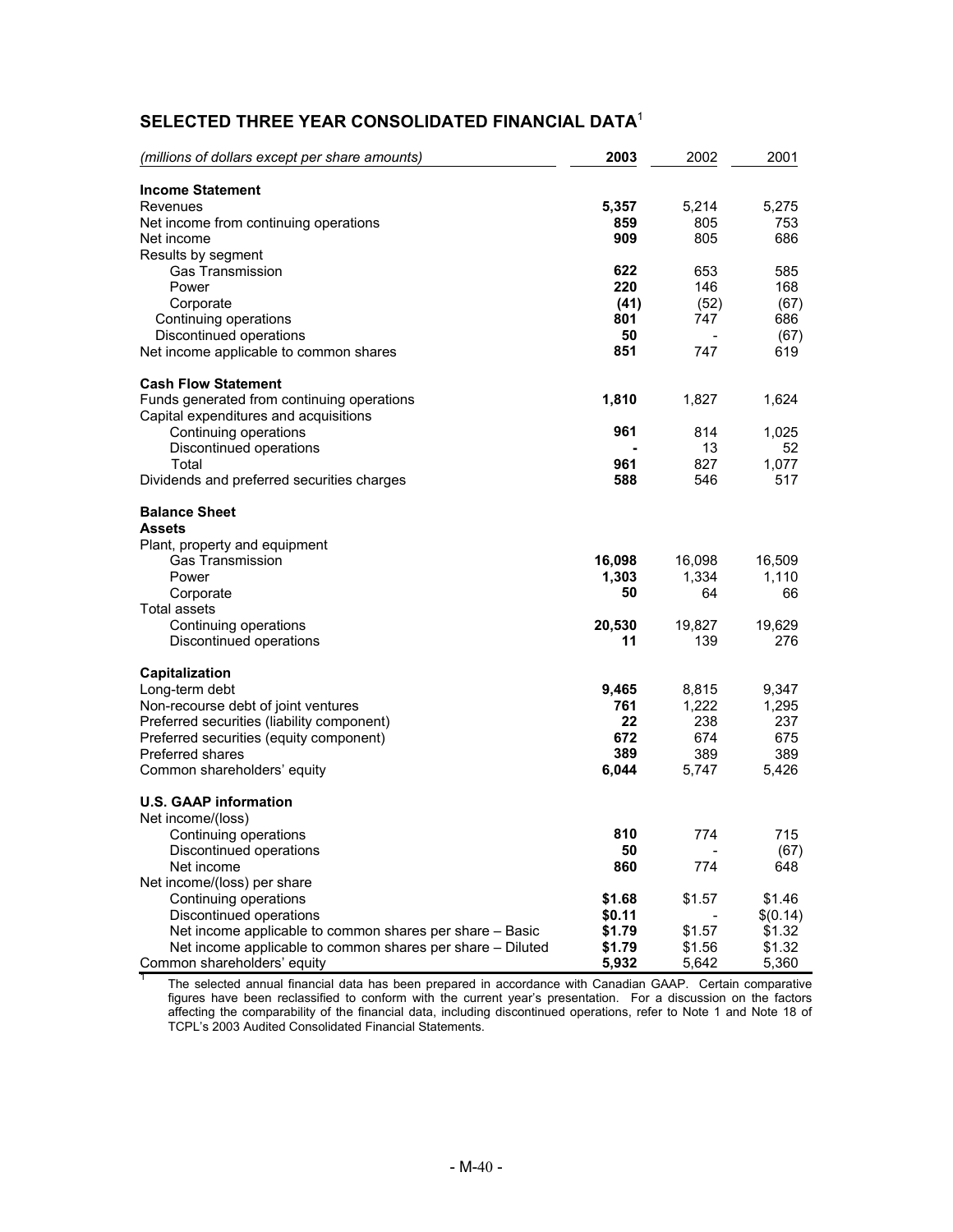|                                                       | 2003   | 2002   | 2001   |
|-------------------------------------------------------|--------|--------|--------|
| Per Common Share Data (dollars)<br>Net Income - Basic |        |        |        |
| Continuing operations                                 | \$1.66 | \$1.56 | \$1.44 |
| Discontinued operations                               | 0.11   |        | (0.14) |
|                                                       | \$1.77 | \$1.56 | \$1.30 |
| Net income - Diluted                                  | \$1.77 | \$1.55 | \$1.30 |
| Dividends declared                                    | \$1.08 | \$1.00 | \$0.90 |
| Per Preferred Share Data (dollars)                    |        |        |        |
| Series U Cumulative First Preferred Shares            | \$2.80 | \$2.80 | \$2.80 |
| Series Y Cumulative First Preferred Shares            | \$2.80 | \$2.80 | \$2.80 |
| <b>Financial Ratios</b>                               |        |        |        |
| Earnings to fixed charges <sup>1</sup>                | 2.4    | 2.4    | 2.2    |
| Earnings to fixed charges (per U.S.GAAP) <sup>2</sup> | 2.1    | 2.2    | 2.0    |

<sup>1</sup> The ratio of earnings to fixed charges is determined by dividing the financial charges incurred by the company (including capitalized interest) into its income from continuing operations before financial charges and income taxes,

excluding undistributed income from equity investees.<br><sup>2</sup> The ratio is determined in the manner described in <sup>(1)</sup> above, but utilizing similar information determined in accordance with U.S. GAAP. Differences are described in Note 19 "Significant Differences Between Canadian and U.S. GAAP", to the Consolidated Financial Statements.

# **SELECTED QUARTERLY CONSOLIDATED FINANCIAL DATA**<sup>1</sup>

| (unaudited -millions of dollars except per share amounts)                                  | <b>First</b> | Second | <b>Third</b>   | <b>Fourth</b> |
|--------------------------------------------------------------------------------------------|--------------|--------|----------------|---------------|
| 2003                                                                                       |              |        |                |               |
| Revenues                                                                                   | 1,336        | 1,311  | 1,391          | 1,319         |
| Net income applicable to common shares<br>Continuing operations                            | 208          | 202    | 198            | 193           |
| Discontinued operations                                                                    | 208          | 202    | 50<br>248      | 193           |
| <b>SHARE STATISTICS</b>                                                                    |              |        |                |               |
| Net income per share - Basic and Diluted<br>Continuing operations                          | \$0.43       | \$0.42 | \$0.41         | \$0.40        |
| Discontinued operations                                                                    | \$0.43       | \$0.42 | 0.11<br>\$0.52 | \$0.40        |
| 2002                                                                                       |              |        |                |               |
| <b>OPERATING RESULTS</b><br>Revenues                                                       | 1,246        | 1,345  | 1,285          | 1,338         |
| Net income applicable to common shares<br>Continuing operations<br>Discontinued operations | 187          | 205    | 175            | 180           |
|                                                                                            | 187          | 205    | 175            | 180           |
| <b>SHARE STATISTICS</b><br>Net income per share - Basic                                    |              |        |                |               |
| Continuing operations<br>Discontinued operations                                           | \$0.39       | \$0.43 | \$0.37         | \$0.37        |
|                                                                                            | \$0.39       | \$0.43 | \$0.37         | \$0.37        |
| Net income per share - Diluted                                                             | \$0.39       | \$0.43 | \$0.36         | \$0.37        |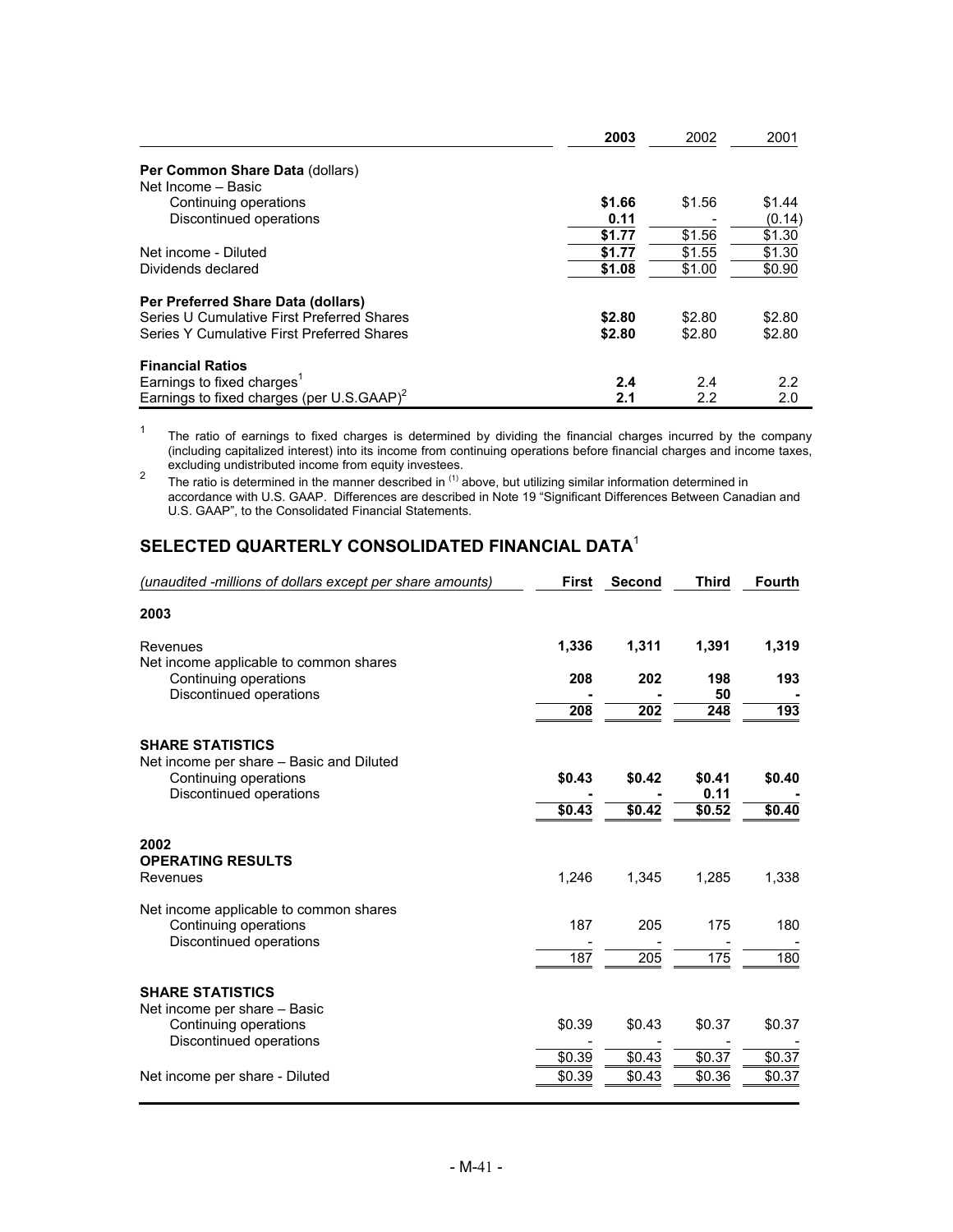<sup>1</sup> The selected quarterly financial data has been prepared in accordance with Canadian GAAP. Certain comparative figures have been reclassified to conform with the current year's presentation. For a discussion on the factors affecting the comparability of the financial data, including discontinued operations, refer to Note 1 and Note 18 of TCPL's 2003 Audited Consolidated Financial Statements.

# **FORWARD-LOOKING INFORMATION**

Certain information in this Management's Discussion and Analysis is forward-looking and is subject to important risks and uncertainties. The results or events predicted in this information may differ from actual results or events. Factors which could cause actual results or events to differ materially from current expectations include, among other things, the ability of TCPL to successfully implement its strategic initiatives and whether such strategic initiatives will yield the expected benefits, the availability and price of energy commodities, regulatory decisions, competitive factors in the pipeline and power industry sectors, and the prevailing economic conditions in North America. For additional information on these and other factors, see the reports filed by TCPL with Canadian securities regulators and with the U.S. Securities and Exchange Commission. TCPL disclaims any intention or obligation to update or revise any forwardlooking statements, whether as a result of new information, future events or otherwise.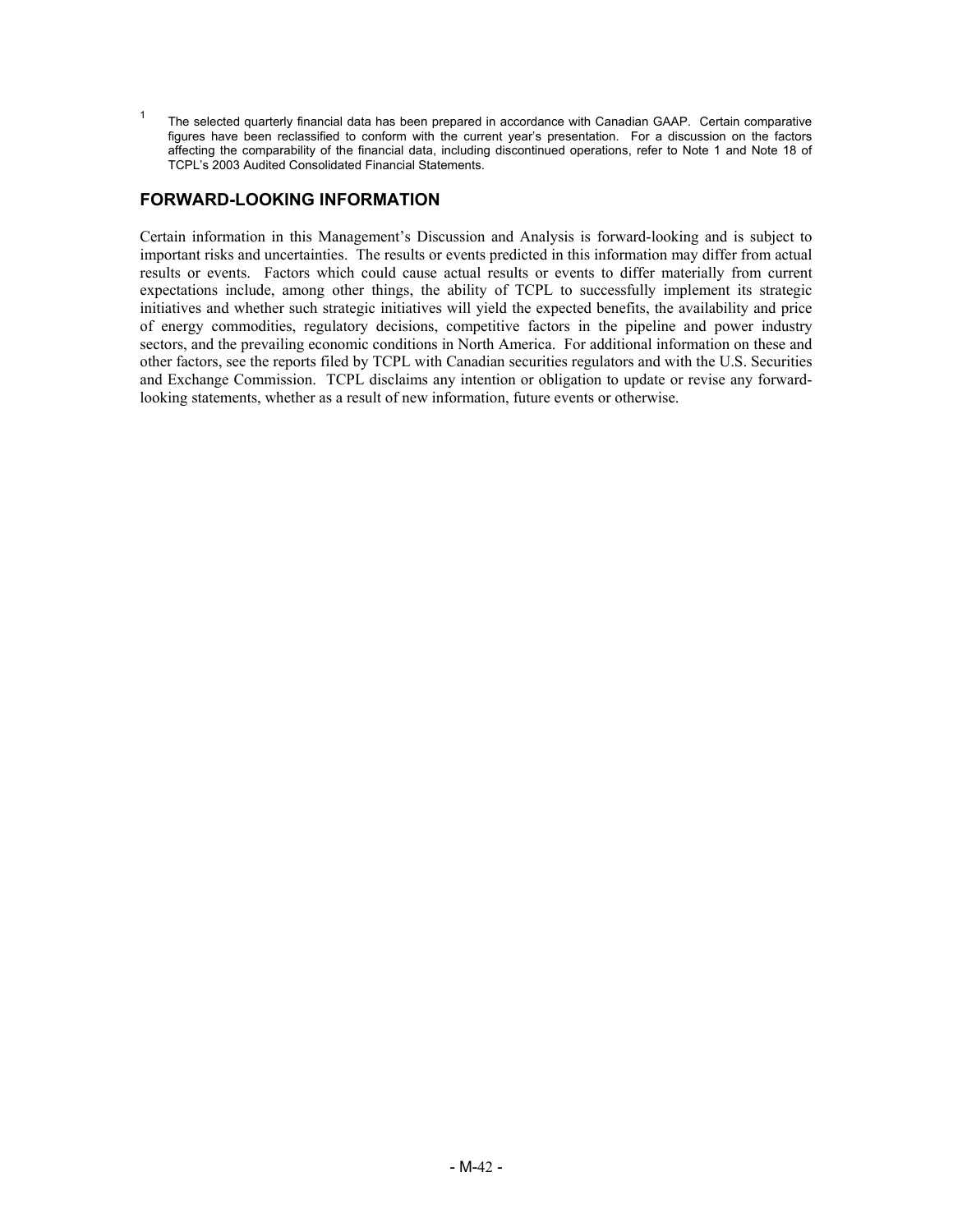TransCanada PipeLines Limited

Consolidated Financial Statements December 31, 2003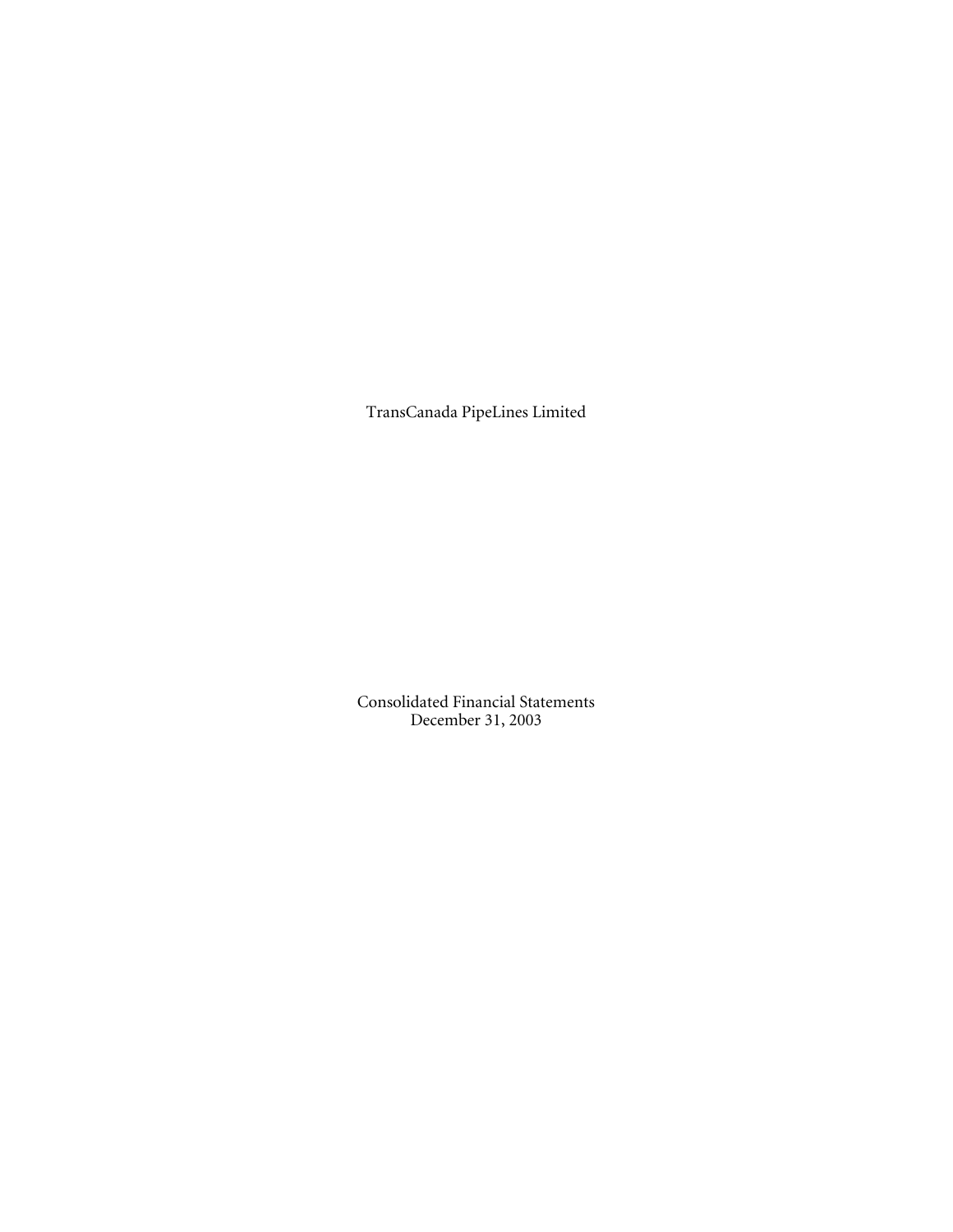# **REPORT OF MANAGEMENT**

The consolidated financial statements included in this Annual Report are the responsibility of Management and have been approved by the Board of Directors of the Company. These consolidated financial statements have been prepared by Management in accordance with generally accepted accounting principles (GAAP) in Canada and include amounts that are based on estimates and judgments. Financial information contained elsewhere in this Annual Report is consistent with the consolidated financial statements.

Management has prepared Management's Discussion and Analysis (MD&A) which is based on the Company's financial results prepared in accordance with Canadian GAAP. It compares the Company's financial performance in 2003 to 2002 and should be read in conjunction with the consolidated financial statements and accompanying notes. In addition, significant changes between 2002 and 2001 are highlighted. Note 19 to the consolidated financial statements describes the impact on the consolidated financial statements of significant differences between Canadian and United States GAAP.

Management has developed and maintains a system of internal accounting controls, including a program of internal audits. Management believes that these controls provide reasonable assurance that financial records are reliable and form a proper basis for preparation of financial statements. The internal accounting control process includes Management's communication to employees of policies which govern ethical business conduct.

The Board of Directors has appointed an Audit Committee consisting of unrelated, non-management directors which meets at least five times during the year with Management and independently with each of the internal and external auditors and as a group to review any significant accounting, internal control and auditing matters. The Audit Committee reviews the consolidated financial statements with Management and the external auditors before the consolidated financial statements are submitted to the Board of Directors for approval. The internal and external auditors have free access to the Audit Committee without obtaining prior Management approval.

With respect to the external auditors, KPMG LLP, the Audit Committee approves the terms of engagement and reviews the annual audit plan, the Auditors' Report and results of the audit. It also recommends to the Board of Directors the firm of external auditors to be appointed by the shareholder.

The independent external auditors, KPMG LLP, have been appointed by the shareholder to express an opinion as to whether the consolidated financial statements present fairly, in all material respects, the Company's financial position, results of operations and cash flows in accordance with Canadian generally accepted accounting principles. The report of KPMG LLP on page 7 outlines the scope of their examination and their opinion on the consolidated financial statements.

"Harold N. Kvisle" "Russell K. Girling"

Harold N. Kvisle Russell K. Girling

February 23, 2004

Executive Vice-President, Corporate Chief Executive Officer Development and Chief Financial Officer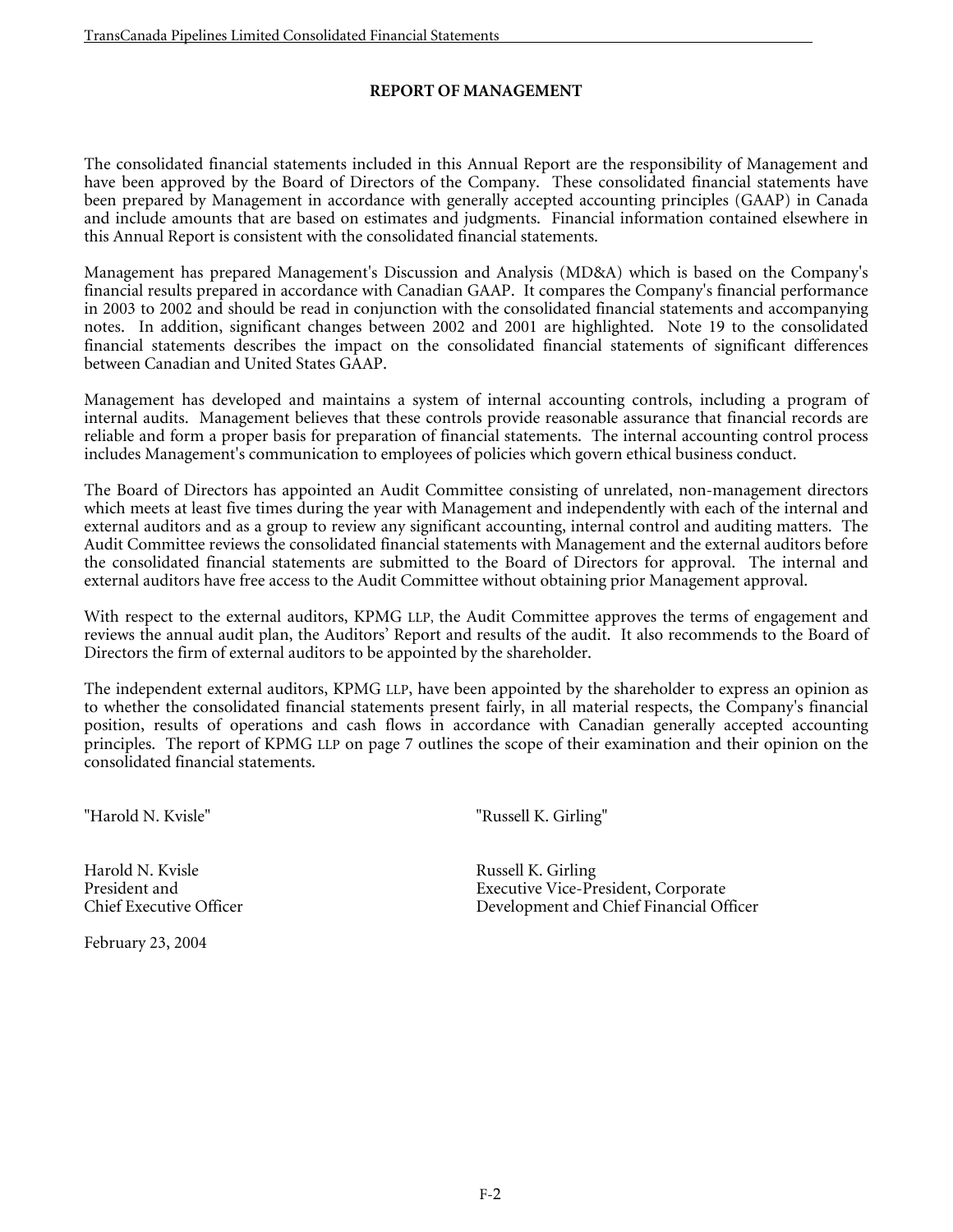# **TRANSCANADA PIPELINES LIMITED CONSOLIDATED INCOME**

| Year ended December 31 (millions of dollars except per share amounts)<br><b>Revenues</b> | 2003<br>$\overline{5,357}$ | 2002<br>$\overline{5,214}$ | 2001<br>5,275 |
|------------------------------------------------------------------------------------------|----------------------------|----------------------------|---------------|
| <b>Operating Expenses</b>                                                                |                            |                            |               |
| Cost of sales                                                                            | 692                        | 627                        | 712           |
| Other costs and expenses                                                                 | 1,682                      | 1,546                      | 1,618         |
| Depreciation                                                                             | 914                        | 848                        | 793           |
|                                                                                          | 3,288                      | 3,021                      | 3,123         |
| <b>Operating Income</b>                                                                  | 2,069                      | 2,193                      | 2,152         |
| Other Expenses/(Income)                                                                  |                            |                            |               |
| Financial charges (Note 7)                                                               | 821                        | 867                        | 889           |
| Financial charges of joint ventures                                                      | 77                         | 90                         | 107           |
| Equity income (Note 6)                                                                   | (165)                      | (33)                       | (24)          |
| Interest and other income                                                                | (60)                       | (53)                       | (53)          |
|                                                                                          | 673                        | 871                        | 919           |
| <b>Income from Continuing Operations before Income Taxes</b>                             |                            |                            |               |
| and Non-Controlling Interests                                                            | 1,396                      | 1,322                      | 1,233         |
| <b>Income Taxes</b> (Note 13)                                                            | 535                        | 517                        | 480           |
| <b>Non-Controlling Interests</b>                                                         | 2                          |                            |               |
| <b>Net Income from Continuing Operations</b>                                             | 859                        | 805                        | 753           |
| Net Income/(Loss) from Discontinued Operations (Note 18)                                 | 50                         |                            | (67)          |
| <b>Net Income</b>                                                                        | 909                        | 805                        | 686           |
| <b>Preferred Securities Charges</b>                                                      | 36                         | 36                         | 45            |
| <b>Preferred Share Dividends</b>                                                         | 22                         | 22                         | 22            |
| <b>Net Income Applicable to Common Shares</b>                                            | 851                        | 747                        | 619           |
| Net Income/(Loss) Applicable to Common Shares                                            |                            |                            |               |
| Continuing operations                                                                    | 801                        | 747                        | 686           |
| Discontinued operations                                                                  | 50                         |                            | (67)          |
|                                                                                          | 851                        | 747                        | 619           |
|                                                                                          |                            |                            |               |

The accompanying notes to the consolidated financial statements are an integral part of these statements.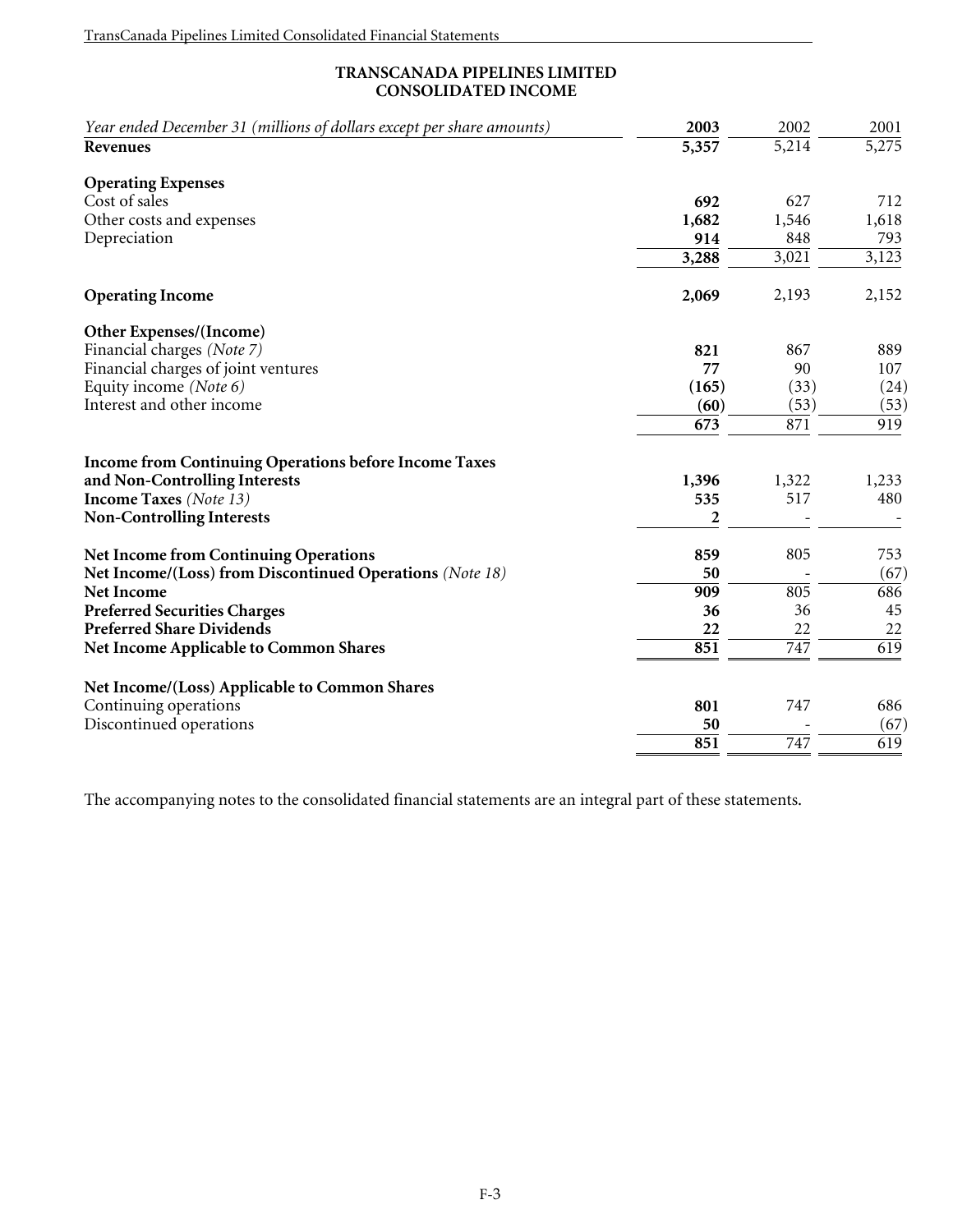# **TRANSCANADA PIPELINES LIMITED CONSOLIDATED CASH FLOWS**

| Year ended December 31 (millions of dollars)           | 2003     | 2002    | 2001     |
|--------------------------------------------------------|----------|---------|----------|
| <b>Cash Generated from Operations</b>                  |          |         |          |
| Net income from continuing operations                  | 859      | 805     | 753      |
| Depreciation                                           | 914      | 848     | 793      |
| Future income taxes                                    | 230      | 247     | 127      |
| Equity income in excess of distributions received      | (128)    | (6)     |          |
| Other                                                  | (65)     | (67)    | (49)     |
| Funds generated from continuing operations             | 1,810    | 1,827   | 1,624    |
| Decrease in operating working capital (Note 16)        | 112      | 33      | 170      |
| Net cash provided by continuing operations             | 1,922    | 1,860   | 1,794    |
| Net cash (used in)/provided by discontinued operations | (17)     | 59      | (659)    |
|                                                        | 1,905    | 1,919   | 1,135    |
| <b>Investing Activities</b>                            |          |         |          |
| Capital expenditures                                   | (391)    | (599)   | (492)    |
| Acquisitions, net of cash acquired                     | (570)    | (228)   | (585)    |
| Disposition of assets                                  |          |         | 1,170    |
| Deferred amounts and other                             | (190)    | (115)   | 30       |
| Net cash (used in)/provided by investing activities    | (1, 151) | (942)   | 123      |
| <b>Financing Activities</b>                            |          |         |          |
| Dividends and preferred securities charges             | (588)    | (546)   | (517)    |
| Advances from parent                                   | 46       |         |          |
| Notes payable(repaid)/issued, net                      | (62)     | (46)    | 186      |
| Long-term debt issued                                  | 930      |         |          |
| Reduction of long-term debt                            | (744)    | (486)   | (793)    |
| Non-recourse debt of joint ventures issued             | 60       | 44      | 23       |
| Reduction of non-recourse debt of joint ventures       | (71)     | (80)    | (132)    |
| Redemption of junior subordinated debentures           | (218)    |         |          |
| Common shares issued                                   | 18       | 50      | 24       |
| Partnership units of joint ventures issued             |          |         | 59       |
| Preferred securities redeemed                          |          |         | (318)    |
| Net cash used in financing activities                  | (629)    | (1,064) | (1, 468) |
|                                                        |          |         |          |
| Increase/(Decrease) in Cash and Short-Term Investments | 125      | (87)    | (210)    |
| <b>Cash and Short-Term Investments</b>                 |          |         |          |
| Beginning of year                                      | 212      | 299     | 509      |
| <b>Cash and Short-Term Investments</b>                 |          |         |          |
| End of year                                            | 337      | 212     | 299      |

The accompanying notes to the consolidated financial statements are an integral part of these statements.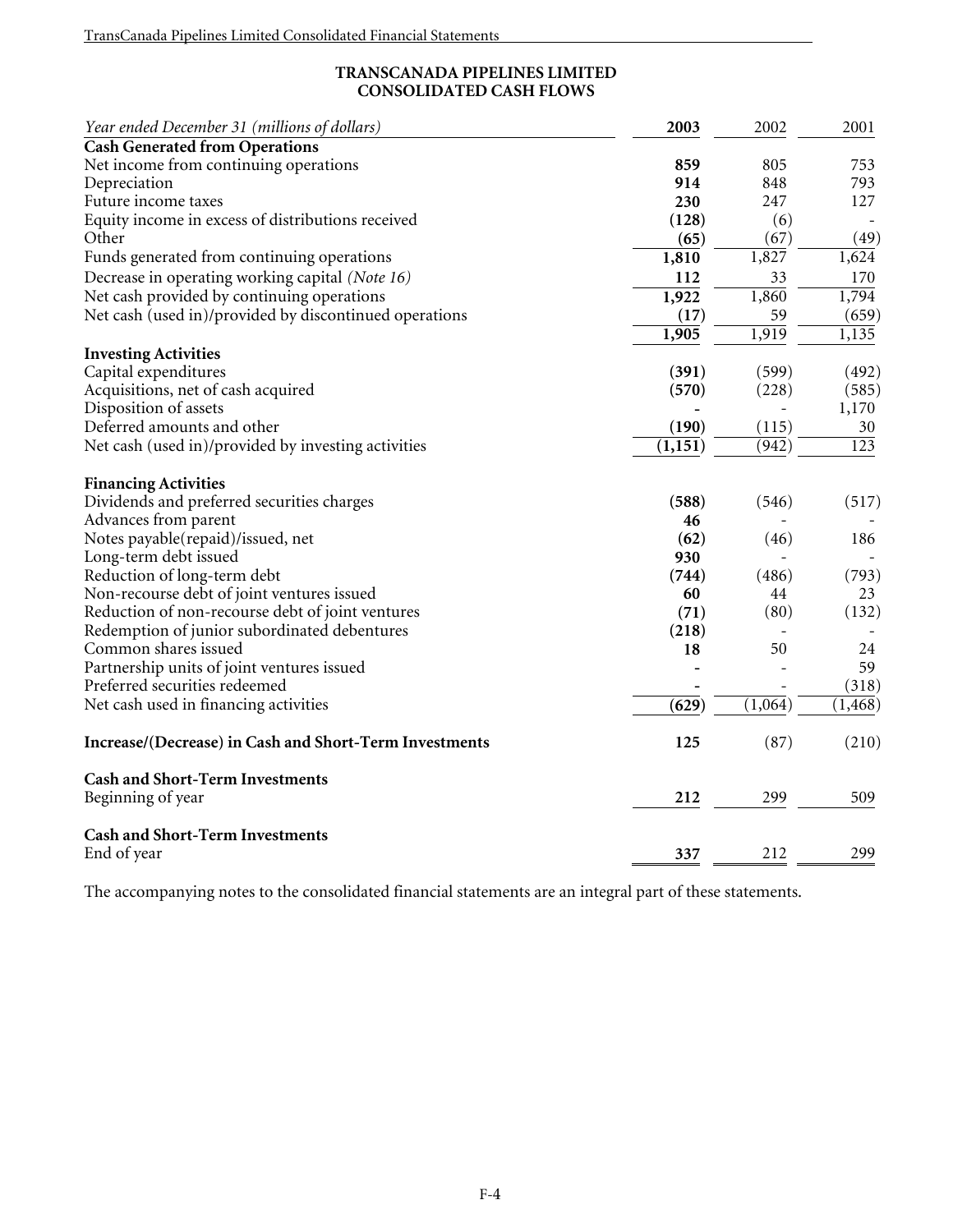# **TRANSCANADA PIPELINES LIMITED CONSOLIDATED BALANCE SHEET**

| December 31 (millions of dollars)                               | 2003          | 2002        |
|-----------------------------------------------------------------|---------------|-------------|
| <b>ASSETS</b>                                                   |               |             |
| <b>Current Assets</b>                                           |               |             |
| Cash and short-term investments                                 | 337           | 212         |
| Accounts receivable                                             | 603           | 691         |
| Inventories                                                     | 165           | 178         |
| Other                                                           | 88            | 107         |
|                                                                 | 1,193         | 1,188       |
| Long-Term Investments (Note 6)                                  | 733           | 345         |
| Plant, Property and Equipment (Notes 3, 7 and 8)                | 17,451        | 17,496      |
| <b>Other Assets</b> (Note 4)                                    | 1,164         | 937         |
|                                                                 | 20,541        | 19,966      |
| <b>LIABILITIES AND SHAREHOLDERS' EQUITY</b>                     |               |             |
| <b>Current Liabilities</b>                                      |               |             |
| Notes payable (Note 14)                                         | 367           | 297         |
| Accounts payable                                                | 1,069         | 990         |
| Accrued interest                                                | 208           | 227         |
| Current portion of long-term debt (Note 7)                      | 550           | 517         |
| Current portion of non-recourse debt of joint ventures (Note 8) | 19            | 75          |
|                                                                 | 2,213         | 2,106       |
| <b>Deferred Amounts</b>                                         | 466           | 549         |
| Long-Term Debt (Note 7)                                         | 9,465         | 8,815       |
| <b>Future Income Taxes</b> (Note 13)                            | 427           | 226         |
| Non-Recourse Debt of Joint Ventures (Note 8)                    | 761           | 1,222       |
| <b>Preferred Securities</b> (Note 9)                            | 22            | 238         |
|                                                                 | 13,354        | 13,156      |
| <b>Non-Controlling Interests</b>                                | 82            |             |
| <b>Shareholders' Equity</b>                                     |               |             |
| Preferred securities (Note 9)                                   | 672           | 674         |
| Preferred shares (Note 10)                                      | 389           | 389         |
| Common shares (Note 11)                                         | 4,632         | 4,614       |
| Contributed surplus                                             | 267           | 265         |
| Retained earnings                                               | 1,185         | 854         |
| Foreign exchange adjustment (Note 12)                           | (40)<br>7,105 | 14<br>6,810 |
| <b>Commitments, Contingencies and Guarantees</b> (Note 17)      |               |             |
|                                                                 | 20,541        | 19,966      |

The accompanying notes to the consolidated financial statements are an integral part of these statements.

On behalf of the Board:

"Harold N. Kvisle" "Harry G. Schaefer" Harold N. Kvisle Harry G. Schaefer Director Director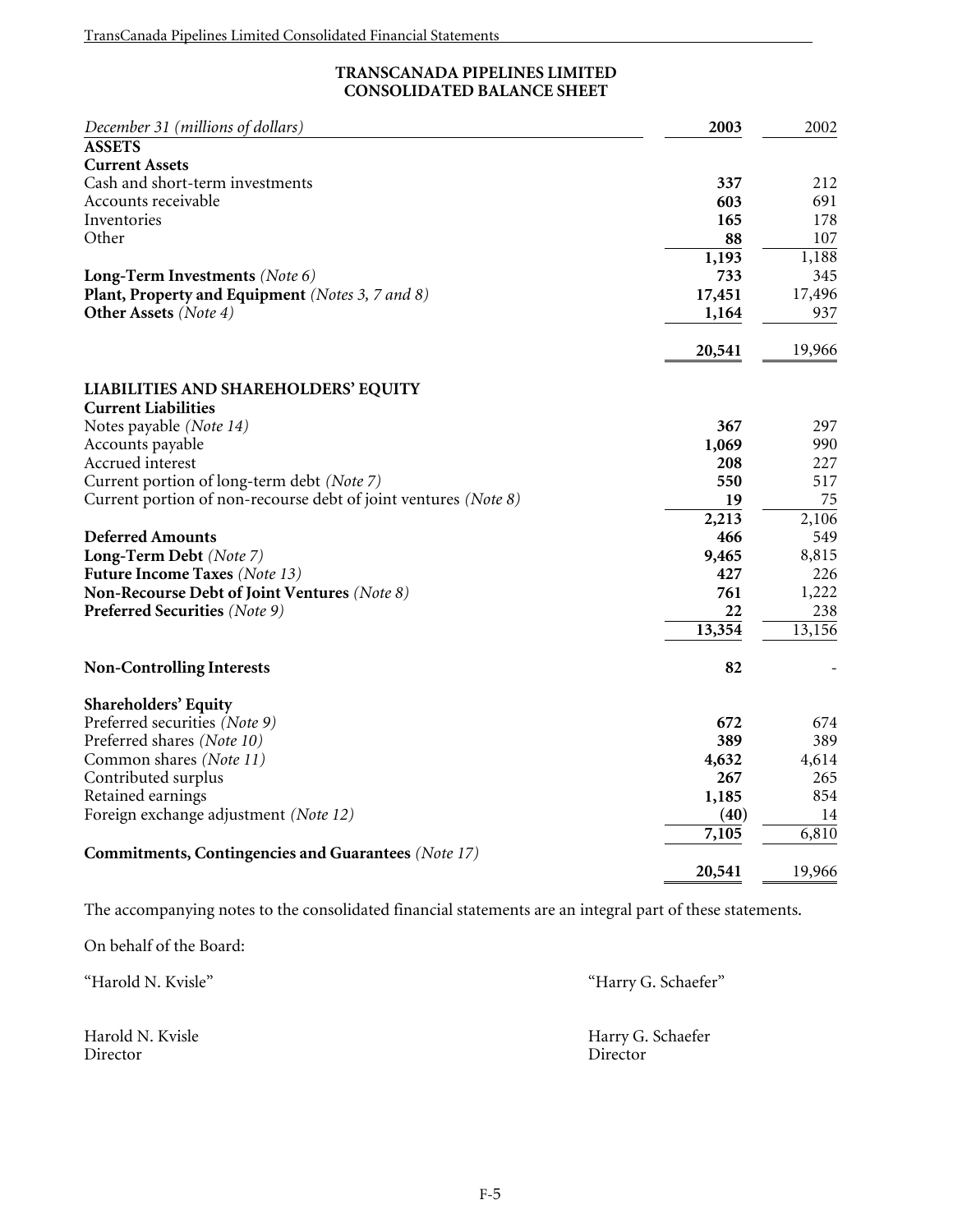## **TRANSCANADA PIPELINES LIMITED CONSOLIDATED RETAINED EARNINGS**

| Year ended December 31 (millions of dollars) | 2003  | 2002  | 2001  |
|----------------------------------------------|-------|-------|-------|
| Balance at beginning of year                 | 854   | 586   | 395   |
| Net income                                   | 909   | 805   | 686   |
| Preferred securities charges                 | (36)  | (36)  | (45)  |
| Preferred share dividends                    | (22)  | (22)  | (22)  |
| Common share dividends                       | (520) | (479) | (428) |
|                                              | 1,185 | 854   | 586   |

The accompanying notes to the consolidated financial statements are an integral part of these statements.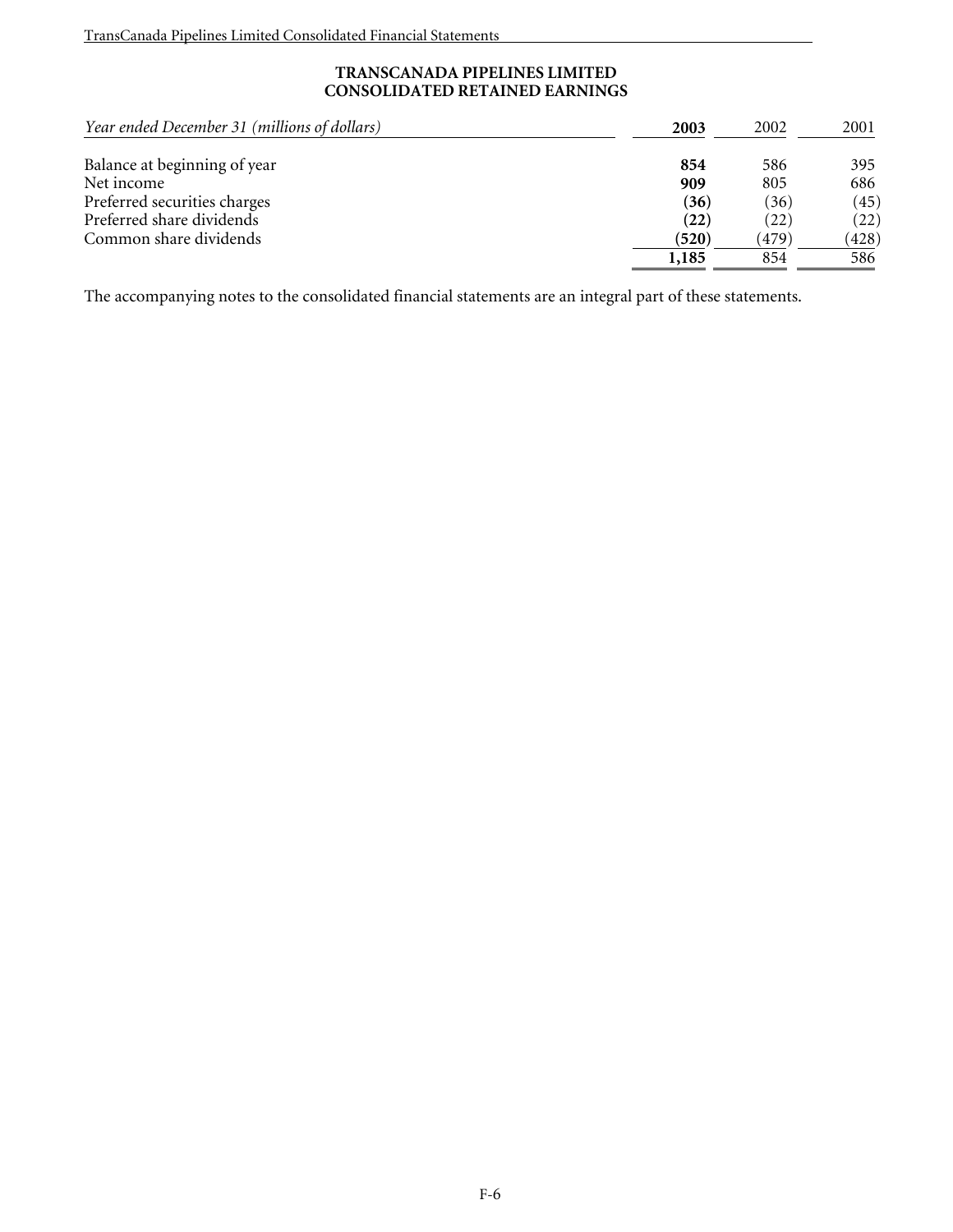# **AUDITORS' REPORT**

## **To the Shareholder of TransCanada PipeLines Limited**

We have audited the consolidated balance sheets of TransCanada PipeLines Limited as at December 31, 2003 and 2002 and the consolidated statements of income, retained earnings and cash flows for each of the years in the three-year period ended December 31, 2003. These financial statements are the responsibility of the Company's management. Our responsibility is to express an opinion on these financial statements based on our audits.

We conducted our audits in accordance with Canadian generally accepted auditing standards. Those standards require that we plan and perform an audit to obtain reasonable assurance whether the financial statements are free of material misstatement. An audit includes examining, on a test basis, evidence supporting the amounts and disclosures in the financial statements. An audit also includes assessing the accounting principles used and significant estimates made by management, as well as evaluating the overall financial statement presentation.

In our opinion, these consolidated financial statements present fairly, in all material respects, the financial position of the Company as at December 31, 2003 and 2002 and the results of its operations and its cash flows for each of the years in the three-year period ended December 31, 2003 in accordance with Canadian generally accepted accounting principles.

"KPMG LLP"

*Chartered Accountants*  Calgary, Canada

February 23, 2004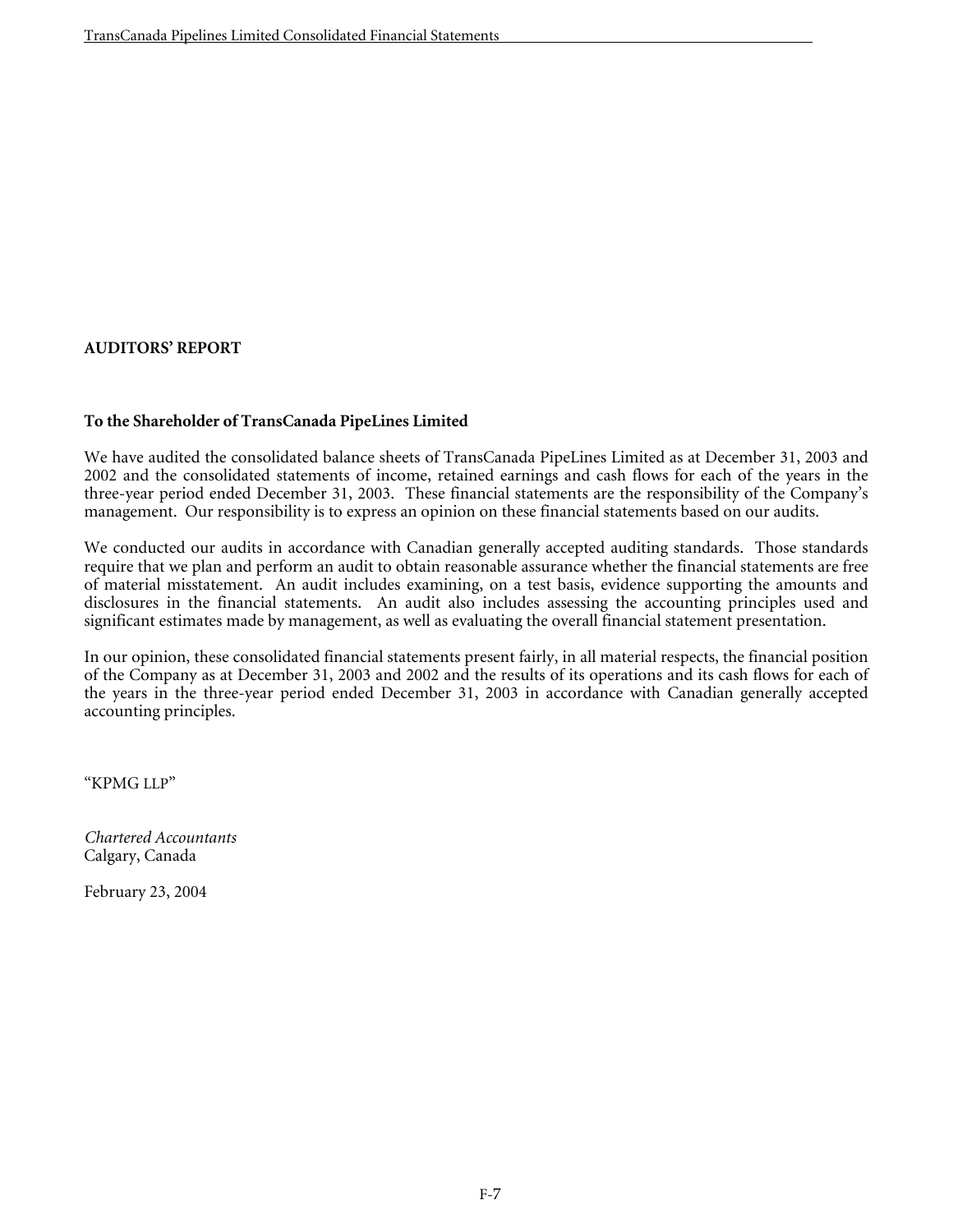## **TRANSCANADA PIPELINES LIMITED NOTES TO CONSOLIDATED FINANCIAL STATEMENTS**

TransCanada PipeLines Limited (the Company or TCPL) is a leading North American energy company. TCPL operates in two business segments, Gas Transmission and Power, each of which offers different products and services.

#### *Gas Transmission*

The Gas Transmission segment owns and operates a natural gas transmission system in Alberta (the Alberta System), a natural gas transmission system extending from the Alberta border east into Québec (the Canadian Mainline), a natural gas transmission system extending from the Alberta border west into southeastern British Columbia (the BC System), and a natural gas transmission system extending from central Alberta to the British Columbia, Saskatchewan and the United States borders (the Foothills System). Gas Transmission also holds the Company's investments in other natural gas pipelines in Canada and the U.S. In addition, Gas Transmission investigates and develops new natural gas transmission, storage and liquefied natural gas regasification facilities in Canada and the U.S.

## *Power*

The Power segment builds, owns and operates electrical power generation plants, and markets electricity. Power also holds the Company's investments in other electrical power generation plants. This business operates in Canada and the U.S.

## **NOTE 1 ACCOUNTING POLICIES**

The consolidated financial statements of the Company have been prepared by Management in accordance with Canadian generally accepted accounting principles (Canadian GAAP). These accounting principles are different in some respects from United States generally accepted accounting principles (U.S. GAAP) and the significant differences are described in Note 19. Amounts are stated in Canadian dollars unless otherwise indicated. Certain comparative figures have been reclassified to conform with the current year's presentation.

Since a determination of many assets, liabilities, revenues and expenses is dependent upon future events, the preparation of these consolidated financial statements requires the use of estimates and assumptions which have been made using careful judgment. In the opinion of Management, these consolidated financial statements have been properly prepared within reasonable limits of materiality and within the framework of the significant accounting policies summarized below.

## **Basis of Presentation**

Pursuant to a plan of arrangement, effective May 15, 2003, common shares of TCPL were exchanged on a one-toone basis for common shares of TransCanada Corporation (TransCanada). As a result, TCPL became a whollyowned subsidiary of TransCanada. The consolidated financial statements for the year ended December 31, 2003 include the accounts of TCPL, the consolidated accounts of all subsidiaries, and TCPL's proportionate share of the accounts of the Company's joint venture investments.

On August 15, 2003, the Company acquired the remaining interests in Foothills Pipe Lines Ltd. and its subsidiaries (Foothills) previously not held by TCPL, and Foothills was consolidated subsequent to that date. On December 3, 2003, TCPL increased its ownership interest in Portland Natural Gas Transmission System Partnership (Portland) from 43.4 per cent to 61.7 per cent. Subsequent to the acquisition, Portland was fully consolidated in the Company's financial statements with 38.3 per cent reflected in non-controlling interests.

TCPL uses the equity method of accounting for investments over which the Company is able to exercise significant influence.

## **Regulation**

The Alberta System is regulated by the Alberta Energy and Utilities Board (EUB), and the Canadian Mainline, the BC System, the Foothills System, and Trans Québec & Maritimes Pipeline Inc. (Trans Québec & Maritimes) are subject to the authority of the National Energy Board (NEB). All Canadian natural gas transmission operations are regulated with respect to the determination of tolls, construction and operations. In December 2002, the NEB approved TCPL's application for the Canadian Mainline to charge interim tolls for transportation service, effective January 1, 2003. In August 2003, subsequent to the NEB's decision on the 2003 Tolls and Tariff Application, it approved interim tolls for the period September 1, 2003 to December 31, 2003. The NEB determined that tolls will remain interim pending a decision from the Federal Court of Appeal on TransCanada's Fair Return Review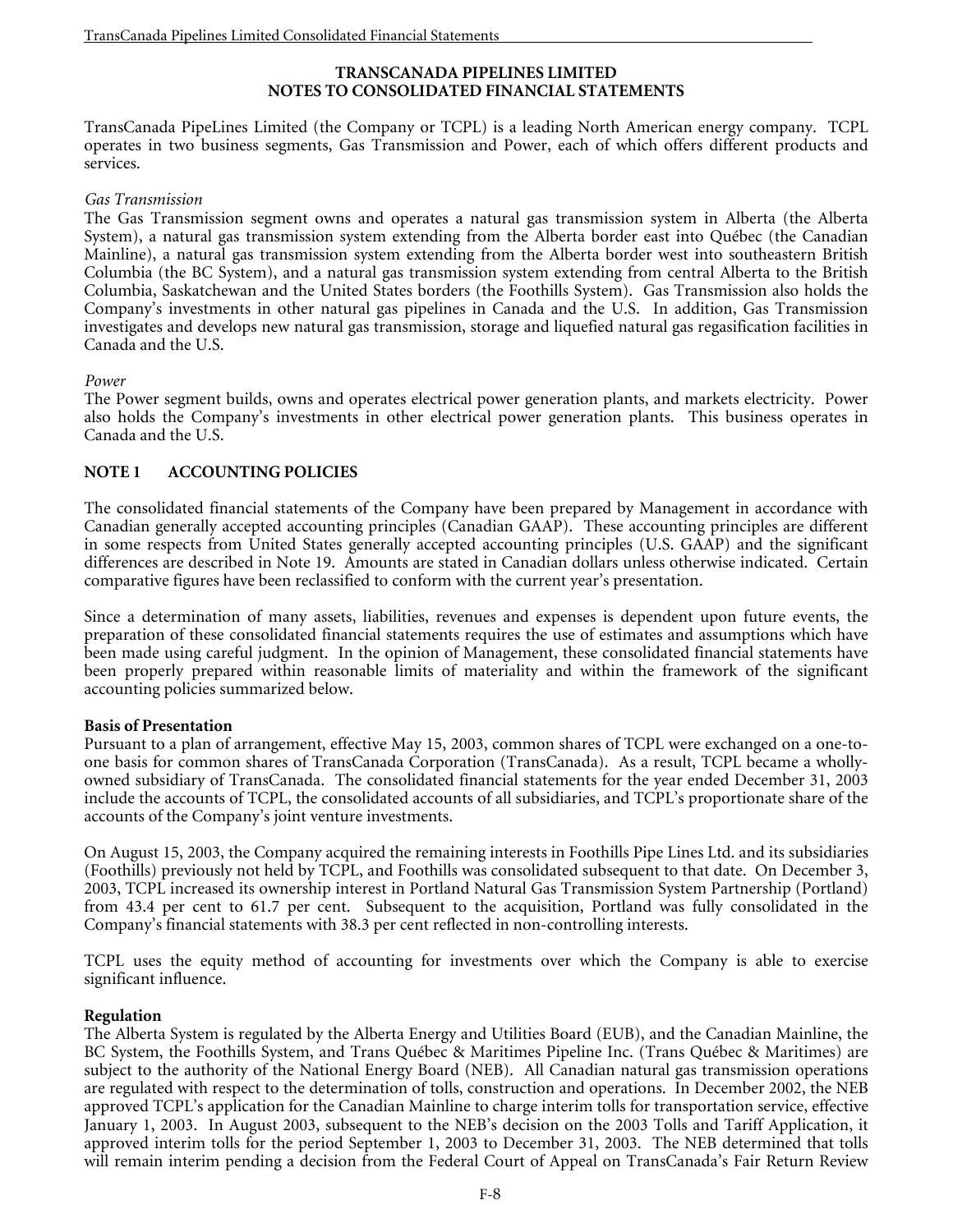and Variance Application. Any adjustments to the interim tolls will be recorded in accordance with the final NEB decision. The natural gas pipelines in the United States and certain power plants are also subject to the authority of regulatory bodies. In order to achieve a proper matching of revenues and expenses, the timing of recognition of certain revenues and expenses in these businesses may differ from that otherwise expected under generally accepted accounting principles.

## **Cash and Short-Term Investments**

The Company's short-term investments with original maturities of three months or less are considered to be cash equivalents and are recorded at cost, which approximates market value.

## **Inventories**

Inventories are carried at the lower of average cost or net realizable value and primarily consist of materials and supplies including spare parts, and storage gas.

## **Plant, Property and Equipment**

#### *Gas Transmission*

Plant, property and equipment of natural gas transmission operations are carried at cost. Depreciation is calculated on the straight-line basis. Pipeline and compression equipment are depreciated at annual rates ranging from two to five per cent and metering and other plant are depreciated at various rates. Removal and site restoration costs are not determinable and will be recorded when reasonably estimable. An allowance for funds used during construction, using the rate of return on rate base approved by the regulators, is capitalized and included in the cost of gas transmission plant.

#### *Power*

Plant, property and equipment in the Power business are recorded at cost and depreciated on the straight-line basis over estimated service lives at average annual rates ranging from two to five per cent. Interest is capitalized on significant capital projects.

#### *Corporate*

Corporate plant, property and equipment are recorded at cost and depreciated on a straight-line basis over estimated useful lives at average annual rates ranging from three to twenty per cent.

#### **Power Purchase Arrangements**

The initial payments for power purchase arrangements (PPAs) are deferred and are being amortized over the terms of the contracts, from the dates of acquisition, which range from nine to 27 years. PPAs are long-term contracts to purchase power on a predetermined basis.

#### **Income Taxes**

As prescribed by the regulators, the taxes payable method of accounting for income taxes is used for tollmaking purposes for Canadian natural gas transmission operations. Under the taxes payable method, it is not necessary to provide for future income taxes. This method is also used for accounting purposes, since there is reasonable expectation that future taxes payable will be included in future costs of service and recorded in revenues at that time. The liability method of accounting for income taxes is used for the remainder of the Company's operations. Under this method, future tax assets and liabilities are recognized for the future tax consequences attributable to differences between the financial statement carrying amounts of existing assets and liabilities and their respective tax bases. Future income tax assets and liabilities are measured using enacted or substantively enacted tax rates expected to apply to taxable income in the years in which temporary differences are expected to be recovered or settled. Changes to these balances are recognized in income in the period in which they occur.

Canadian income taxes are not provided on the unremitted earnings of foreign investments which are considered to be indefinitely reinvested in foreign operations.

#### **Foreign Currency Translation**

The Company's foreign operations are self-sustaining and are translated into Canadian dollars using the current rate method. Translation adjustments are reflected in the foreign exchange adjustment in Shareholders' Equity.

Exchange gains or losses on the principal amounts of foreign currency debt, junior subordinated debentures and preferred securities related to the Alberta System and the Canadian Mainline are deferred until they are recovered in tolls.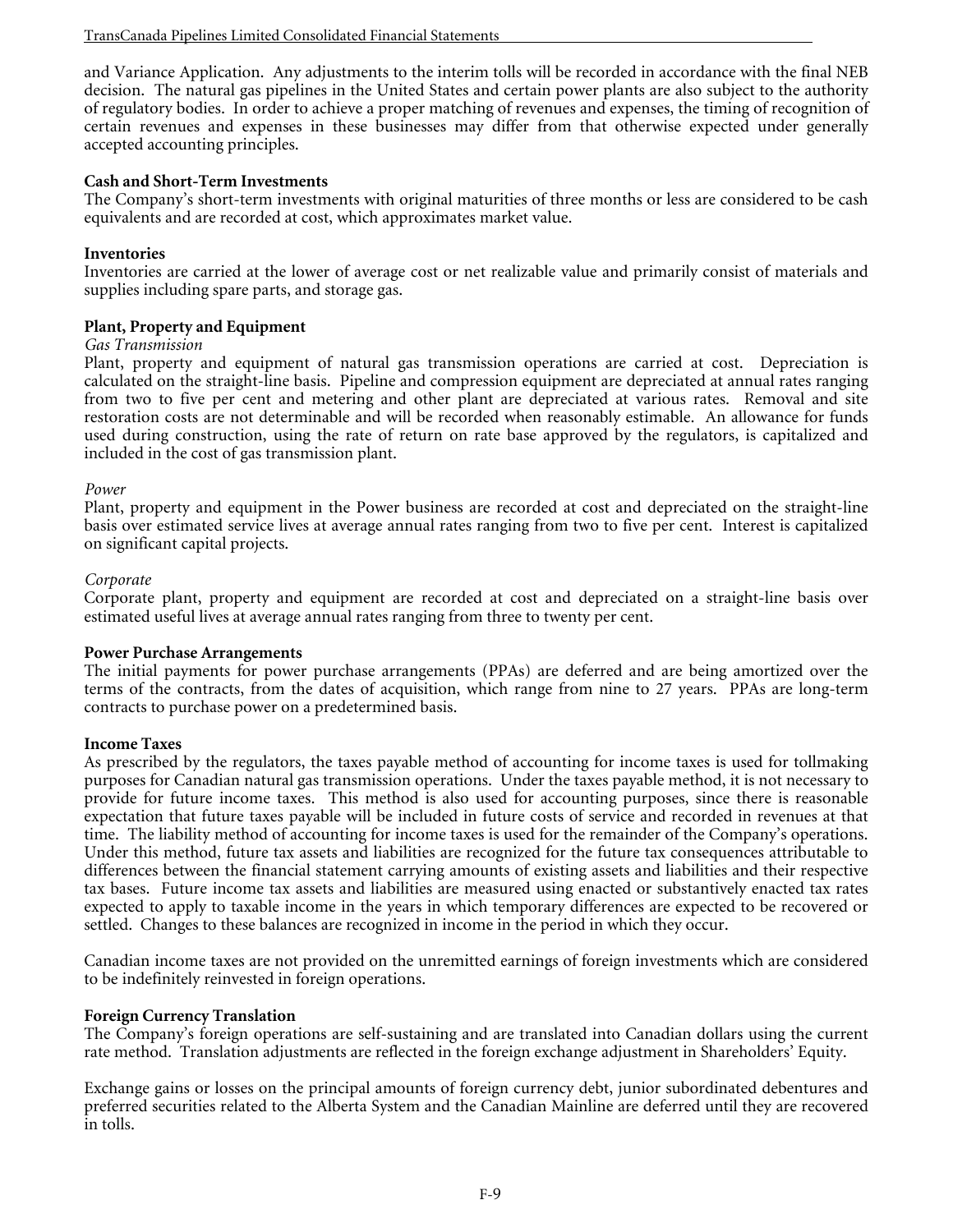# **Derivative Financial Instruments**

The Company utilizes derivative and other financial instruments to manage its exposure to changes in foreign currency exchange rates, interest rates and energy commodity prices. Gains or losses relating to derivatives that are hedges are deferred and recognized in the same period and in the same financial statement category as the gains or losses on the corresponding hedged transactions. The recognition of gains and losses on derivatives used as hedges for Alberta System, Canadian Mainline and the Foothills System exposures is determined through the regulatory process.

A derivative must be designated and effective to be accounted for as a hedge. For cash flow hedges, effectiveness is achieved if the changes in the cash flows of the derivative substantially offset the changes in the cash flows of the hedged position and the timing of the cash flows is similar. Effectiveness for fair value hedges is achieved if the fair value of the derivative substantially offsets changes in the fair value attributable to the hedged item. In the event that a derivative does not meet the designation or effectiveness criterion, the gain or loss on the derivative is recognized in income. If a derivative that qualifies as a hedge is settled early, the gain or loss at settlement is deferred and recognized when the gain or loss on the hedged transaction is recognized. Premiums paid or received with respect to derivatives that are hedges are deferred and amortized to income over the term of the hedge.

## **Employee Benefit Plans**

The Company sponsors defined benefit pension plans. The cost of defined benefit pensions and other postemployment benefits earned by employees is actuarially determined using the projected benefit method pro-rated on service and Management's best estimate of expected plan investment performance, salary escalation, retirement ages of employees and expected health care costs. Pension plan assets are measured at fair value. The expected return on pension plan assets is determined using market-related values. Adjustments arising from plan amendments are amortized on a straight-line basis over the average remaining service period of employees active at the date of amendment. The excess of the net actuarial gain or loss over 10 per cent of the greater of the benefit obligation and the fair value of plan assets is amortized over the average remaining service period of the active employees. The Company previously sponsored two additional plans, a defined contribution plan and a combination of the defined benefit and defined contribution plans, which were effectively terminated at December 31, 2002.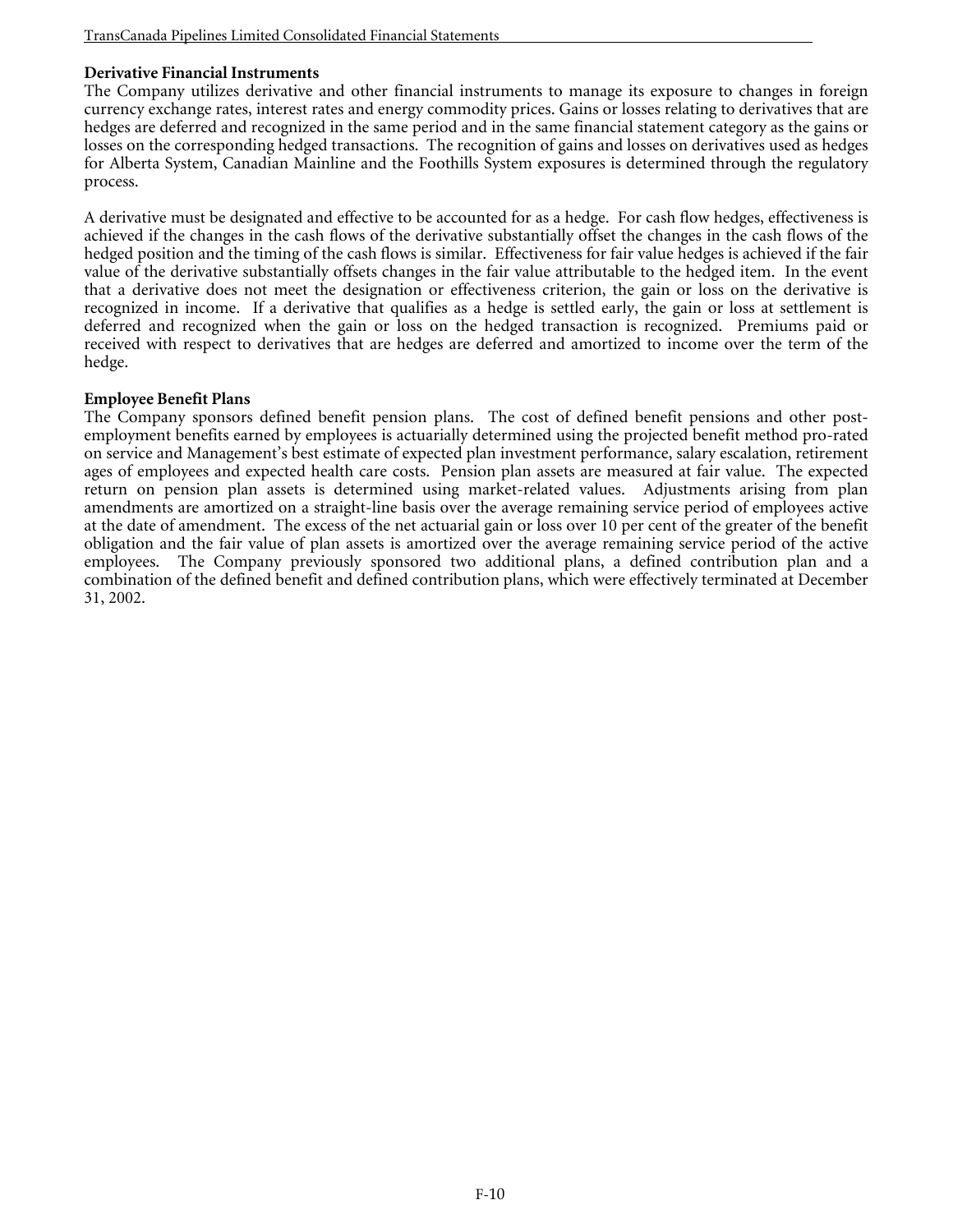# **NOTE 2 SEGMENTED INFORMATION**

# **NET INCOME/(LOSS) (1)**

|                                                    | Gas<br>Transmission | Power | Corporate        | Total              |
|----------------------------------------------------|---------------------|-------|------------------|--------------------|
| Year ended December 31, 2003 (millions of dollars) |                     |       |                  |                    |
| Revenues                                           | 3,956               | 1,401 |                  | 5,357              |
| Cost of sales $^{(2)}$                             |                     | (692) |                  | (692)              |
| Other costs and expenses                           | (1,270)             | (405) | (7)              | (1,682)            |
| Depreciation                                       | (831)               | (82)  | (1)              | (914)              |
| Operating income/(loss)                            | 1,855               | 222   | (8)              | 2,069              |
| Financial and preferred equity charges and non-    | (781)               | (11)  | (89)             | (881)              |
| controlling interests                              |                     |       |                  |                    |
| Financial charges of joint ventures                | (76)                | (1)   |                  | (77)               |
| Equity income                                      | 66                  | 99    |                  | 165                |
| Interest and other income                          | 17                  | 14    | 29               | 60                 |
| Income taxes                                       | (459)               | (103) | 27               | (535)              |
| <b>Continuing Operations</b>                       | 622                 | 220   | (41)             | 801                |
| Discontinued Operations                            |                     |       |                  | 50                 |
| Net Income Applicable to Common Shares             |                     |       |                  | 851                |
| Year ended December 31, 2002 (millions of dollars) |                     |       |                  |                    |
| Revenues                                           | 3,921               | 1,293 |                  | 5,214              |
| Cost of sales <sup>(2)</sup>                       |                     | (627) |                  | (627)              |
| Other costs and expenses                           | (1,166)             | (371) | (9)              | (1, 546)           |
| Depreciation                                       | (783)               | (65)  |                  | (848)              |
| Operating income/(loss)                            | 1,972               | 230   | $\overline{(9)}$ | $2,\overline{193}$ |
| Financial and preferred equity charges and non-    |                     |       |                  |                    |
| controlling interests                              | (821)               | (13)  | (91)             | (925)              |
| Financial charges of joint ventures                | (90)                |       |                  | (90)               |
| Equity income                                      | 33                  |       |                  | 33                 |
| Interest and other income                          | 17                  | 13    | 23               | 53                 |
| Income taxes                                       | (458)               | (84)  | 25               | (517)              |
| <b>Continuing Operations</b>                       | 653                 | 146   | (52)             | $\overline{747}$   |
|                                                    |                     |       |                  |                    |
| Discontinued Operations                            |                     |       |                  |                    |
| Net Income Applicable to Common Shares             |                     |       |                  | 747                |
| Year ended December 31, 2001 (millions of dollars) |                     |       |                  |                    |
| Revenues                                           | 3,880               | 1,395 |                  | 5,275              |
| Cost of sales $^{(2)}$                             |                     | (712) |                  | (712)              |
| Other costs and expenses                           | (1,226)             | (361) | (31)             | (1,618)            |
| Depreciation                                       | (753)               | (37)  | (3)              | (793)              |
| Operating income/(loss)                            | 1,901               | 285   | (34)             | 2,152              |
| Financial and preferred equity charges and non-    |                     |       |                  |                    |
| controlling interests                              | (856)               | (15)  | (85)             | (956)              |
| Financial charges of joint ventures                | (98)                | (9)   |                  | (107)              |
| Equity income                                      | 24                  |       |                  | 24                 |
| Interest and other income                          | 6                   | 13    | 34               | 53                 |
| Income taxes                                       | (392)               | (106) | 18               | (480)              |
| <b>Continuing Operations</b>                       | 585                 | 168   | (67)             | 686                |
| Discontinued Operations                            |                     |       |                  | (67)               |
| Net Income Applicable to Common Shares             |                     |       |                  | 619                |

 $<sup>(1)</sup>$  In determining the net income of each segment, certain expenses such as indirect financial charges and related income taxes are not</sup>

allocated to business segments.<br>  $(2)$  Cost of sales is comprised of commodity purchases for resale.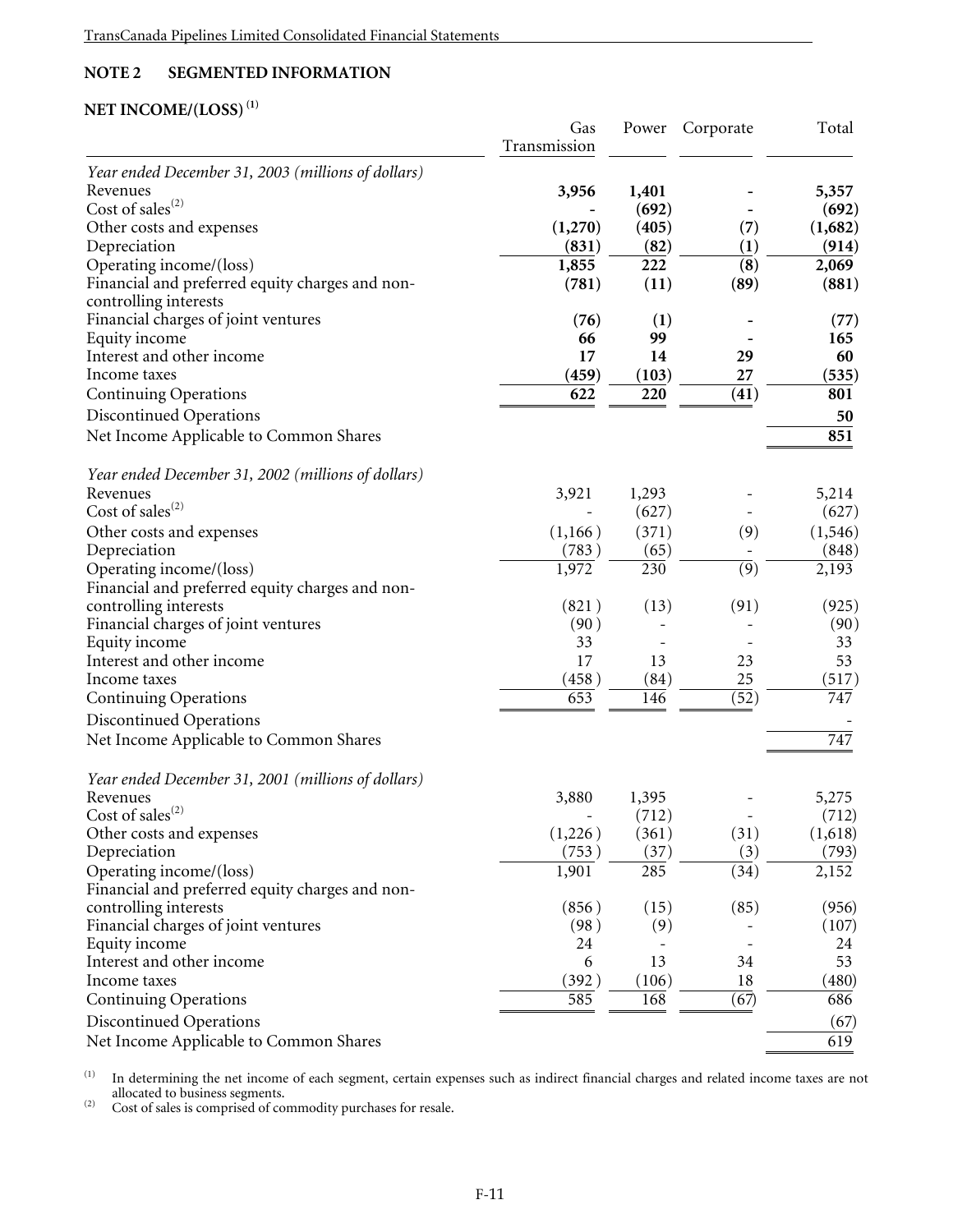# **TOTAL ASSETS**

| December 31 (millions of dollars)            | 2003   | 2002         |       |
|----------------------------------------------|--------|--------------|-------|
| Gas Transmission                             | 16,972 | 16,979       |       |
| Power                                        | 2,746  | 2,391        |       |
| Corporate                                    | 812    | 457          |       |
| <b>Continuing Operations</b>                 | 20,530 | 19,827       |       |
| Discontinued Operations                      | 11     | 139          |       |
|                                              | 20,541 | 19,966       |       |
| <b>GEOGRAPHIC INFORMATION</b>                |        |              |       |
| Year ended December 31 (millions of dollars) | 2003   | $2002^{(4)}$ | 2001  |
| Revenues $(3)$                               |        |              |       |
| Canada - domestic                            | 3,257  | 2,731        | 3,303 |
| Canada - export                              | 1,293  | 1,641        | 1,329 |
| <b>United States</b>                         | 807    | 842          | 643   |
|                                              | 5,357  | 5,214        | 5,275 |

<sup>(3)</sup> Revenues are attributed to countries based on country of origin of product or service.<br><sup>(4)</sup> Canada – domestic revenues were reduced in 2002 as a result of transportation service credits of \$662 million. These servi discontinued in 2003.

# **PLANT, PROPERTY AND EQUIPMENT**

| December 31 (millions of dollars) | 2003   | 2002   |
|-----------------------------------|--------|--------|
| Canada                            | 15,193 | 15,479 |
| <b>United States</b>              | 2,258  | 2,017  |
|                                   | 17,451 | 17,496 |

# **CAPITAL EXPENDITURES**

| Year ended December 31 (millions of dollars) | 2003 | 2002 | 2001 |
|----------------------------------------------|------|------|------|
| Gas Transmission                             | 256  | 382  | 285  |
| Power                                        | 132  | 193  | 121  |
| Corporate and Other                          |      | 24   | 86   |
|                                              | 391  | 599  | 492  |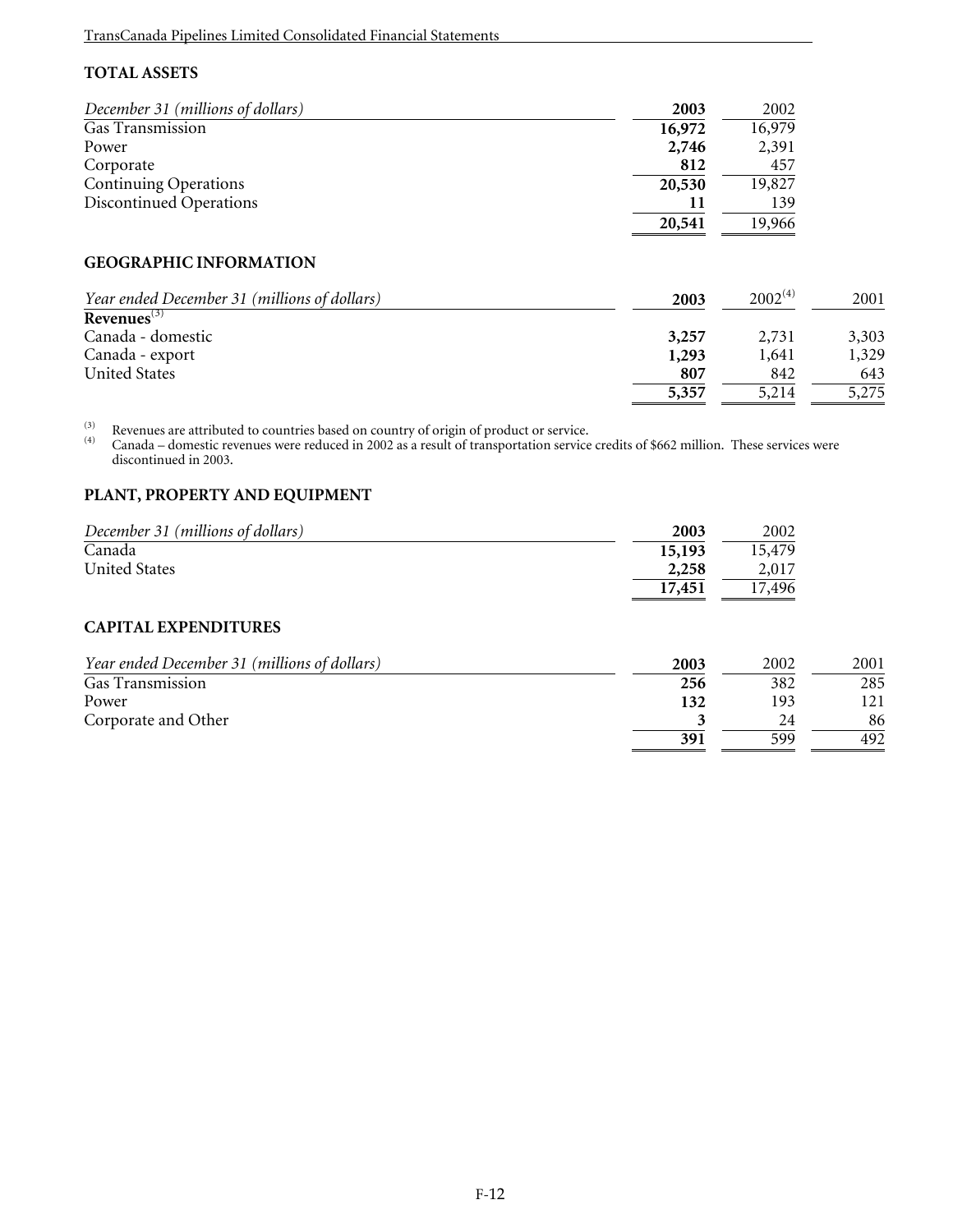# **NOTE 3 PLANT, PROPERTY AND EQUIPMENT**

| December 31                 |        | 2003                        |                                 |        |                             |                   |
|-----------------------------|--------|-----------------------------|---------------------------------|--------|-----------------------------|-------------------|
| (millions of dollars)       | Cost   | Accumulated<br>Depreciation | <b>Net</b><br><b>Book Value</b> | Cost   | Accumulated<br>Depreciation | Net<br>Book Value |
| <b>Gas Transmission</b>     |        |                             |                                 |        |                             |                   |
| Alberta System              |        |                             |                                 |        |                             |                   |
| Pipeline                    | 4,934  | 1,908                       | 3,026                           | 4,922  | 1,755                       | 3,167             |
| Compression                 | 1,507  | 549                         | 958                             | 1,517  | 479                         | 1,038             |
| Metering and other          | 862    | 211                         | 651                             | 919    | 237                         | 682               |
|                             | 7,303  | 2,668                       | 4,635                           | 7,358  | 2,471                       | 4,887             |
| Under construction          | 13     |                             | 13                              | 4      |                             | 4                 |
|                             | 7,316  | 2,668                       | 4,648                           | 7,362  | 2,471                       | 4,891             |
| Canadian Mainline           |        |                             |                                 |        |                             |                   |
| Pipeline                    | 8,683  | 3,176                       | 5,507                           | 8,674  | 2,933                       | 5,741             |
| Compression                 | 3,318  | 832                         | 2,486                           | 3,291  | 709                         | 2,582             |
| Metering and other          | 404    | 132                         | 272                             | 429    | 118                         | 311               |
|                             | 12,405 | 4,140                       | 8,265                           | 12,394 | 3,760                       | 8,634             |
| Under construction          | 12     |                             | 12                              | 15     |                             | 15                |
|                             | 12,417 | 4,140                       | 8,277                           | 12,409 | 3,760                       | 8,649             |
| Foothills $^{(1)}$          |        |                             |                                 |        |                             |                   |
| Pipeline                    | 834    | 286                         | 548                             |        |                             |                   |
| Compression                 | 378    | 130                         | 248                             |        |                             |                   |
| Metering and other          | 185    | 115                         | 70                              |        |                             |                   |
|                             | 1,397  | $\overline{531}$            | 866                             |        |                             |                   |
| Other Gas                   | 3,359  | 1,052                       | 2,307                           | 4,191  | 1,633                       | 2,558             |
|                             | 24,489 | 8,391                       | 16,098                          | 23,962 | 7,864                       | 16,098            |
| Power                       |        |                             |                                 |        |                             |                   |
| Power generation facilities | 1,439  | 381                         | 1,058                           | 1,489  | 398                         | 1,091             |
| Other                       | 77     | 41                          | 36                              | 77     | 38                          | 39                |
|                             | 1,516  | 422                         | 1,094                           | 1,566  | 436                         | 1,130             |
| Under construction          | 209    |                             | 209                             | 204    |                             | 204               |
|                             | 1,725  | 422                         | 1,303                           | 1,770  | 436                         | 1,334             |
| Corporate                   | 122    | 72                          | 50                              | 120    | 56                          | 64                |
|                             |        |                             |                                 |        |                             |                   |
|                             | 26,336 | 8,885                       | 17,451                          | 25,852 | 8,356                       | 17,496            |

 (1) On August 15, 2003, the Company acquired the remaining interests in Foothills previously not held by TCPL, and Foothills was consolidated in the Company's financial statements subsequent to that date.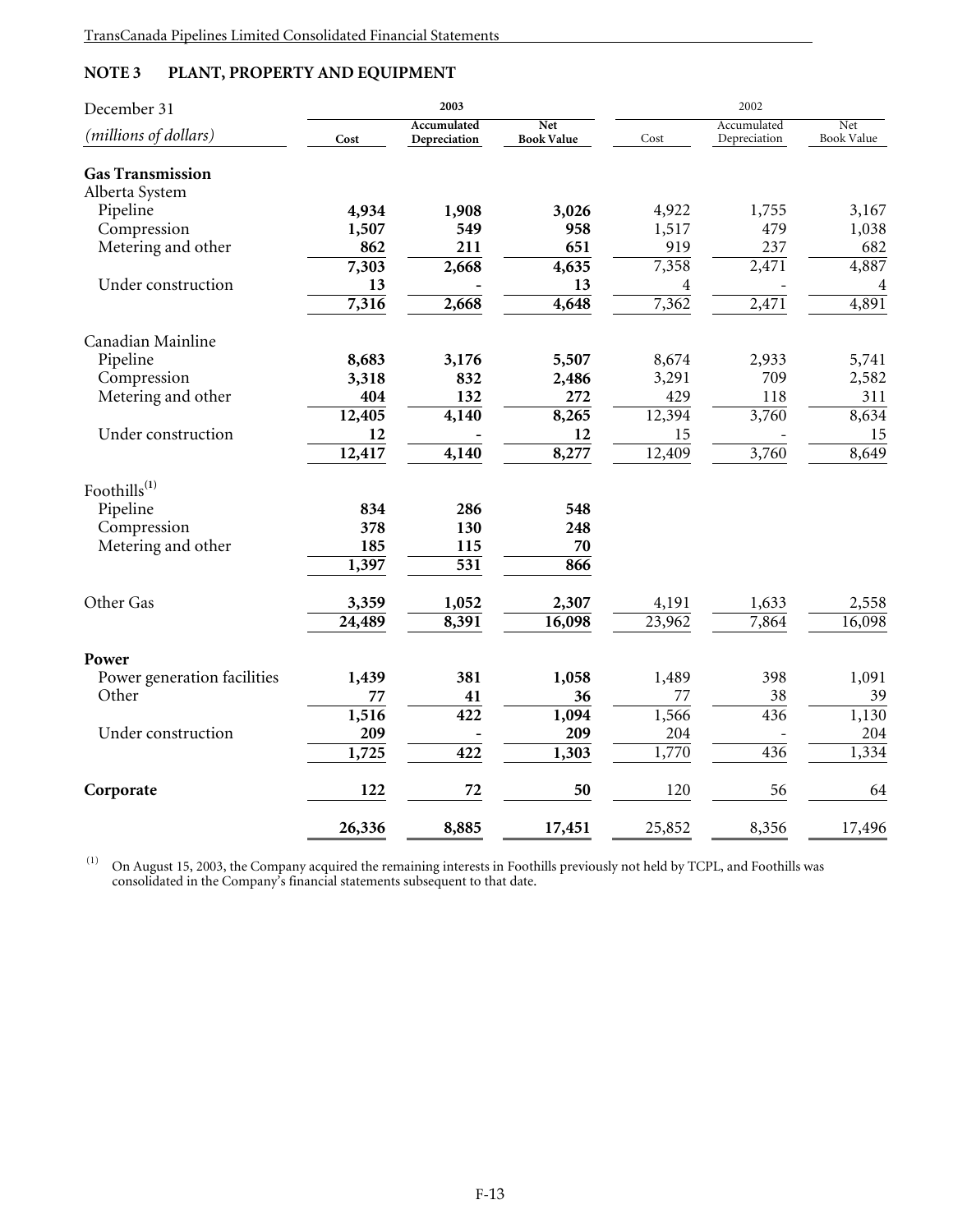# **NOTE 4 OTHER ASSETS**

| December 31 (millions of dollars) | 2003  | 2002 |
|-----------------------------------|-------|------|
| $PPAs - Canada^{(1)}$             | 278   | 297  |
| PPAs - $U.S.(1)$                  | 248   | 325  |
| Hedge contracts                   | 166   | 99   |
| Loans and advances                | 111   |      |
| Pension asset                     | 143   | 70   |
| Other                             | 218   | 146  |
|                                   | 1,164 | 937  |

 $(1)$  The following amounts related to the PPAs are included in the consolidated financial statements.

|                                   |      | 2003                        |                          |      | 2002                        |                          |
|-----------------------------------|------|-----------------------------|--------------------------|------|-----------------------------|--------------------------|
| December 31 (millions of dollars) | Cost | Accumulated<br>Amortization | Net<br><b>Book Value</b> | Cost | Accumulated<br>Amortization | Net<br><b>Book Value</b> |
| PPAs - Canada                     | 329  |                             | 278                      | 329  |                             | 297                      |
| PPAs - U.S.                       | 276  | 28                          | 248                      | 339  | 14                          | 325                      |

Amortization expense with respect to the PPAs was \$37 million for the year ended December 31, 2003 (2002 - \$28 million; 2001 - \$18 million). In 2002, the Company acquired \$114 million of PPAs - U.S.

## **NOTE 5 JOINT VENTURE INVESTMENTS**

|                                |                         | <b>TCPL's Proportionate Share</b> |                        |                |             |            |  |
|--------------------------------|-------------------------|-----------------------------------|------------------------|----------------|-------------|------------|--|
|                                |                         | <b>Income Before</b>              |                        |                |             | <b>Net</b> |  |
|                                |                         |                                   | <b>Income Taxes</b>    |                | Assets      |            |  |
|                                | Ownership               |                                   | Year ended December 31 |                | December 31 |            |  |
| ( <i>millions of dollars</i> ) | Interest                | 2003                              | 2002                   | 2001           | 2003        | 2002       |  |
| <b>Gas Transmission</b>        |                         |                                   |                        |                |             |            |  |
| <b>Great Lakes</b>             | $50.0\%$ <sup>(1)</sup> | 81                                | 102                    | 89             | 419         | 492        |  |
| Iroquois                       | $41.0\%$ <sup>(2)</sup> | 31                                | 30                     | 27             | 169         | 160        |  |
| TC PipeLines, LP               | 33.4%                   | 21                                | 24                     | 23             | 130         | 158        |  |
| Trans Québec & Maritimes       | 50.0%                   | 14                                | 13                     | 15             | 77          | 79         |  |
| CrossAlta                      | $60.0\%$ <sup>(1)</sup> | 11                                | 21                     | 15             | 41          | 35         |  |
| Foothills                      | (3)                     | 19                                | 29                     | 26             |             | 204        |  |
| Other                          | Various                 | 7                                 | 7                      | $\overline{4}$ | 22          | 17         |  |
| Power                          |                         |                                   |                        |                |             |            |  |
| TransCanada Power, L.P.        | $35.6\%$ <sup>(4)</sup> | 25                                | 26                     | 21             | 234         | 244        |  |
| <b>ASTC Power Partnership</b>  | $50.0\%$ <sup>(5)</sup> |                                   |                        |                | 99          | 105        |  |
|                                |                         | 209                               | 252                    | 220            | 1,191       | 1,494      |  |

Great Lakes Gas Transmission Limited Partnership (Great Lakes); CrossAlta Gas Storage & Services Ltd. (CrossAlta).<br>
In May 2001, the Company increased its interest in Iroquois Gas Transmission System (Iroquois) from 35.0 On August 15, 2003, the Company acquired the remaining interests in Foothills previously not held by TCPL, and Foothills was consolidated subsequent to that date.

consolidated subsequent to that date.<br>In October 2001, the Company's interest in TransCanada Power, L.P. decreased from 41.6 per cent to 35.6 per cent.<br><sup>(5)</sup> In December 2001, the Company purchased 50.0 per cent of ASTC Po purchase arrangement. In 2002, the underlying power volume related to the 50.0 per cent ownership interest in the Partnership was effectively transferred to TCPL.

Consolidated retained earnings at December 31, 2003 include undistributed earnings from these joint ventures of \$509 million (2002 - \$433 million).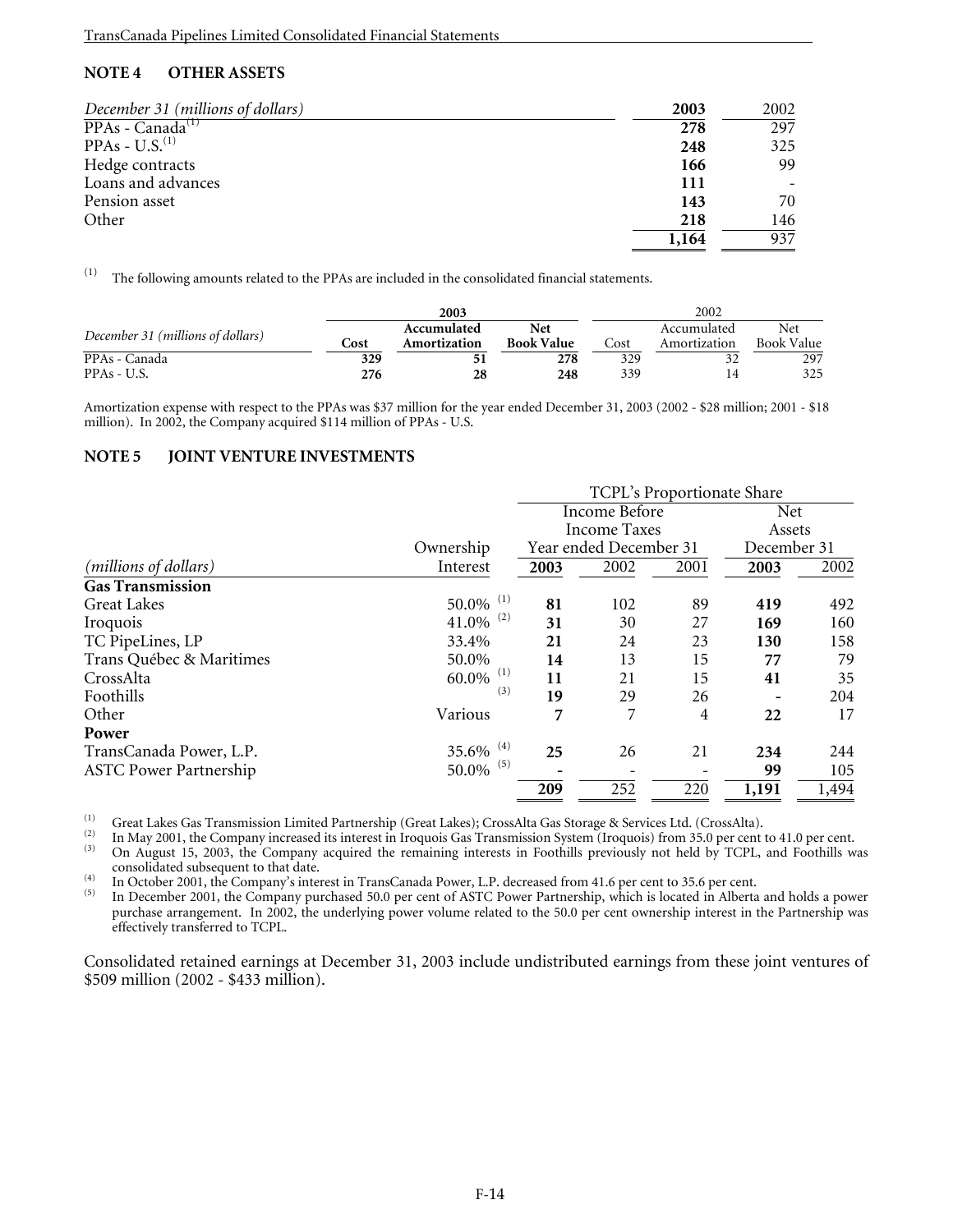# **Summarized Financial Information of Joint Ventures**

| Year ended December 31 (millions of dollars)                        | 2003  | 2002    | 2001  |
|---------------------------------------------------------------------|-------|---------|-------|
| Income                                                              |       |         |       |
| Revenues                                                            | 623   | 680     | 592   |
| Other costs and expenses                                            | (275) | (251)   | (172) |
| Depreciation                                                        | (96)  | (119)   | (119) |
| Financial charges and other                                         | (43)  | (58)    | (81)  |
| Proportionate share of income before income taxes of joint ventures | 209   | 252     | 220   |
| Year ended December 31 (millions of dollars)                        | 2003  | 2002    | 2001  |
| <b>Cash Flows</b>                                                   |       |         |       |
| Operations                                                          | 272   | 323     | 279   |
| Investing activities                                                | (124) | (125)   | 21    |
| Financing activities                                                | (156) | (210)   | (291) |
| Proportionate share of (decrease)/increase in cash and short-term   |       |         |       |
| investments of joint ventures                                       | (8)   | (12)    | 9     |
| December 31 (millions of dollars)                                   | 2003  | 2002    |       |
| <b>Balance Sheet</b>                                                |       |         |       |
| Cash and short-term investments                                     | 55    | 63      |       |
| Other current assets                                                | 122   | 127     |       |
| Long-term investments                                               | 118   | 148     |       |
| Plant, property and equipment                                       | 1,688 | 2,503   |       |
| Other assets and deferred amounts (net)                             | 114   | 103     |       |
| Current liabilities                                                 | (94)  | (164)   |       |
| Non-recourse debt                                                   | (761) | (1,222) |       |
| Future income taxes                                                 | (51)  | (64)    |       |
| Proportionate share of net assets of joint ventures                 | 1,191 | 1,494   |       |

## **NOTE 6 LONG-TERM INVESTMENTS**

|                                |                         |      | TCPL's Share              |                  |             |        |  |
|--------------------------------|-------------------------|------|---------------------------|------------------|-------------|--------|--|
|                                |                         |      | Income From               |                  |             | Equity |  |
|                                |                         |      | <b>Equity Investments</b> |                  | Investments |        |  |
|                                | Ownership               |      | Year ended December 31    |                  | December 31 |        |  |
| ( <i>millions of dollars</i> ) | Interest                | 2003 | 2002                      | 2001             | 2003        | 2002   |  |
| <b>Equity Investments</b>      |                         |      |                           |                  |             |        |  |
| Power                          |                         |      |                           |                  |             |        |  |
| Bruce Power L.P.               | 31.6%                   | 99   |                           |                  | 513         |        |  |
| <b>Gas Transmission</b>        |                         |      |                           |                  |             |        |  |
| Northern Border                | $10.0\%$ <sup>(1)</sup> | 22   | 25                        | 23               | 103         | 129    |  |
| TransGas de Occidente S.A.     | 46.5%                   | 27   | 5                         | 2                | 80          | 75     |  |
| Portland                       | $61.7\%$ <sup>(2)</sup> | 14   |                           | $\left(1\right)$ |             | 68     |  |
| Other                          | Various                 | 3    |                           |                  | 37          | 73     |  |
|                                |                         | 165  | 33                        | 24               | 733         | 345    |  |

(1) The Northern Border equity investment effective ownership interest of 10.0 per cent is the result of the Company holding a 33.4 per cent interest in TC PipeLines, LP, which holds a 30.0 per cent interest in Northern Bo

<sup>(2)</sup> In September 2003, the Company increased its ownership interest in Portland from 33.3 per cent to 43.4 per cent. In December 2003, the Company increased its ownership interest to 61.7 per cent and the investment was fully consolidated subsequent to that date.

Consolidated retained earnings at December 31, 2003 include undistributed earnings from these equity investments of \$166 million (2002 - \$47 million).

#### **Investment in Bruce Power L.P.**

On February 14, 2003, the Company acquired a 31.6 per cent interest in Bruce Power L.P. (Bruce Power) for \$409 million, including closing adjustments. As part of the acquisition, the Company also funded a one-third share (\$75 million) of a \$225 million accelerated deferred rent payment made by Bruce Power to Ontario Power Generation. The resulting note receivable from Bruce Power is recorded in Other Assets.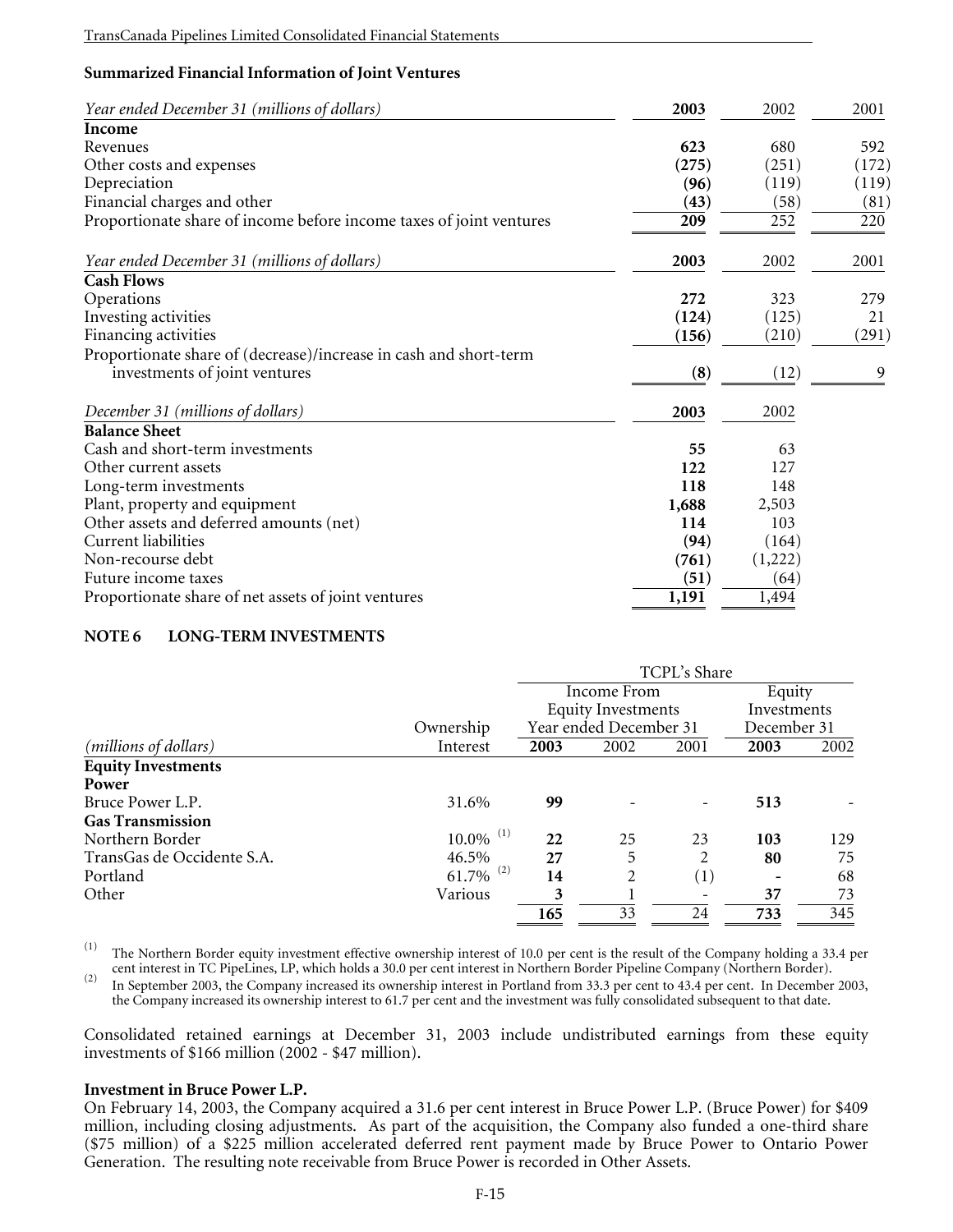The purchase price of the Company's 31.6 per cent interest in Bruce Power has been allocated as follows.

# **Purchase Price Allocation**

| ( <i>millions of dollars</i> )    |      |
|-----------------------------------|------|
| Net book value of assets acquired | 281  |
| Capital lease                     | 301  |
| Power sales agreements            | (131 |
| Pension liability and other       | (42  |
|                                   | 409  |

The amount allocated to the investment in Bruce Power includes a purchase price allocation  $\overline{of $301}$  million to the capital lease of the Bruce Power plant which will be amortized on a straight-line basis over the lease term which extends to 2018, resulting in an annual amortization expense of \$19 million. The amount allocated to the power sales agreements will be amortized to income over the remaining term of the underlying sales contracts. The amortization of the fair value allocated to these contracts is: 2003 - \$38 million; 2004 - \$37 million; 2005 - \$25 million; 2006 - \$29 million; and 2007 - \$2 million. The amount allocated to the pension liability will be amortized to income over the 11 year expected average remaining service life of Bruce Power employees, resulting in an annual amortization of \$3 million.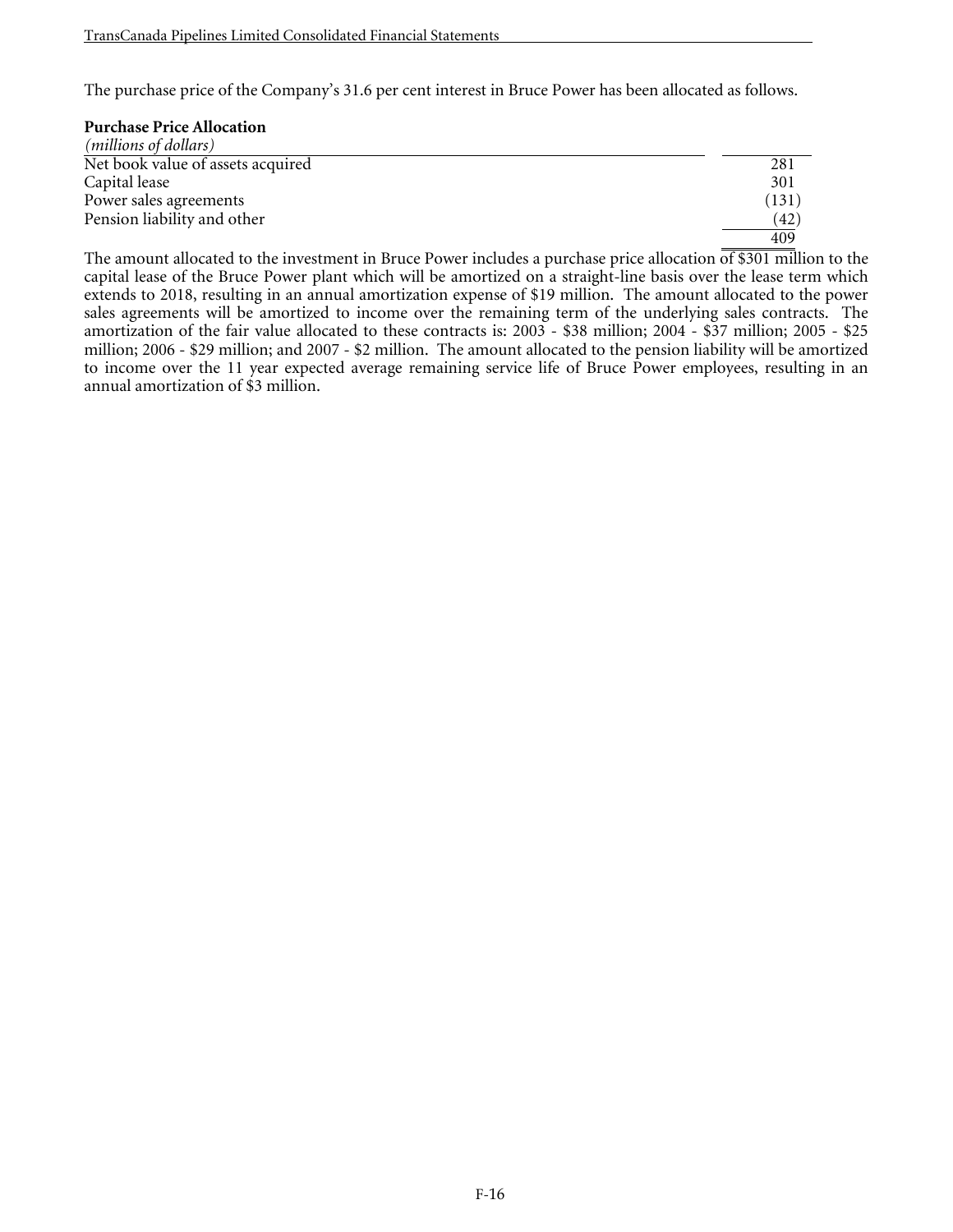# **NOTE 7 LONG-TERM DEBT**

|                                                            |                      | 2003                               |                                 | 2002                               |                                 |
|------------------------------------------------------------|----------------------|------------------------------------|---------------------------------|------------------------------------|---------------------------------|
|                                                            |                      |                                    | Weighted<br>Average             |                                    | Weighted<br>Average             |
|                                                            | Maturity<br>Dates    | Outstanding<br>December $31^\circ$ | Interest<br>Rate <sup>(2)</sup> | Outstanding<br>December $31^{(1)}$ | Interest<br>Rate <sup>(2)</sup> |
| <b>ALBERTA SYSTEM</b>                                      |                      |                                    |                                 |                                    |                                 |
| Debentures and Notes                                       |                      |                                    |                                 |                                    |                                 |
| Canadian dollars                                           | 2007 to 2024         | 627                                | 11.6%                           | 798                                | 11.0%                           |
| U.S. dollars (2003 and 2002 - US\$500)                     | 2004 to 2023         | 646                                | 8.3%                            | 790                                | 8.3%                            |
| Medium-Term Notes                                          |                      |                                    |                                 |                                    |                                 |
| Canadian dollars                                           | 2005 to 2030         | 767                                | 7.4%                            | 767                                | 7.4%                            |
| U.S. dollars (2003 and 2002 - US\$233)                     | 2026 to 2029         | 301                                | 7.7%                            | 368                                | 7.7%                            |
| <b>Unsecured Loans</b>                                     |                      |                                    |                                 |                                    |                                 |
| U.S. dollars (2003 - nil; 2002 - US\$107)                  | 2003                 |                                    |                                 | 169                                | 2.1%                            |
|                                                            |                      | 2,341                              |                                 | 2,892                              |                                 |
| Foreign exchange differential recoverable                  |                      |                                    |                                 |                                    |                                 |
| through the tollmaking process                             |                      | (16)                               |                                 | (271)                              |                                 |
|                                                            |                      | 2,325                              |                                 | 2,621                              |                                 |
| <b>CANADIAN MAINLINE</b>                                   |                      |                                    |                                 |                                    |                                 |
| First Mortgage Pipe Line Bonds                             |                      |                                    |                                 |                                    |                                 |
| Pounds Sterling (2003 and 2002 - £25)                      | 2007                 | 58                                 | 16.5%                           | 64                                 | 16.5%                           |
| Debentures                                                 |                      |                                    |                                 |                                    |                                 |
| Canadian dollars                                           | 2008 to 2020         | 1,354                              | 10.9%                           | 1,354                              | 10.9%                           |
| U.S. dollars (2003 and 2002 - US\$800)                     | 2012 to 2023         | 1,034                              | 9.2%                            | 1,264                              | 9.2%                            |
| Medium-Term Notes                                          |                      |                                    |                                 |                                    |                                 |
| Canadian dollars<br>U.S. dollars (2003 and 2002 - US\$120) | 2004 to 2031<br>2010 | 2,312                              | 6.9%<br>6.1%                    | 2,405<br>190                       | 7.0%<br>6.1%                    |
|                                                            |                      | 155<br>4,913                       |                                 | 5,277                              |                                 |
| Foreign exchange differential recoverable                  |                      |                                    |                                 |                                    |                                 |
| through the tollmaking process                             |                      | (60)                               |                                 | (330)                              |                                 |
|                                                            |                      | 4,853                              |                                 | 4,947                              |                                 |
| FOOTHILLS <sup>(3)</sup>                                   |                      |                                    |                                 |                                    |                                 |
| Senior Secured Notes                                       | 2005                 | 80                                 | 4.3%                            |                                    |                                 |
| Senior Unsecured Notes                                     | 2005 to 2014         | 300                                | 4.7%                            |                                    |                                 |
|                                                            |                      | 380                                |                                 |                                    |                                 |
| PORTLAND <sup>(4)</sup>                                    |                      |                                    |                                 |                                    |                                 |
| Senior Secured Notes                                       |                      |                                    |                                 |                                    |                                 |
| U.S. dollars (2003 – US\$271)                              | 2018                 | 350                                | 5.9%                            |                                    |                                 |
|                                                            |                      |                                    |                                 |                                    |                                 |
| <b>OTHER</b>                                               |                      |                                    |                                 |                                    |                                 |
| Medium-Term Notes                                          |                      |                                    |                                 |                                    |                                 |
| Canadian dollars                                           | 2005 to 2030         | 592                                | 6.2%                            | 342                                | 6.6%                            |
| U.S. dollars (2003 and 2002 - US\$665)                     | 2004 to 2025         | 859                                | 6.8%                            | 1,050                              | 6.8%                            |
| <b>Subordinated Debentures</b>                             |                      |                                    |                                 |                                    |                                 |
| U.S. dollars (2003 and 2002 - US\$57)                      | 2006                 | 74                                 | 9.1%                            | 90                                 | 9.1%                            |
| Unsecured Loans, Debentures and Notes                      |                      |                                    |                                 |                                    |                                 |
| Canadian dollars                                           | 2003                 |                                    |                                 | 110                                | 8.4%                            |
| U.S. dollars (2003 - US\$446; 2002 -                       |                      |                                    |                                 |                                    |                                 |
| US\$109)                                                   | 2006 to 2013         | 582                                | 4.9%                            | 172                                | 8.3%                            |
|                                                            |                      | 2,107                              |                                 | 1,764                              |                                 |
|                                                            |                      | 10,015                             |                                 | 9,332                              |                                 |
| Less: Current Portion of Long-Term Debt                    |                      | 550                                |                                 | 517                                |                                 |
|                                                            |                      | 9,465                              |                                 | 8,815                              |                                 |

(1) Amounts outstanding are stated in millions of Canadian dollars; amounts denominated in currencies other than Canadian dollars are stated in millions.

 $^{(2)}$  Weighted average interest rates are stated as at the respective outstanding dates. The effective weighted average interest rates resulting from swap agreements are as follows: Alberta System U.S. dollar unsecured loans in 2002 - 8.3 per cent; Foothills senior unsecured notes – 5.8 per cent; Portland senior secured notes – 6.2 per cent; Other U.S. dollar subordinated debentures – 9.0 per cent (2002 – 9.0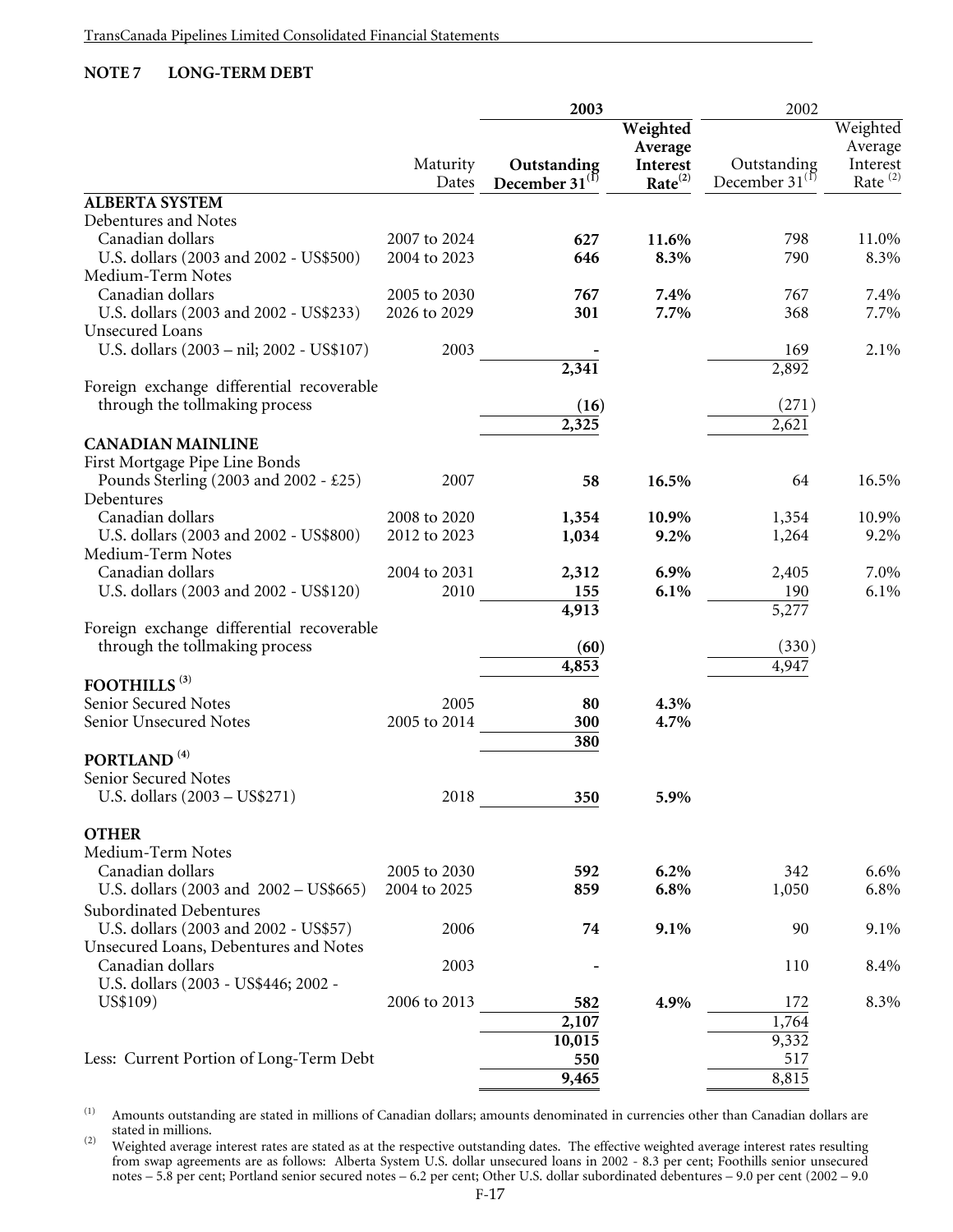- per cent); and Other U.S. dollar unsecured loans, debentures and notes 5.2 per cent.<br>
(3) On August 15, 2003, the Company acquired the remaining interests in Foothills previously not held by TCPL, and Foothills was cons
- (4) On December 3, 2003, TCPL increased its ownership interest in Portland from 43.4 per cent to 61.7 per cent. The investment was fully consolidated in the Company's financial statements subsequent to that date.

#### **Principal Repayments**

Principal repayments on the long-term debt of the Company approximate: 2004 - \$550 million; 2005 - \$702 million; 2006 - \$399 million; 2007 - \$611 million; and 2008 - \$542 million.

#### **Universal Shelf Programs**

At December 31, 2003, \$1.6 billion of common shares, preferred shares and/or debt securities including mediumterm notes could be issued under TCPL's universal shelf program in Canada and US\$650 million of debt securities could be issued under TCPL's universal shelf program in the U.S. During 2003, \$450 million of medium-term notes and US\$350 million of senior unsecured notes were issued under these programs.

# **ALBERTA SYSTEM**

## **Debentures**

Debentures amounting to \$225 million have retraction provisions which entitle the holders to require redemption of up to 8 per cent of the then outstanding principal plus accrued and unpaid interest on specified repayment dates. No redemptions have been made to December 31, 2003.

## **Medium-Term Notes**

Medium-term notes amounting to \$50 million have a provision entitling the holders to extend the maturity of the medium-term notes from the initial repayment date of 2007 to 2027. If extended, the interest rate would increase from 6.1 per cent to 7.0 per cent and the medium-term notes would become redeemable at the option of the Company.

## **CANADIAN MAINLINE**

## **First Mortgage Pipe Line Bonds**

The Deed of Trust and Mortgage securing the Company's First Mortgage Pipe Line Bonds limits the specific and floating charges to those assets comprising the present and future Canadian Mainline and the Company's present and future gas transportation contracts.

#### **FOOTHILLS**

#### **Senior Secured Notes**

Foothills has issued and pledged to the banks a demand debenture in the principal amount of \$200 million as security for funds advanced under the credit agreement. Foothills has also granted a floating charge on its undertakings, property and assets.

#### **OTHER**

#### **Medium-Term Notes**

Medium-term notes amounting to US\$145 million and \$150 million have retraction provisions which entitle the holders to require redemption of the principal plus accrued and unpaid interest in 2004 and 2005, respectively. The Company also has the option to redeem the US\$145 million medium-term notes in 2004. If the U.S. dollar medium-term notes remain outstanding, the interest rate will change in 2004 from 6.4 per cent to 6.1 per cent plus a market-based corporate credit spread.

#### **Financial Charges**

| Year ended December 31 (millions of dollars)    | 2003 | 2002 | 2001 |
|-------------------------------------------------|------|------|------|
| Interest on long-term debt                      | 801  | 850  | 890  |
| Regulatory deferrals and amortizations          | (14) | 17   | (30) |
| Short-term interest and other financial charges | 34   | 34   | 38   |
|                                                 | 821  | 867  | 898  |
| Financial charges – discontinued operations     |      |      | (9)  |
|                                                 | 821  | 867  | 889  |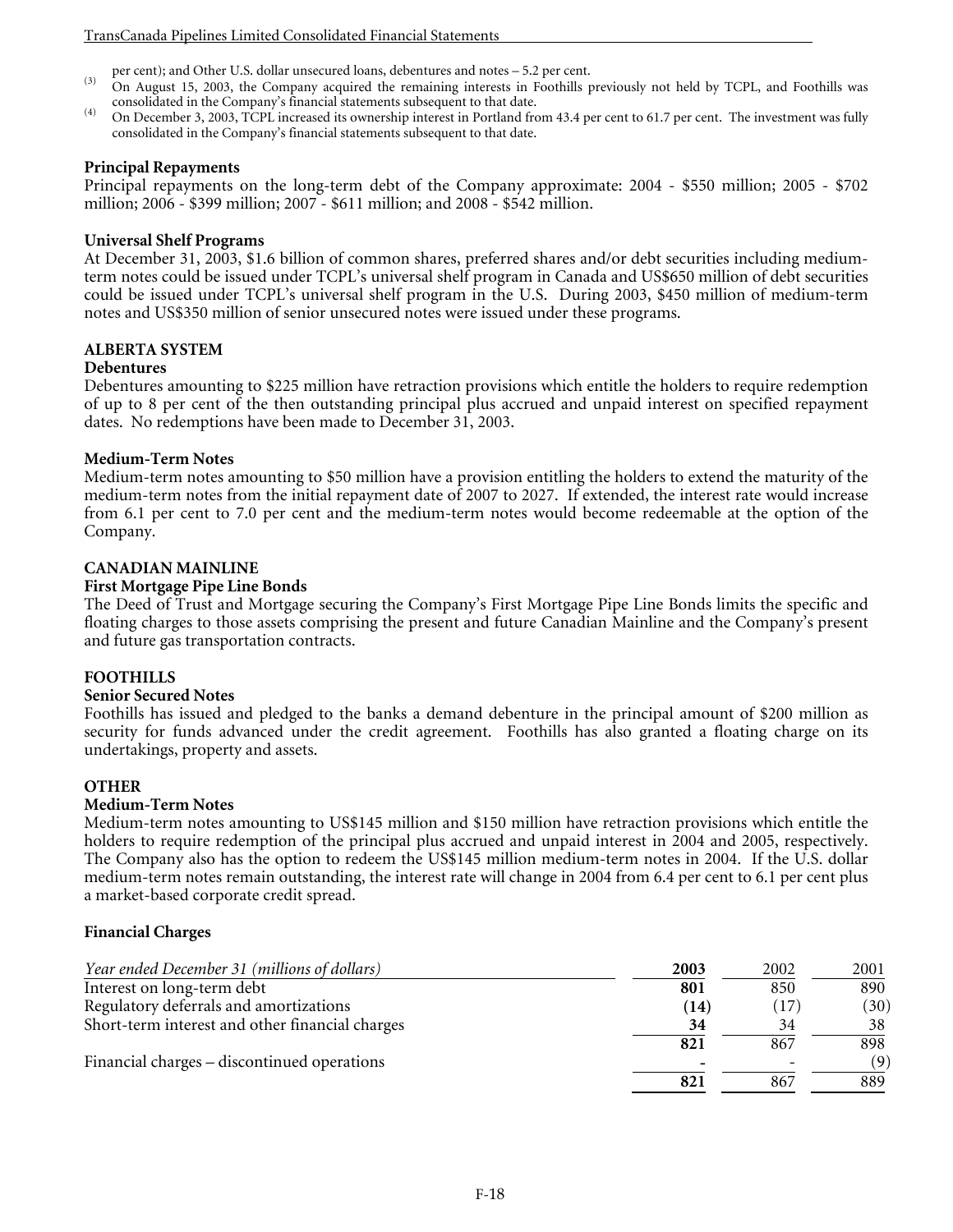The Company made interest payments of \$846 million for the year ended December 31, 2003 (2002 - \$866 million; 2001 - \$936 million). The Company capitalized \$9 million of interest for the year ended December 31, 2003 (2002 and 2001 – nil).

## **NOTE 8 NON-RECOURSE DEBT OF JOINT VENTURES**

|                                       | 2003         |                                  |                     | 2002                |                     |  |
|---------------------------------------|--------------|----------------------------------|---------------------|---------------------|---------------------|--|
|                                       |              |                                  | Weighted<br>Average |                     | Weighted<br>Average |  |
|                                       | Maturity     | Outstanding                      | Interest            | Outstanding         | Interest            |  |
|                                       |              | Dates December 31 <sup>(1)</sup> | Rate <sup>(2)</sup> | December $31^{(1)}$ | Rate <sup>(2)</sup> |  |
| <b>Great Lakes</b>                    |              |                                  |                     |                     |                     |  |
| Senior Unsecured Notes                |              |                                  |                     |                     |                     |  |
| $(2003 - US$240; 2002 - US$261)$      | 2011 to 2030 | 310                              | 7.9%                | 412                 | 8.0%                |  |
| <b>Iroquois</b>                       |              |                                  |                     |                     |                     |  |
| Senior Unsecured Notes                |              |                                  |                     |                     |                     |  |
| $(2003$ and $2002 - US$151)$          | 2010 to 2027 | 196                              | 7.5%                | 239                 | 7.5%                |  |
| Bank Loan                             |              |                                  |                     |                     |                     |  |
| $(2003 - US$43; 2002 - US$16)$        | 2008         | 56                               | 2.3%                | 25                  | 3.2%                |  |
| Foothills $^{(3)}$                    |              |                                  |                     |                     |                     |  |
| Senior Unsecured Notes                |              |                                  |                     | 325                 | 3.3%                |  |
| Senior Secured Notes                  |              |                                  |                     | 62                  | 6.7%                |  |
| <b>Trans Québec &amp; Maritimes</b>   |              |                                  |                     |                     |                     |  |
| Bonds                                 | 2005 to 2010 | 143                              | 7.3%                | 143                 | 7.3%                |  |
| Term Loan                             | 2006         | 34                               | 3.5%                | 40                  | 2.8%                |  |
| TC PipeLines, LP                      |              |                                  |                     |                     |                     |  |
| Senior Unsecured Notes                |              |                                  |                     |                     |                     |  |
| $(2002 - US $4)$                      |              |                                  |                     | 6                   | 3.0%                |  |
| Other                                 | 2004 to 2012 | 41                               | 5.4%                | 45                  | 5.6%                |  |
|                                       |              | 780                              |                     | 1,297               |                     |  |
| Less: Current Portion of Non-Recourse |              |                                  |                     |                     |                     |  |
| Debt of Joint Ventures                |              | 19                               |                     | 75                  |                     |  |
|                                       |              | 761                              |                     | 1,222               |                     |  |
|                                       |              |                                  |                     |                     |                     |  |

(1) Amounts outstanding represent TCPL's proportionate share and are stated in millions of Canadian dollars; amounts denominated in U.S. dollars are stated in millions.

(2) Weighted average interest rates are stated as at the respective outstanding dates. At December 31, 2003, the effective weighted average interest rate on the bank loan of Iroquois resulting from a swap agreement is 4.5

<sup>(3)</sup> On August 15, 2003, the Company acquired the remaining interests in Foothills previously not held by TCPL, and Foothills was consolidated in the Company's financial statements subsequent to that date.

The debt of joint ventures is non-recourse to TCPL. The security provided by each joint venture is limited to the rights and assets of that joint venture and does not extend to the rights and assets of TCPL, except to the extent of TCPL's investment.

The Company's proportionate share of principal repayments resulting from maturities and sinking fund obligations of the non-recourse joint venture debt approximates: 2004 - \$19 million; 2005 - \$69 million; 2006 - \$55 million; 2007 - \$19 million; and 2008 - \$19 million.

The Company's proportionate share of the interest payments of joint ventures was \$67 million for the year ended December 31, 2003 (2002 - \$88 million; 2001 - \$100 million).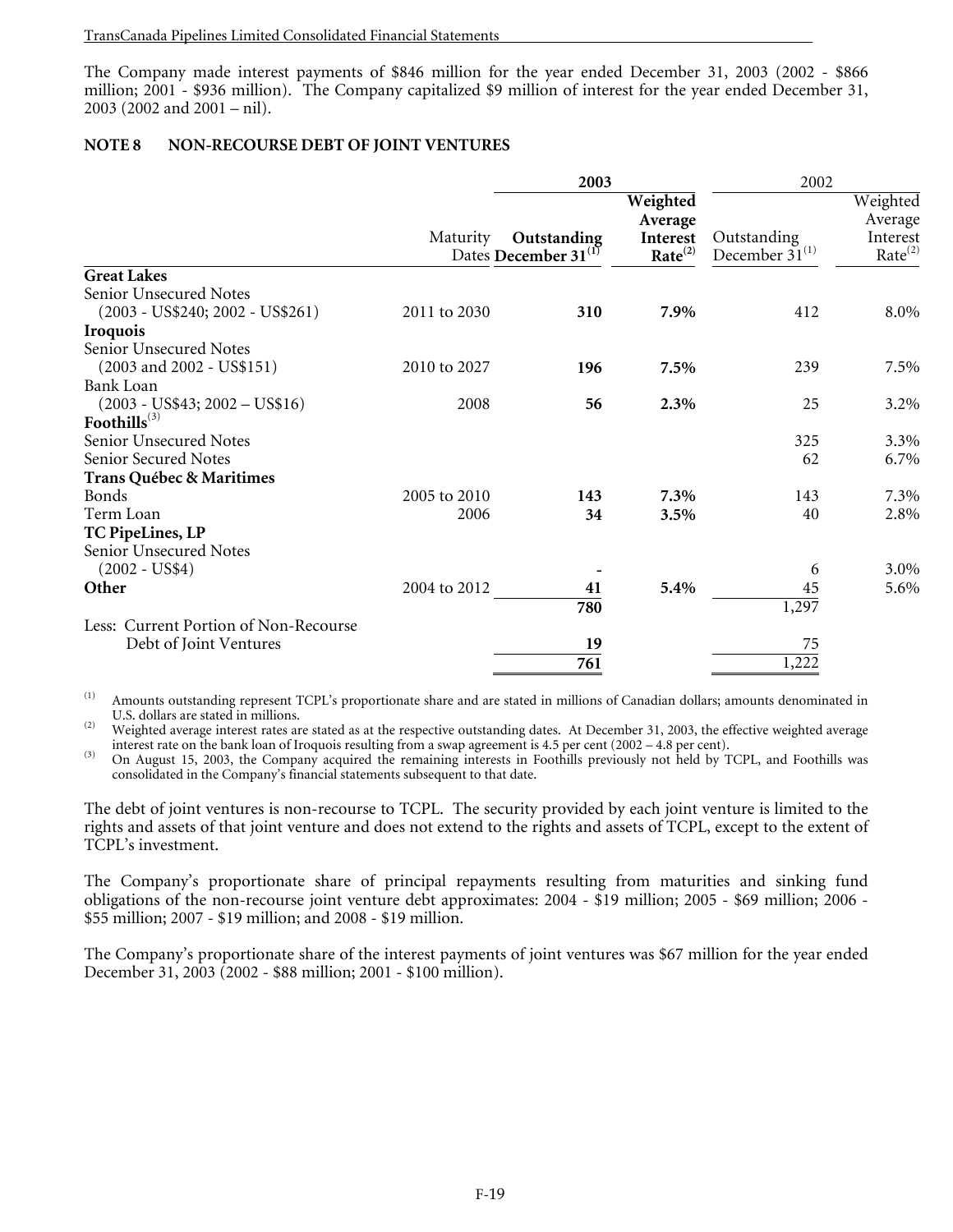# **NOTE 9 PREFERRED SECURITIES AND JUNIOR SUBORDINATED DEBENTURES**

|                                                                                           | Maturity<br>Date | 2003<br>millions)<br>of dollars) | 2002<br>millions)<br>of dollars) |
|-------------------------------------------------------------------------------------------|------------------|----------------------------------|----------------------------------|
| <b>Preferred Securities</b><br>8.25% Issue (2003 - US\$14 million; 2002 - US\$13 million) | 2047             | 22                               | 20                               |
| <b>Junior Subordinated Debentures</b>                                                     |                  |                                  |                                  |
| 8.75% Issue (2003 - nil; 2002 - US\$160 million)                                          |                  |                                  | 218                              |
|                                                                                           |                  |                                  | 238                              |

## **Preferred Securities**

The US\$460 million 8.25 per cent Preferred Securities are redeemable by the Company at par at any time. The Company may elect to defer interest payments on the Preferred Securities and settle the deferred interest in either cash or common shares.

Since the deferred interest may be settled through the issuance of common shares at the option of the Company, the Preferred Securities are classified into their respective debt and equity components. The equity component of the Preferred Securities is \$672 million at December 31, 2003 (2002 - \$674 million).

#### **Junior Subordinated Debentures**

On July 3, 2003, the Company redeemed the US\$160 million, 8.75 per cent Junior Subordinated Debentures. Holders of these debentures received US\$25.0122 per US\$25.00 of the principal amount, which included accrued and unpaid interest to the redemption date, without premium or penalty.

## **NOTE 10 PREFERRED SHARES**

|                                   | Number<br>of Shares | Dividend<br>Rate | Redemption<br>Price | 2003<br>(millions of | 2002<br>(millions of |
|-----------------------------------|---------------------|------------------|---------------------|----------------------|----------------------|
| December 31                       | (thousands)         | Per Share        | Per Share           | dollars)             | dollars)             |
| <b>Cumulative First Preferred</b> |                     |                  |                     |                      |                      |
| <b>Shares</b>                     |                     |                  |                     |                      |                      |
| Series U                          | 4,000               | \$2.80           | \$50.00             | 195                  | 195                  |
| Series Y                          | 4,000               | \$2.80           | \$50.00             | 194                  | 194                  |
|                                   |                     |                  |                     | 389                  | 389                  |

The authorized number of Preferred Shares issuable in series is unlimited. All of the cumulative first preferred shares are without par value.

On or after October 15, 2013, for the Series U shares, and on or after March 5, 2014, for the Series Y shares, the Company may redeem the shares at \$50 per share.

## **NOTE 11 COMMON SHARES**

|                                  | Number      |              |
|----------------------------------|-------------|--------------|
|                                  | of Shares   | Amount       |
|                                  |             | (millions of |
|                                  | (thousands) | dollars)     |
| Outstanding at January 1, 2001   | 474,913     | 4,540        |
| Exercise of options              | 1,718       | 24           |
| Outstanding at December 31, 2001 | 476,631     | 4,564        |
| Exercise of options              | 2,871       | 50           |
| Outstanding at December 31, 2002 | 479,502     | 4,614        |
| Exercise of options              | 1,166       | 18           |
| Outstanding at December 31, 2003 | 480,668     | 4,632        |

#### **Common Shares Issued and Outstanding**

The Company is authorized to issue an unlimited number of common shares of no par value.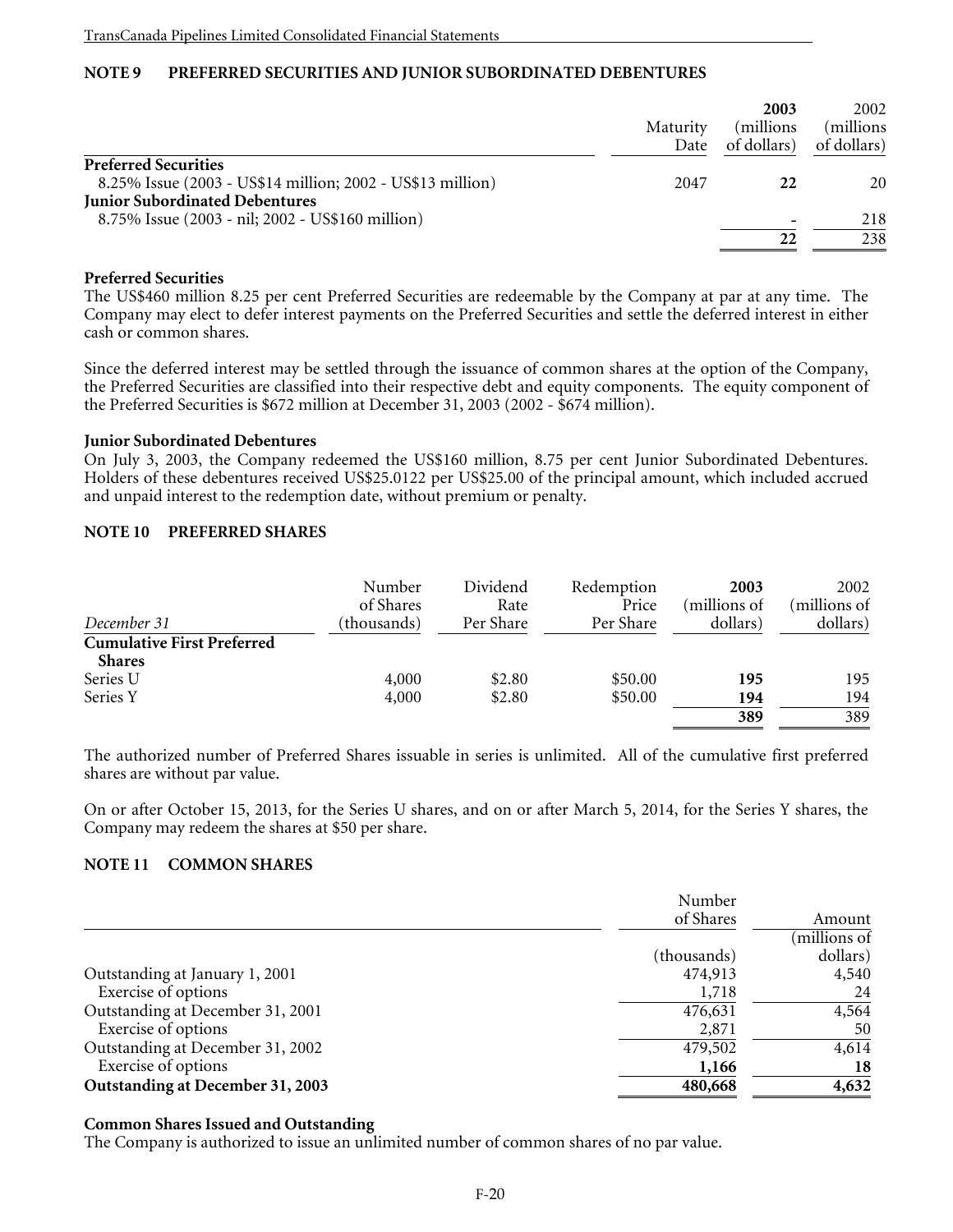## **Restriction on Dividends**

Certain terms of the Company's preferred shares, preferred securities, and debt instruments could restrict the Company's ability to declare dividends on preferred and common shares. At December 31, 2003, such terms did not restrict or alter the Company's ability to declare dividends.

## **NOTE 12 RISK MANAGEMENT AND FINANCIAL INSTRUMENTS**

The Company issues short-term and long-term debt including amounts in foreign currencies, purchases and sells energy commodities and invests in foreign operations. These activities result in exposures to interest rates, energy commodity prices and foreign currency exchange rates. The Company uses derivatives to manage the risk that results from these activities.

#### *Carrying Values of Derivatives*

The carrying amounts of derivatives, which hedge the price risk of foreign currency denominated assets and liabilities of self-sustaining foreign operations are recorded on the balance sheet at their fair value. Gains and losses on the derivatives, realized and unrealized, are included in the foreign exchange adjustment account in Shareholders' Equity as a reduction of the corresponding gains and losses on the translation of the assets and liabilities of the foreign subsidiaries. Carrying amounts for interest rate swaps represent the net accrued interest from the last payment date to the reporting date. Foreign currency transactions hedged by foreign exchange contracts are recorded at the contract rate. Power, natural gas and heat rate derivatives are recorded on the balance sheet at their fair value. The carrying amounts shown in the tables that follow are recorded in the Consolidated Balance Sheet.

## *Fair Values of Financial Instruments*

Cash and short-term investments and notes payable are valued at their carrying amounts due to the short period to maturity. The fair values of long-term debt, non-recourse long-term debt of joint ventures and junior subordinated debentures are determined using market prices for the same or similar issues.

The fair values of foreign exchange and interest rate derivatives have been estimated using year-end market rates. These fair values approximate the amount that the Company would receive or pay if the instruments were closed out at these dates.

#### *Credit Risk*

Credit risk results from the possibility that a counterparty to a derivative in which the Company has an unrealized gain fails to perform according to the terms of the contract. Credit exposure is minimized through the use of established credit management techniques, including formal assessment processes, contractual and collateral requirements and credit exposure limits. At December 31, 2003, for foreign currency and interest rate derivatives, total credit risk and the largest credit exposure to a single counterparty were \$127 million and \$29 million, respectively. At December 31, 2003, for power, natural gas and heat rate derivatives, total credit risk and the largest credit exposure to a single counterparty were \$67 million and \$61 million, respectively.

#### *Notional Amounts*

Notional principal amounts are not recorded in the financial statements because these amounts are not exchanged by the Company and its counterparties and are not a measure of the Company's exposure. Notional amounts are used only as the basis for calculating payments for certain derivatives.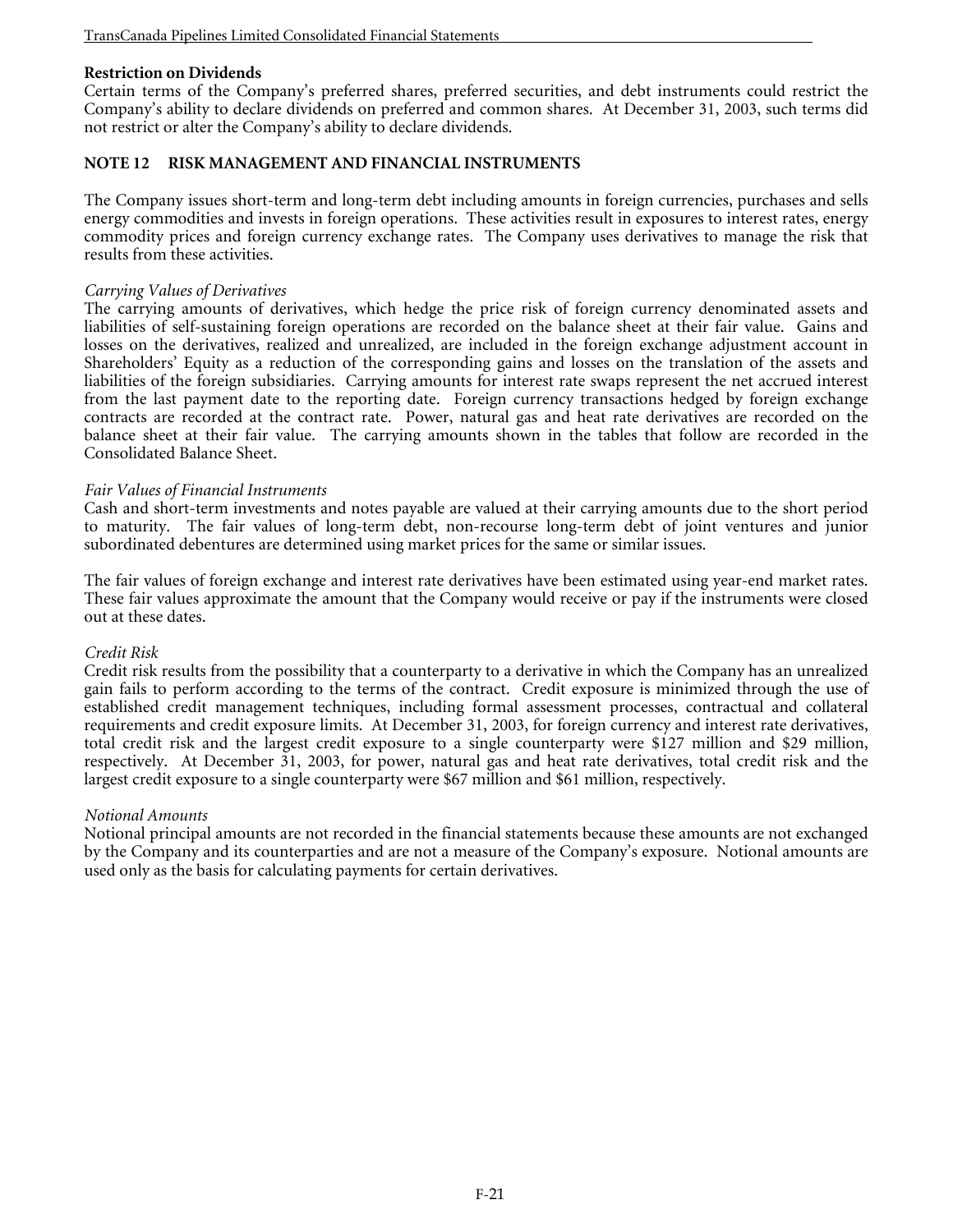## **Foreign Investments**

At December 31, 2003 and 2002, the Company had foreign currency denominated assets and liabilities which created an exposure to changes in exchange rates. The Company uses foreign currency derivatives to hedge this net exposure on an after-tax basis. The foreign currency derivatives have a floating interest rate exposure which the Company partially hedges by entering into interest rate swaps and forward rate agreements. The Company's portfolio of foreign investment derivatives is comprised of contracts for periods up to four years. The fair values shown in the table below for foreign exchange risk are offset by translation gains or losses on the net assets and are recorded in the foreign exchange adjustment account in Shareholders' Equity.

| Asset/(Liability) at December 31 (millions of dollars) | 2003               |               | 2002                   |               |
|--------------------------------------------------------|--------------------|---------------|------------------------|---------------|
|                                                        | Carrying<br>Amount | Fair<br>Value | Carrying<br>Amount     | Fair<br>Value |
| <b>Foreign Exchange</b>                                |                    |               |                        |               |
| Cross-currency swaps                                   |                    |               |                        |               |
| U.S. dollars                                           | 65                 | 65            | (8)                    | (8)           |
| Forward foreign exchange contracts                     |                    |               |                        |               |
| U.S. dollars                                           |                    |               | $\left 4\right\rangle$ | (4)           |

At December 31, 2003, the notional principal amounts of cross-currency swaps were US\$250 million (2002 - US\$350 million) and principal amounts of forward foreign exchange contracts were US\$125 million (2002 – US\$225 million). In addition, the Company has associated interest rate swaps with notional principal amounts of \$311 million (2002 – \$309 million) and US\$200 million (2002 – US\$350 million). The fair value of these interest rate swaps was \$1 million (2002 - \$(4) million).

## **Reconciliation of Foreign Exchange Adjustment**

| December 31 (millions of dollars)                                     | 2003  | 2002 |
|-----------------------------------------------------------------------|-------|------|
| Balance at beginning of year                                          |       |      |
| Translation (losses)/gains on foreign currency denominated net assets | (136) |      |
| Foreign exchange gains/(losses) on derivatives, and other             | 82    |      |
|                                                                       | (40)  |      |

#### **Foreign Exchange Gains/(Losses)**

Foreign exchange gains/(losses) included in Other Expenses/(Income) for the year ended December 31, 2003 are  $$(2)$  million  $(2002 - $(12)$  million;  $2001 - $1$  million).

#### **Foreign Exchange and Interest Rate Management Activity**

The Company manages the foreign exchange risk of U.S. dollar debt, U.S. dollar expenses and the interest rate exposures of the Alberta System, the Canadian Mainline and the Foothills System through the use of foreign currency and interest rate derivatives. These derivatives are comprised of contracts for periods up to nine years. Certain of the realized gains and losses on these derivatives are shared with shippers on predetermined terms.

| Asset/(Liability) at December 31 (millions of dollars) | 2003               |               | 2002               |               |  |
|--------------------------------------------------------|--------------------|---------------|--------------------|---------------|--|
|                                                        | Carrying<br>Amount | Fair<br>Value | Carrying<br>Amount | Fair<br>Value |  |
| <b>Foreign Exchange</b>                                |                    |               |                    |               |  |
| Cross-currency swaps                                   | (26)               | (26)          | 56                 | 56            |  |
| <b>Interest Rate</b>                                   |                    |               |                    |               |  |
| Interest rate swaps                                    |                    |               |                    |               |  |
| Canadian dollars                                       |                    | 15            | 4                  | 56            |  |
| U.S. dollars                                           |                    |               | $\mathbf{1}$       | 4             |  |

At December 31, 2003, the notional principal amounts of cross-currency swaps were US\$282 million (2002 – US\$282 million) and the notional principal amounts for interest rate swaps were \$964 million (2002 - \$874 million) and US\$100 million (2002 – US\$175 million).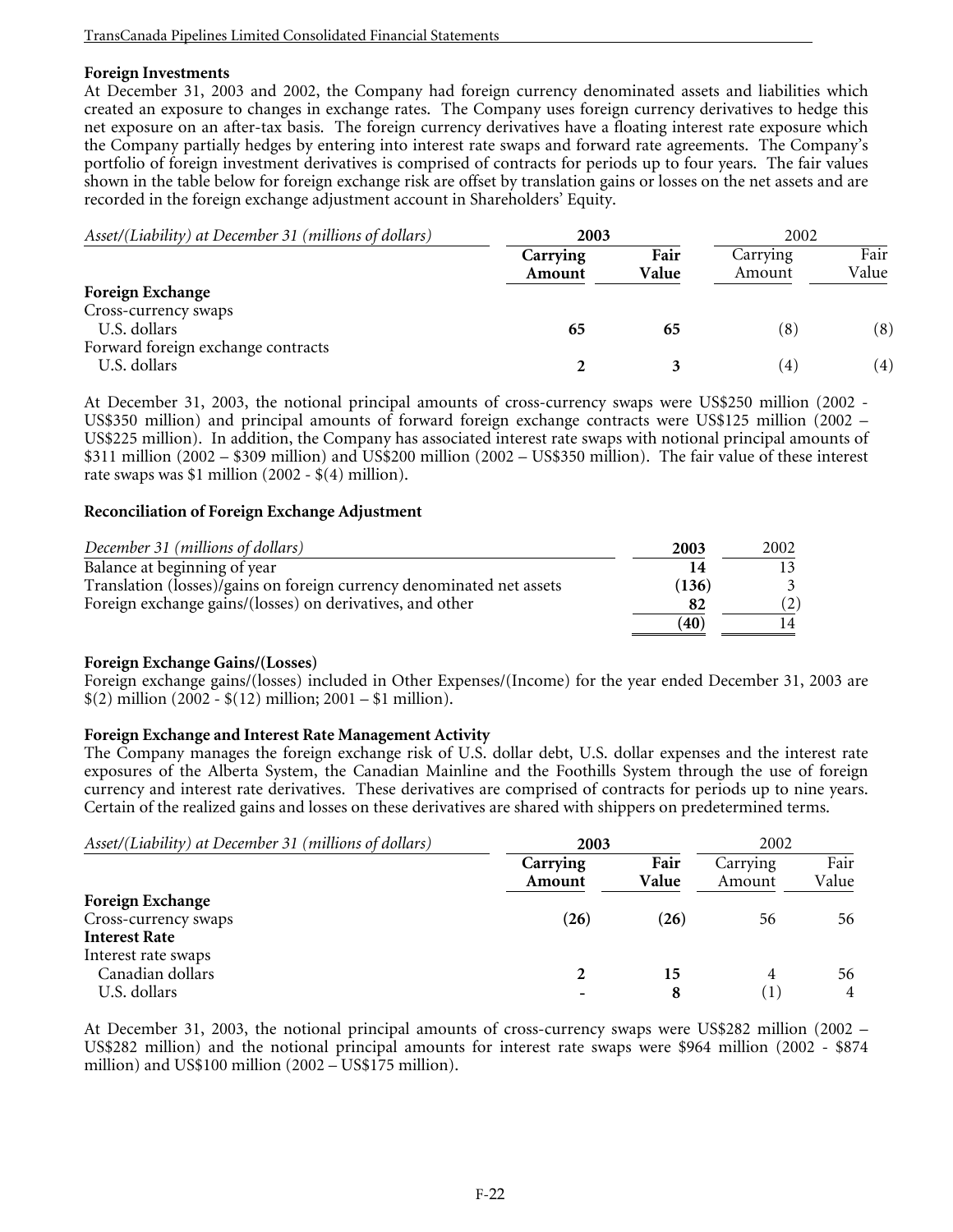The Company manages the foreign exchange risk and interest rate exposure of its Other U.S. dollar debt through the use of foreign currency and interest rate derivatives. These derivatives are comprised of contracts for periods up to ten years. The fair values of the interest rate derivatives are shown in the table below.

| Asset/(Liability) at December 31 (millions of dollars) | 2003               |               | 2002               |               |
|--------------------------------------------------------|--------------------|---------------|--------------------|---------------|
|                                                        | Carrying<br>Amount | Fair<br>Value | Carrying<br>Amount | Fair<br>Value |
| <b>Interest Rate</b><br>Interest rate swaps            |                    |               |                    |               |
| U.S. dollars                                           |                    |               |                    | 55            |

At December 31, 2003, the notional principal amount for interest rate swaps was US\$500 million (2002 – US\$400 million).

## **Energy Price Risk Management**

The Company executes power, natural gas and heat rate derivatives for overall management of its asset portfolio. The Company's portfolio of power, natural gas and heat rate derivatives is primarily comprised of swap, option and forward contracts for periods of up to 13 years, with fixed and floating price commitments. Heat rate contracts are contracts for the sale or purchase of power that are priced based on a natural gas index. The fair values of power, natural gas and heat rate derivatives have been calculated at year-end using estimated forward prices for the relevant period. The fair values and notional volumes of the swap, option, forward and heat rate contracts are shown in the tables below.

| Asset/(Liability) at December 31 (millions of dollars) | 2003                |              |                   | 2002         |  |
|--------------------------------------------------------|---------------------|--------------|-------------------|--------------|--|
|                                                        | Carrying            | Fair         | Carrying          | Fair         |  |
|                                                        | Amount              | Value        | Amount            | Value        |  |
| Power - swaps                                          | (5)                 | (5)          | (36)              | (36)         |  |
| Gas – swaps, forwards and options                      | (35)                | (35)         | (28)              | (28)         |  |
| Heat rate contracts                                    | 61                  | 61           | 74                | 74           |  |
| Notional Volumes at December 31, 2003                  | Power $(GWh)^{(1)}$ |              | Gas $(Bcf)^{(1)}$ |              |  |
|                                                        | Purchases           | <b>Sales</b> | Purchases         | <b>Sales</b> |  |
| Power - swaps                                          | 1,390               | 4,864        |                   |              |  |
| Gas – swaps, forwards and options                      |                     |              | 86.1              | 88.2         |  |
| Heat rate contracts                                    | 2,331               | 735          | 1.0               | 20.3         |  |
| Notional Volumes at December 31, 2002                  | Power (GWh)         |              | Gas (Bcf)         |              |  |
|                                                        | Purchases           | Sales        | Purchases         | Sales        |  |
| Power - swaps                                          | 467                 | 5,138        |                   |              |  |
| Gas – swaps, forwards and options                      |                     |              | 86.3              | 88.6         |  |
| Heat rate contracts                                    | 2,848               |              |                   | 24.8         |  |

 $(i)$  Gigawatt hours (GWh); billion cubic feet (Bcf).

#### **U.S. Dollar Transaction Hedges**

To reduce risk and protect margins when purchase and sale contracts are denominated in different currencies, the Company may enter into forward foreign exchange contracts and foreign exchange options which establish the foreign exchange rate for the cash flows from the related purchase and sale transactions.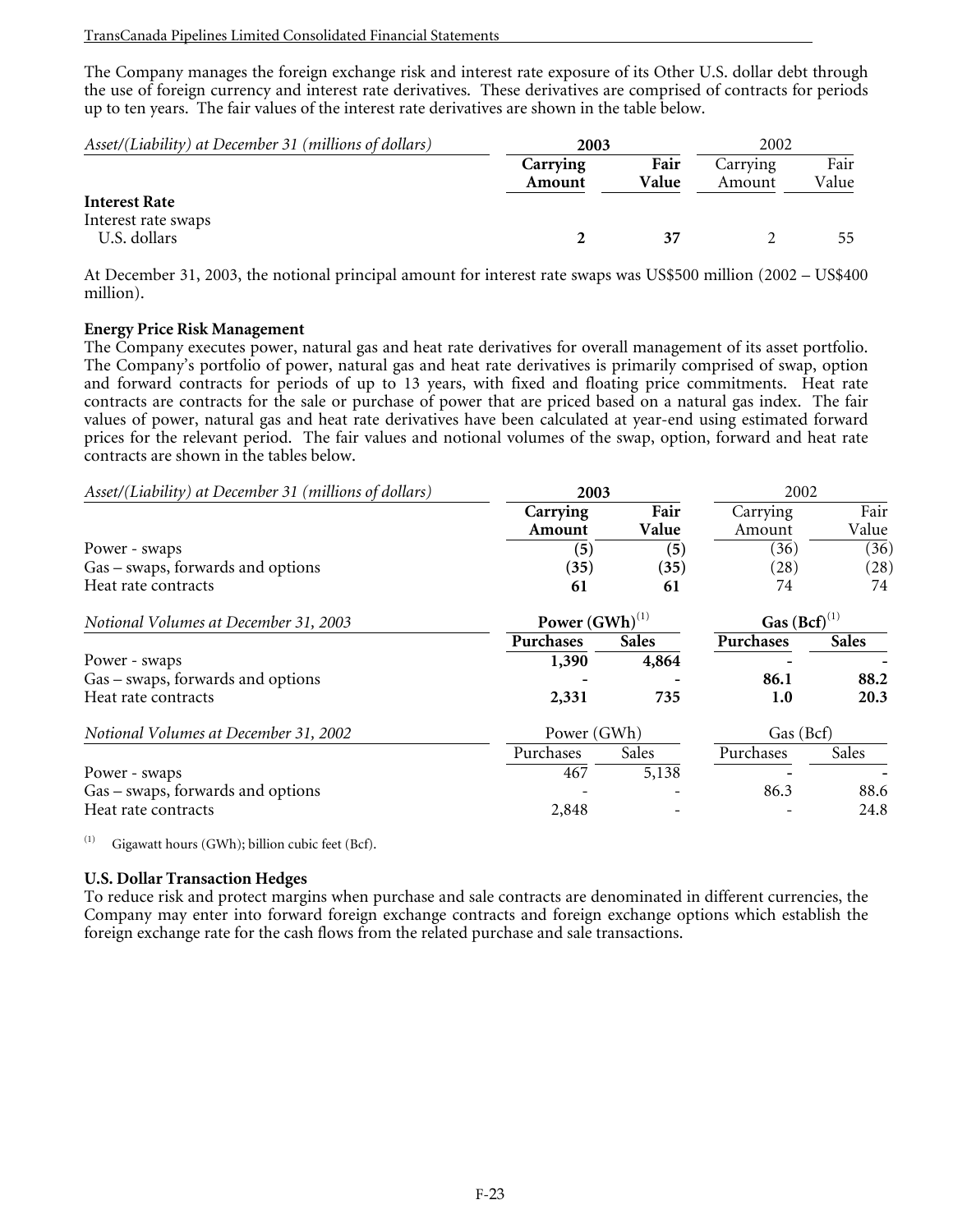# **Other Fair Values**

| December 31 (millions of dollars)          | 2003               |               | 2002               |               |
|--------------------------------------------|--------------------|---------------|--------------------|---------------|
|                                            | Carrying<br>Amount | Fair<br>Value | Carrying<br>Amount | Fair<br>Value |
| Long-Term Debt                             |                    |               |                    |               |
| Alberta System                             | 2,341              | 2,893         | 2,892              | 3,420         |
| Canadian Mainline                          | 4,913              | 5,922         | 5,277              | 6,080         |
| Foothills $^{(1)}$                         | 380                | 382           |                    |               |
| Portland <sup><math>(2)</math></sup>       | 350                | 348           |                    |               |
| Other                                      | 2,107              | 2,214         | 1,764              | 1,904         |
| <b>Non-Recourse Debt of Joint Ventures</b> | 780                | 889           | 1,297              | 1,427         |
| <b>Preferred Securities</b>                | 19                 | 19            | 274                | 276           |

(1) On August 15, 2003, TCPL acquired the remaining interests in Foothills previously not held by TCPL, and Foothills was consolidated

in the Company's financial statements subsequent to that date.<br>
(2) On December 3, 2003, TCPL increased its ownership interest in Portland from 43.4 per cent to 61.7 per cent. The investment was fully consolidated in the Company's financial statements subsequent to that date.

These fair values are provided solely for information purposes and are not recorded in the Consolidated Balance Sheet.

## **NOTE 13 INCOME TAXES**

#### **Provision for Income Taxes**

| Year ended December 31 (millions of dollars) | 2003 | 2002 | 2001 |
|----------------------------------------------|------|------|------|
| Current                                      |      |      |      |
| Canada                                       | 264  | 229  | 307  |
| Foreign                                      | 41   | 41   | 46   |
|                                              | 305  | 270  | 353  |
| Future                                       |      |      |      |
| Canada                                       | 183  | 193  | 70   |
| Foreign                                      | 47   | 54   | 57   |
|                                              | 230  | 247  | 127  |
|                                              | 535  | 517  | 480  |
|                                              |      |      |      |

## **Geographic Components of Income**

| Year ended December 31 (millions of dollars)                   | 2003               | 2002  | 2001  |
|----------------------------------------------------------------|--------------------|-------|-------|
| Canada                                                         | 1,115              | 1,042 | 933   |
| Foreign                                                        | 281                | 280   | 300   |
| Income from continuing operations before income taxes          | 1,396              | 1,322 | 1,233 |
| <b>Reconciliation of Income Tax Expense</b>                    |                    |       |       |
| Year ended December 31 (millions of dollars)                   | 2003               | 2002  | 2001  |
| Income from continuing operations before income taxes          | 1,396              | 1,322 | 1,233 |
| Federal and provincial statutory tax rate                      | 36.7%              | 39.2% | 42.1% |
| Expected income tax expense                                    | 512                | 518   | 519   |
| Unrecorded future income taxes related to regulated operations | 29                 | (8)   | (55)  |
| Lower effective foreign tax rates                              | (2)                | (13)  | (13)  |
| Large corporations tax                                         | 28                 | 30    | 31    |
| Lower effective tax rate on equity in earnings of affiliates   | (11)               | (2)   | (1)   |
| Other                                                          | $\left( 21\right)$ | (8)   | (1)   |
| Actual income tax expense                                      | 535                | 517   | 480   |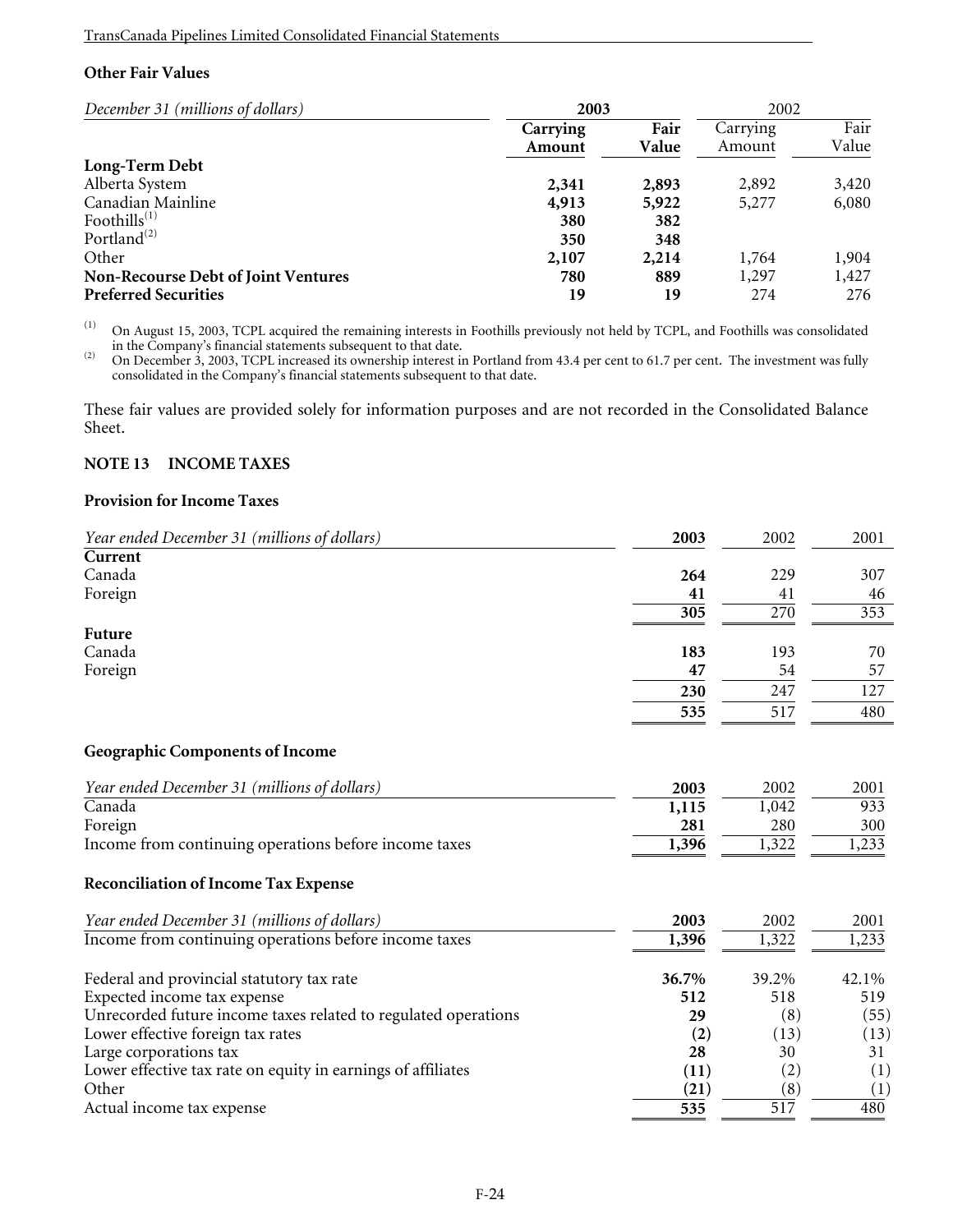# **Future Income Tax Assets and Liabilities**

| December 31 (millions of dollars)                                   | 2003 | 2002 |
|---------------------------------------------------------------------|------|------|
| Net operating and capital loss carryforwards                        | 28   | 91   |
| Deferred costs                                                      | 50   | 49   |
| Deferred revenue                                                    | 29   | 55   |
| Alternative minimum tax credits                                     | 29   | 31   |
| Other                                                               | 24   | 41   |
|                                                                     | 160  | 267  |
| Less: Valuation allowance                                           | 24   | 33   |
| Future income tax assets, net of valuation allowance                | 136  | 234  |
| Difference in accounting and tax bases of plant, equipment and PPAs | 396  | 345  |
| Investments in subsidiaries and partnerships                        | 108  | 107  |
| Other                                                               | 59   | 8    |
| Future income tax liabilities                                       | 563  | 460  |
| Net future income tax liabilities                                   | 427  | 226  |

The Company follows the taxes payable method of accounting for income taxes related to the operations of the Canadian natural gas transmission operations. If the liability method of accounting had been used, additional future income tax liabilities in the amount of \$1,758 million at December 31, 2003 (2002 - \$1,702 million) would have been recorded and would be recoverable from future revenues.

## **Unremitted Earnings of Foreign Investments**

Income taxes have not been provided on the unremitted earnings of foreign investments which the Company intends to indefinitely reinvest in foreign operations. If provision for these taxes had been made, future income tax liabilities would increase by approximately \$54 million at December 31, 2003 (2002 - \$60 million).

#### **Income Tax Payments**

Income tax payments of \$220 million were made during the year ended December 31, 2003 (2002 - \$257 million; 2001 - \$292 million).

## **NOTE 14 NOTES PAYABLE**

|                         |              | 2003                     |              | 2002                     |
|-------------------------|--------------|--------------------------|--------------|--------------------------|
|                         | Outstanding  | <b>Weighted Average</b>  | Outstanding  | Weighted Average         |
|                         | December 31  | <b>Interest Rate Per</b> | December 31  | <b>Interest Rate Per</b> |
|                         | (millions of | Annum at                 | (millions of | Annum at                 |
|                         | dollars)     | December 31              | dollars)     | December 31              |
| <b>Commercial Paper</b> |              |                          |              |                          |
| Canadian dollars        | 367          | 2.7%                     | 258          | 2.9%                     |
| U.S. dollars            |              |                          | 39           | 1.4%                     |
|                         | 367          |                          | 297          |                          |

Total credit facilities of \$2.2 billion at December 31, 2003, were available to support the Company's commercial paper progams and for general corporate purposes. Of this total, \$1.9 billion represents committed credit facilities of which \$1.5 billion represents a syndicated facility established in December 2002. This facility is comprised of a \$1.0 billion tranche with a three year term and a \$500 million tranche with a 364 day term with a two year term out option. Both tranches are extendible on an annual basis and are revolving unless during a term out period. Both tranches were extended in December 2003, the \$1.0 billion tranche to December 2006 and the \$500 million tranche to December 2004. The remaining committed facilities are non extendible, \$60 million expires in June 2004 and \$320 million expires in June 2005.

At December 31, 2003, the Company had used approximately \$217 million of its total lines of credit for letters of credit and to support its ongoing commercial arrangements. If drawn, interest on the lines of credit would be charged at prime rates of Canadian chartered and U.S. banks and at other negotiated financial bases. The cost to maintain the unused portion of the lines of credit is approximately \$2 million for the year ended December 31, 2003 (2002 - \$1 million).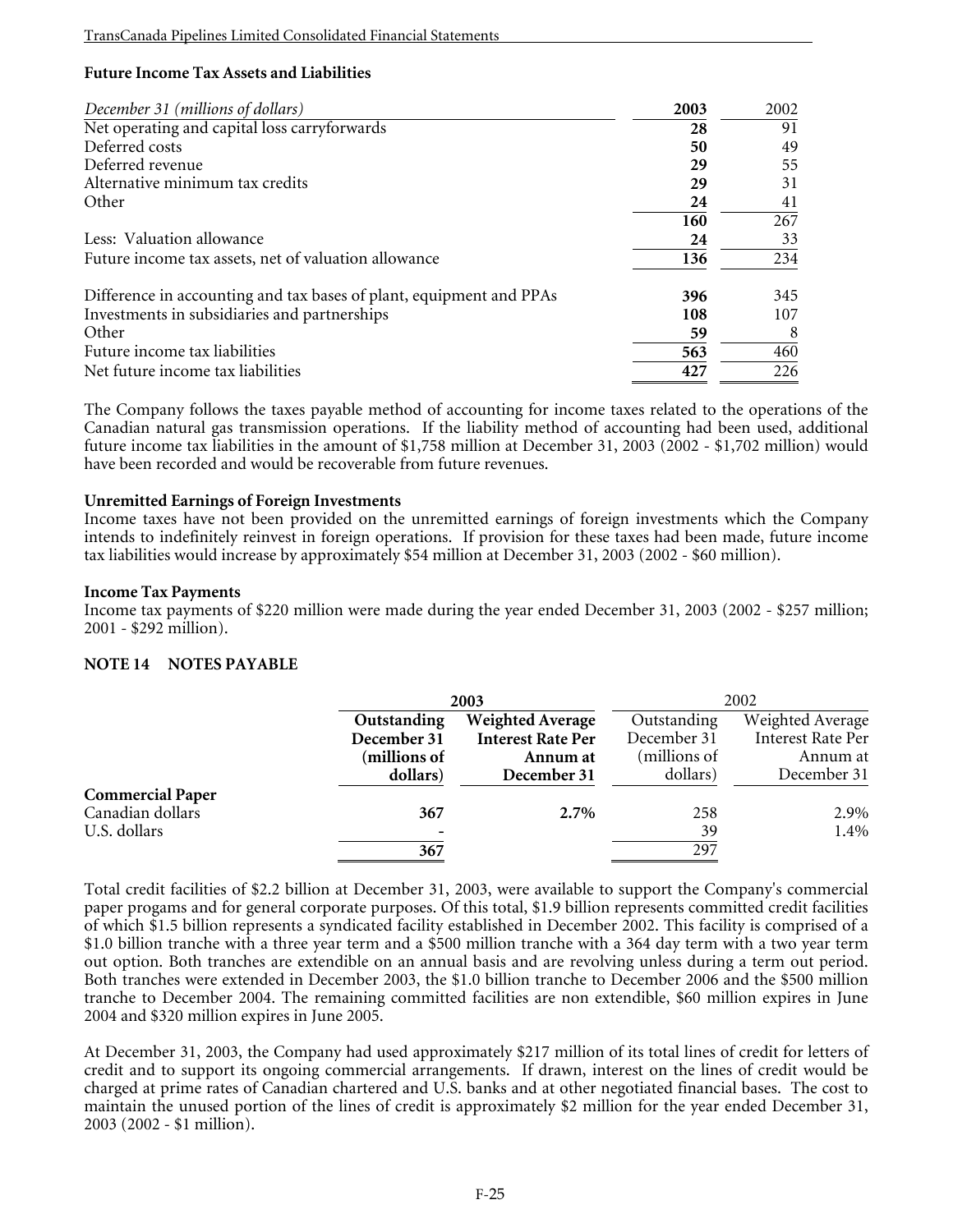# **NOTE 15 EMPLOYEE FUTURE BENEFITS**

The Company sponsors defined benefit pension plans (DB Plans) that cover substantially all employees and sponsored a defined contribution pension plan (DC Plan) which was effectively terminated at December 31, 2002. The DB Plans are based on years of service and highest average earnings over three consecutive years of employment. Under the DC Plan, Company contributions were based on the participating employees' pensionable earnings. As a result of the termination of the DC Plan, members of this plan were awarded retroactive service credit under the DB Plans for all years of service. In exchange for past service credit, members surrendered the accumulated assets in their DC Plan accounts to the DB Plans as at December 31, 2002. This plan amendment resulted in unamortized past service costs of \$44 million. Past service costs are amortized over the expected average remaining service life of employees, which is an average of 12 years.

The Company also provides its employees with other post-employment benefits other than pensions, including special termination benefits and defined life insurance and medical benefits beyond those provided by government-sponsored plans. Effective January 1, 2003, the Company combined its previously existing other postemployment benefit plans into one plan for active employees and provided existing retirees the option of adopting the provisions of the new plan. This plan amendment resulted in unamortized past service costs of \$7 million. Past service costs are amortized over the expected average remaining life expectancy of former employees, which is approximately 19 years.

The expense for the DC Plan is nil for the year ended December 31, 2003 (2002 - \$6 million; 2001 - \$7 million). In 2003, the Company also expensed \$1 million (2002 – nil; 2001 – nil) related to retirement savings plans for its U.S. employees.

Information about the Company's DB Plans measured and valued at December 31 is as follows.

|                                                                              | Pension Benefit Plans |       | Other Benefit Plans |                 |
|------------------------------------------------------------------------------|-----------------------|-------|---------------------|-----------------|
| ( <i>millions</i> of <i>dollars</i> )                                        | 2003                  | 2002  | 2003                | 2002            |
| <b>Change in Benefit Obligation</b>                                          |                       |       |                     |                 |
| Benefit obligation – beginning of year                                       | 841                   | 659   | 95                  | 60              |
| Current service cost                                                         | 25                    | 11    | 2                   | 2               |
| Interest cost                                                                | 52                    | 43    | 6                   | $\overline{4}$  |
| <b>Employee contributions</b>                                                | $\boldsymbol{2}$      | 1     |                     |                 |
| Benefits paid                                                                | (45)                  | (58)  | (4)                 | (4)             |
| <b>Actuarial</b> loss                                                        | 66                    | 93    |                     | 26              |
| Acquisition of subsidiary                                                    | 19                    |       |                     |                 |
| Plan amendment                                                               |                       | 92    |                     | 7               |
| Benefit obligation – end of year                                             | 960                   | 841   | 106                 | $\overline{95}$ |
| <b>Change in Plan Assets</b>                                                 |                       |       |                     |                 |
| Plan assets at fair value – beginning of year                                | 621                   | 573   |                     |                 |
| Actual return on plan assets                                                 | 89                    | 9     |                     |                 |
| <b>Employer contributions</b>                                                | 110                   | 48    |                     | 4               |
| <b>Employee contributions</b>                                                | $\mathbf{2}$          |       |                     |                 |
| Benefits paid                                                                | (45)                  | (58)  | (4)                 | (4)             |
| Acquisition of subsidiary                                                    | 22                    |       |                     |                 |
| Assets receivable from DC Plan                                               |                       | 48    |                     |                 |
| Plan assets at fair value - end of year                                      | 799                   | 621   |                     |                 |
| Funded status - plan deficit                                                 | (161)                 | (220) | (106)               | (95)            |
| Unamortized net actuarial loss                                               | 263                   | 246   | 39                  | 33              |
| Unamortized past service costs                                               | 41                    | 44    | 6                   | 7               |
| Unamortized transitional obligation related to regulated                     |                       |       |                     |                 |
| business                                                                     |                       |       | 25                  | 27              |
| Accrued benefit asset/(liability), net of valuation allowance<br>of $nil(1)$ | 143                   | 70    | (36)                | (28)            |

(1) Assets and liabilities are included in Other Assets and Deferred Amounts, respectively, in TransCanada's Consolidated Balance Sheet.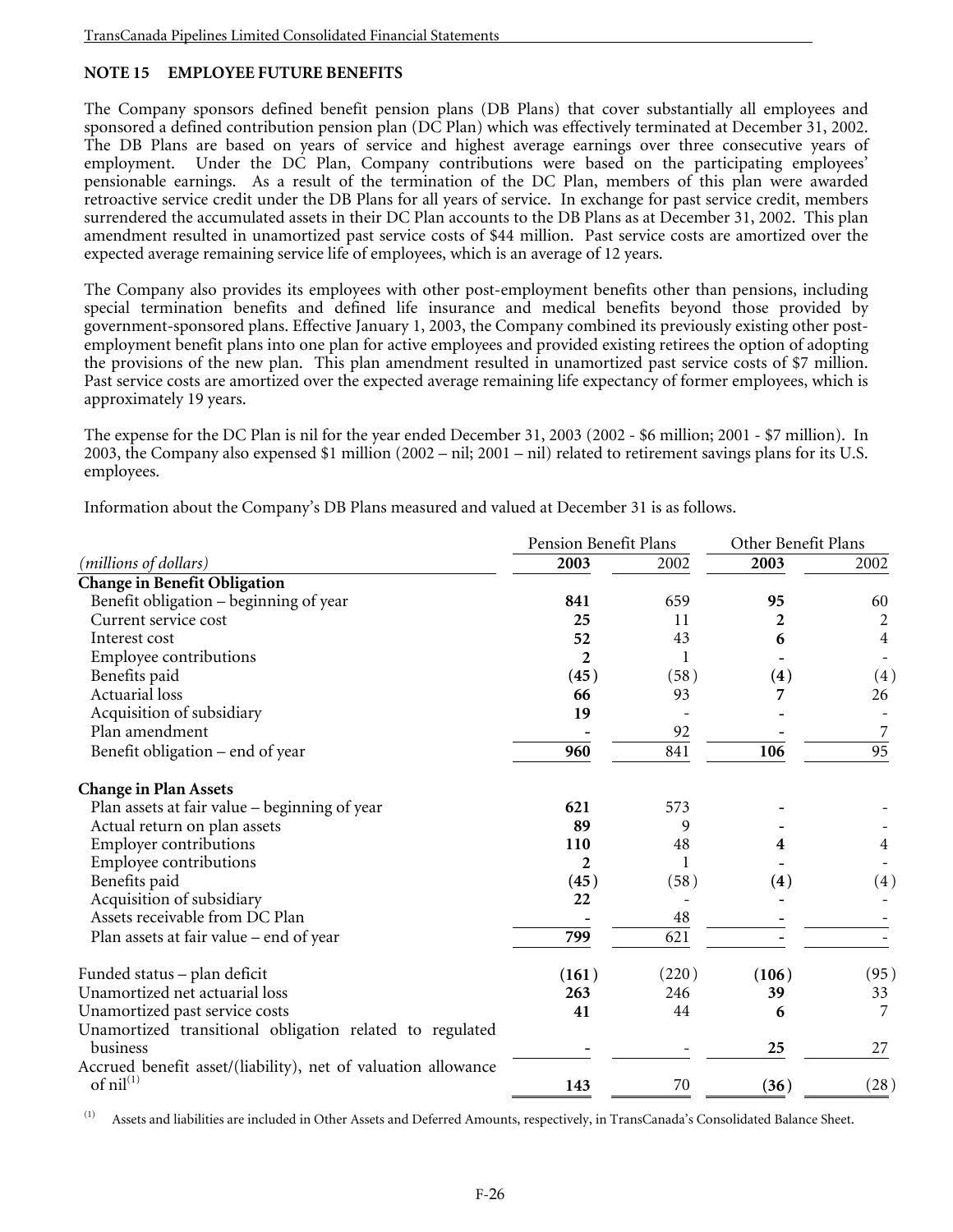The Company's expected contributions for the year 2004 are approximately \$80 million for the pension benefit plans and approximately \$5 million for the other benefit plans.

The significant weighted average actuarial assumptions adopted in measuring the Company's benefit obligations at December 31 are as follows.

|                               |          | Pension Benefit |          |                     |  |
|-------------------------------|----------|-----------------|----------|---------------------|--|
|                               |          | Plans           |          | Other Benefit Plans |  |
|                               | 2003     | 2002            | 2003     | 2002                |  |
| Discount rate                 | $6.00\%$ | 6.25%           | $6.25\%$ | 6.50%               |  |
| Rate of compensation increase | 3.50%    | 3.75%           |          |                     |  |

The significant weighted average actuarial assumptions adopted in measuring the Company's net benefit plan expense for years ended December 31 are as follows.

|                                           | Pension Benefit Plans |       |       | Other Benefit Plans |       |       |
|-------------------------------------------|-----------------------|-------|-------|---------------------|-------|-------|
|                                           | 2003                  | 2002  | 2001  | 2003                | 2002  | 2001  |
| Discount rate                             | 6.25%                 | 6.75% | 6.80% | 6.50%               | 6.85% | 6.90% |
| Expected long-term rate of return on plan |                       |       |       |                     |       |       |
| assets                                    | 7.25%                 | 7.52% | 7.10% |                     |       |       |
| Rate of compensation increase             | 3.75%                 | 3.50% | 3.50% |                     |       |       |

The overall expected long-term rate of return on plan assets is based on historical and projected rates of return for both the portfolio in aggregate and for each asset class in the portfolio. Assumed projected rates of return are selected after analyzing historical experience and future expectations of the level and volatility of returns. Asset class benchmark returns, asset mix and anticipated benefit payments from plan assets are also considered in the determination of the overall expected rate of return.

For measurement purposes, a 7.5 per cent annual rate of increase in the per capita cost of covered health care benefits was assumed for 2004. The rate was assumed to decrease gradually to 5.0 per cent for 2009 and remain at that level thereafter. A one percentage point increase or decrease in assumed health care cost trend rates would have the following effects.

| (millions of dollars)                                   | Increase | Decrease |
|---------------------------------------------------------|----------|----------|
| Effect on total of service and interest cost components |          |          |
| Effect on post-employment benefit obligation            |          | (10)     |

The Company's net benefit plan expense is as follows.

|                                                     | Pension Benefit Plans |      |      | Other Benefit Plans |      |      |
|-----------------------------------------------------|-----------------------|------|------|---------------------|------|------|
| Year ended December 31 (millions of dollars)        | 2003                  | 2002 | 2001 | 2003                | 2002 | 2001 |
| Current service cost                                | 25                    | 11   | 12   |                     |      |      |
| Interest cost                                       | 52                    | 43   | 41   | 6                   | 4    | 4    |
| Expected return on plan assets                      | (51)                  | (45) | (41) |                     |      |      |
| Amortization of transitional obligation related to  |                       |      |      |                     |      |      |
| regulated business                                  |                       |      |      |                     |      |      |
| Amortization of net actuarial loss                  |                       |      |      |                     |      |      |
| Amortization of past service costs                  |                       |      |      |                     |      |      |
|                                                     | 37                    | 11   | 12   | 12                  | 8    | 8    |
| Net benefit cost recognized - discontinued          |                       |      |      |                     |      |      |
| operations                                          |                       |      |      |                     |      |      |
| Net benefit cost recognized - continuing operations |                       |      | 10   | 12                  | 8    |      |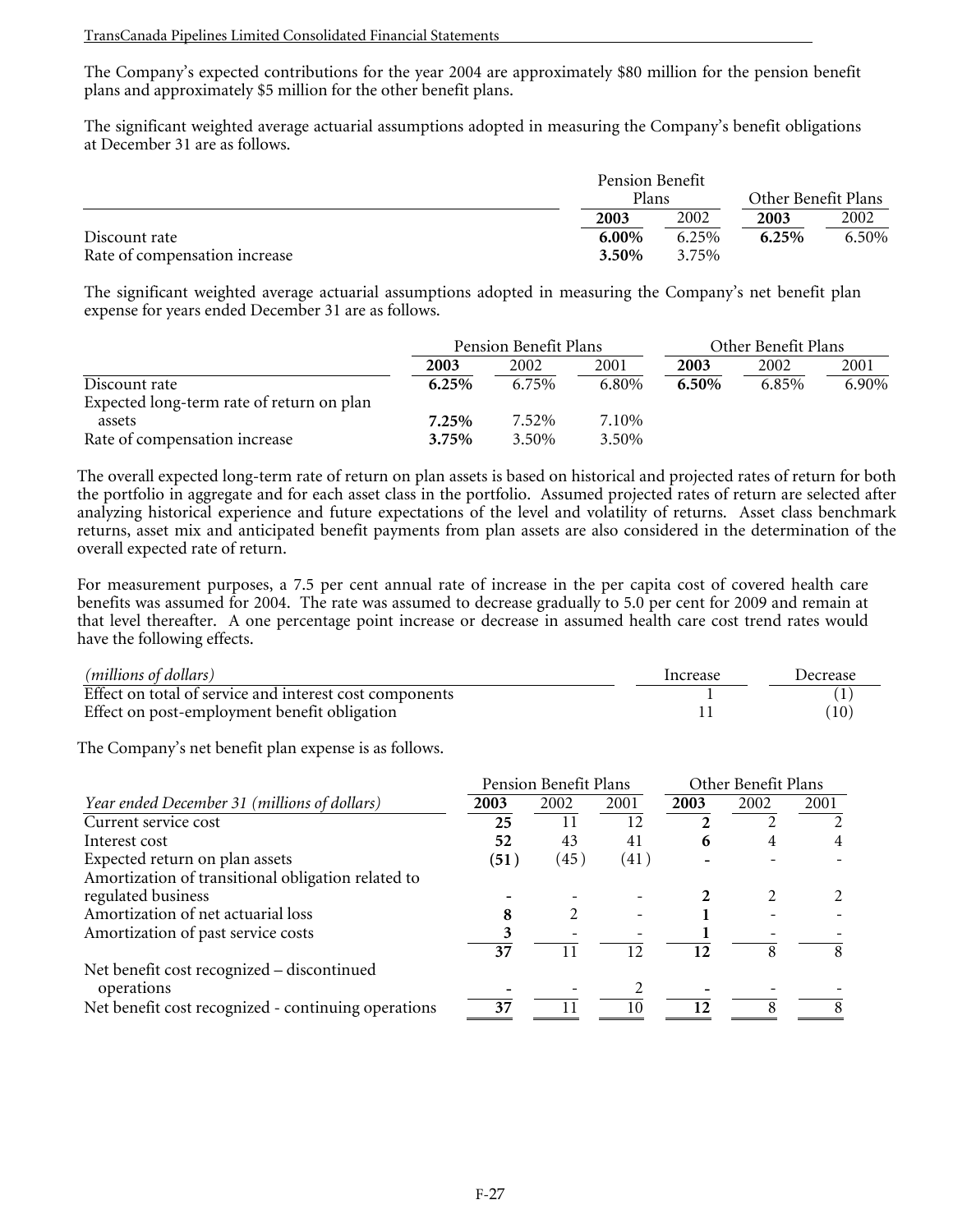The Company's pension plan weighted average asset allocation at December 31, by asset category, and weighted average target allocation at December 31, by asset category, is as follows.

|                       | Percentage of Plan Assets |      | Target<br>Allocation |
|-----------------------|---------------------------|------|----------------------|
| <b>Asset Category</b> | 2003                      | 2002 | 2003                 |
| Debt securities       | 47%                       | 51%  | 35% to 60%           |
| Equity securities     | 53%                       | 49%  | 40% to 65%           |
|                       | 100%                      | 100% |                      |

The assets of the pension plan are managed on a going concern basis subject to legislative restrictions. The plan's investment policy is to maximize returns within an acceptable risk tolerance. Pension assets are invested in a diversified manner with consideration given to the demographics of the plan participants.

## **NOTE 16 CHANGES IN OPERATING WORKING CAPITAL**

| Year ended December 31 (millions of dollars) | 2003 | 2002 | 2001 |
|----------------------------------------------|------|------|------|
| Decrease/(increase) in accounts receivable   | 26   | 45   | 38   |
| Decrease/(increase) in inventories           |      |      | 52   |
| Decrease/(increase) in other current assets  |      | (53) | (12) |
| Increase in accounts payable                 | 52   | 120  | 105  |
| (Decrease)/increase in accrued interest      |      |      | (13) |
|                                              |      |      | 170. |

## **NOTE 17 COMMITMENTS, CONTINGENCIES AND GUARANTEES**

#### **Commitments**

Future annual payments, net of sub-lease receipts, under the Company's operating leases for various premises are approximately as follows.

|                                              | Amounts<br>Recoverable |            |            |  |  |
|----------------------------------------------|------------------------|------------|------------|--|--|
| Year ended December 31 (millions of dollars) | Minimum Lease          | under Sub- | <b>Net</b> |  |  |
|                                              | Payments               | Leases     | Payments   |  |  |
| 2004                                         | 25                     |            | 18         |  |  |
| 2005                                         | 25                     |            | 18         |  |  |
| 2006                                         | 25                     |            | 18         |  |  |
| 2007                                         | 24                     | 7          | 17         |  |  |
| 2008                                         | 24                     |            |            |  |  |

The operating lease agreements expire at various dates through 2011, with an option to renew certain lease agreements for five years.

At December 31, 2003, TCPL held a 35.6 per cent interest in TransCanada Power, L.P. which is a publicly-held limited partnership. On June 30, 2017, the partnership will redeem all units outstanding, not held directly or indirectly by TCPL, at their then fair market value, being the average of the fair market values assigned thereto by independent valuators, plus all declared and unpaid distributions of distributable cash thereon (the Redemption Price). TCPL is required to fund the Redemption Price in accordance with the terms of the Power LP Partnership agreement.

On June 18, 2003, the Mackenzie Delta gas producers, the Aboriginal Pipeline Group (APG) and TransCanada reached an agreement which governs TCPL's role in the Mackenzie Gas Pipeline Project. The project would result in a natural gas pipeline being constructed from Inuvik, Northwest Territories to the northern border of Alberta, where it would then connect with the Alberta System. Under the agreement, TCPL has agreed to finance the APG for its one-third share of project definition phase costs. This share is estimated to be approximately \$90 million over three years. In the year ended December 31, 2003, TransCanada funded \$34 million of this loan which is included in Other Assets. The ability to recover this investment is contingent upon the outcome of the project.

#### **Contingencies**

The Canadian Alliance of Pipeline Landowners' Associations and two individual landowners have commenced an action under Ontario's Class Proceedings Act, 1992, against TCPL and Enbridge Inc. for damages alleged to arise from the creation of a control zone within 30 metres of the pipeline pursuant to section 112 of the NEB Act. The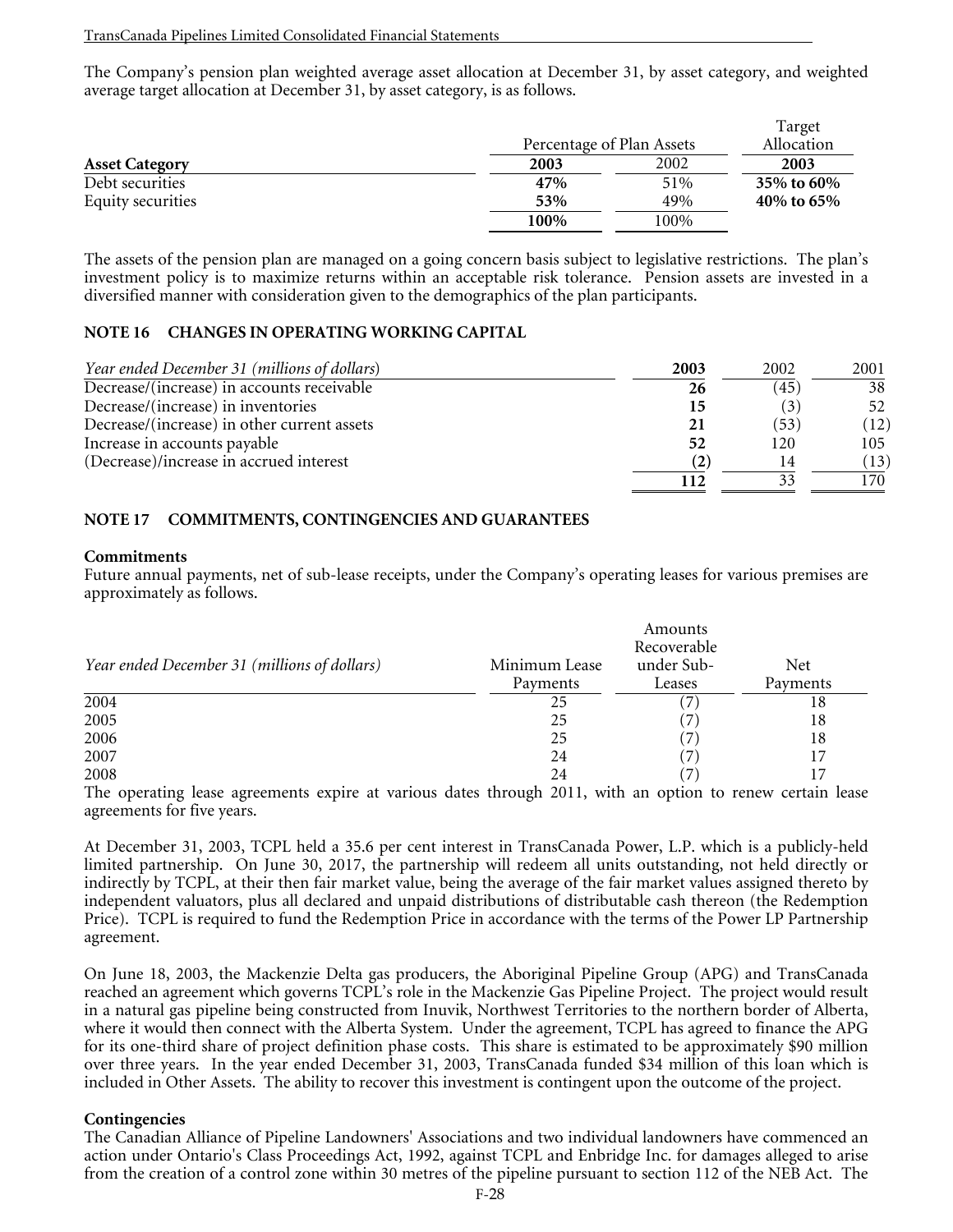Company believes the claim is without merit and will vigorously defend the action. The Company has made no provision for any potential liability. A liability, if any, would be dealt with through the regulatory process.

The Company and its subsidiaries are subject to various other legal proceedings and actions arising in the normal course of business. While the final outcome of such legal proceedings and actions cannot be predicted with certainty, it is the opinion of Management that the resolution of such proceedings and actions will not have a material impact on the Company's consolidated financial position or results of operations.

#### **Guarantees**

Upon acquisition of Bruce Power, the Company, together with Cameco Corporation and BPC Generation Infrastructure Trust, guaranteed on a several pro-rata basis certain contingent financial obligations of Bruce Power related to operator licenses, the lease agreement, power sales agreements and contractor services. TCPL's share of the net exposure under these guarantees at December 31, 2003 was estimated to be approximately \$215 million. The terms of the guarantees range from 2004 to 2018. The current carrying amount of the liability related to these guarantees is nil and the fair value is approximately \$4 million.

TCPL has guaranteed the equity undertaking of a subsidiary which supports the payment, under certain conditions, of principal and interest on the US\$195 million public debt obligations of TransGas de Occidente, S.A. (TransGas). The Company has a 46.5 per cent interest in TransGas. Under the terms of the agreement, the Company severally with another major multinational company may be required to fund more than their proportionate share of debt obligations of TransGas in the event that the minority shareholders fail to contribute. Any payments made by TCPL under this agreement convert into share capital of TransGas. The potential exposure is contingent on the impact of any change of law on TransGas' ability to service the debt. From the issuance of the debt in 1995 to date, there has been no change in applicable law and thus no exposure to TCPL. The debt matures in 2010. The Company has made no provision related to this guarantee.

## **NOTE 18 DISCONTINUED OPERATIONS**

The Board of Directors approved plans to dispose of the Company's International, Canadian Midstream, and certain other businesses (December Plan) and the Gas Marketing business in December 1999 and July 2001, respectively. The Company's disposals under both plans were substantially completed at December 31, 2001.

TCPL's investments in Gasoducto del Pacifico, INNERGY Holdings S.A. and P.T. Paiton Energy Company approved for disposal under the December Plan will be accounted for as part of continuing operations as of December 31, 2003, due to the length of time it has taken the Company to dispose of these assets. It is the intention of the Company to continue with its plan to dispose of these investments.

The Company mitigated certain of its remaining exposures associated with the contingent liabilities related to the divested Gas Marketing operations by acquiring from a subsidiary of Mirant Corporation (Mirant) certain contracts under which it still had exposure in 2003, and simultaneously hedging the market price exposures of these contracts. The Company remains contingently liable for certain residual obligations. In 2003, \$50 million of the original approximately \$100 million after-tax deferred gain was recognized in income. The remaining aftertax deferred gain is included in Deferred Amounts.

At December 31, 2003, TCPL reviewed the provision for loss on discontinued operations and the deferred gain and concluded that the remaining provision was adequate and the deferral of the remaining approximately \$50 million of after-tax deferred gain related to the Gas Marketing business was appropriate.

Revenues from discontinued operations for the year ended December 31, 2003 were \$2 million (2002 - \$36 million; 2001 - \$12,895 million). Net income/(loss) from discontinued operations for the year ended December 31, 2003 was \$50 million, net of \$29 million income taxes (2002 – nil; 2001 - \$(67) million, net of \$(33) million income taxes). The provision for loss on discontinued operations at December 31, 2003 was \$41 million (2002 - \$83 million). The provision for loss on discontinued operations is included in Accounts Payable.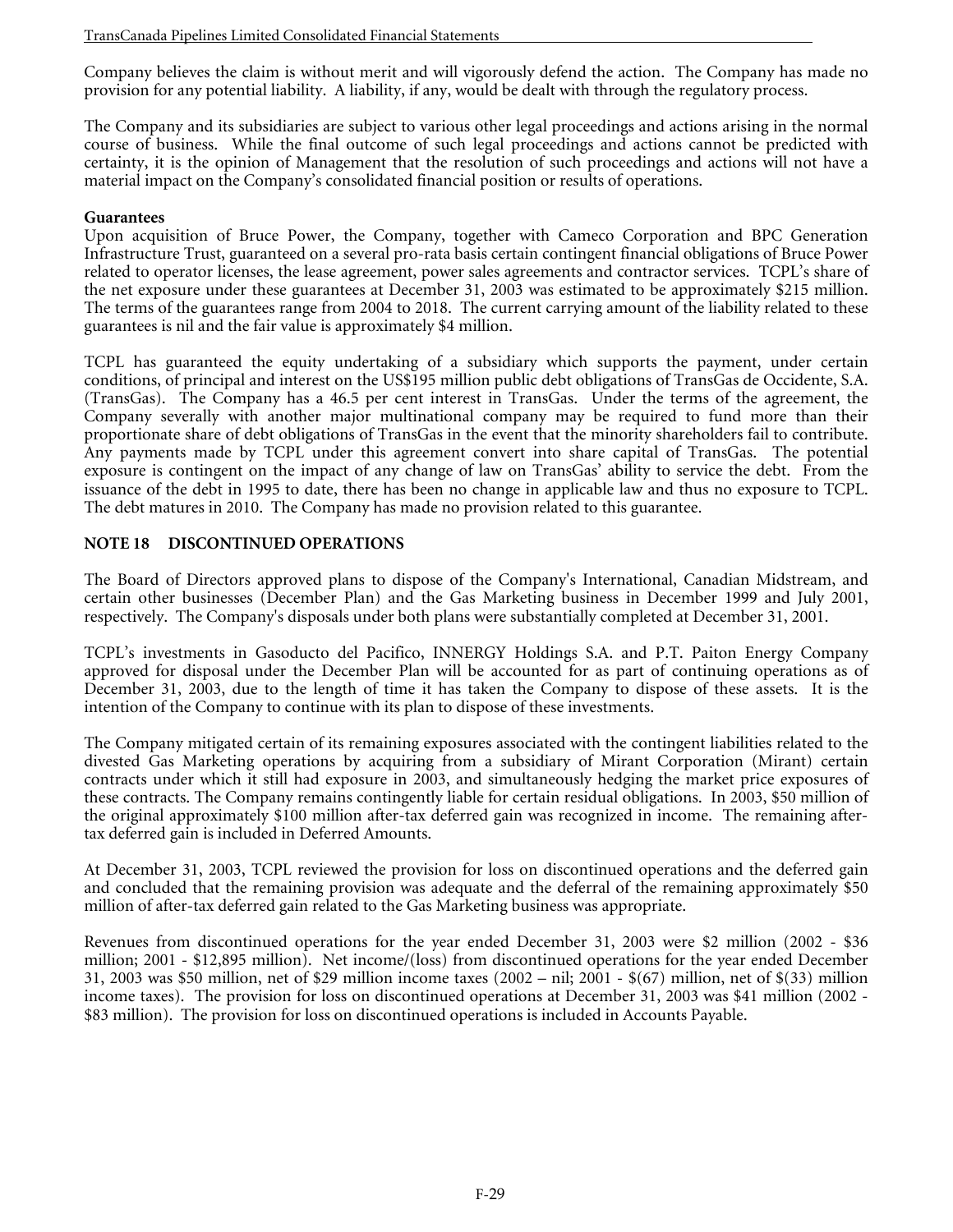# **NOTE 19 U.S. GAAP**

The Company's consolidated financial statements have been prepared in accordance with Canadian GAAP, which, in some respects, differ from U.S. GAAP. The effects of these differences on the Company's financial statements are as follows.

# **Condensed Statement of Consolidated Income and Comprehensive Income in Accordance with U.S. GAAP**(1)

| Year ended December 31 (millions of dollars)                                            | 2003             | 2002             | 2001             |
|-----------------------------------------------------------------------------------------|------------------|------------------|------------------|
| $Revenues^{(2)}$                                                                        | 4,919            | 4,565            | 4,165            |
| Cost of sales $^{(2)}$                                                                  | $\overline{592}$ | 441              | 47               |
| Other costs and expenses                                                                | 1,663            | 1,532            | 1,609            |
| Depreciation                                                                            | 819              | 729              | 675              |
|                                                                                         | 3,074            | 2,702            | 2,331            |
| Operating income                                                                        | 1,845            | 1,863            | 1,834            |
| Other (income)/expenses                                                                 |                  |                  |                  |
| Equity income <sup>(1)(3)</sup>                                                         | (334)            | (260)            | (221)            |
| Other expenses <sup>(4)(5)</sup>                                                        | 841              | 850              | 931              |
| Income taxes                                                                            | 515              | 499              | 407              |
|                                                                                         | 1,022            | 1,089            | 1,117            |
| Income from continuing operations - U.S. GAAP                                           | 823              | 774              | $\overline{717}$ |
| Net income/(loss) from discontinued operations - U.S. GAAP                              | 50               |                  | (67)             |
| Income before cumulative effect of the application of accounting changes in             |                  |                  |                  |
| accordance with U.S. GAAP                                                               | 873              | 774              | 650              |
| Cumulative effect of the application of accounting changes, net of tax $(2)(4)$         | (13)             |                  | (2)              |
| Net income in accordance with U.S. GAAP                                                 | 860              | $\overline{774}$ | 648              |
| Adjustments affecting comprehensive income under U.S. GAAP                              |                  |                  |                  |
| Foreign currency translation adjustment, net of $\text{tax}^{(6)}$                      | (54)             | 1                |                  |
| Additional minimum liability for employee future benefits, net of tax $(7)$             | (2)              | (40)             | (56)             |
| Unrealized gain/(loss) on derivatives, net of tax $(4)$                                 | 8                | (4)              | (5)              |
| Comprehensive income before cumulative effect of the application of                     |                  |                  |                  |
| accounting changes in accordance with U.S. GAAP                                         | 812              | 731              | 587              |
| Cumulative effect of the application of accounting changes, net of $\text{tax}^{(4)}$   |                  |                  | (4)              |
| Comprehensive income in accordance with U.S. GAAP                                       | 812              | 731              | $\overline{583}$ |
|                                                                                         |                  |                  |                  |
| <b>Reconciliation of Income from Continuing Operations</b>                              |                  |                  |                  |
| Year ended December 31 (millions of dollars)                                            | 2003             | 2002             | 2001             |
| Net income from continuing operations in accordance with Canadian GAAP                  | 859              | 805              | 753              |
| U.S. GAAP adjustments                                                                   |                  |                  |                  |
| Preferred securities charges <sup>(8)</sup>                                             | (57)             | (58)             | (77)             |
| Tax impact of preferred securities charges                                              | 21               | 22               | 32               |
| Unrealized (loss)/gain on foreign exchange and interest rate derivatives <sup>(4)</sup> | (9)              | 30               | (14)             |
| Tax impact of (loss)/gain on foreign exchange and interest rate derivatives             | 3                | (12)             | 6                |
| Unrealized gain/(loss) on energy trading contracts <sup>(2)</sup>                       | 28               | (21)             | (17)             |
| Tax impact of unrealized gain/(loss) on energy trading contracts                        | (10)             | 8                | 6                |
| Equity $\text{loss}^{(3)}$                                                              | (18)             |                  |                  |
| Tax impact of equity loss                                                               | 6                |                  |                  |
| Income taxes from substantively enacted tax rates <sup>(9)</sup>                        |                  |                  | 28               |
| Income from continuing operations in accordance with U.S. GAAP                          | 823              | 774              | 717              |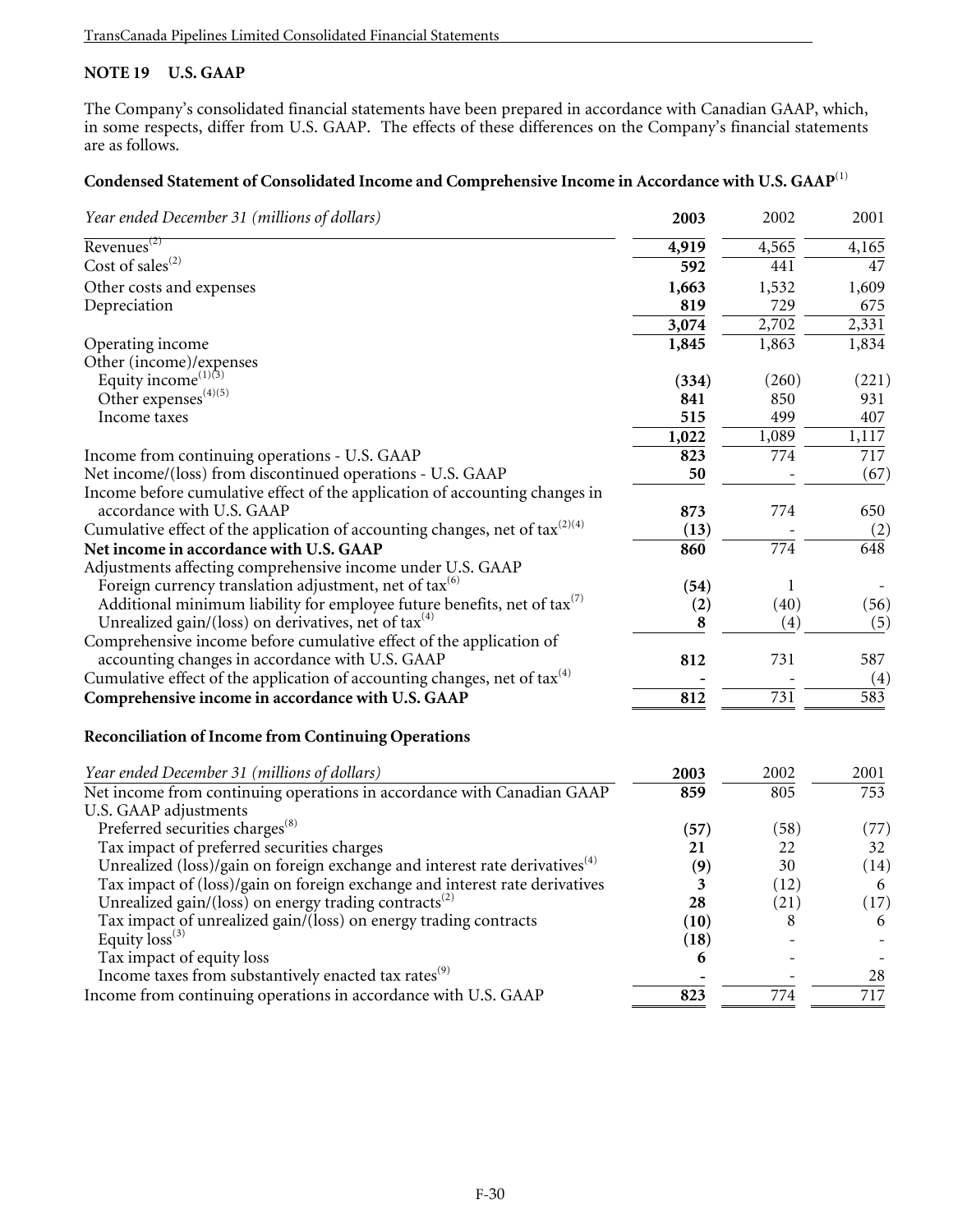# **Condensed Balance Sheet in Accordance with U.S. GAAP**(1)

| December 31 (millions of dollars)                                                                 | 2003   | 2002   |
|---------------------------------------------------------------------------------------------------|--------|--------|
| Current assets                                                                                    | 1,017  | 1,079  |
| Long-term energy trading assets $^{(2)}$                                                          |        | 218    |
| Long-term investments $(3)(10)$                                                                   | 1,760  | 1,683  |
| Plant, property and equipment <sup>(11)</sup>                                                     | 15,798 | 14,992 |
| Regulatory asset <sup>(12)</sup>                                                                  | 2,721  | 2,578  |
| Other assets <sup>(4)</sup>                                                                       | 1,192  | 884    |
|                                                                                                   | 22,488 | 21,434 |
| Current liabilities <sup>(13)</sup>                                                               | 2,117  | 2,006  |
|                                                                                                   |        | 41     |
| Long-term energy trading liabilities <sup>(2)</sup><br>Deferred amounts <sup>(2)(4)(10)(11)</sup> | 741    | 789    |
| Long-term debt $(4)$                                                                              | 9,494  | 8,963  |
| Deferred income taxes <sup>(12)</sup>                                                             | 3,039  | 2,692  |
| Preferred securities <sup>(14)</sup>                                                              | 694    | 694    |
| Trust originated preferred securities                                                             |        | 218    |
| Non-controlling interests                                                                         | 82     |        |
| Shareholders' equity                                                                              | 6,321  | 6,031  |
|                                                                                                   | 22,488 | 21,434 |

### **Statement of Other Comprehensive Income in Accordance with U.S. GAAP**

|                                                            | Minimum         |                   |                |                   |
|------------------------------------------------------------|-----------------|-------------------|----------------|-------------------|
|                                                            | Cumulative      | Pension           | Cash Flow      |                   |
|                                                            | Translation     | Liability         | Hedges         |                   |
| (millions of dollars)                                      | Account         | (SFAS No. 87)     | (SFAS No. 133) | Total             |
| Balance at January 1, 2001                                 | 13              |                   |                | 13                |
| Additional minimum liability for employee future           |                 |                   |                |                   |
| benefits, net of tax of \$30 <sup>(7)</sup>                |                 | (56)              |                | (56)              |
| Unrealized loss on derivatives, net of tax of $$2^{(4)}$   |                 |                   | (5)            | (5)               |
| Cumulative effect of the application of accounting         |                 |                   |                |                   |
| changes, net of tax of $$3^{(4)}$                          |                 |                   | (4)            | (4)               |
| Balance at December 31, 2001                               | $\overline{13}$ | $\overline{(56)}$ | (9)            | $\overline{52})$  |
| Additional minimum liability for employee future           |                 |                   |                |                   |
| benefits, net of tax of \$22 <sup>(7)</sup>                |                 | (40)              |                | (40)              |
| Unrealized loss on derivatives, net of tax of $$(1)^{(4)}$ |                 |                   | (4)            | (4)               |
| Foreign currency translation adjustment, net of tax        |                 |                   |                |                   |
| of $nil^{(6)}$                                             |                 |                   |                |                   |
| Balance at December 31, 2002                               | $\overline{14}$ | $\overline{(96)}$ | (13)           | $\overline{(95)}$ |
| Additional minimum liability for employee future           |                 |                   |                |                   |
| benefits, net of tax of $$1^{(7)}$                         |                 | (2)               |                | (2)               |
| Unrealized gain on derivatives, net of tax of $nil(4)$     |                 |                   | 8              | 8                 |
| Foreign currency translation adjustment, net of tax        |                 |                   |                |                   |
| of $\sqrt[5]{(64)^{(6)}}$                                  | (54)            |                   |                | (54)              |
| Balance at December 31, 2003                               | (40)            | (98)              | (5)            | (143)             |

<sup>(1)</sup> In accordance with U.S. GAAP, the Condensed Statement of Consolidated Income and Condensed Balance Sheet are prepared using the equity method of accounting for joint ventures. Excluding the impact of other U.S. GAAP adjustments, the use of the proportionate consolidation method of accounting for joint ventures, as required under Canadian GAAP, results in the same net income and Shareholders' Equity.

(2) In 2002, for U.S. GAAP purposes, TCPL adopted the transitional provisions of FASB Emerging Issues Task Force (EITF) 02-3, "Accounting for Contracts Involved in Energy Trading and Risk Management Activities" whereby the Company was netting all revenues and expenses related to derivative energy trading contracts. The accounting change was applied retroactively with reclassification of prior periods. Prior to adoption of EITF 02-3, energy trading contracts were measured at fair value determined as at the balance sheet date. Effective January 1, 2003, the Company fully adopted EITF 02-3. This accounting change was effected through a cumulative adjustment of \$(13) million, after tax, in the current year's income with no restatement of prior periods. Substantially all of the energy trading contracts are accounted for as hedges under Canadian GAAP. Subsequent to October 1, 2003, the energy trading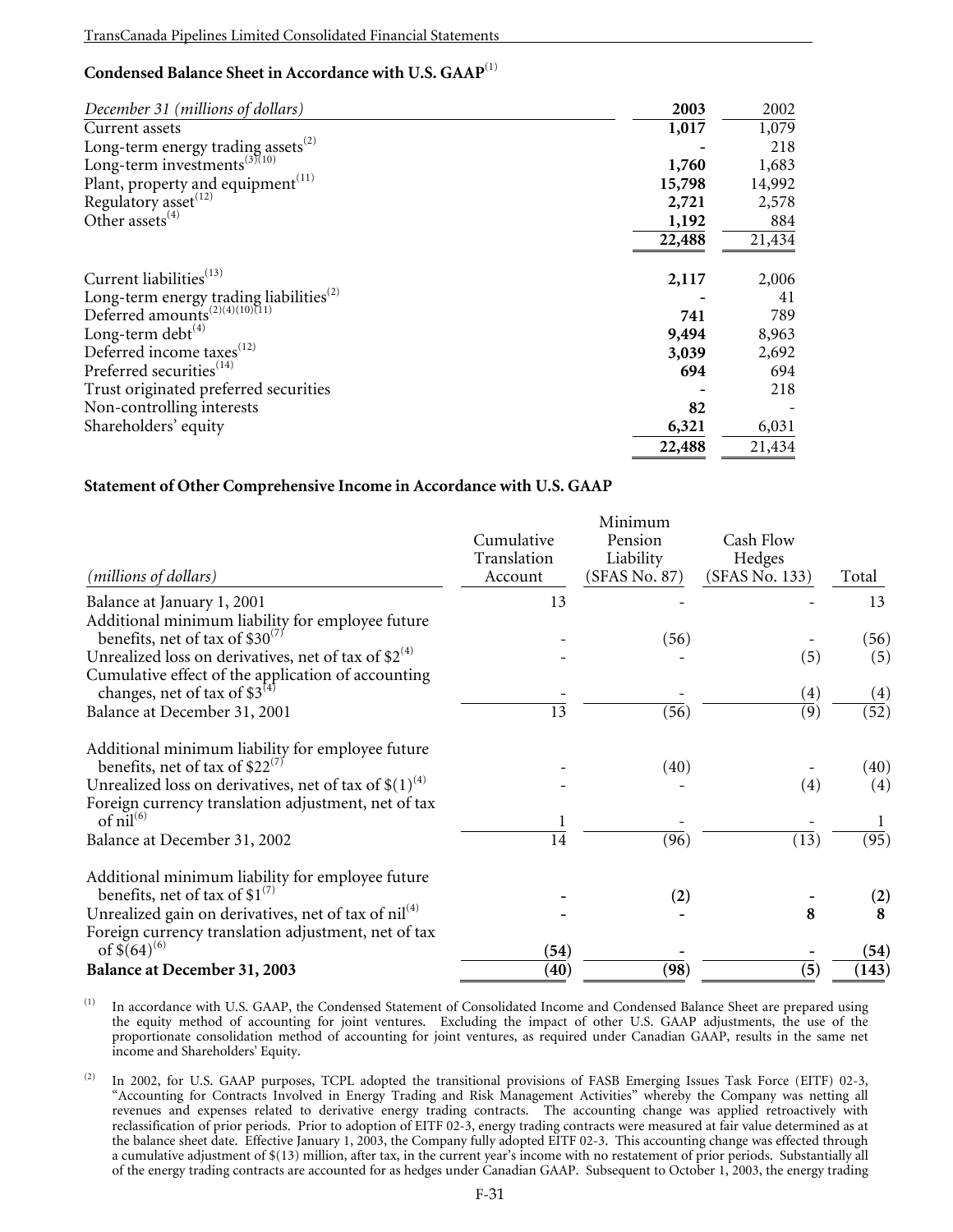#### TransCanada Pipelines Limited Consolidated Financial Statements

contracts that qualified as hedges were accounted for as hedges under the provisions of Statement of Financial Accounting Standards (SFAS) No. 133. All gains or losses on the contracts that did not qualify as hedges, and the amounts of any ineffectiveness on the hedging contracts, are included in income each period. Substantially all of the amounts recorded in 2003 as differences between U.S. and Canadian GAAP relate to gains and losses on contracts that were not accounted for as hedges.

- <sup>(3) (a)</sup> Under Canadian GAAP, pre-operating costs incurred during the commissioning phase of a new project are deferred until commercial production levels are achieved. After such time, those costs are amortized over the estimated life of the project. Under U.S. GAAP, such costs are expensed as incurred. Certain start-up costs incurred by Bruce Power are required to be expensed under U.S. GAAP.
	- (b) Under both Canadian GAAP and U.S. GAAP, interest is capitalized on expenditures relating to construction of development projects actively being prepared for their intended use. In Bruce Power, under U.S. GAAP, the carrying value of development projects against which interest is capitalized is lower due to the expensing of pre-operating costs.
- (4) In 2001, the Company adopted the provisions of SFAS No. 133 "Accounting for Derivatives and Hedging Activities". SFAS No. 133 requires that all derivatives be recognized as assets and liabilities on the balance sheet and measured at fair value.

For derivatives designated as fair value hedges, changes in the fair value are recognized in earnings together with an equal or lesser amount of changes in the fair value of the hedged item attributable to the hedged risk. For derivatives designated as cash flow hedges, changes in the fair value of the derivative that are effective in offsetting the hedged risk are recognized in other comprehensive income until the hedged item is recognized in earnings. Any ineffective portion of the change in fair value is recognized in earnings each period.

On initial adoption of SFAS No. 133 on January 1, 2001, additional assets of \$93 million and liabilities of \$99 million were recorded for U.S. GAAP purposes to reflect the fair value of derivatives designated as interest rate hedges and the corresponding change in the fair value of items designated as hedges. A charge of \$2 million, after tax, relating to the fair value of hedges was recognized in income and \$4 million, after tax, relating to the fair value of derivatives designated as cash flow hedges was recognized in other comprehensive income as the cumulative effect of application of SFAS No. 133.

During 2003, net gains of \$47 million (2002 - \$38 million; 2001 - \$36 million) from the hedges of changes in the fair value of long-term debt, and net losses of \$53 million (2002 – \$20 million; 2001 - \$44 million) in the fair value of the hedged item were included in earnings as an adjustment to interest expense and foreign exchange losses. No amounts of the derivatives' gains or losses were excluded from the assessment of hedge effectiveness in fair value hedging relationships.

No amounts were included in income in 2003, 2002 and 2001 with respect to ineffectiveness of cash flow hedges. For amounts included in other comprehensive income at December 31, 2003, \$9 million (2002 - \$(5) million; 2001 - \$(3) million) relates to the hedge of interest rate risk, \$5 million (2002 - \$1 million; 2001 - \$(2) million) relates to the hedge of foreign exchange rate risk, and \$(6) million (2002 – nil; 2001 – nil) relates to the hedge of energy price risk. Of these amounts,  $\hat{\mathcal{S}}(5)$  million is expected to be recorded in earnings during 2004.

At December 31, 2003, additional assets of \$107 million (2002 - \$198 million) and additional liabilities of \$110 million (2002 - \$203 million) were recorded for U.S. GAAP purposes to reflect the fair value of derivatives designated as hedges and the corresponding change in the fair value of items designated as hedges.

- (5) Other expenses include an allowance for funds used during construction of \$2 million for the year ended December 31, 2003 (2002 \$4 million; 2001 - \$5 million).
- (6) Under U.S. GAAP, changes in the foreign currency translation adjustment account must be recorded as a component of comprehensive income.
- Under U.S. GAAP, a net loss recognized pursuant to SFAS No. 87 "Employers' Accounting for Pensions" as an additional pension liability not yet recognized as net period pension cost, must be recorded as a component of comprehensive income. The net amount recognized at December 31 is as follows.

| December 31 (millions of dollars)      | 2003    | 2002    |
|----------------------------------------|---------|---------|
| Prepaid benefit cost                   | \$143   | \$70    |
| Accrued benefit cost                   |         |         |
| Intangible assets                      | (41)    | (44)    |
| Accumulated other comprehensive income | (151    | (148)   |
| Net amount recognized                  | \$ (49) | \$(122) |

The accumulated benefit obligation for the Company's DB Plans was \$819 million at December 31, 2003 (2002 - \$738 million).

- <sup>(8)</sup> Under U.S. GAAP, the financial charges related to preferred securities are recognized as an expense, rather than dividends.
- <sup>(9)</sup> Under U.S. GAAP, only enacted rates can be used in measuring deferred tax assets and liabilities; use of substantively enacted rates is not permitted. The February 2000 and October 2000 Federal budgets would not be considered enacted until the proposals were completely enacted into law in June 2001 and, accordingly, the related tax recoveries were recognized in 2001.
- $(10)$  Effective January 1, 2003, the Company adopted the provisions of Financial Interpretation (FIN) 45 that require the recognition of a liability for the fair value of certain guarantees that require payments contingent on specified types of future events. The measurement standards of FIN 45 are applicable to guarantees entered into after January 1, 2003. For U.S. GAAP, the Company has recorded the fair value of the guarantees (\$4 million) arising on the acquisition of the interest in Bruce Power as a liability and an increase in the cost of the investment.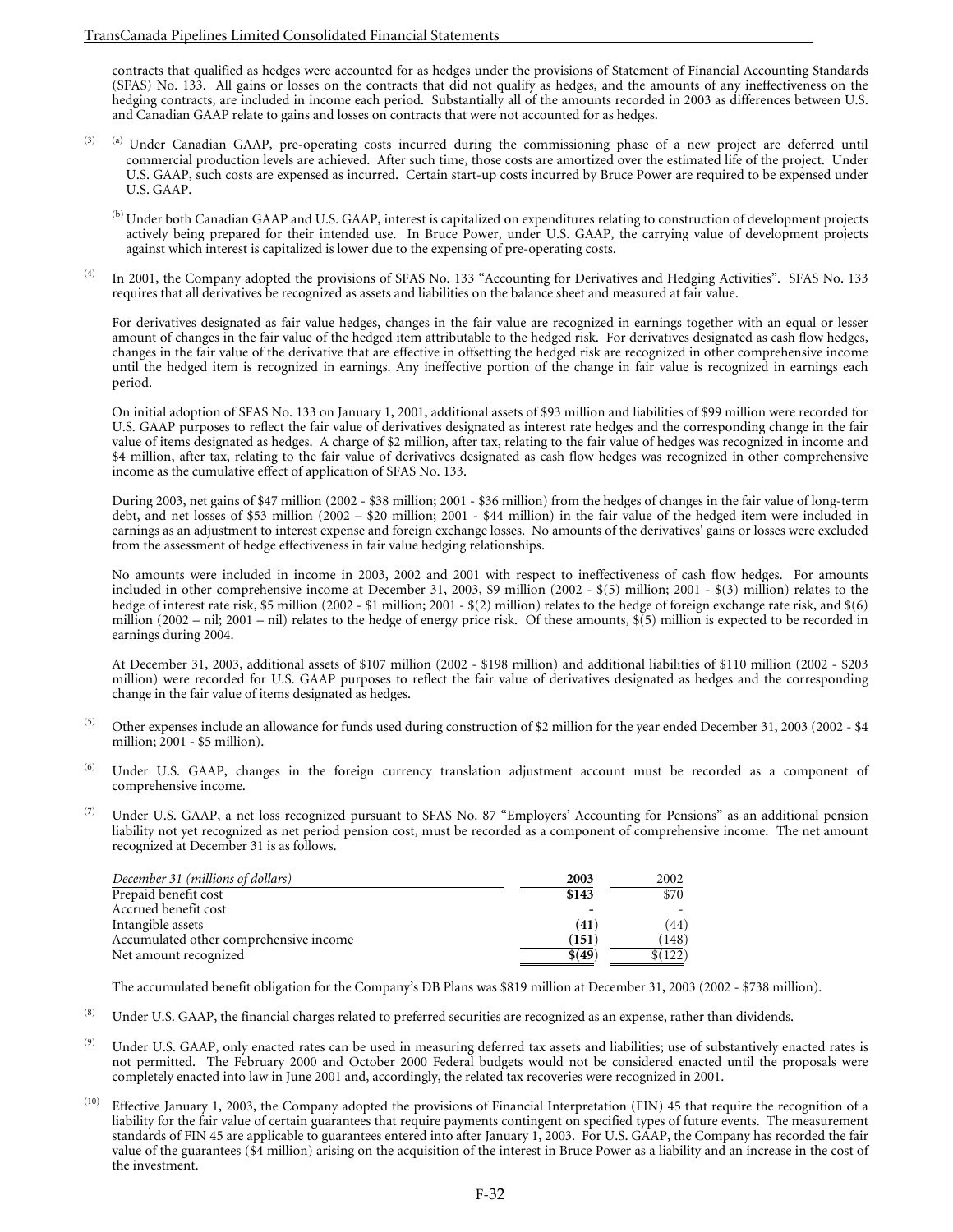$(11)$  Effective January 1, 2003, the Company adopted the provisions of SFAS No. 143 "Accounting for Asset Retirement Obligations", which addresses financial accounting and reporting for obligations associated with asset retirement costs. SFAS No. 143 requires that the fair value of a liability for an asset retirement obligation be recognized in the period in which it is incurred if a reasonable estimate of fair value can be made. The fair value is added to the carrying amount of the associated asset. The liability is accreted at the end of each period through charges to operating expenses.

The plant, property and equipment of the regulated natural gas transmission operations consist primarily of underground pipelines and above ground compression equipment and other facilities. No amount has been recorded for asset retirement obligations relating to these assets as it is not possible to make a reasonable estimate of the fair value of the liability due to the indeterminate timing and scope of the asset retirements. Management believes that all retirement costs associated with the regulated pipelines will be recovered through tolls in future periods.

The plant, property and equipment in the power business consists primarily of power plants in Canada and the United States. The estimated fair value of the liability for the power plants and associated assets as at January 1, 2003 was \$6 million. The asset retirement cost, net of accumulated depreciation that would have been recorded if the cost had been recorded in the period in which it arose, is recorded as an additional cost of the assets as at January 1, 2003. The estimated fair value of the liability as at December 31, 2003 was \$7 million. The cumulative effect of the application of SFAS No. 143 on income with respect to the years ended December 31, 2001 and 2002 would have been less than \$1 million. The Company has no legal liability for asset retirement obligations with respect to its investment in Bruce Power and the Sundance A and B power purchase arrangements.

- Under U.S. GAAP, the Company is required to record a deferred income tax liability for its cost-of-service regulated businesses. As these deferred income taxes are recoverable through future revenues, a corresponding regulatory asset is recorded for U.S. GAAP purposes.
- $(13)$  Current liabilities at December 31, 2003 include dividends payable of \$136 million (2002 \$125 million) and current taxes payable of \$271 million (2002 - \$150 million).
- (14) The fair value of the preferred securities at December 31, 2003 was \$612 million (2002 \$743 million). The Company made preferred securities charges payments of \$57 million for the year ended December 31, 2003 (2002 - \$58 million; 2001 - \$77 million).
- (15) The Company's Statement of Consolidated Cash Flows under U.S. GAAP would be identical to that under Canadian GAAP except that the preferred securities charges would be classified with funds generated from continuing operations.

### **Income Taxes**

The tax effects of differences between the accounting value and the tax value of assets and liabilities are as follows.

| December 31 (millions of dollars)                                   | 2003  | 2002  |
|---------------------------------------------------------------------|-------|-------|
| <b>Deferred Tax Liabilities</b>                                     |       |       |
| Difference in accounting and tax bases of plant, equipment and PPAs | 1,813 | 1,703 |
| Taxes on future revenue requirement                                 | 962   | 876   |
| Investments in subsidiaries and partnerships                        | 373   | 379   |
| Other                                                               | 87    | 22    |
|                                                                     | 3,235 | 2,980 |
| <b>Deferred Tax Assets</b>                                          |       |       |
| Net operating and capital loss carry forwards                       | 28    | 91    |
| Deferred amounts                                                    | 79    | 104   |
| Other                                                               | 113   | 126   |
|                                                                     | 220   | 321   |
| Less: Valuation allowance                                           | 24    | 33    |
|                                                                     | 196   | 288   |
| Net deferred tax liabilities                                        | 3,039 | 2,692 |

### **Other**

In 2003, the FASB issued FIN 46 (Revised) "Consolidation of Variable Interest Entities" that requires the consolidation of certain entities that are controlled through financial interests that indicate control (referred to as "variable interests"). Variable interests are the rights or obligations that convey economic gains or losses from changes in the values of an entity's assets or liabilities. The holder of the majority of an entity's variable interests will be required to consolidate the variable interest entity. Adopting the provisions of FIN 46 (Revised) has had no impact on the U.S. GAAP financial statements of the Company.

In May 2003, the FASB issued SFAS No. 150 "Accounting for Certain Financial Instruments with Characteristics of both Liabilities and Equity". This Statement establishes standards for how an issuer classifies and measures in its statement of financial position certain financial instruments with characteristics of both liabilities and equity. It requires that an issuer classify a financial instrument that is within its scope as a liability (or an asset in some circumstances) because that financial instrument embodies an obligation of the issuer. Many of those instruments